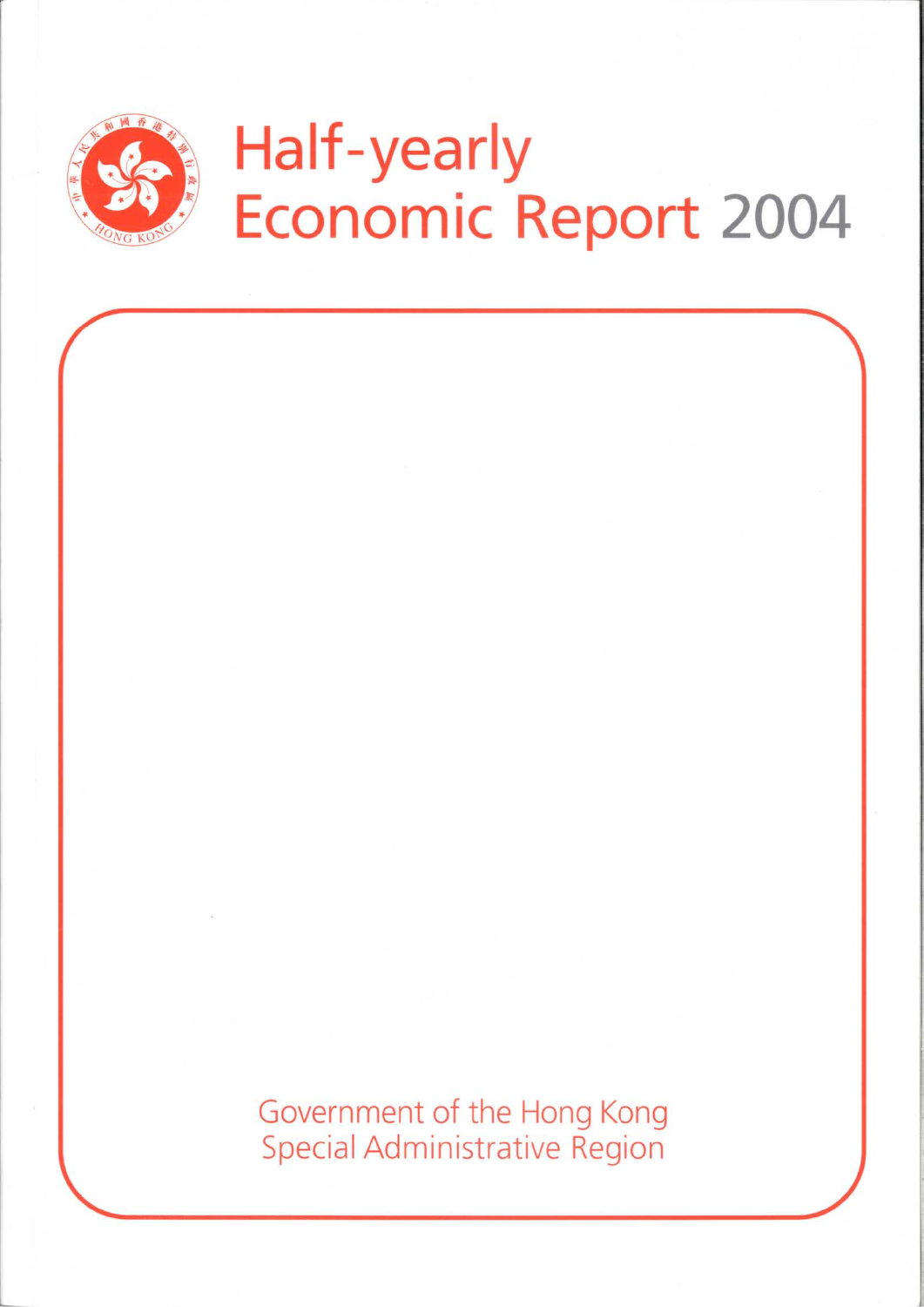# *HALF-YEARLY ECONOMIC REPORT 2004*

ECONOMIC ANALYSIS DIVISION ECONOMIC ANALYSIS AND BUSINESS FACILITATION UNIT FINANCIAL SECRETARY'S OFFICE GOVERNMENT OF THE HONG KONG SPECIAL ADMINISTRATIVE REGION

*August 2004*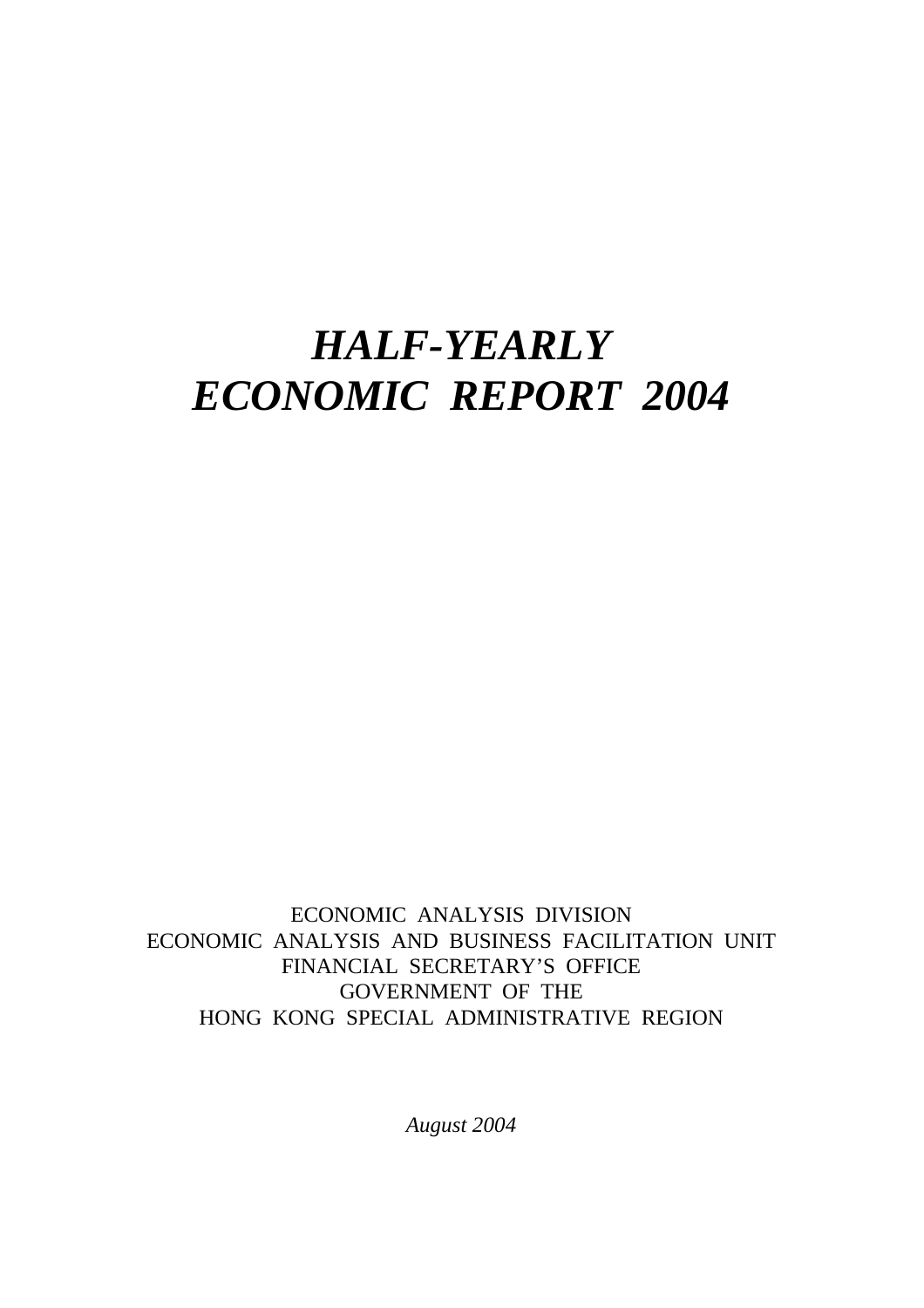# **CONTENTS**

Overall situation 1.1 - 1.2

# *Paragraphs*

# CHAPTER 1: OVERALL VIEW

| The external sector<br>The domestic sector<br>The labour sector<br>Asset markets<br>Prices                                                                                                                                                                                                                                  | 1.3<br>$1.6 -$<br>1.10                             | $\overline{\phantom{a}}$<br>1.9<br>$\sim$ $-$<br>1.12                                                                   | 1.5<br>1.8<br>1.11                                 |
|-----------------------------------------------------------------------------------------------------------------------------------------------------------------------------------------------------------------------------------------------------------------------------------------------------------------------------|----------------------------------------------------|-------------------------------------------------------------------------------------------------------------------------|----------------------------------------------------|
| <b>CHAPTER 2: THE EXTERNAL SECTOR</b>                                                                                                                                                                                                                                                                                       |                                                    |                                                                                                                         |                                                    |
| Hong Kong's external trade performance<br>Trade in goods<br>Trade in services<br>Overall trade balance<br>External economic environment                                                                                                                                                                                     | 2.1<br>2.5                                         | $\omega_{\rm{max}}$<br>$\omega_{\rm{max}}$<br>$2.7 -$<br>$2.10 -$                                                       | 2.4<br>2.6<br>2.9<br>2.15                          |
| Trade in goods analysed by market, by commodity, and by source<br>Total exports<br>Re-exports<br>Domestic exports                                                                                                                                                                                                           | 2.16                                               | $\sim$<br>2.26<br>2.27                                                                                                  | 2.25                                               |
| Imports<br>Trade in services analysed by major service group                                                                                                                                                                                                                                                                | 2.28                                               | $\equiv$                                                                                                                | 2.32                                               |
| Exports of services<br>Imports of services<br>Overall balance of payments                                                                                                                                                                                                                                                   | $2.33 -$                                           | $2.37 - 2.39$<br>$2.40 -$                                                                                               | 2.36<br>2.43                                       |
| <b>CHAPTER 3: THE DOMESTIC ECONOMY</b>                                                                                                                                                                                                                                                                                      |                                                    |                                                                                                                         |                                                    |
| Net output or value added by major economic sector<br>Service sector receipts<br>Property<br>Building and construction<br>Land<br>Tourism<br>External transport<br>Other sectors                                                                                                                                            | 3.1<br>$3.4 -$<br>$3.20 -$<br>$3.24 -$<br>$3.28 -$ | $\sim 10^{-11}$<br>3.3<br>$3.14 -$                                                                                      | 3.2<br>3.13<br>3.19<br>3.23<br>3.27<br>3.31        |
| Telecommunications<br>Electricity, gas and water<br><b>Transport</b>                                                                                                                                                                                                                                                        | 3.32                                               | $\sim$ $-$<br>3.34<br>3.35                                                                                              | 3.33                                               |
| <b>CHAPTER 4: THE FINANCIAL SECTOR</b>                                                                                                                                                                                                                                                                                      |                                                    |                                                                                                                         |                                                    |
| Exchange rates<br>Interest rates<br>Deposits and money supply<br>Hong Kong dollar external claims and liabilities of authorized<br>institutions<br>Loans and advances<br>Banks and other deposit-taking institutions<br>Insurance<br>The debt market<br>The stock, futures and gold markets<br>Unit trusts and mutual funds |                                                    | $4.1 -$<br>$4.4 -$<br>$4.7 -$<br>$4.12 -$<br>$4.14 - 4.18$<br>$4.19 -$<br>4.23<br>$4.24 -$<br>$4.30 - 4.37$<br>$4.38 -$ | 4.3<br>4.6<br>4.11<br>4.13<br>4.22<br>4.29<br>4.40 |
|                                                                                                                                                                                                                                                                                                                             |                                                    |                                                                                                                         |                                                    |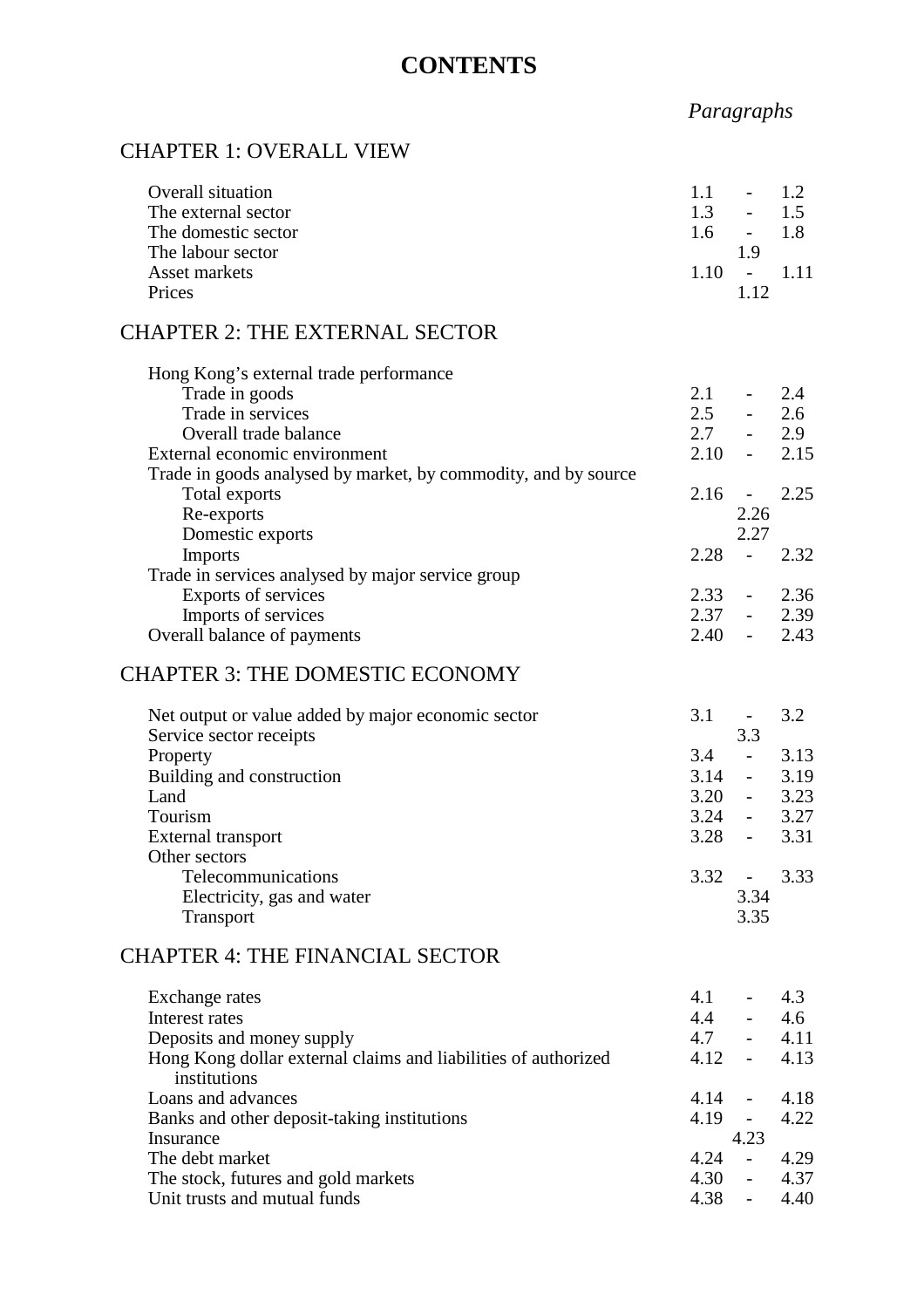# CHAPTER 5: THE LABOUR SECTOR

| Overall labour market situation               | 5.1      | $\overline{\phantom{a}}$ | 5.4  |
|-----------------------------------------------|----------|--------------------------|------|
| Total employment and labour supply            | 5.5      | $\blacksquare$           | 5.6  |
| Profile of unemployment                       | 5.7      | $\overline{a}$           | 5.9  |
| Profile of underemployment                    |          | 5.10                     |      |
| Profile of employment                         | 5.11     | $\overline{\phantom{a}}$ | 5.15 |
| Vacancies                                     | 5.16     | $\equiv$                 | 5.21 |
| Earnings and wages                            | $5.22 -$ |                          | 5.28 |
| <b>CHAPTER 6: PRICES</b>                      |          |                          |      |
| Consumer prices                               | 6.1      | $\overline{\phantom{a}}$ | 6.7  |
| Factor input costs and domestic output prices | 6.8      | $\overline{a}$           | 6.10 |
| Import and export prices                      | 6.11     | $\overline{\phantom{a}}$ | 6.17 |
| GDP deflator                                  | 6.18     | $\overline{a}$           | 6.19 |

### STATISTICAL APPENDIX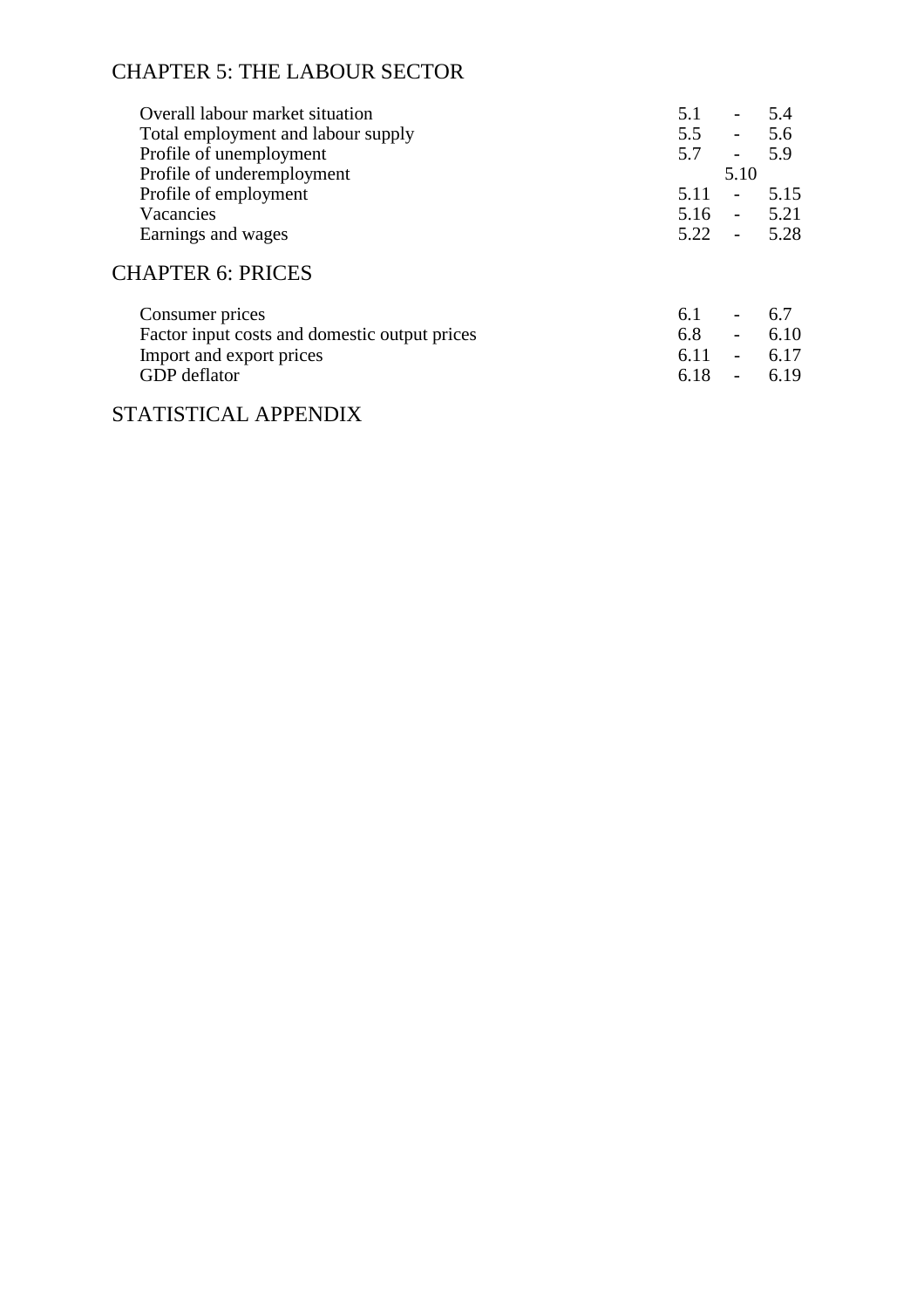#### **CHAPTER 1 : OVERALL VIEW\***

#### *Summary*

- The recovery of the Hong Kong economy broadened further to a *full-fledged upturn in the second quarter of 2004. GDP rose by 12.1% over a year earlier, significantly up from the 7.0% growth in the first quarter.*
- *The robust growth in the second quarter was characterised by double-digit growth in both merchandise exports and offshore trade, as well as a further pick-up in local consumer and investment spending.*
- In parallel with a broad-based strengthening in labour demand, the *seasonally adjusted unemployment rate fell to a 28-month low of 6.9% in the second quarter of 2004. Total employment picked up further to a 2.6% growth in the second quarter, from 0.8% in the first quarter. Vacancies also surged across all the major economic sectors.*
- Both the property and stock markets consolidated in the second quarter, *after a hectic first quarter. Flat prices rose by only 3% in the second quarter over the preceding quarter, narrowed noticeably from the 14% increase in the first quarter. The Hang Seng Index closed June at 12 286, 2.3% lower than at end-2003.*
- Deflationary pressures continued to subside, along with generally *improved economic conditions, revived consumer demand and higher import prices. Pricing power for some consumer items seemed to have returned. By June 2004, consumer prices had already climbed back by a cumulative 1.0% from the trough in July 2003, and was merely 0.1% lower than a year earlier.*
- **(\*) For details of key economic data, see the table in the Statistical Appendix pp. 103.**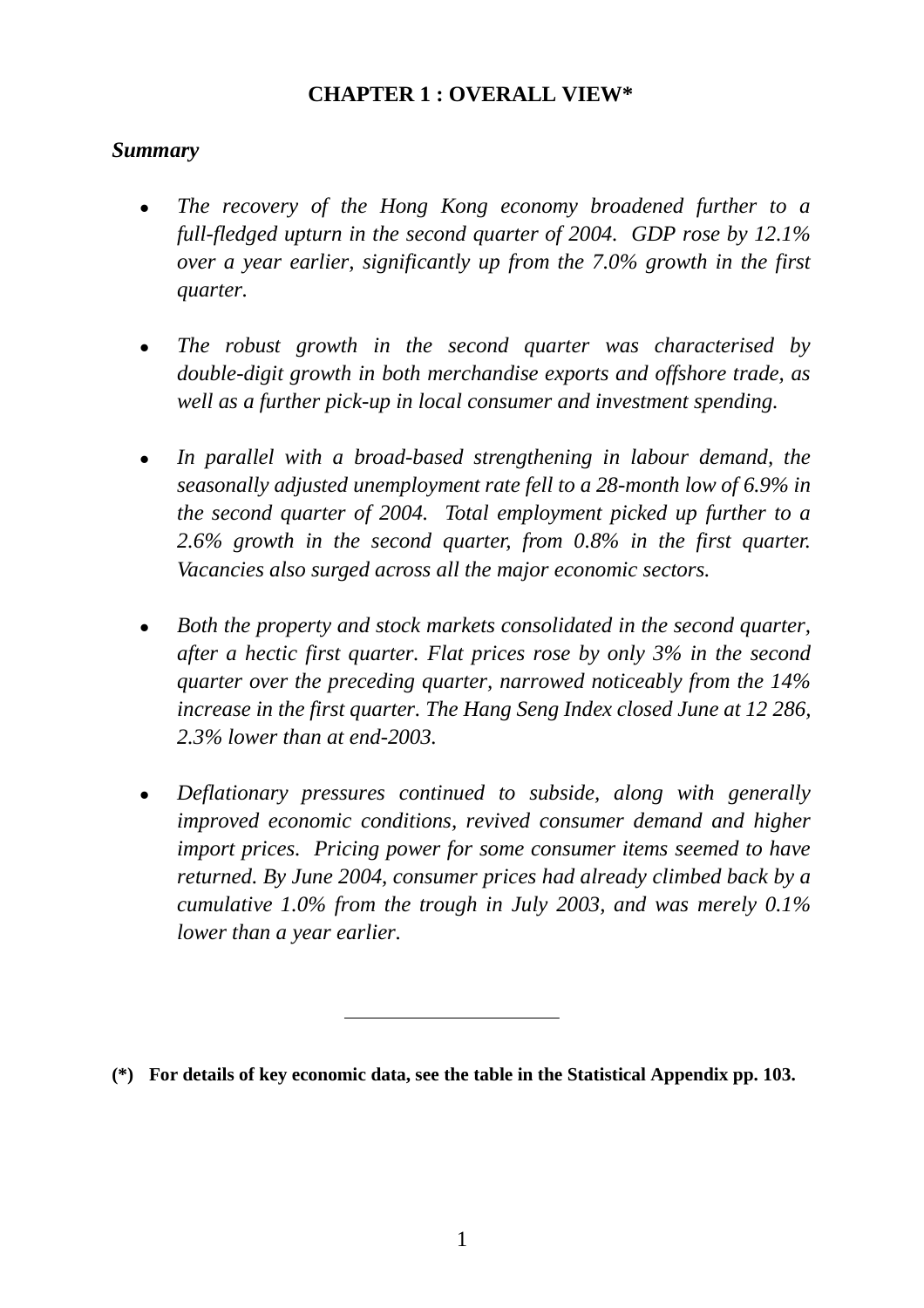#### **Overall situation**

1.1 The recovery of the Hong Kong economy broadened further to a full-fledged rebound in the second quarter of 2004. On the external front, both merchandise and offshore trade accelerated further in growth amid a generally sanguine global economic environment. Inbound tourism continued to soar, along with the further extension of the Individual Visitor Scheme<sup> $(1)$ </sup> for visitors from the mainland of China (the Mainland) under the framework of Closer Economic Partnership Arrangement  $(CEPA)^{(2)}$ , and the progressive return of visitors from other sources. Locally, domestic demand also gathered further strength upon improved business outlook, falling unemployment, and a steady revival in the property market.



**Diagram 1.1 : Gross Domestic Product**

1.2 With domestic and external demand both thriving, the *Gross Domestic Product (GDP)*<sup>(3)</sup> soared by 12.1% in real terms in the second quarter of 2004 over a year earlier, distinctly up from the 7.0% growth in the first quarter (latter figure revised up from the estimate of 6.8% released in May). This was also the fastest growth since the first quarter of 2000. Apart from the underlying strength, the year-on-year growth was likely to be at least partly magnified by a distinctly low base of comparison caused by the spread of Severe Acute Respiratory Syndrome (SARS) in the same quarter of last year. On a seasonally adjusted quarter-to-quarter comparison<sup>(4)</sup>, GDP grew by 2.6% in real terms in the second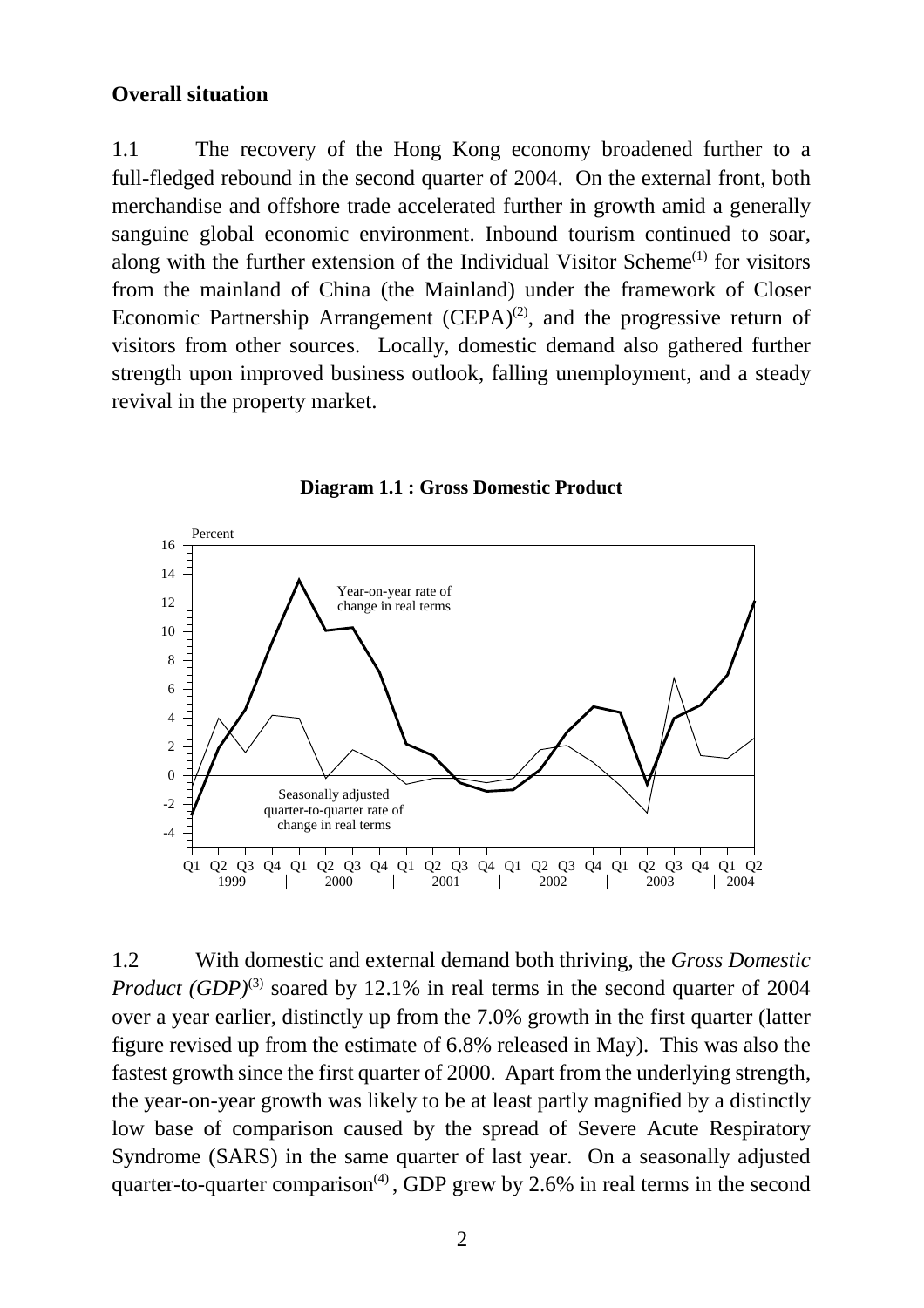quarter of 2004, faster than the 1.2% growth in the first quarter (latter figure also revised up from the estimate of 1.0% released in May).

#### **The external sector**

1.3 Both the global and regional economic sentiment seemed to have turned more cautious lately. The several major risk factors emerging towards the end of last year continued to overshadow the global economic environment. The stepping up of tightening measures in the Mainland<sup>(5)</sup> since April to curb excessive investment in the overheated sectors had aroused concern about the Mainland's near-term prospects and the ensuing repercussions on the regional economy. There was also concern that the successive rise in international oil prices to a 13½-year high during the second quarter would dampen the global economy<sup> $(6)$ </sup>. Meanwhile, a spate of upbeat economic data from the US had triggered increasing market expectation for a more imminent reversal of the US interest rate cycle and a global consolidation of the stock markets. As expected, the US Federal Reserve raised the Fed Funds target rate by 25 basis points at end-June  $(7)$ , for the first time since May 2000.

1.4 However, with global demand staying stout and benefitting further from the lagged effect of a soft US dollar in early 2004, the external sector gathered even more vibrancy in the second quarter than in the first quarter. Specifically, *total exports of goods* accelerated further in the second quarter of 2004, to a growth of 18.0% in real terms over a year earlier, up from an already sharp increase of 14.8% in the first quarter. The remarkable export performance in the second quarter was characterised by continued surge in exports to the East Asian and European markets with growth well exceeding 10%, as well as a further pick-up in exports to the US market. Particularly worth-noting was a further large increase in exports to the Mainland, marked by soaring exports of raw materials and semi-manufactures in tandem with the Mainland's vibrant trade flows. So far, the impact of the tightening measures by the Mainland was rather insignificant.

1.5 Invisible trade was likewise strong. With inbound tourism, offshore trade and exports of transportation services all thriving, *exports of services* attained an even more marked increase, by 31.3% in real terms in the second quarter over a year earlier, up from the 12.6% growth in the first quarter. An abnormally low base in the second quarter of 2003 when inbound tourism was severely hit by SARS had also magnified the year-on-year growth in the second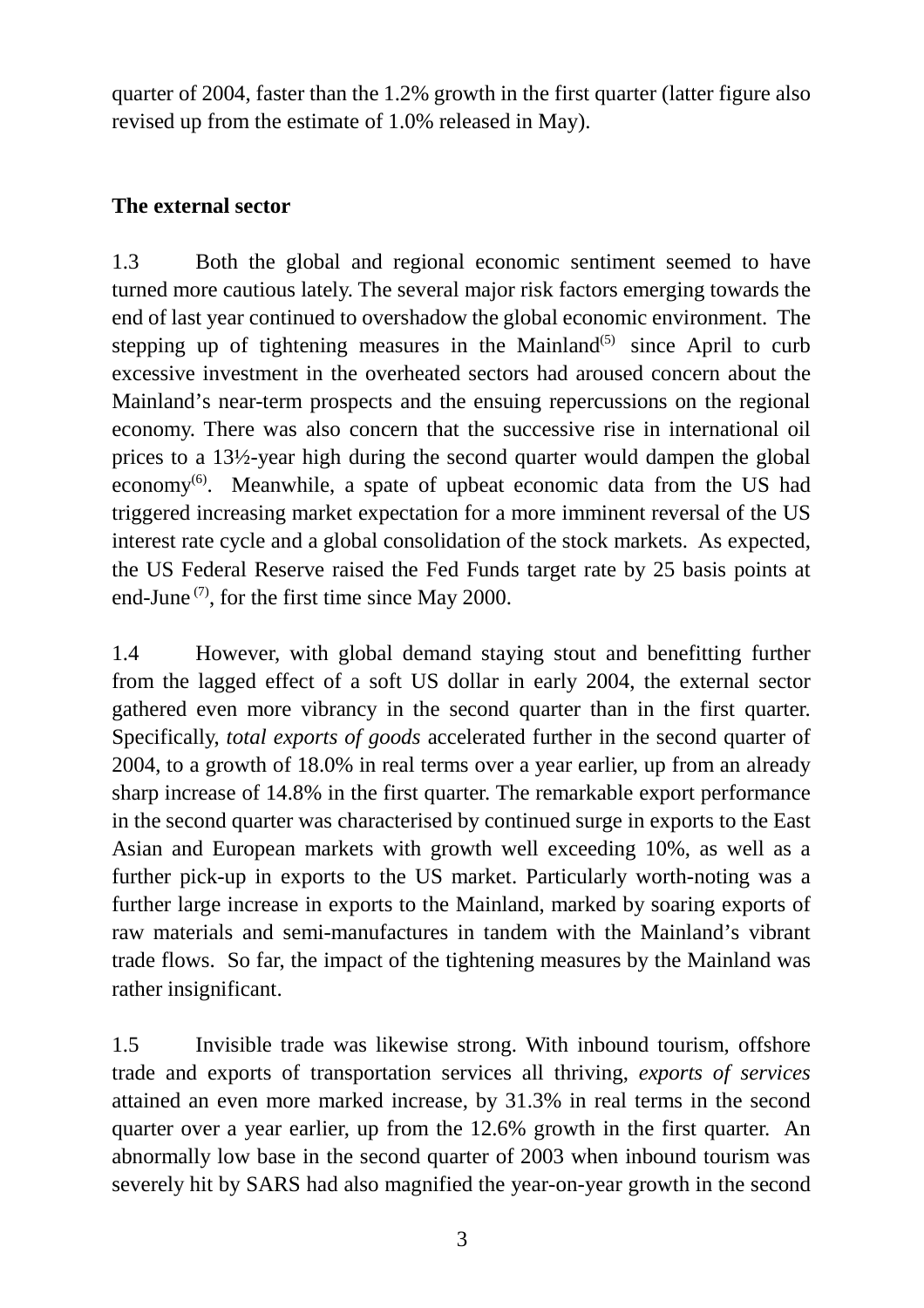quarter of this year. In particular, Mainland visitors continued on a strong uptrend along with the further extension of the Individual Visit Scheme. Except for sources like Japan and Taiwan, the number of visitors from most of the other major sources were already back to or had even surpassed the pre-SARS level lately.

#### **The domestic sector**

1.6 Local consumer spending remained brisk in the second quarter of 2004, under the support of a steadily improving labour market. *Private consumption expenditure* (PCE) picked up further to an 11.0% year-on-year growth in real terms in the second quarter, well above the 6.0% growth in the first quarter and the fastest growth in almost 13 years. The upsurge in consumer spending in the first and second quarters was manifested in almost all major categories of consumer goods and services, although the exceptionally strong growth in the second quarter was likely to be inflated at least partly by a low base of comparison due to SARS last year. On a seasonally adjusted quarter-to-quarter comparison, PCE leaped by 4.2% in real terms in the second quarter of 2004, distinctly up from the 1.0% growth in the first quarter.

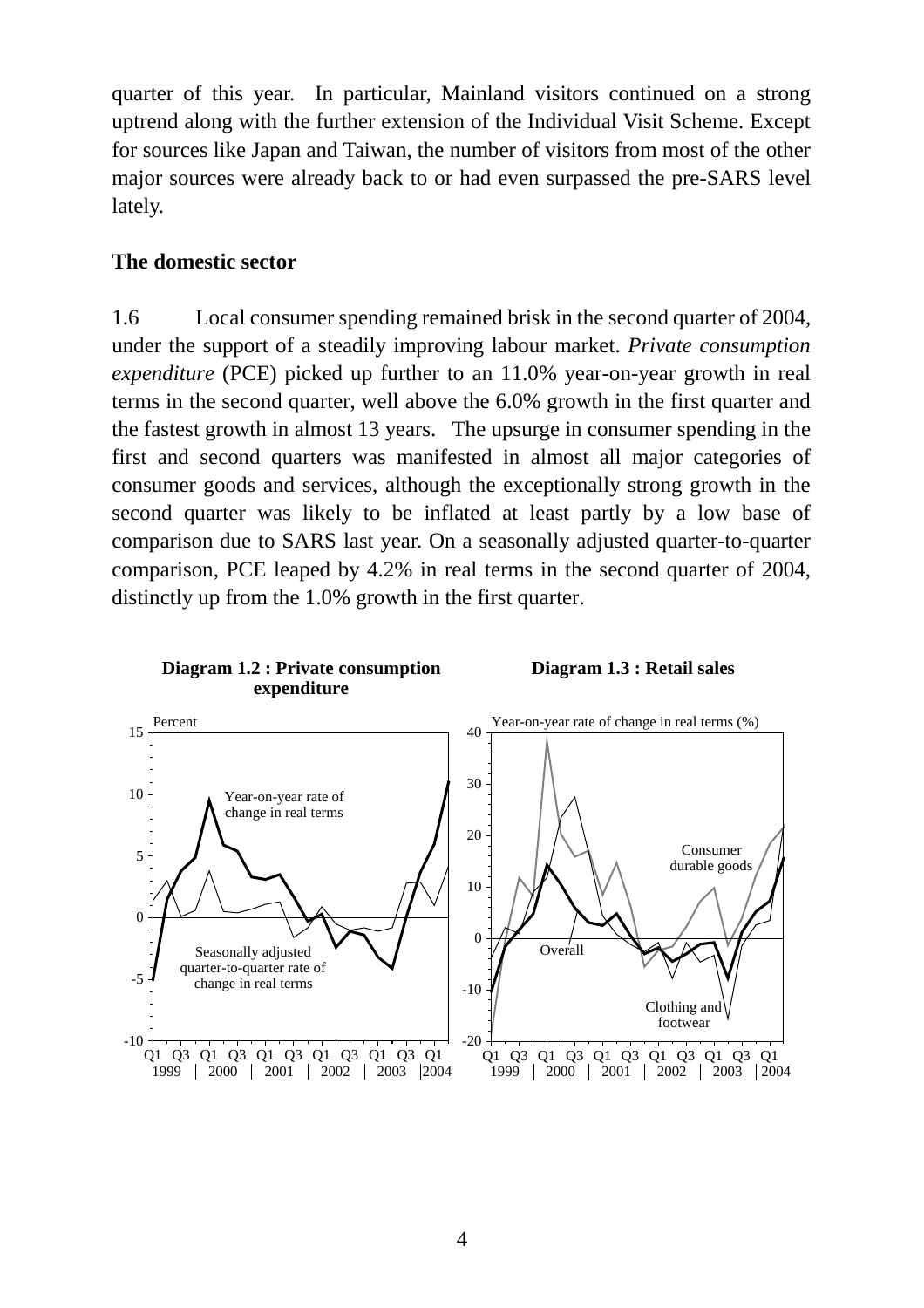1.7 With continued buoyancy in both local consumer spending and inbound tourism, the volume of *retail sales* surged by 15.6% in the second quarter of 2004 over a year earlier, further up from the 7.3% increase in the first quarter. This was also the largest quarterly increase since the third quarter of 1991. Analysed within this total and on a year-on-year comparison, the leap in retail sales in the second quarter was almost across-the-board, with significant double-digit growth for clothing and footwear and for such consumer durables as motor vehicles, jewellery and watches, electrical goods and photographic equipment.



**Diagram 1.4 : Investment expenditure by major component**

1.8 In tandem with the economic upturn, investment sentiment had clearly improved. Overall *investment spending*, as represented by gross domestic fixed capital formation, rose by 13.2% in real terms in the second quarter of 2004 over a year earlier, accelerating further from the 5.5% growth in the first quarter. Expenditure on machinery, equipment and computer software was particularly strong, attaining sustained double-digit growth at 26.1% in real terms in the second quarter over a year earlier, after a 16.0% increase in the first quarter. But expenditure on building and construction was weak throughout the first half of 2004, down by 11.6% in real terms in the first quarter and then by 9.4% in the second quarter over a year earlier. This owed much to the continued slack in private sector building activity, as some prominent projects were successively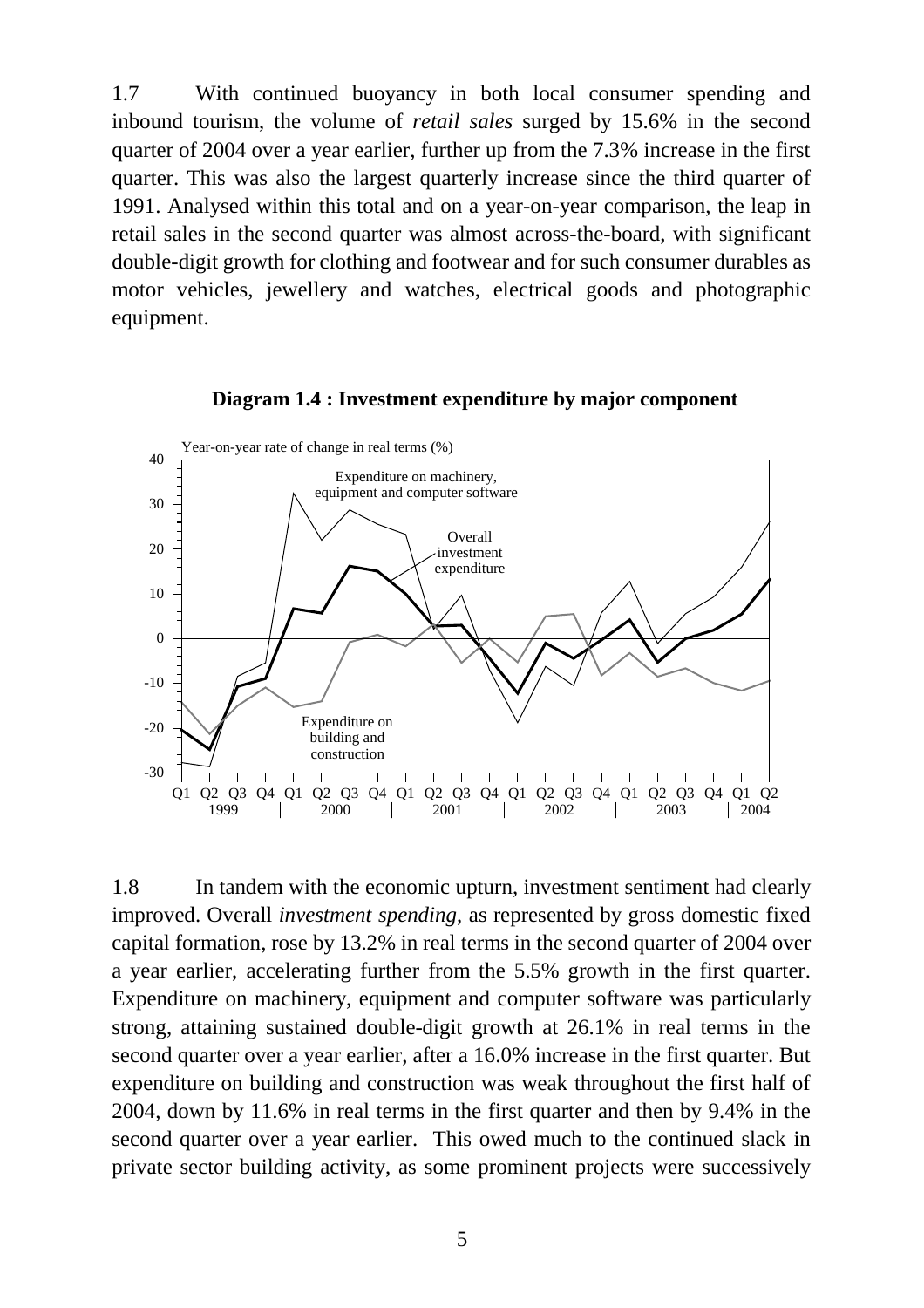completed or wound down, while new projects had yet to generate sufficient output to render an offset. Meanwhile, construction output in the public sector fell back in the second quarter, along with the fall in output under the Public Housing Programme and the winding down of works on the West Rail.

#### **The labour sector**

1.9 As the economic recovery gathered strength, there was a broad-based strengthening in labour demand in recent period. In the second quarter of 2004, *total employment* expanded by 2.6% over a year earlier, outpacing the 0.8% growth in labour supply. The *seasonally adjusted unemployment rate* fell from 7.4% in the fourth quarter of 2003 to 7.2% in the first quarter of 2004, and then to a 28-month low of 6.9% in the second quarter. The *underemployment rate* hovered at around 3.3-3.5% over the same periods. Overall labour earnings remained soft in money terms, but they still registered marginal increase in real terms in the first quarter.

#### **Asset markets**

1.10 Following the marked recovery in late 2003 and early 2004, trading activities in the property market consolidated in the second quarter, albeit still well above the quarterly average in 2003. Flat prices, after the appreciable increases in the earlier months, eased back by an average of 7% between April and June 2004. Yet on a quarter-to-quarter comparison, flat prices still rose by 3% in the second quarter, a much narrowed increase than that of 14% in the first quarter. Notwithstanding the recent consolidation and the concern about interest rate rise, the market sentiment in general remained cautiously optimistic. Meanwhile, flat rentals continued to firm up in tandem with the reviving leasing demand. Leasing demand for office space also strengthened further amid the economic upturn. The market for shopping space stayed active, as inbound tourism remained buoyant and local consumer spending picked up further.

1.11 The local *stock market* consolidated along with the overseas stock markets during the second quarter, as sentiment worldwide turned more cautious amid concerns over an imminent rise in US interest rates, the hike in international oil price, and the stepping up of macroeconomic tightening in the Mainland. The Hang Seng Index plummeted to a near 8-month low at 10 968 on 17 May, but recouped some of the loss afterwards. It closed the month of June at 12 286, still down by 3.1% over end-March this year and 2.3% over end-2003.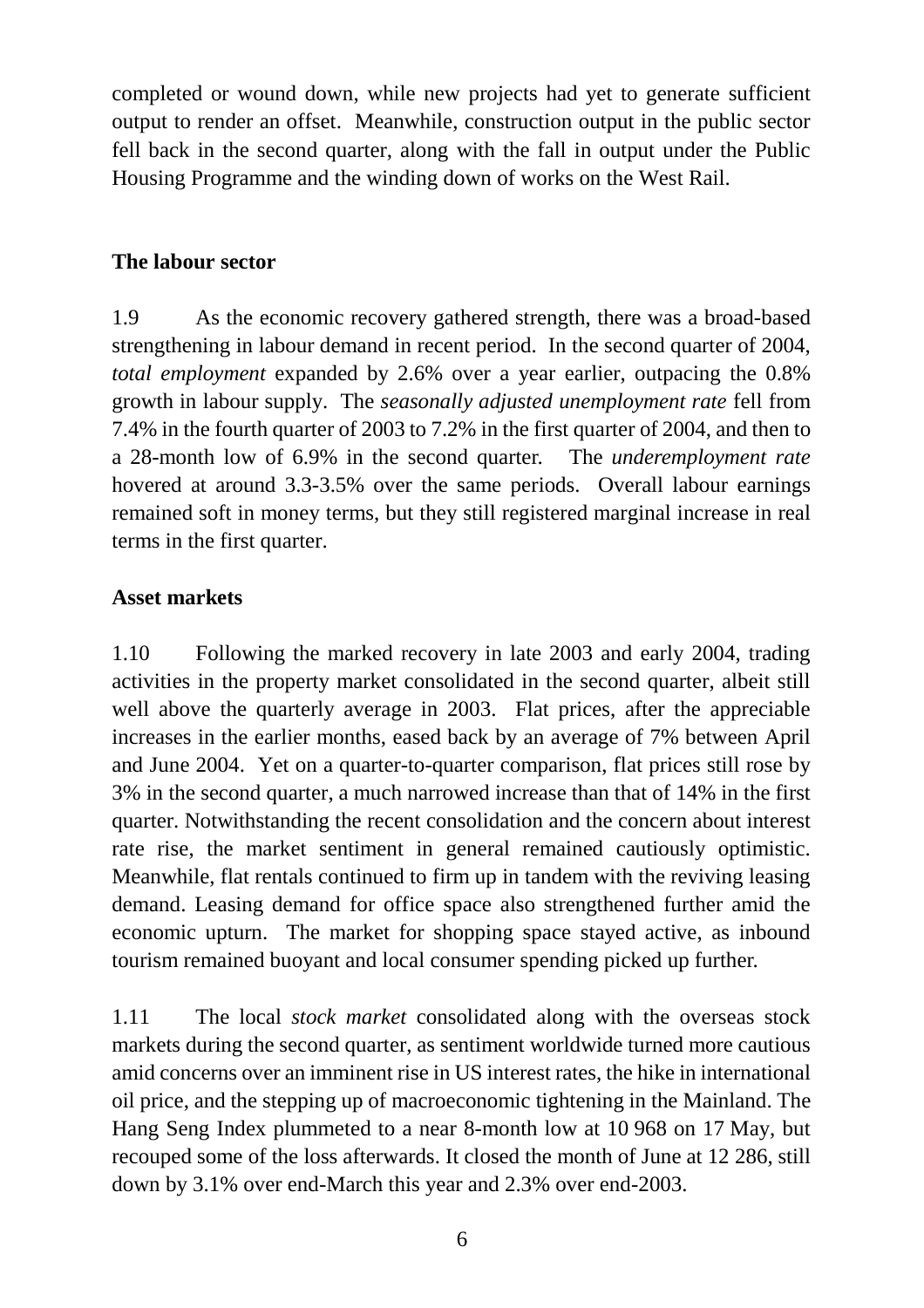#### **Prices**

1.12 Deflationary pressures had largely subsided. Along with higher import prices and improved consumer demand, the prices of many consumer items, including foodstuffs, clothing and footwear, travel and sports goods, and home appliances were progressively rising back. By June 2004, the seasonally adjusted *Composite Consumer Price Index* had already climbed back by a cumulative 1.0% over the trough in July 2003. The year-on-year rate of decline in the Composite Consumer Price Index in that month was a mere 0.1%. For the second quarter of 2004 as a whole, the year-on-year rate of decline averaged at only 0.9%, visibly smaller than that of 1.8% in the first quarter. This was also the smallest decline since the beginning of 1999. Likewise, the *GDP deflator* recorded a smaller year-on-year decline, at 2.9% in the second quarter of 2004 as against 4.0% in the first quarter. The larger decline in the GDP deflator than in the Composite CPI was mainly due to the downward drag on terms of trade caused by the weakness of the US dollar early in the year.

#### **Notes :**

(1) The Individual Visit Scheme was first launched to residents of Dongguan, Zhongshan, Jiangmen and Foshan in the Guangdong Province on 28 July 2003. The scheme was then extended to residents of Guangzhou, Shenzhen, Zhuhai and Huizhou on 20 August 2003, and further to residents of Beijing and Shanghai on 1 September 2003. Then on 1 January 2004, the scheme was extended to residents of Shantou, Chazhou, Meizhou, Zhaoqing, Qingyuan and Yunfu in the Guangdong Province, and on 1 May 2004, to the entire Guangdong Province. From 1 July 2004 onwards, the scheme was extended still further to residents of nine more cities, viz. Nanjing, Suzhou and Wuxi in Jiangsu Province; Hangzhou, Ningpo and Taizhou in the Zhejiang Province; and Fuzhou, Xiamen and Quanzhou in the Fujian Province.

Under this scheme, Mainland residents can apply for travel documents which allow them to make up to two visits to Hong Kong within a period of three months, and to stay in Hong Kong each time for up to seven days. There is no restriction on the number of times that the Mainland residents may apply for renewal of the travel documents.

(2) The main parts of CEPA were signed on 29 June 2003, and the six Annexes setting out the implementation details were signed on 29 September 2003. CEPA has three main parts, namely (1) zero-tariff treatment for exports from Hong Kong meeting the rules of origin requirement, with the first batch covering 374 Mainland product codes taking effect as from 1 January 2004; (2) liberalisation of market access in 18 services sectors in the Mainland; and (3) promotion of co-operation in seven areas of trade and investment facilitation, such as customs clearance, small and medium-sized enterprises, Chinese medicine and medical products, and e-commerce. Lately, it also embraces mutual recognition of professional qualifications in certain professional service fields.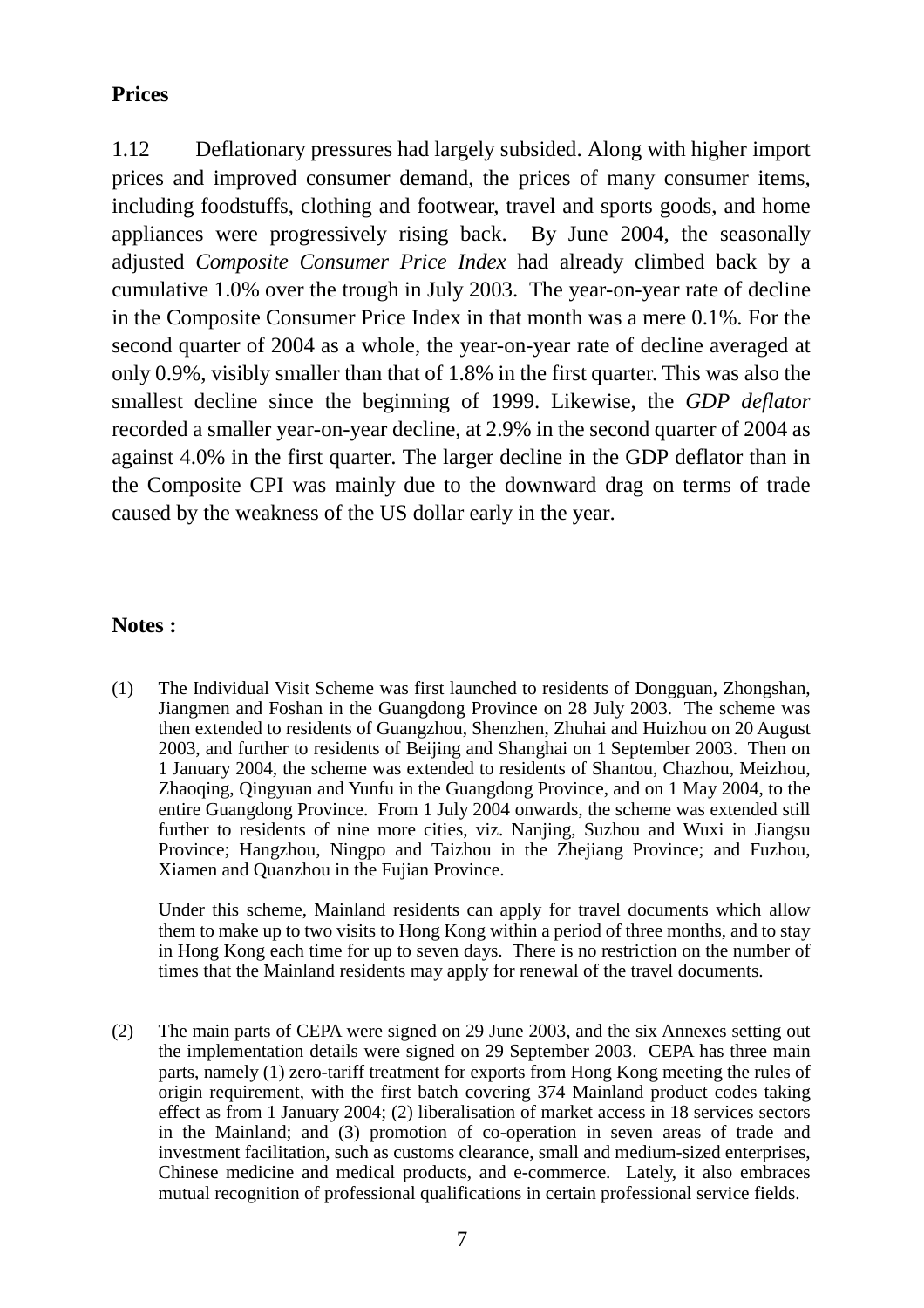- (3) The Gross Domestic Product (GDP) is an overall measure of net output produced within an economy in a specified period, such as a calendar year or a quarter, before deducting the consumption of fixed capital. In accordance with the expenditure approach to its estimation, GDP is compiled as total final expenditures on goods and services (including private consumption expenditure, government consumption expenditure, gross domestic fixed capital formation, changes in inventories, and exports of goods and services), less imports of goods and services.
- (4) The seasonally adjusted quarter-to-quarter GDP series, by removing the variations that occur at about the same time and in about the same magnitude each year, provides another perspective for discerning the trend, particularly in regard to turning points. A detailed examination reveals the presence of seasonality in the overall GDP and in some of its main components, including private consumption expenditure, government consumption expenditure, exports of goods, imports of goods, exports of services, and imports of services. However, due to the presence of considerable short-term fluctuations, no clear seasonal pattern is found in gross domestic fixed capital formation. Therefore, the seasonally adjusted series of GDP is compiled separately at the overall level, rather than summing up from its main components.
- (5) Since April 2004, the Mainland government has stepped up efforts to curb over-investment in sectors with signs of overheating, including real estates and automobile, and the related industries like cement, steel and aluminium. But so far, these economic tightening measures are mainly sector-specific. Recent indicators suggest that these measures have begun to take effect.
- (6) The price of Brent crude oil surged to a 13½-year high of US\$39.5 per barrel on 1 June. Apart from brisk global oil demand, this was partly attributable to concerns over global oil supply caused by a cut in OPEC's oil production from 1 April, a series of terrorist attacks on oil facilities in Saudi Arabia and Iraq, and dwindling US oil inventories. Crude oil prices surged further towards the end of July and in August, due to looming concerns over the potential disruption in oil supply in Russia as its largest oil producer, the Yukos, was on the brink of bankruptcy due to tax dispute with the Russian government. On 30 July 2004, the price of Brent crude oil hit a new 13½-year high of US\$41.7 per barrel and then surged further to successive new highs, reaching US\$44.9 per barrel on 19 August.
- (7) On 30 June 2004, the Federal Reserve's Federal Open Market Committee raised the Fed Funds Target Rate for the first time in four years, by 25 basis points to 1.25%, marking the beginning of an interest rate upcycle. US interest rates were raised further by 25 basis points on 10 August. The market expects that any further interest rate rise in the United States should be gradual and at a measured pace.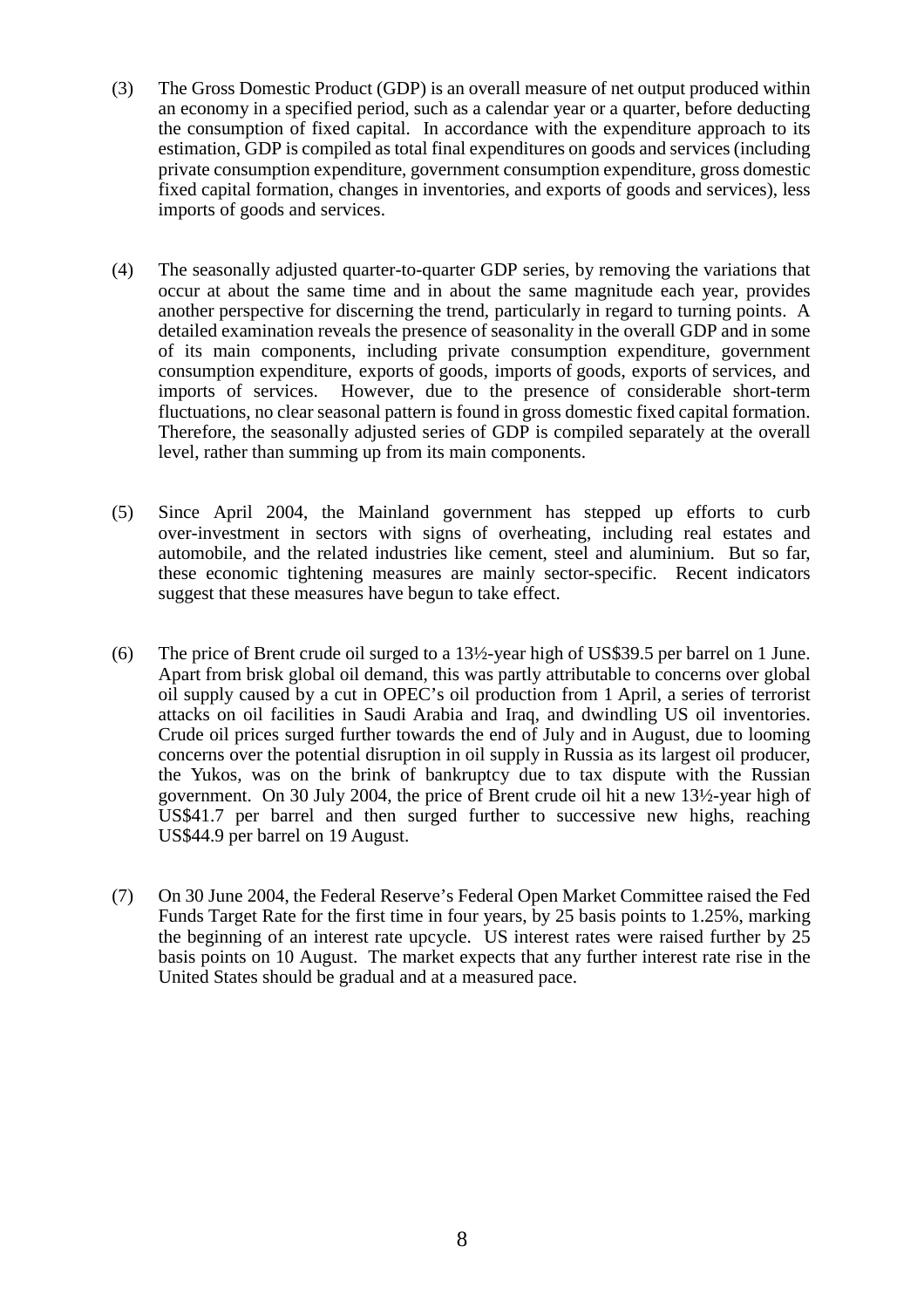#### **CHAPTER 2 : THE EXTERNAL SECTOR**

#### *Summary*

- *Benefitting from the favourable external environment and a generally soft US dollar in early 2004, Hong Kong's external trade continued to thrive. Growth in the second quarter was even faster than in the first quarter, as global demand strengthened further.*
- *Total exports of goods leaped by 18.0% in real terms in the second quarter of 2004 over a year earlier. The robust performance was marked by sustained surge in exports to the East Asian and European markets with growth well exceeding 10%, as well as a steady pick-up in exports to the US market. In particular, exports to the Mainland remained vibrant, with buoyancy in exports of raw materials offsetting slower growth in exports of capital goods.*
- *Exports of services attained an even more remarkable growth of 31.3% in real terms over the same period. Apart from the solid uptrend in both inbound tourism and offshore trade, an abnormally low base in the second quarter of 2003 has also magnified the year-on-year growth in the second quarter of this year.*
- *The recent oil price surge and the reversal of the interest rate cycle in US at end-June have however added uncertainties to the external environment, even though on the whole, the overall tone for 2004 is still very positive.*

#### **Hong Kong's external trade performance\***

#### *Trade in goods*

2.1 *Total exports of goods* (comprising re-exports and domestic exports) were up by 18.0% in real terms<sup>(1)</sup> in the second quarter of 2004 over a year earlier, even faster than the 14.8% growth in the first quarter *(Diagram 2.1)*. On a seasonally adjusted quarter-to-quarter comparison, total exports of goods grew further, by 5.4% in real terms in the second quarter, the tenth quarter of expansion in a row.

**<sup>(\*)</sup> For detailed statistics on the external sector, see tables in the Statistical Appendix, pp. 104 – 113.**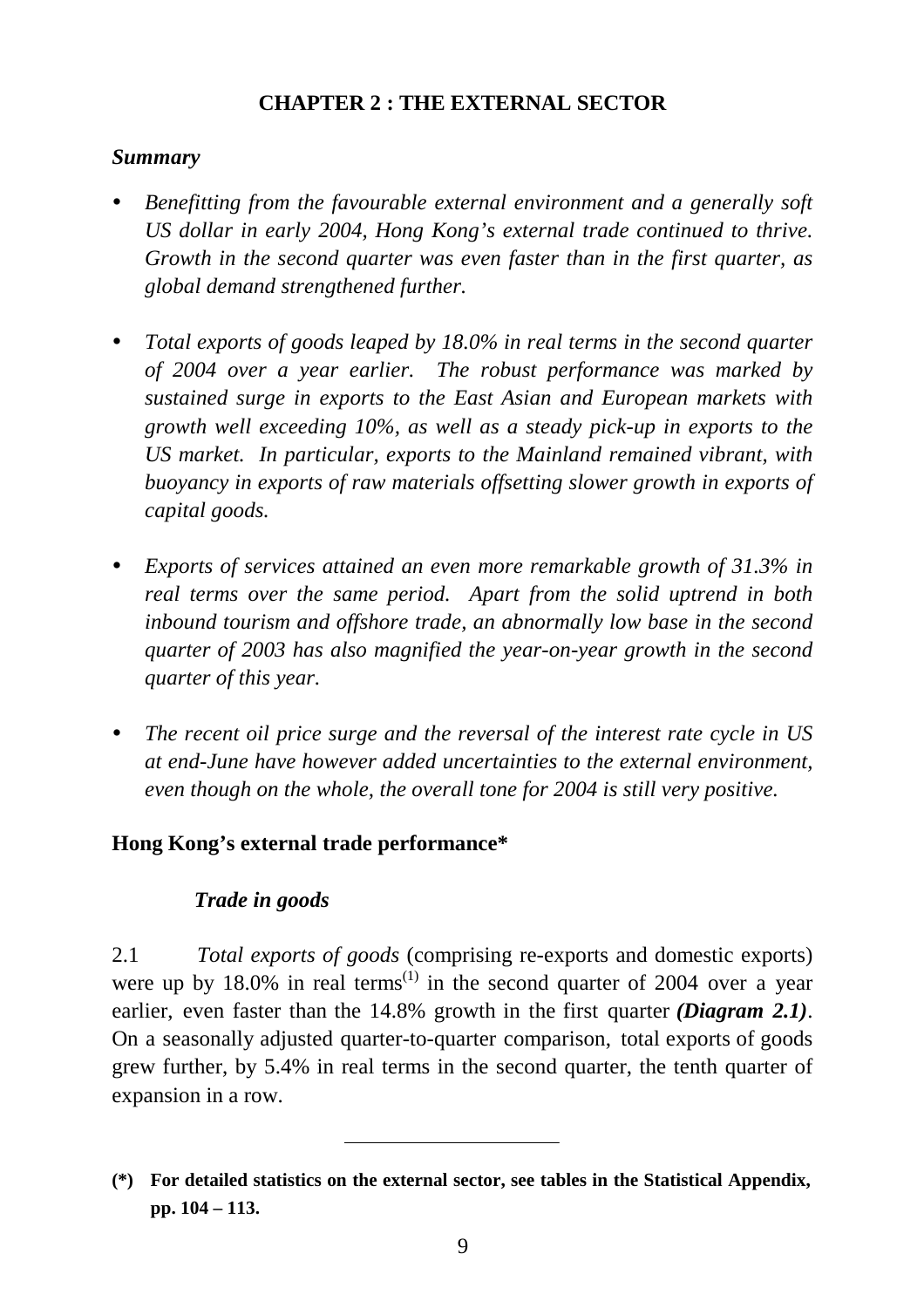

Notes : Total exports of goods as depicted refer to the year-on-year rate of change in real terms, while total import demand in Hong Kong's major markets as depicted refers to the year-on-year rate of change in US dollar terms in the aggregate import demand in East Asia, the United States and the European Union taken together.

(\*) For ease of comparison with the rate of change in Hong Kong's total exports of goods, the scale for the Real EERI is presented here upside down, so that positive changes denoting real appreciation of the Hong Kong dollar appear at the lower part and negative changes denoting real depreciation at the upper part of the diagram.

2.2 Within total exports of goods, *re-exports(2)* remained the key source of growth, up by 19.0% in real terms in the second quarter over a year earlier *(Diagram 2.2)*. This was not only faster than the 15.9% growth in the first quarter, it also marked the eighth quarter of double-digit growth. By comparison, the growth in *domestic exports* was less robust, with growth of 5.1% in real terms in the second quarter over a year earlier, even amid a very favourable trading environment. Yet this still represented a notable pick-up from a mere 0.7% increase in the first quarter. Apparently, the on-going structural shift towards re-exports and offshore trade<sup>(3)</sup> has continued to weigh on domestic exports. On a seasonally adjusted quarter-to-quarter comparison, re-exports likewise continued to expand, by 5.6% in real terms in the second quarter of 2004. Domestic exports also bounced back, up by 2.1% over the same period, after two consecutive quarters of decline.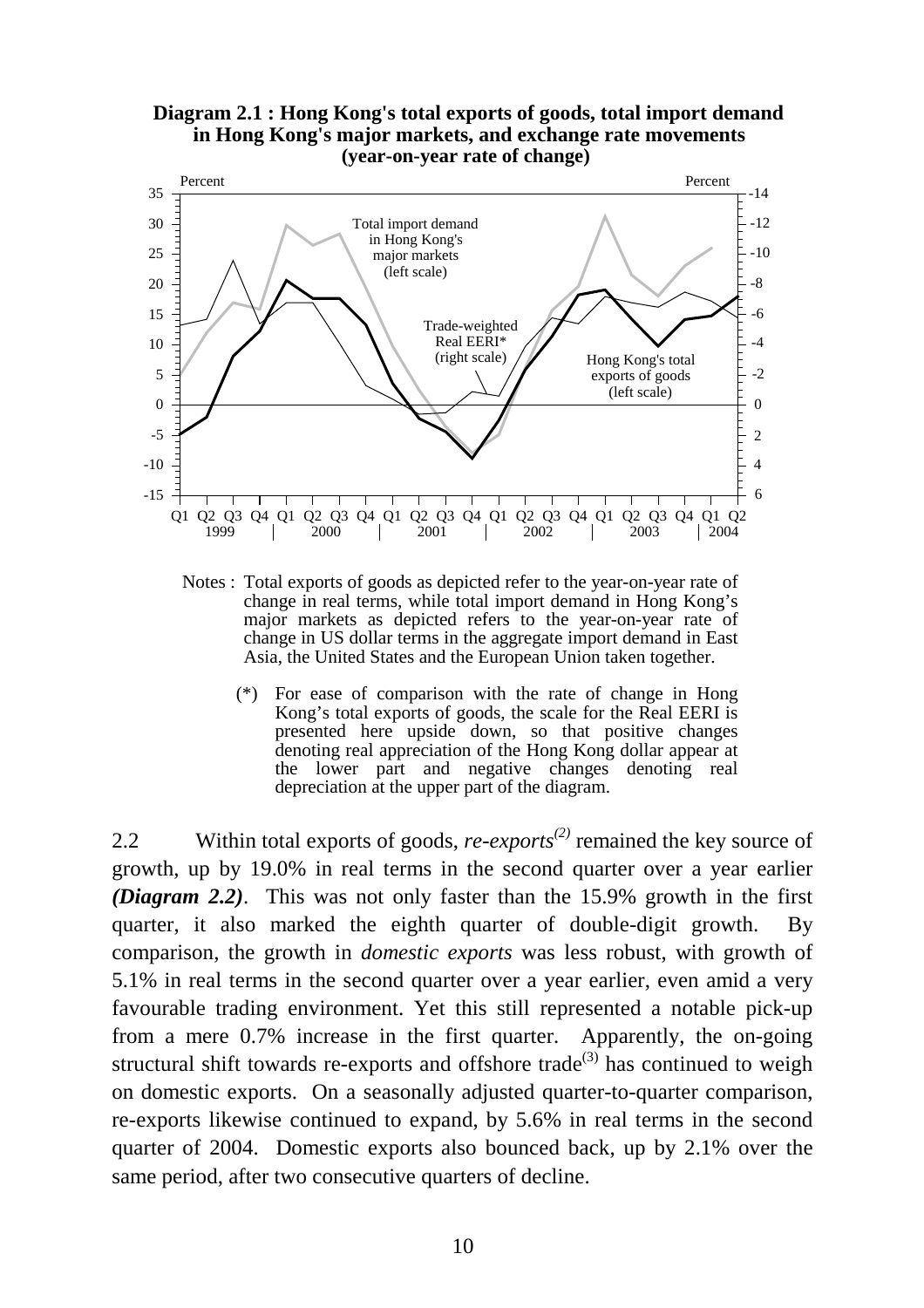

**Diagram 2.2 : Total exports of goods, re-exports and domestic exports**

2.3 *Imports of goods* remained on a distinct uptrend in recent period. After the strong surge in the first quarter, imports of goods picked up to an even sharper increase of 19.8% in the second quarter, the fastest since the first quarter of 2000 *(Diagram 2.3)*. With the economic recovery gathering pace, the year-on-year growth in *retained imports* accelerated sharply to 21.8% in real terms in the second quarter. This was also attributable to a relatively low base of comparison in the same period last year owing to SARS. On a seasonally adjusted quarter-to-quarter comparison, imports of goods and retained imports grew further, both leaping by 5.6% in real terms in the second quarter of 2004.



**Diagram 2.3 : Imports of goods and retained imports**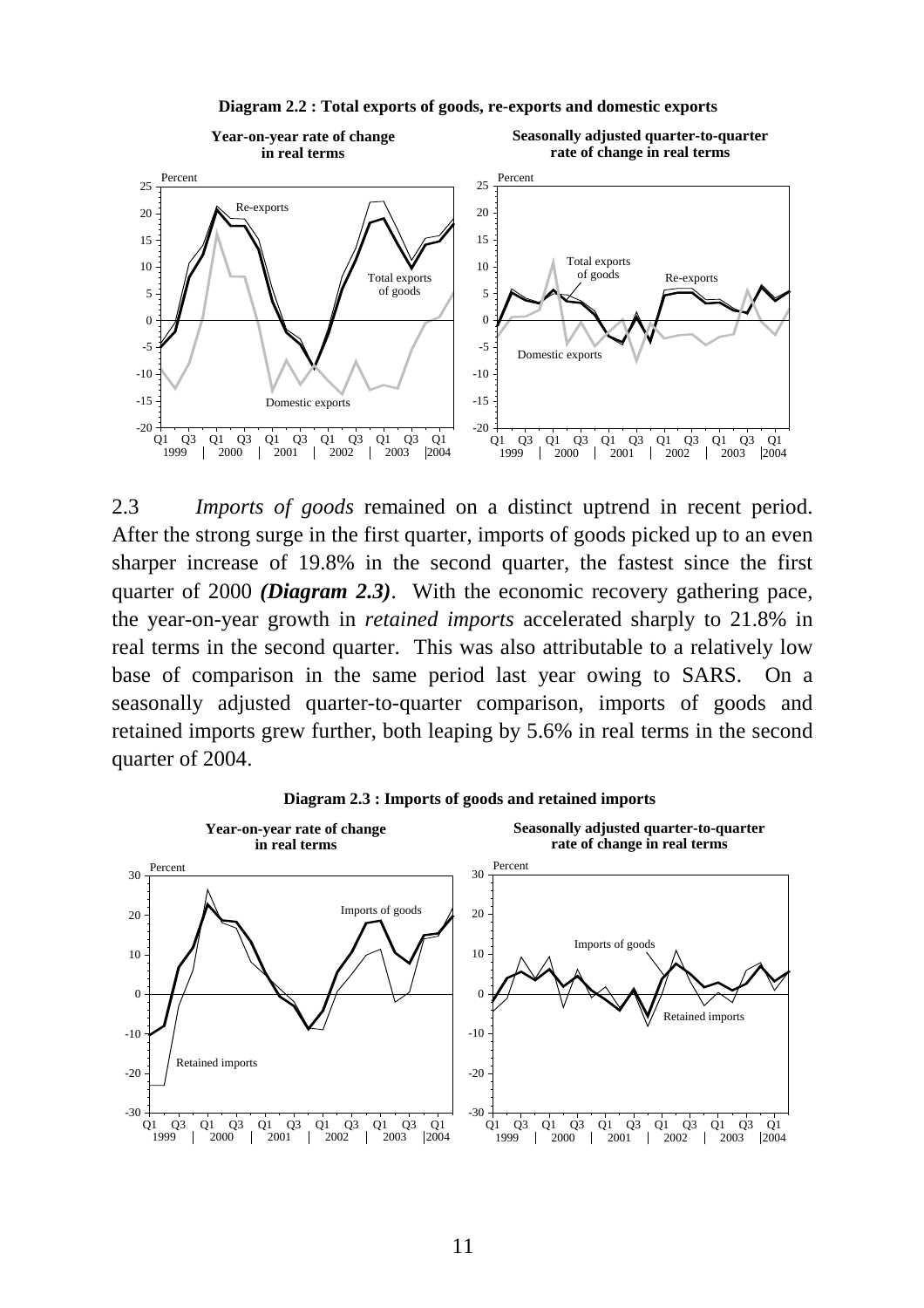2.4 *Intra-regional trade* performed well amid the regional trade boom. Exports to almost all *East Asian* economies<sup>(4)</sup> registered large increases in the second quarter of 2004. Exports to *North America*<sup>(5)</sup>, having resumed increase in the first quarter of 2004, picked up even more visibly in the second quarter as the US economy gathered further strength. Exports to the *European Union*<sup>(6)</sup> were on a strong uptrend. The strength of the euro, improving demand in EU, as well as increased penetration of Mainland products in this market were the contributory factors.

#### *Trade in services*

2.5 *Exports of services* were likewise vibrant, up by 31.3% in real terms in the second quarter of 2004 over a year earlier, with inbound tourism, offshore trade and exports of transportation services all thriving *(Diagram 2.4)*. While an exceptionally low base in the second quarter of 2003 caused by SARS has magnified the year-on-year growth in the second quarter of this year, the underlying growth momentum was still strong. On a seasonally adjusted quarter-to-quarter comparison, exports of services fell back by 1.3% in real terms in the second quarter of 2004, after a 1.8% increase in the first quarter.



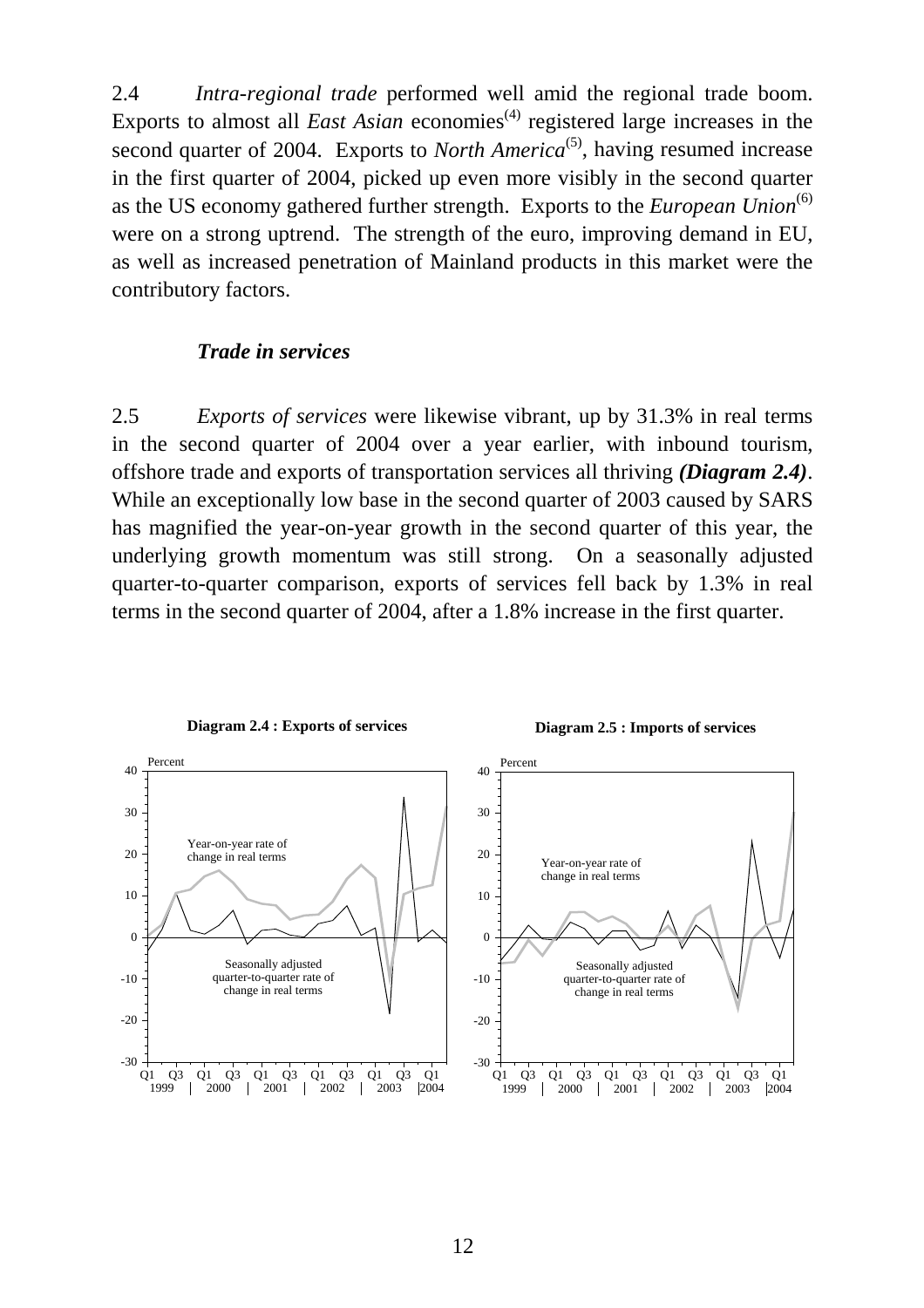2.6 *Imports of services* made a very distinct growth of 30.1% in real terms in the second quarter of 2004 over a year earlier *(Diagram 2.5)*. Same as exports of services, the significant year-on-year growth was in large part due to an abnormally low base of comparison in the same period last year when outbound tourism and imports of related services plummeted upon SARS. But even so, the underlying trend indicated that there was a pick-up in the second quarter, as outbound tourism resumed growth after a temporary hold-up due to the spread of avian flu in the region in the first quarter. On a seasonally adjusted quarter-to-quarter basis, imports of services rose back by 7.0% in real terms in the second quarter of 2004, after a 4.8% decline in the first quarter.

#### *Overall trade balance*

2.7 With the value of imports of goods registering a faster increase than the value of total exports of goods, the *visible trade deficit* reckoned on a GDP basis<sup>(7)</sup> widened further, to \$29.4 billion or 5.6% of the value of imports of goods in the second quarter of 2004, from \$9.8 billion or 2.3% in the same quarter in 2003. For the first half of 2004 as a whole, the visible trade deficit also widened, to \$62.2 billion or 6.3% of the value of imports of goods, from \$25.8 billion or 3.1% in the same period in 2003.

2.8 As the increase in the value of exports of services was much larger than that in the value of imports of services, the *invisible trade surplus*<sup>(8)</sup> expanded significantly to \$38.5 billion or 71.9% of the value of imports of services in the second quarter of 2004, from \$28.0 billion or 70.2% in the same quarter in 2003. For the first half of 2004 as a whole, the invisible trade surplus surged to \$80.6 billion or 76.7% of the value of imports of services, significantly up from \$63.2 billion or 72.1% in the same period in 2003.

2.9 Overall, the combined surplus amounted to \$9.1 billion in the second quarter of 2004, equivalent to 1.6% of the total value of imports of goods and services, as against \$18.2 billion or 3.9% in the same quarter in 2003 *(Diagram 2.6)*. For the first half of 2004 as a whole, the combined surplus stood at \$18.3 billion or 1.7% of the total value of imports of goods and services, down from \$37.4 billion or 4.1% in the same period in 2003.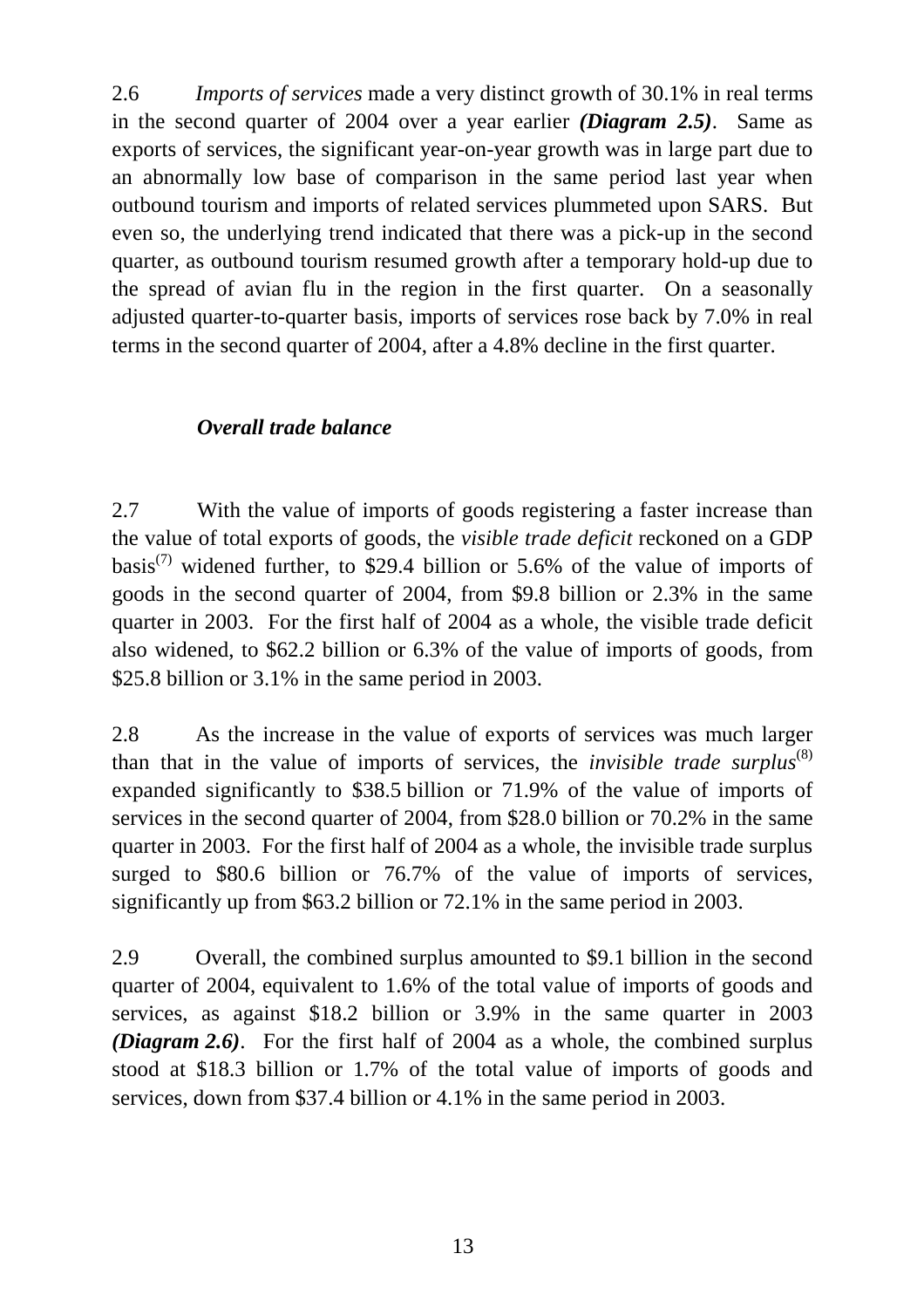



#### **External economic environment**

2.10 The export performance of Hong Kong was remarkable in the first half of 2004. Notwithstanding the geopolitical risk and the surge in international oil prices during the first half of 2004, demand held up well across regions, thereby contributing to a global trade boom. Of Hong Kong's major trading partners, most recorded an uptrend in both industrial production and exports, leading to strong demand for energy, raw materials, as well as semi-manufactures of parts and components. Many have seen a turnaround in investment spending since the latter part of 2003.

2.11 US, being the largest economy in the world and at the same time the second largest market for Hong Kong's exports, sustained solid growth momentum in the second quarter of 2004. This was led mainly by a distinct uptrend in investment amid improved corporate profits and generally upbeat business confidence. The labour market has been improving since late last year. This should help underpin consumer demand and hence overall economic growth. With signs of the US economy remaining vigorous, there is rising concern of a resurrection of inflation and a reversal of the interest rate cycle. As widely expected, the US Federal Reserve raised interest rates by 25 basis points at end-June, marking the end of the interest rate down-cycle that began in January 2001. But with the US core inflation rate still relatively modest and still well below its 10-year trend average, it is expected that US interest rates would be raised only at a gradual and measured pace.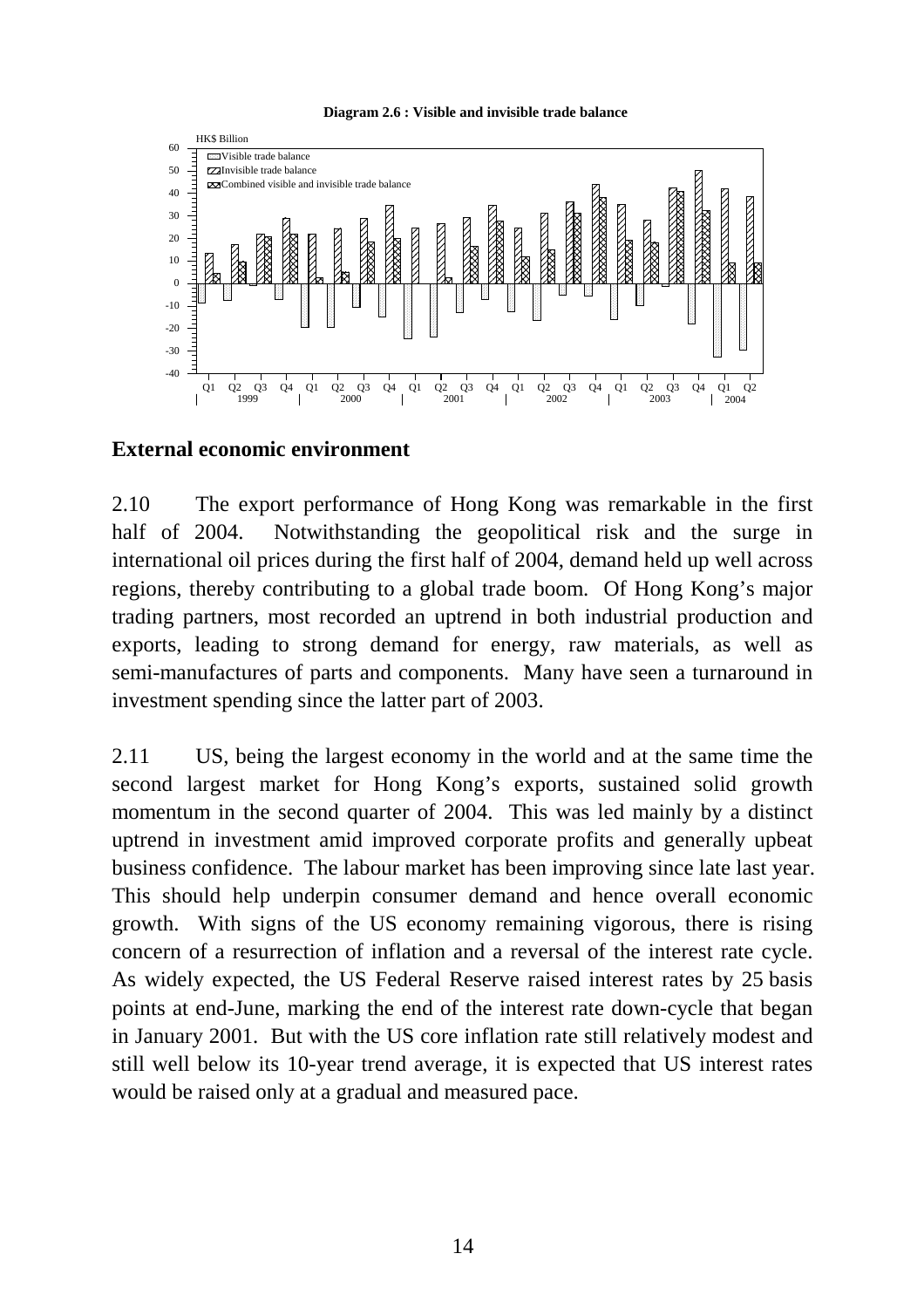2.12 The Mainland economy, Hong Kong's largest trading partner, maintained a strong growth momentum in the second quarter, with GDP leaping by 9.6% over a year earlier. While caution about overheating in selected sectors continued, exports remained buoyant, fixed asset investment was still strong, and consumer spending stayed firm. Nevertheless, the stepping up of cooling measures since April have begun to show signs of success in slowing investment and industrial production in recent months. The growth in both lending and money supply has also been moderating successively since May 2004.

2.13 Japan, the second largest economy in the world, is at long last recovering. Economic performance in the first half of this year was particularly impressive. While exports gave the main impetus to growth, consumer spending was finally showing signs of revival after a prolonged period of setback. Investment spending also rose further. Industrial production stayed on a strong uptrend. The labour market likewise improved in tandem. With external and domestic demand both on the rise, Japan's GDP growth remained solid at 4.4% in the second quarter of 2004 over a year earlier. The consensus forecast for Japan's GDP growth in 2004 has also been revised up, from 2.1% at the beginning of the year to 4.3% lately.

2.14 In East Asia (other than the Mainland and Japan), there was a broadbased upturn in economic activity. The sustained export boom was the key driver of growth. Intra-regional trade surged further and took up an increasingly notable share of total trade in the region. Many economies have grown faster than earlier expected. The official GDP growth forecast for 2004 for some economies, including Singapore, Taiwan, and also Malaysia have been revised up over the past few months.

2.15 In the European Union, the mild recovery that commenced in early 2004 gathered further strength. Exports performed well, notwithstanding the continued strength of the euro in early 2004. However, the slack labour market has constrained the pace of recovery in domestic demand. Of the EU member economies, the economic recovery in Germany so far has relied heavily on exports, and the lacklustre domestic sector continued to drag down overall economic performance. In contrast, the UK economy continued to out-perform the other EU member economies, as the domestic sector stayed strong with the housing market booming and the labour market tightening.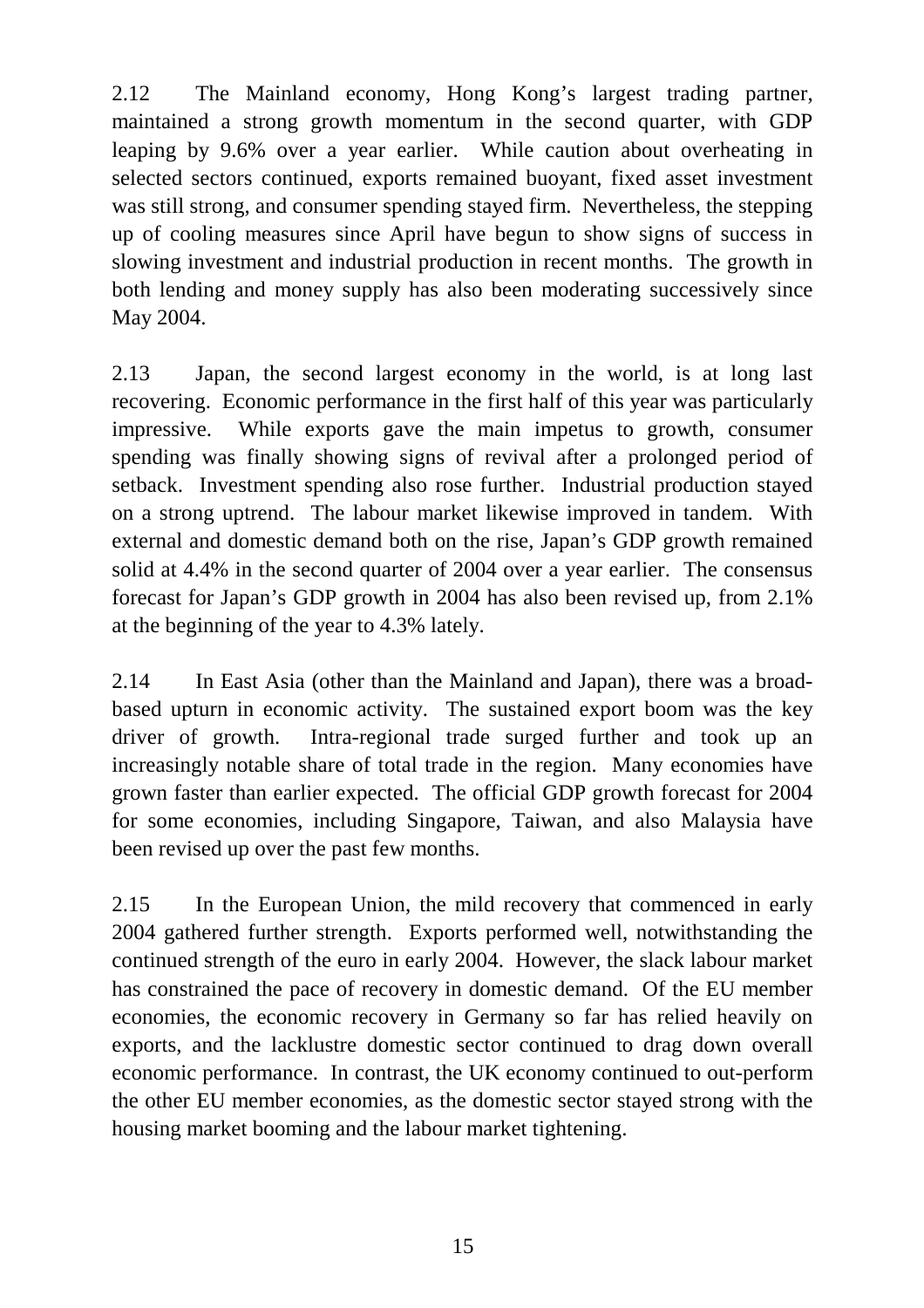#### **Trade in goods analysed by market, by commodity, and by source**

#### *Total exports*

2.16 Analysed by *market*, the Mainland remained the largest market for Hong Kong's total exports of goods, taking up 44% of the total value in the first half of 2004 *(Diagram 2.7)*. Other major markets included the United States (with a share of 16%), Japan (5%), Germany (3%), the United Kingdom (3%), Taiwan (3%), the Republic of Korea (2%), and Singapore (2%). Analysed by *region*, intra-regional trade featured prominently in Hong Kong's trade, with 60% of the value of Hong Kong's total exports of goods in the first half of 2004 destined to the East Asian markets. Of this, the Mainland market accounted for the predominant proportion, signifying the role of Hong Kong as a trade hub between the Mainland and the rest of the world. North America is another important market, with a share of 17%, while the European Union accounted for another 14%.



#### **Diagram 2.7 : Total exports of goods by major market**

*Total exports of goods in 2003 : \$1,742.4 billion Total exports of goods in the first half of* 

*2004 : \$926.3 billion*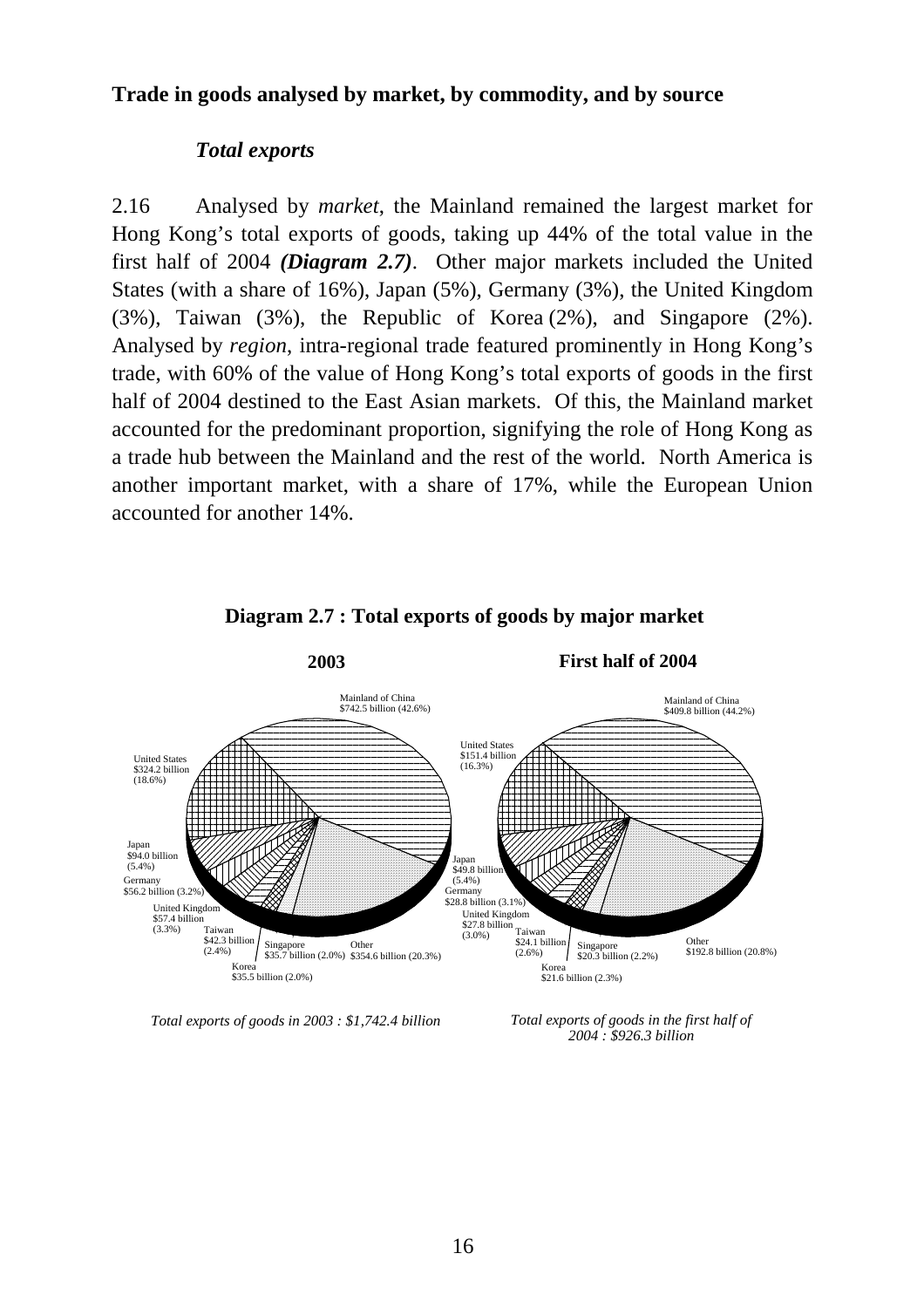2.17 Total exports of goods to the *Mainland* were still strong, leaping by 21.4% in real terms in the second quarter of 2004 over a year earlier, further up from a 17.0% surge in the first quarter *(Diagram 2.8)*. Within the total, exports of consumer goods to this market remained relatively modest. Exports of capital goods still maintained notable growth, though not as fast as in the first quarter. Also, exports of raw materials and semi-manufactures picked up to growth well exceeding 30% in value terms in the quarter, in line with the Mainland's buoyant trade flows.



Notes : The Mainland's import demand and exports of goods as depicted refer to the year-on-year rates of change in US dollar terms.

**Diagram 2.9 : Total exports of goods to US (year-on-year rate of change)**



appreciation of the US dollar appear at the lower part and negative changes denoting real depreciation at the upper part of the

diagram.

2.18 After resuming modest increase in the first quarter, total exports of goods to the *United States* improved further in the second quarter, with growth picking up to 7.2% in real terms over a year earlier *(Diagram 2.9)*. This was consistent with the general pick-up in US import demand over the period. Within the total, exports of consumer goods strengthened visibly after a weak start in the first quarter. Growth in exports of raw materials and semi-manufactures likewise accelerated. Exports of capital goods also grew further, though at a much slower pace in the second quarter than in the first quarter.

17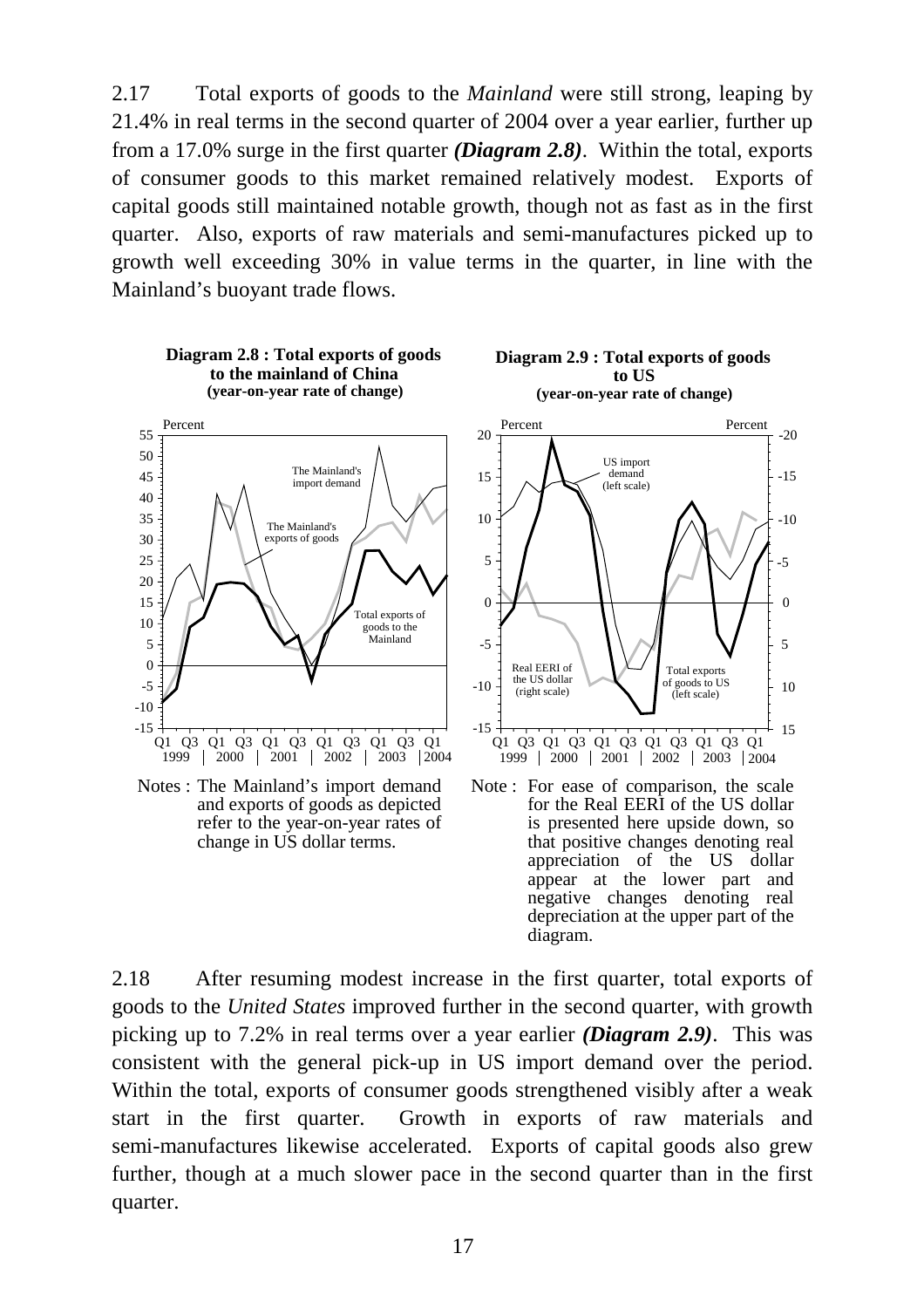2.19 Along with the upturn in the Japanese economy, total exports of goods to *Japan* picked up further in the second quarter, leaping by 17.4% in real terms over a year earlier, up from 10.9% in the first quarter *(Diagram 2.10)*. The surge in the second quarter was rather broad-based. Exports of raw materials and semi-manufactures were buoyed by Japan's own export surge. Exports of capital goods continued to rise. Exports of consumer goods also improved visibly as consumer spending revived.



2.20 Total exports of goods to the *United Kingdom* sustained strong growth momentum, rising further by 13.3% in real terms in the second quarter of 2004 over a year earlier *(Diagram 2.11)*. Exports of both consumer goods and capital goods continued to display notable growth. Exports of raw materials and semi-manufactures also rebounded strongly after successive declines in the previous quarters. The resilience of the UK economy, coupled with the earlier appreciation of the pound sterling against the Hong Kong dollar, continued to underpin Hong Kong's exports to this market.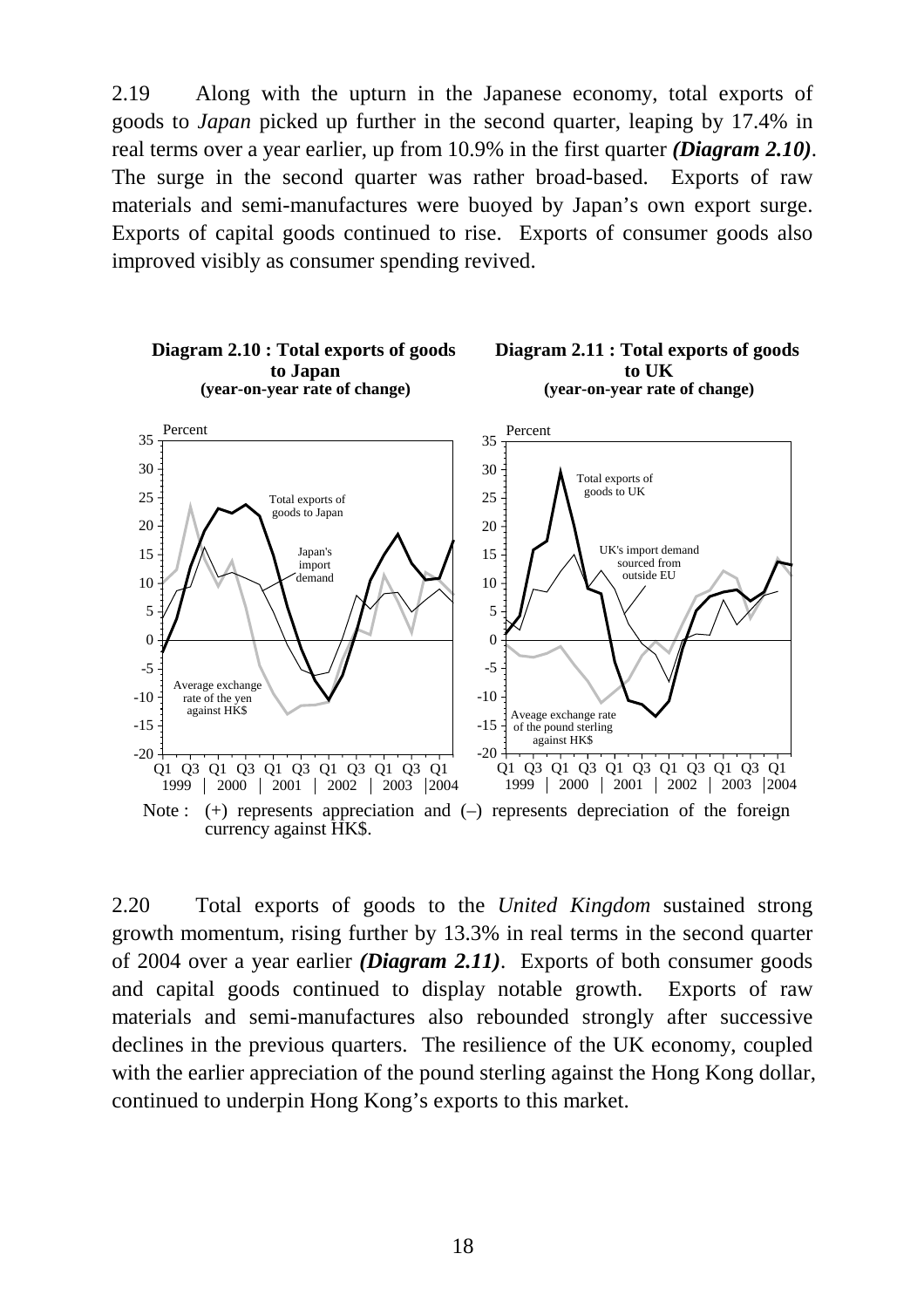2.21 Total exports of goods to *Germany* accelerated further to a growth of 16.9% in real terms in the second quarter of 2004 over a year earlier, following a 7.9% increase in the first quarter *(Diagram 2.12)*. Exports of raw materials and semi-manufactures, after easing in the first quarter, bounced back sharply in the second quarter. Also, exports of both capital goods and consumer goods to this market registered marked increases.



2.22 Total exports of goods to *Taiwan* continued to grow strongly, registering an increase of 27.0% in real terms in the second quarter of 2004 over a year earlier. This was even faster than the 26.2% increase in the first quarter *(Diagram 2.13)*. Exports of raw materials and semi-manufactures to this market were particularly strong, in line with Taiwan's own export boom. Exports of both capital goods and consumer goods also displayed robust growth.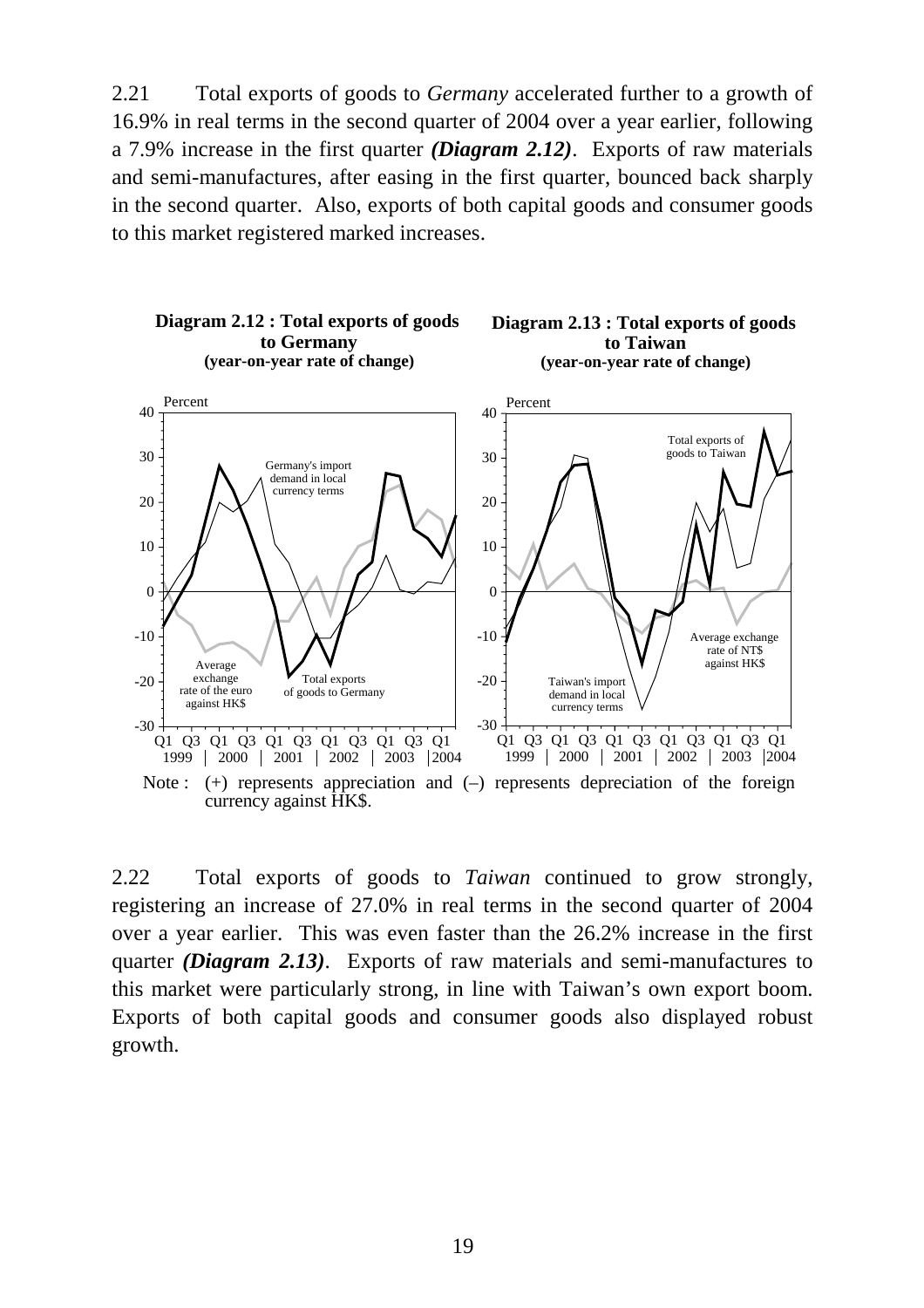2.23 Total exports of goods to *Singapore* were also strong, up by 30.1% in real terms in the second quarter of 2004 over a year earlier *(Diagram 2.14*). The surge was broad-based, with exports of raw materials and semimanufactures recording growth of over 50% in value terms. Exports of both consumer goods and capital goods also attained buoyant growth.



2.24 Total exports of goods to the *Republic of Korea* were likewise buoyant, soaring by 27.5% in real terms in the second quarter of 2004 over a year earlier, after an already highly robust growth of 33.2% in the first quarter *(Diagram 2.15)*. As with Taiwan and Singapore, the surge in exports to this market was almost across-the-board.

2.25 Analysed by major *commodity group*, the surge in export growth in the second quarter of 2004 was driven mainly by distinct increases in exports of electronic components and of telecommunications products. Exports of clothing and of textiles accelerated in growth. On the other hand, exports of office machines and equipment moderated to only a modest growth. Exports of toys remained relatively weak.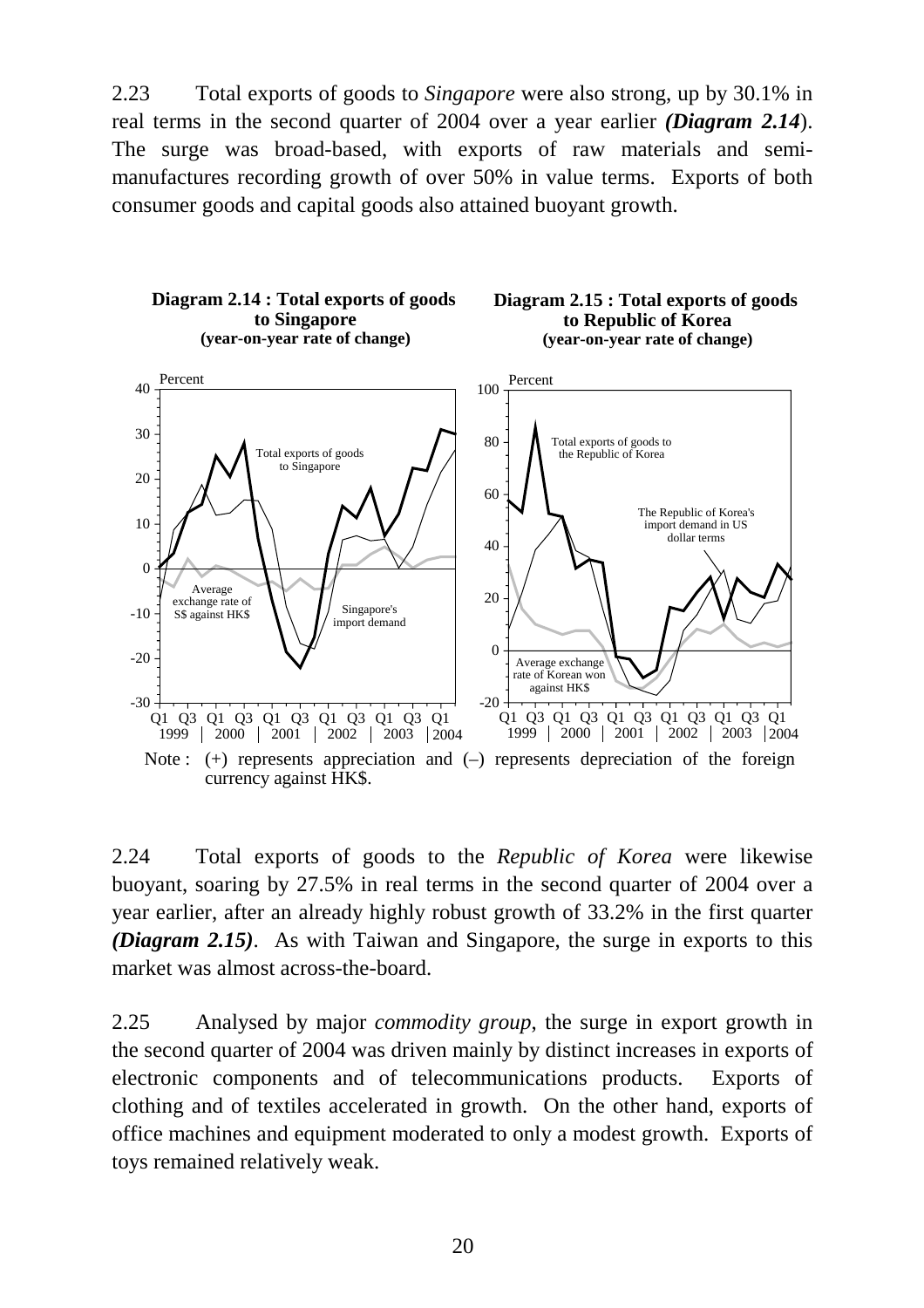#### *Re-exports*

2.26 The Mainland remained the largest *market* for Hong Kong's re-exports, taking up 45% of the total value in the first half of 2004. The United States came next (with a share of 16%), followed by Japan (6%), Germany (3%), the United Kingdom (3%), Taiwan (3%), the Republic of Korea (2%), and Singapore (2%). In the second quarter of 2004, re-exports to almost all the major markets sustained strong momentum with growth well exceeding 10% in real terms. The surge in re-exports to Taiwan, the Republic of Korea and Singapore was particularly distinct. Re-exports to the United States, though not growing as fast as the other major markets, also picked up in growth in the second quarter.

#### *Domestic exports*

2.27 The Mainland and the United States were the two largest *markets* for Hong Kong's domestic exports, accounting for 30% and 29% respectively of the total value in the first half of 2004. These were followed by the United Kingdom (with a share of 6%), then by Germany (4%), Taiwan (4%), Singapore (3%), and Japan (2%). Domestic exports to the major markets continued to show mixed performance in the second quarter of 2004. Domestic exports to the Mainland remained weak. Those to Japan fell back modestly. But domestic exports to US, Germany, Taiwan, UK and Singapore recorded growth of various magnitudes.

#### *Imports*

2.28 The Mainland remained the largest *source* of Hong Kong's imports of goods, accounting for 42% of the total value in the first half of 2004. Other major sources of imports included Japan (with a share of 12%), Taiwan (7%), the United States (5%), Singapore (5%), and the Republic of Korea (5%). In tandem with the vibrant re-export performance, imports from many major sources showed accelerated growth in the second quarter.

2.29 As to retained imports, Japan was the largest *source*, accounting for around 17% of the total value in the first half of 2004. Other major suppliers of retained imports were the Republic of Korea (with a share of around 11%), Singapore (9%), the United States (7%), Taiwan (7%), and the Mainland (5%).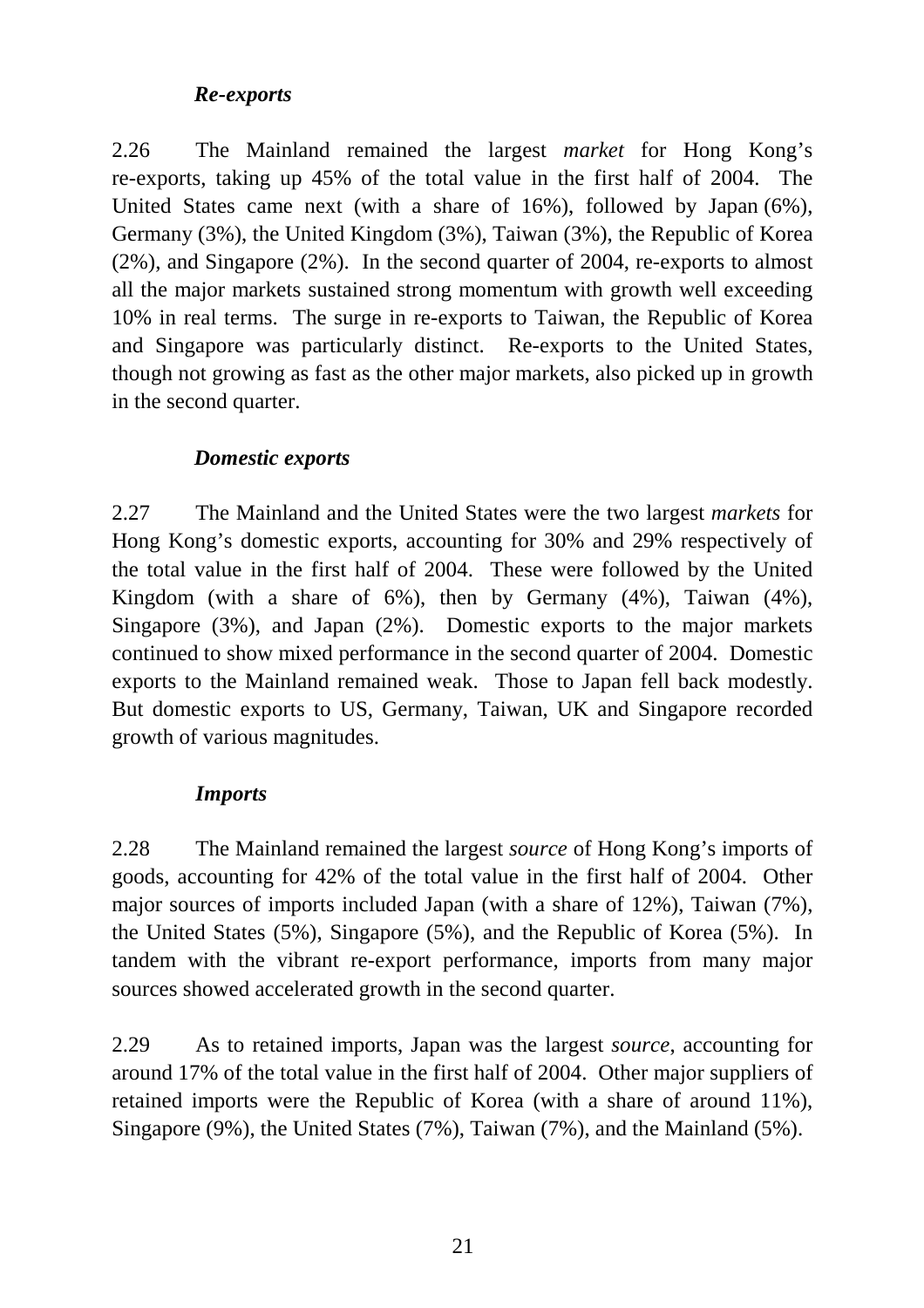2.30 The surge in retained imports in the second quarter was characterised by a broad-based pick-up in almost all *end-use categories* of retained imports. Retained imports of consumer goods showed large increase, along with the upturn in local consumer demand and vibrant tourism sector. Retained imports of foodstuffs likewise accelerated sharply in growth.

2.31 Retained imports of capital goods grew rapidly in the second quarter, as investment sentiment improved. Intake of telecommunications equipment continued to soar. Intake of construction machinery also picked up robustly in the second quarter, having reverted to increase in the preceding quarter. Meanwhile, intake of both industrial machinery and office equipment rose notably further.

2.32 Retained imports of raw materials and semi-manufactures likewise remained on an uptrend in the second quarter, along with the general upturn in economic activity. Retained imports of fuels bounced up to a double-digit growth in the second quarter, reflecting the build-up in oil inventory in face of the surge in oil prices.

#### **Trade in services analysed by major service group**

#### *Exports of services*

2.33 Trade-related services (comprising mainly offshore trade) and transportation services were the two largest components in Hong Kong's exports of services, both accounting for 33% by value in the first half of 2004 *(Diagram 2.16)*. These were followed by exports of travel services (with a share of 18%) and exports of finance, business and other services (16%).



*Exports of services in the first half of 2004 : \$185.6 billion*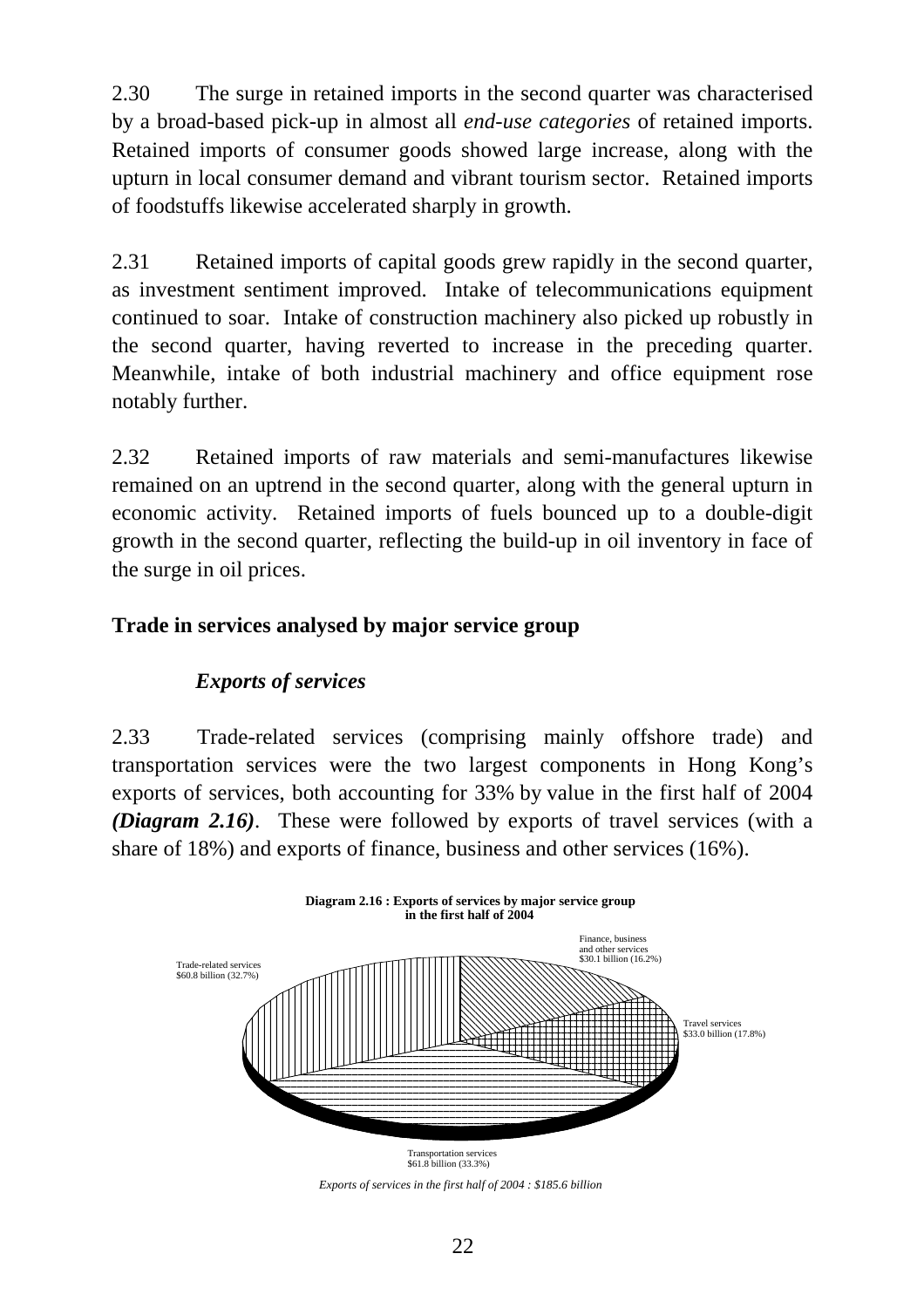2.34 Against the low base caused by the SARS outbreak in the second quarter of 2003, exports of travel services were sharply up by 125.5% in real terms in the second quarter of 2004 over a year earlier. In particular, the number of visitors from the Mainland soared, aided by further extension of the Individual Visit Scheme in May  $2004^{(9)}$ . Visitors from other sources also resumed growth progressively during the second quarter. Specifically, the numbers of visitors from most of the sources were already back to, or had even surpassed, their pre-SARS levels by May 2004.

2.35 Exports of transportation services also flourished, as both passenger transport and cargo services thrived. The growth in the second quarter was likewise very distinct, at 31.5% in real terms over a year earlier. Nevertheless, this was magnified to some extent by the low base of comparison in the second quarter in 2003.

2.36 Exports of trade-related services comprising mainly offshore trade remained robust, reflecting surging trade flows involving the Mainland. Such exports attained a 19.6% increase in real terms in the second quarter of 2004 over a year earlier, the eighth quarterly double-digit growth in a row. Exports of finance, business and other services also maintained notable growth, at 8.5% in real terms in the second quarter of 2004 over a year earlier.

#### *Imports of services*

2.37 Travel services continued to take up the largest share in Hong Kong's imports of services, at 46% by value in the first half of 2004 *(Diagram 2.17)*. This was followed by imports of transportation services (with a share of 26%), imports of finance, business and other services (20%), and imports of traderelated services (8%).



*Imports of services in the first half of 2004 : \$105.0 billion*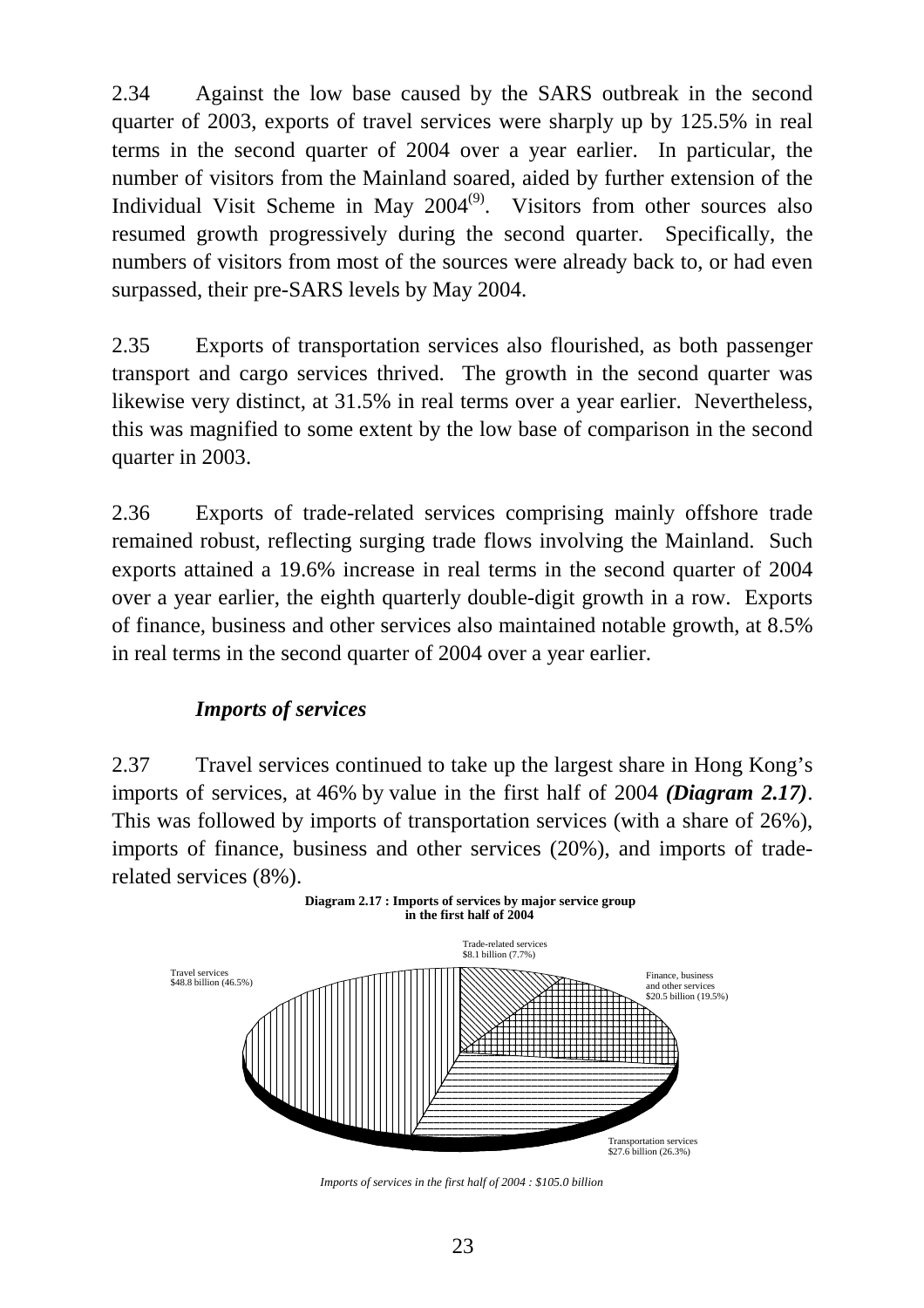2.38 Similar to exports of services, the surge in imports of services in the second quarter of 2004 was most distinct in outbound tourism and related services, again in part due to an exceptionally low base in the same period last year. Specifically, imports of travel services went sharply up by 43.0% in real terms in the second quarter of 2004 over a year earlier, contrary to a 0.7% decline in the first quarter. Similarly, imports of transportation services soared by 37.3% in real terms in the second quarter of 2004 over a year earlier. Apart from the base effect, the strong growth in the second quarter was also underpinned by the surge in freight cargo services associated with merchandise imports.

2.39 Meanwhile, imports of trade-related services continued to soar, up by 17.9% in real terms in the second quarter of 2004 over a year earlier. Imports of finance, business and other services also grew further, by 4.1% in real terms in the second quarter of 2004 over a year earlier.

## **Overall balance of payments**<sup>(10)</sup>

2.40 While exports of goods and services remained very robust, there was concurrently a strong surge in import intake for local use in tandem with the further improvement in domestic demand, thereby contributing to a marked reduction in surplus in the combined visible and invisible trade account. The current account surplus dwindled in the first quarter of 2004, to \$15.6 billion, equivalent to 5.2% of GDP in that quarter, as against the respective figures of \$40.3 billion and 12.2% in the fourth quarter of 2003.

2.41 Both external factor income inflow and outflow remained sizeable in the first quarter of 2004, with each accounting for more than one-fourth of GDP in that quarter. This reflected the highly externally oriented nature of the Hong Kong economy and its position as an international financial centre in facilitating external investment activities.

2.42 Within the capital and financial account, financial non-reserve assets reverted to a net inflow for the first time in nearly three years, at \$1.9 billion in the first quarter of 2004, equivalent to 0.6% of GDP in that quarter, whereas in the fourth quarter of 2003, there was still a net outflow of \$23.6 billion, equivalent to 7.2% of GDP. The switch-back to net inflow was underpinned by enormous fund inflows into the banking sector during the first quarter, along with the strong upturn and improved prospects for the local economy. Meanwhile, the portfolio investment account registered a sizeable net outflow, owing to increased purchase of foreign equity and debt securities by local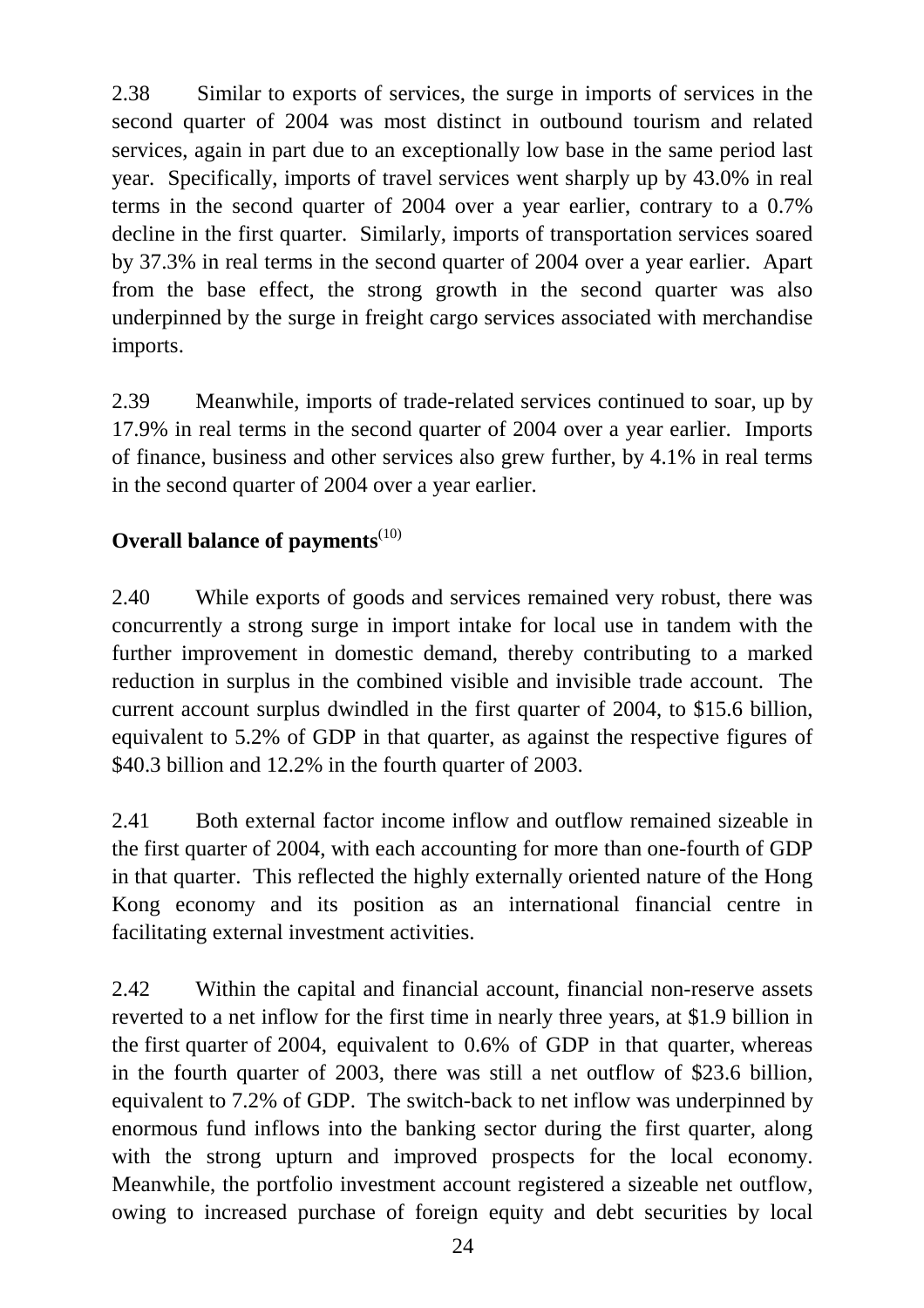residents. Yet part of the rise in foreign equity investment was related to the purchases of shares of Mainland companies traded on the Hong Kong Stock Exchange, which are treated as foreign equities for the purpose of the BoP statistics. Also, the direct investment account reversed to a net outflow owing to repayment of loans in the quarter.

2.43 Overall, the balance of payments account registered a larger surplus in the first quarter of 2004, at \$35.5 billion, equivalent to 11.7% of GDP, representing a corresponding increase in reserve assets in that quarter. This compared with the surplus figures of \$31.4 billion and 9.6% in the fourth quarter of 2003.

#### **Notes :**

- (1) Estimates of price changes for the trade aggregates are based on changes in unit values, which do not take into account changes in the composition or quality of the goods traded, except for some selected commodities for which specific price indices are available. Changes in real terms are derived by discounting the effect of price changes from changes in the value of the trade aggregates.
- (2) Re-exports are those goods which have previously been imported into Hong Kong and are subsequently exported without having undergone in Hong Kong any manufacturing processes which change permanently the shape, nature, form or utility of the goods.
- (3) Offshore trade is covered in exports of trade-related services within the broader component of exports of services in the Gross Domestic Product. It covers the services of both "merchanting" and "merchandising for offshore transactions". Merchanting is defined as the services associated with trading of goods which are purchased from a party outside Hong Kong and then sold to another party outside Hong Kong, without the goods ever entering and leaving Hong Kong. Merchandising for offshore transactions is defined as the services of arranging on behalf of buyers/sellers outside Hong Kong the purchase/sale of goods according to their specifications. Earnings from offshore trade include the gross margin from merchanting and the commission from merchandising for offshore transactions.
- (4) East Asia here covers nine major markets in the region, namely the mainland of China, Japan, Taiwan, Singapore, the Republic of Korea, the Philippines, Thailand, Malaysia and Indonesia.
- (5) North America here comprises the United States and Canada.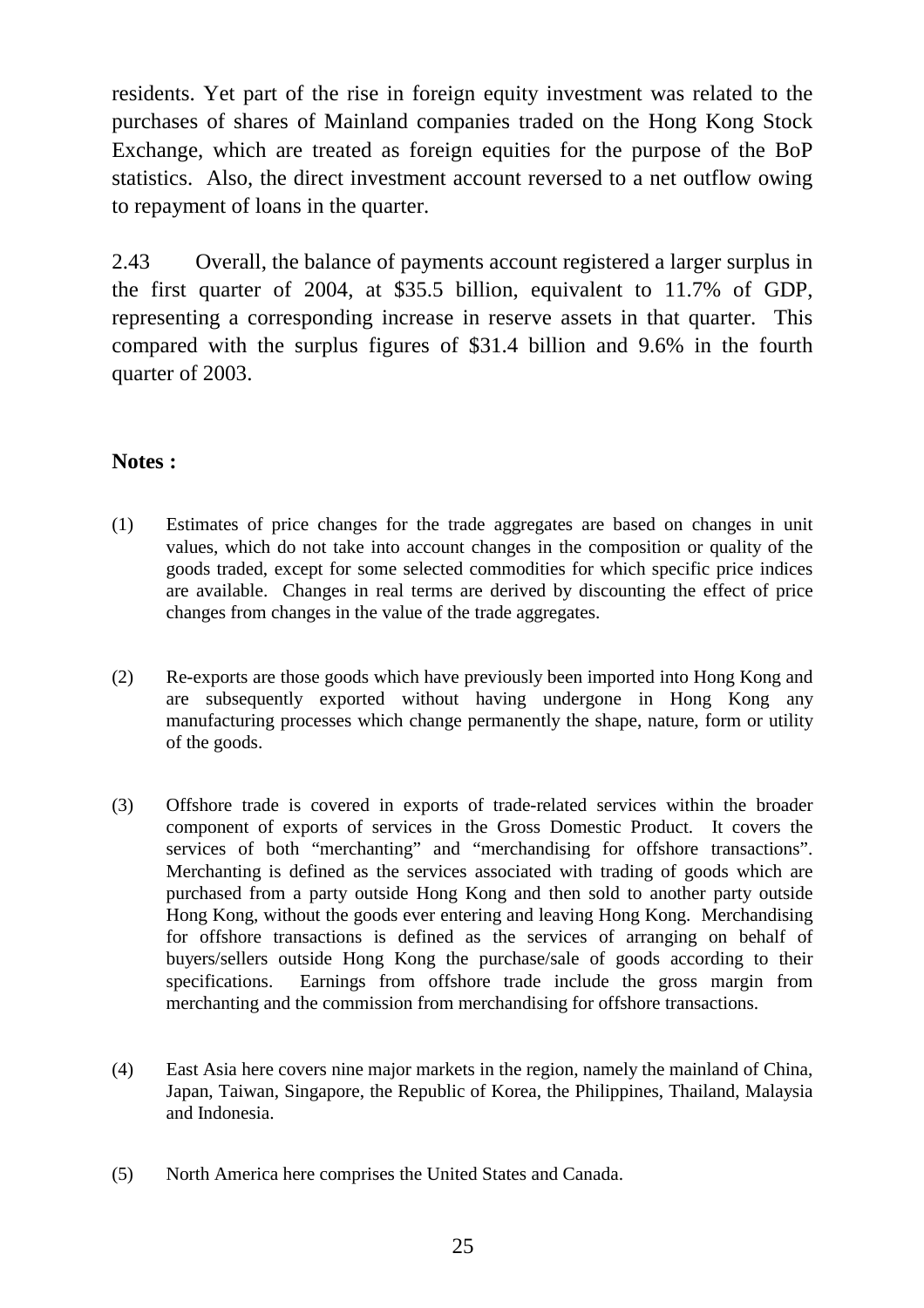- (6) The European Union here covers twenty five member countries, namely the United Kingdom, Germany, the Netherlands, France, Sweden, Italy, Denmark, Spain, Finland, Belgium, Luxembourg, Ireland, Austria, Greece, Portugal, Cyprus, the Czech Republic, Estonia, Hungary, Latvia, Lithuania, Malta, Poland, Slovakia and Slovenia.
- (7) Here imports of goods are valued on free-on-board (f.o.b.) basis, which is different from the practice for merchandise trade statistics where imports are valued on cost, insurance and freight (c.i.f.) basis. The insurance and freight costs related to merchandise imports are entered as imports of services.
- (8) Exports of financial and banking services in the GDP account include commissions and fees for rendering financial and related ancillary services to non-residents. However, these do not include interest receipts from non-residents, which account for a major part of the external receipts of financial intermediaries in Hong Kong. Interest receipts from non-residents are correctly classified as investment income from abroad under GNP. The same situation applies, in an opposite direction, to interest payments to non-residents. Hence the trade in services component and the invisible trade surplus of Hong Kong would have been larger if such interest receipts and payments were classified to the services account.
- (9) See Note(1) in Chapter 1.
- (10) A balance of payments (BoP) account is a statistical framework that systematically summarises the external transactions of an economy with the rest of the world in a specific time period.

A complete BoP account comprises the current account and the capital and financial account. The current account records the flows of real resources, including exports and imports of goods and services, factor income received from and paid to abroad, and current transfers from and to abroad. The capital account records external capital transfers, and external acquisitions and disposals of non-produced and non-financial assets. The financial account records transactions in financial assets and liabilities between residents and non-residents, including direct investment, portfolio investment, financial derivatives, and other investment. Also included is net change in reserve assets.

Within the overall BoP account, the current account balance and the net change in capital and financial non-reserve assets taken together, which is deemed to represent the BoP position of the economy, matches exactly the net change in reserve assets, by virtue of the BoP accounting identity.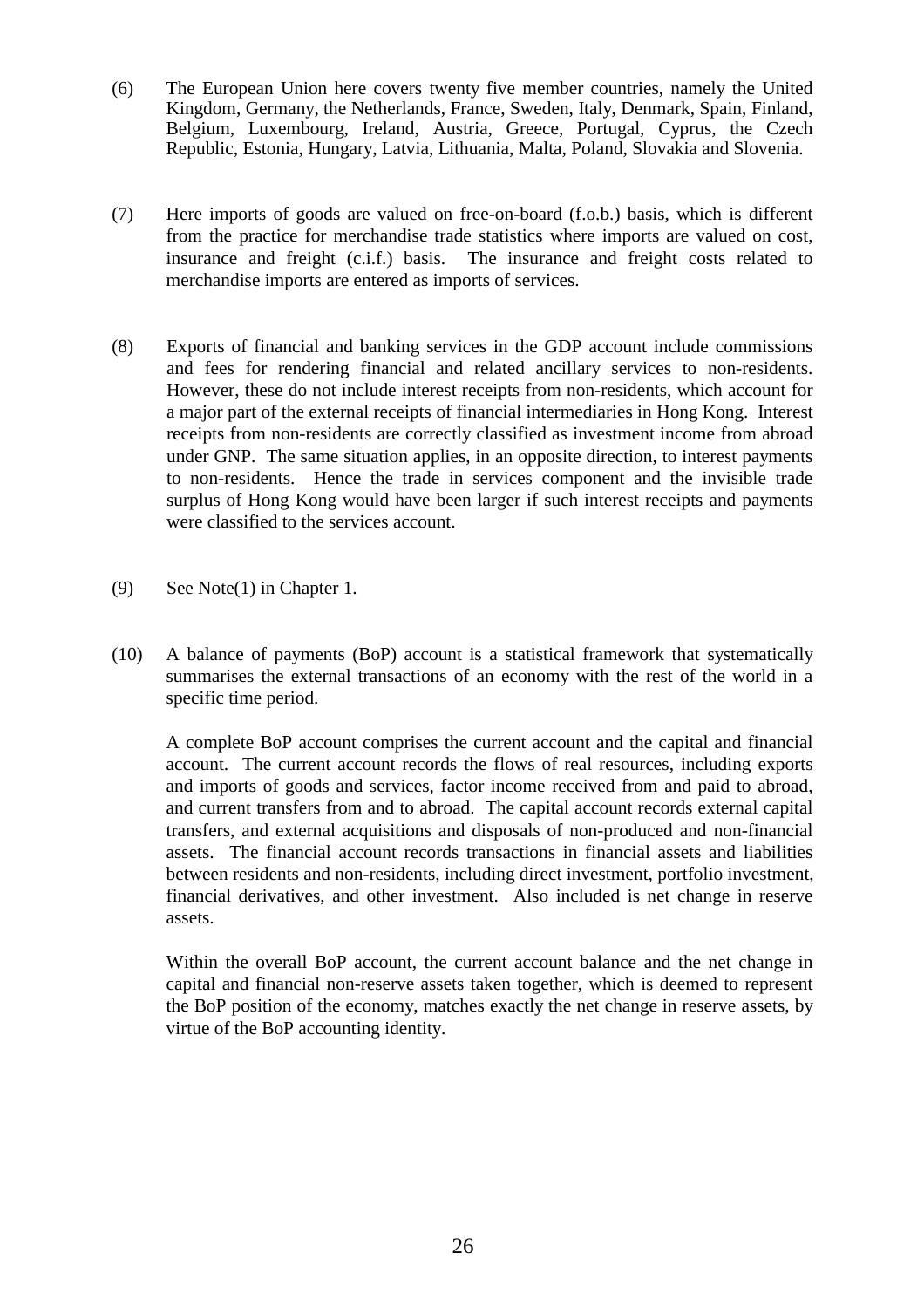#### **CHAPTER 3 : THE DOMESTIC ECONOMY\***

#### *Summary*

- *Net output for the service sector grew noticeably in the first quarter of 2004, underpinned by revived private consumption, vibrant inbound tourism and thriving external trade. The wholesale, retail and import/export trades, restaurants and hotels; transport, storage and communications; and finance, insurance, real estate and business services all recorded significant increases in net output.*
- <sup>z</sup> *Property prices showed more moderate increases in the second quarter, having picked up strongly in the preceding quarters. Trading activities generally turned less active. Notwithstanding concerns about the upward pressures on interest rates, the economic tightening measures in the Mainland and the oil price hike, market sentiment remained cautiously optimistic.*
- **•** Building and construction activity remained weak in overall terms in the *second quarter, as private sector building activity stayed at a low level.*
- *Inbound tourism was buoyant in the second quarter, with the number of incoming visitors well exceeding the pre-SARS levels. The influx of Mainland visitors, boosted by the Individual Visit Scheme, provided the major support. Visitors from other sources, particularly Europe, Australia and New Zealand as well as South and Southeast Asia, also recovered strongly.*
- The cargo throughputs handled at the airport and port continued to register *noticeable increase in the second quarter. The robust external trade provided the major impetus, driving strong growth in both inward and outward cargo.*

**<sup>(\*)</sup> For detailed statistics on the domestic economy, see tables in the Statistical Appendix, pp. 114 – 121.**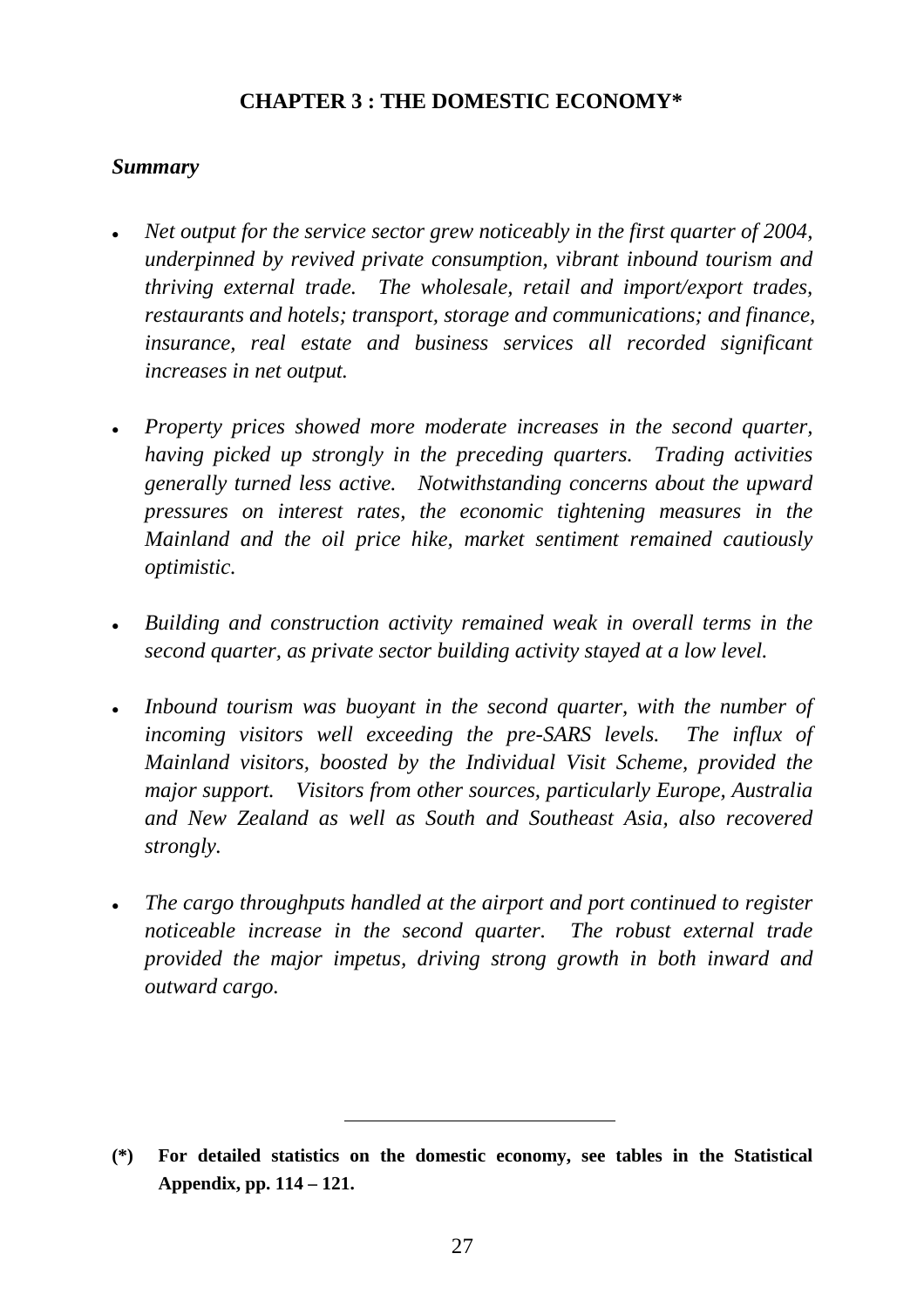#### **Net output or value added by major economic sector**

3.1 According to the quarterly GDP by major economic sector at constant prices<sup>(1)</sup>, net output or value added for all the *service sectors* taken together<sup>(2)</sup> grew considerably, by 8.4% in real terms in the first quarter of 2004 over a year earlier *(Diagram 3.1)*. This represented a further acceleration from the 6.4% increase in the fourth quarter of 2003. Analysed by constituent sector and by year-on-year comparison in real terms, net output in transport, storage and communications expanded significantly, by 13.3% *(Diagram 3.2)*. The buoyancy in external trade and continued expansion in the traffic volumes of international and mobile phone services were the main driving factors. Net output in the wholesale, retail and import/export trades, restaurants and hotels went up considerably, by 12.7%, attributable mainly to the continued robust performance of Hong Kong's external trade, amidst a broad-based revival in global demand. Also contributed was a notable growth in inbound tourism and further pick-up in local consumer spending. Net output in finance, insurance, real estate and business services grew by 12.0%. The growth impetus came mainly from the robust growth in banking services, on the back of a substantial increase in commission and service income. Also relevant was a leap in net output of the stock brokerage companies, underpinned by the continued upsurge in stock market turnover in the first quarter. Net output in community, social and personal services increased steadily, by 2.7%.

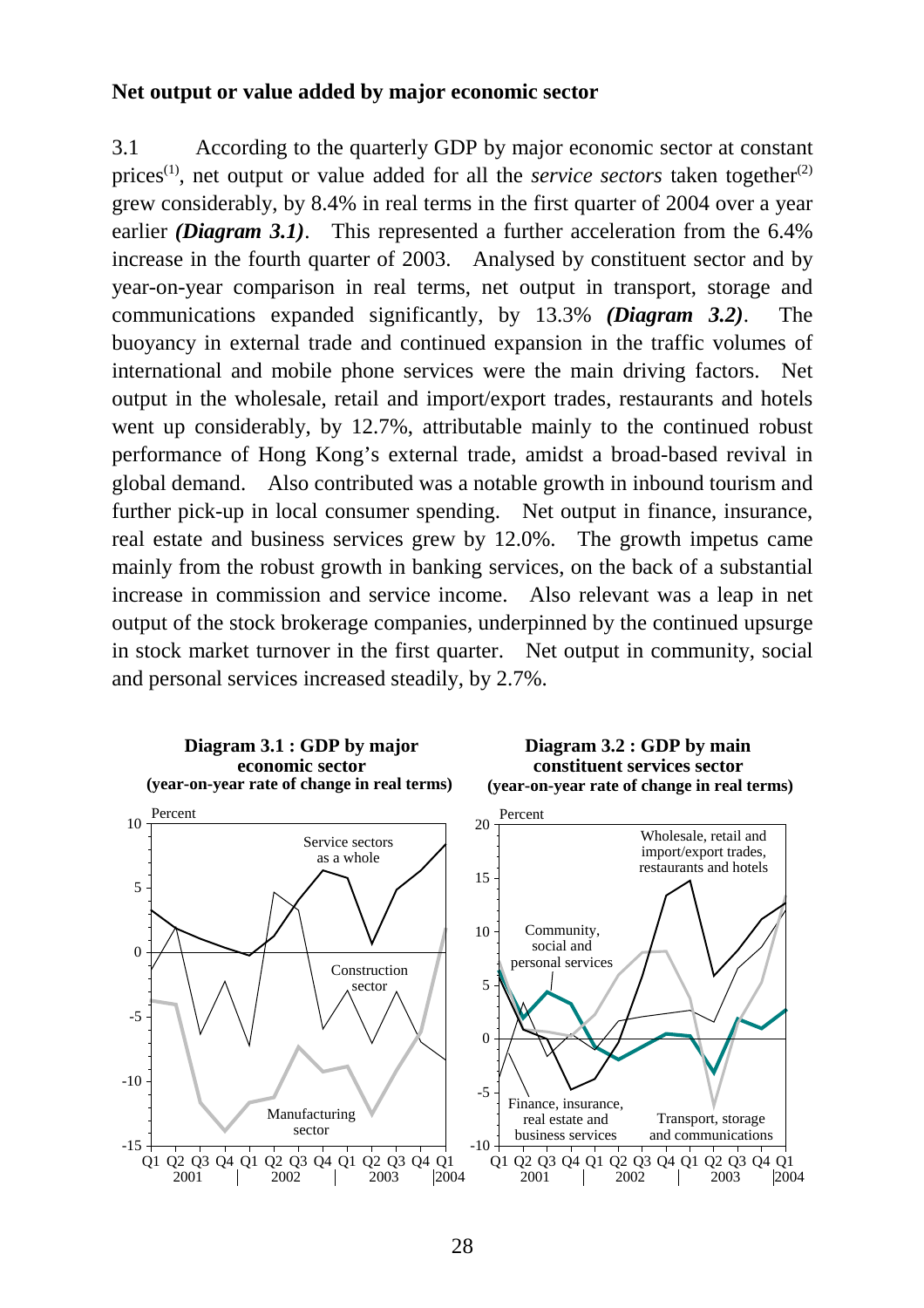3.2 As to the net output in the local *manufacturing sector*, it grew by 1.8% in real terms in the first quarter of 2004 over a year earlier, reversing the declines in the past few years<sup>(3)</sup>. This was explained by the brisk global and regional demand. For the *construction sector*, net output contracted further, by 8.3% in real terms in the first quarter of 2004 over a year earlier, after a 6.9% decline in the fourth quarter of 2003. The contraction was attributable mainly to a fall-off in private sector building work.

#### **Service sector receipts**

3.3 Business receipts of almost all service sectors surveyed increased in the first quarter of 2004 over a year earlier, continuing the broad-based recovery in the preceding quarter. Analysed by constituent sector and in value terms, business receipts in finance (except banking) soared by 76.0% in the first quarter of 2004 over a year earlier, fuelled by the brisk trading activities in the stock market. Business receipts in insurance boosted further, by 29.1%, due to the expansion in both general and life insurance businesses. Business receipts in real estate also grew markedly, by 25.0%, supported by the upturn of the property market. Business receipts in storage, the import/export trade, banking, transport and hotels all went up considerably, by 17.6%, 14.3%, 13.8%, 13.4% and 13.0% respectively. Business receipts in the retail trade, business services, the wholesale trade, film entertainment and restaurants also increased, by 8.4%, 7.6%, 5.7%, 4.2% and 3.7% respectively, reflecting the revival in local consumption, upturn in inbound tourism and expansion in commercial activities. On the other hand, business receipts in communications decreased further, by 3.7% in the first quarter of 2004 over a year earlier, due to price reductions amid keen competition among service providers.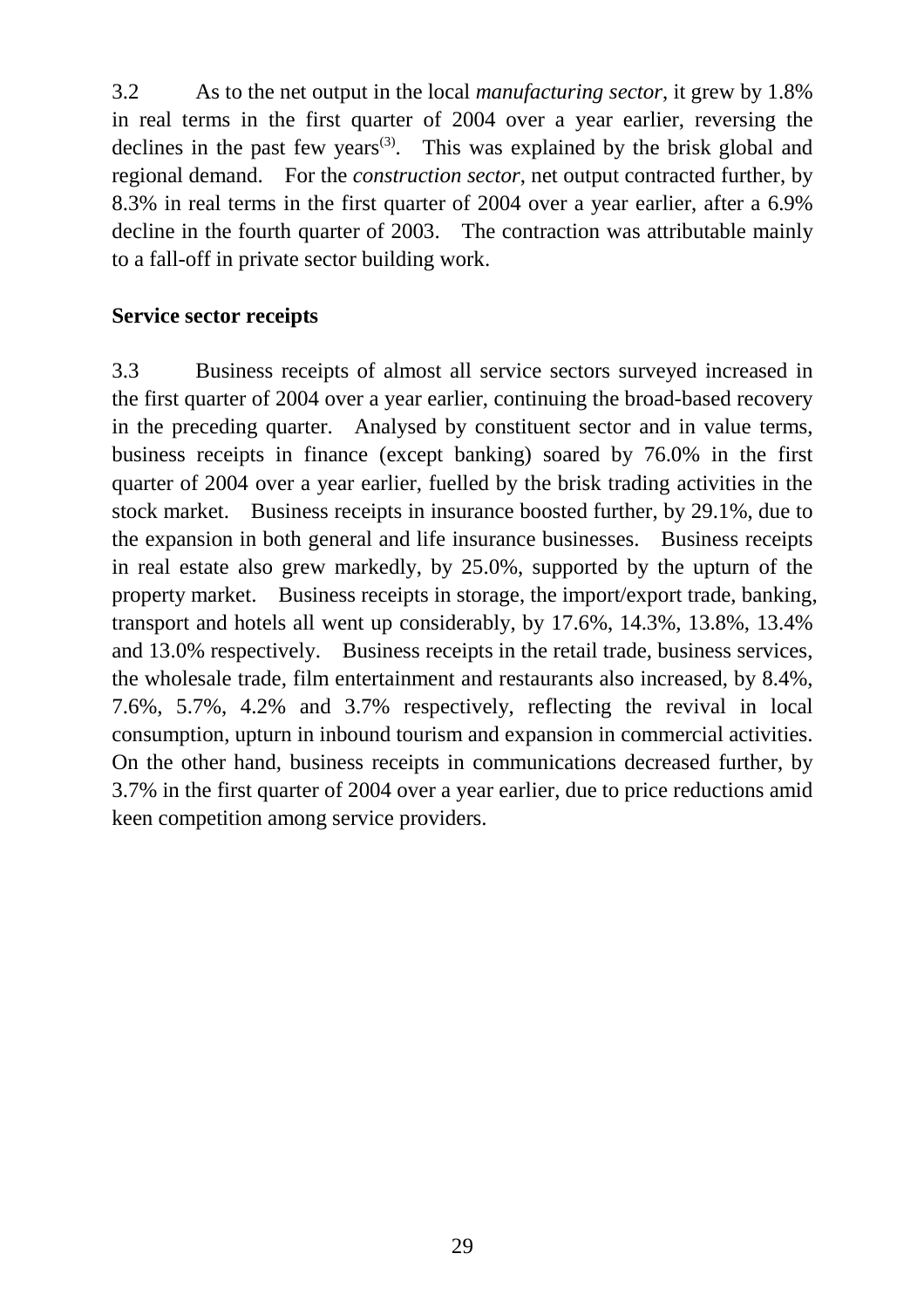#### **Property**

3.4 The sales market for *residential property* showed signs of consolidation towards the end of the second quarter of 2004, after the strong rebound since the latter part of 2003. There was a moderate decrease in trading activity in the second quarter compared with the first quarter, though prices continued to register mild increase. Despite concerns about the interest rate rise, the economic tightening measures in the Mainland and the recent oil price hike, market sentiment



remained cautiously optimistic. The strengthened local economy, improved employment situation, and favourable land auction results provided support. As to the rental market, it was relatively stable with rentals increasing moderately in overall terms. On a quarter-to-quarter comparison, flat prices rose further, on average by 3% in the second quarter of 2004, narrowed noticeably from the 14% increase in the first quarter. Flat rentals likewise increased, on average by 4% in the second quarter of 2004, after a similar increase in the preceding quarter. Compared with the peaks in the third quarter of 1997, flat prices and rentals in the second quarter of 2004 were still lower by an average of 55% and 44% respectively *(Diagram 3.3)*.

3.5 On *commercial property*, although the sales market in the second quarter was less active than in the first quarter, prices for office space increased distinctly further. Investors were generally more cautious after the surge in prices in the preceding two quarters, leading to a slowdown in trading activity. As to the rental market, leasing activity focused mainly on the upgrading and relocation of office space from the fringe areas to quality office premises in the prime locations. Landlords offered shorter rent-free periods, and were less willing to cut rentals. On a quarter-to-quarter comparison, prices for office space on average rose further, by 11% in the second quarter of 2004. This was

30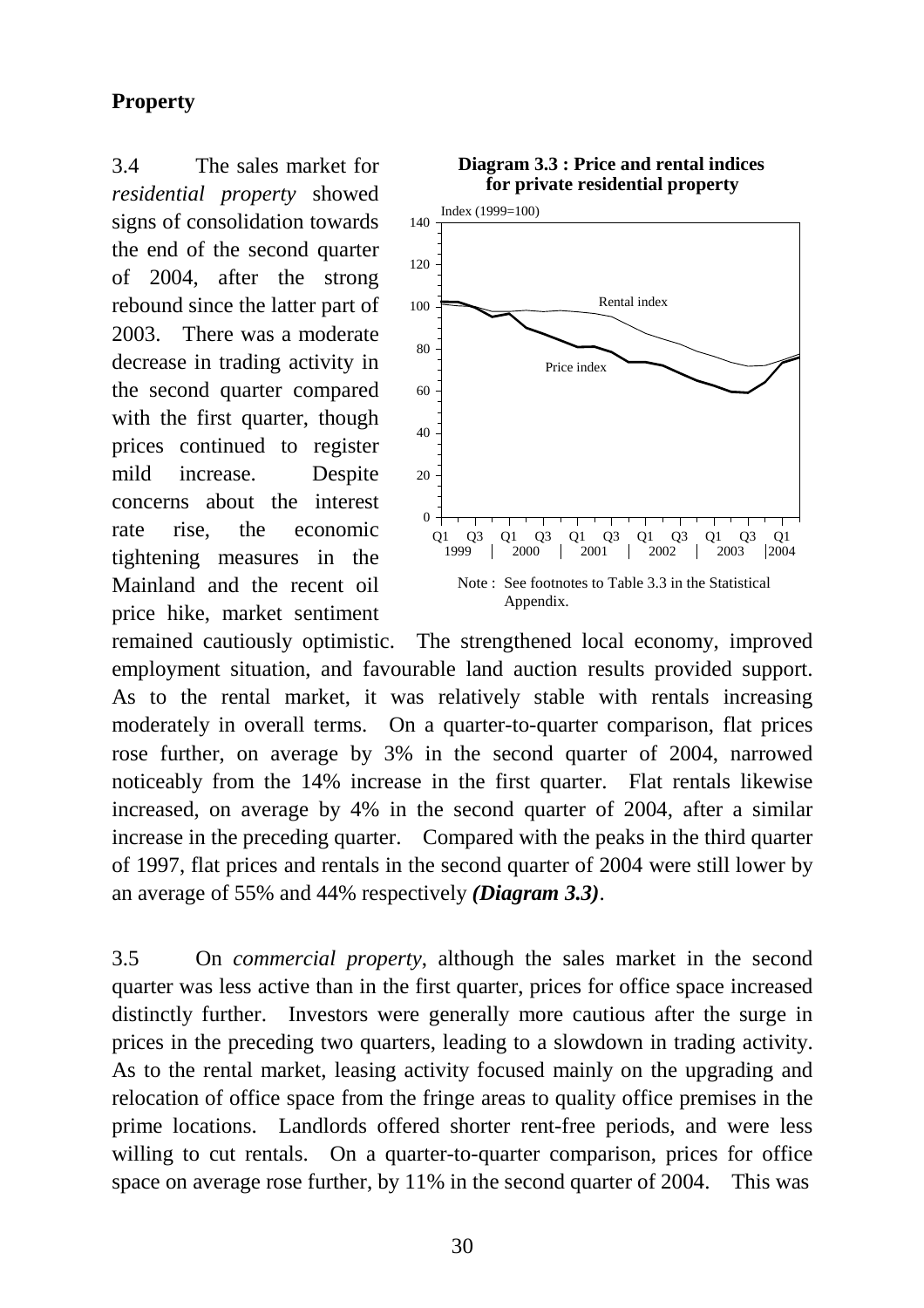however slower than the 28% increase in the first quarter. As to office rentals, there was on average a 3% increase in the second quarter of 2004, having increased by 2% in the first quarter. Against their respective peaks in 1994, prices and rentals of office space in the second quarter of 2004 were still significantly lower, both by an average of 60% *(Diagram 3.4)*.

3.6 The sales and rental markets for *shopping space* improved further in the second





quarter of 2004, in line with the revival in retail business. Prices and rentals for retail premises increased more notably in popular locations and in bettermanaged shopping malls. On a quarter-to-quarter comparison, prices and rentals for shopping space rose on average by 2% and 3% respectively in the second quarter of 2004, following the respective increases of 13% and 2% in the first quarter. Compared with the peaks in the third quarter of 1997, prices and rentals for shopping space in the second quarter of 2004 were still down significantly, by an average of 43% and 26% respectively *(Diagram 3.5)*.



Note : See footnotes to Table 3.3 in Statistical Appendix.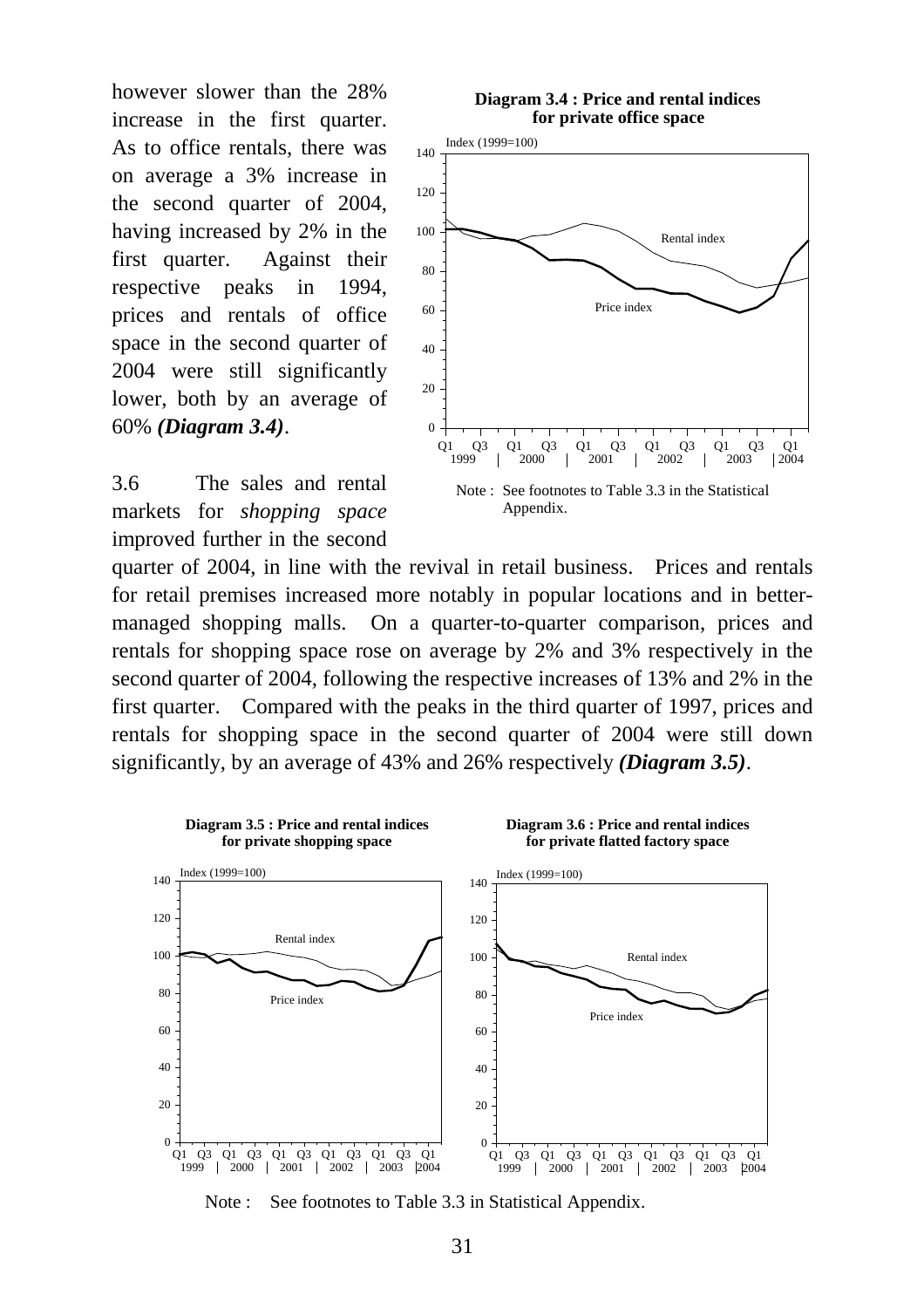3.7 On *industrial property*, the sales market was relatively quiet in overall terms in the second quarter of 2004, although prices continued to rise. On a quarter-to-quarter comparison, prices of industrial space on average went up by 4% in the second quarter of 2004, following an 8% increase in the first quarter. The rental market also remained quiet. Rentals of industrial space on average rose by 1% in the second quarter, having increased by 3% in the first quarter. Against their respective peaks in 1994, prices and rentals of industrial space in the second quarter of 2004 still plummeted by an average of 64% and 49% respectively *(Diagram 3.6)*.

3.8 *Property transactions*, as measured by agreements for sale and purchase of property registered with the Land Registry, soared by 68% in number and 147% in value in the second quarter of 2004 over a year earlier. Both residential property and non-residential property recorded significant increases in transactions. Compared with the preceding quarter, overall property transactions dropped by 14% in number and 11% in value, reflecting the more cautious market sentiment. Property transfer assignments, being a lag indicator of property transactions, surged in number and in value in the second quarter compared with a year earlier and the preceding quarter. As to mortgage arrangements, another lag indicator of property activity, their number also increased markedly compared with a year earlier and the first quarter *(Diagram 3.7)*.

**Diagram 3.7 : Sale and purchase agreements by broad type of property**



Note : (#) See Footnote (a) to Table 3.4 in the Statistical Appendix.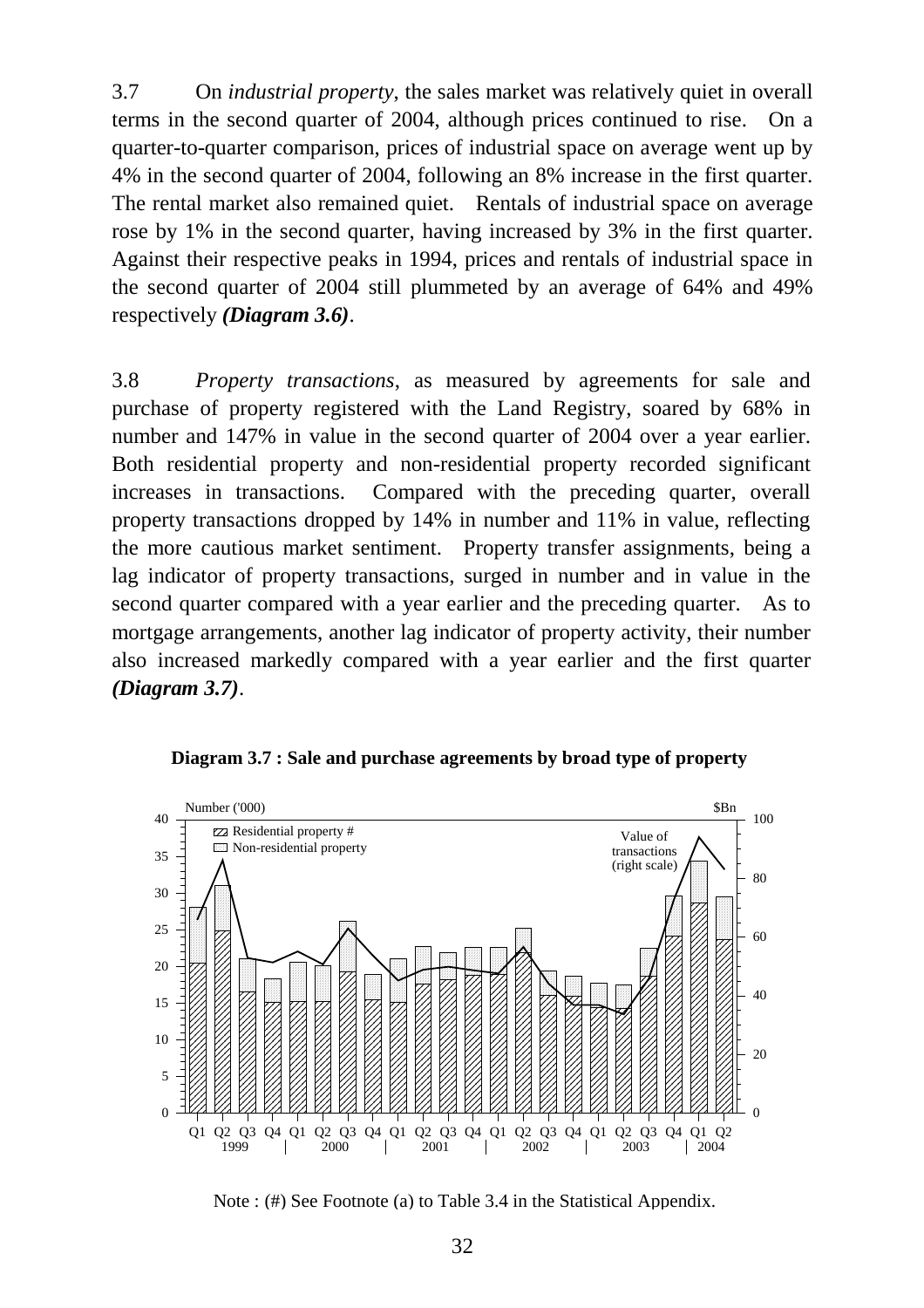3.9 Using the index on the ratio of average monthly repayment of mortgage loan to median household income as indicator, *the affordability of home buyers* for a flat of  $40m^2$ at a 70% mortgage improved in the second quarter of 2004, by 3% over the first quarter, as the positive effect from higher household income more than offset the negative effect from higher flat prices. Compared with the same quarter in 2003, owner affordability in the second quarter of 2004 deteriorated by



19%, mainly due to higher flat prices. But compared with peak in the fourth quarter of 1997, owner affordability still improved by 71% in the second quarter of 2004 *(Diagram 3.8)*.

3.10 On *the affordability of tenants*, for a median-income household renting a flat of  $40m^2$ , the index on the ratio of average monthly rental payment to income in the second quarter of 2004 improved slightly, by 1% over the preceding quarter, mainly due to higher household income. But compared with the same quarter in 2003, tenant affordability in the second quarter of 2004 deteriorated slightly, by 2%, as flat rentals edged higher. Yet compared with the peak in second quarter of 1990, tenant affordability still improved by 45% in the second quarter of 2004.

3.11 On *Government-subsidised flats*, there were no new sales of flats under the Home Ownership Scheme (HOS) and the Tenants Purchase Scheme (TPS) in the second quarter of 2004. In June, the Housing Authority endorsed the sales plan of Phase 6A under TPS. The four housing estates involved would be sold by stages in the ensuing months. On home ownership loans, the Housing Authority announced the termination of the Home Assistance Loan Scheme<sup>(4)</sup> in July, following a thorough review of the scheme. This will enable the Housing Authority to concentrate its limited resources on providing public rental housing to those in need.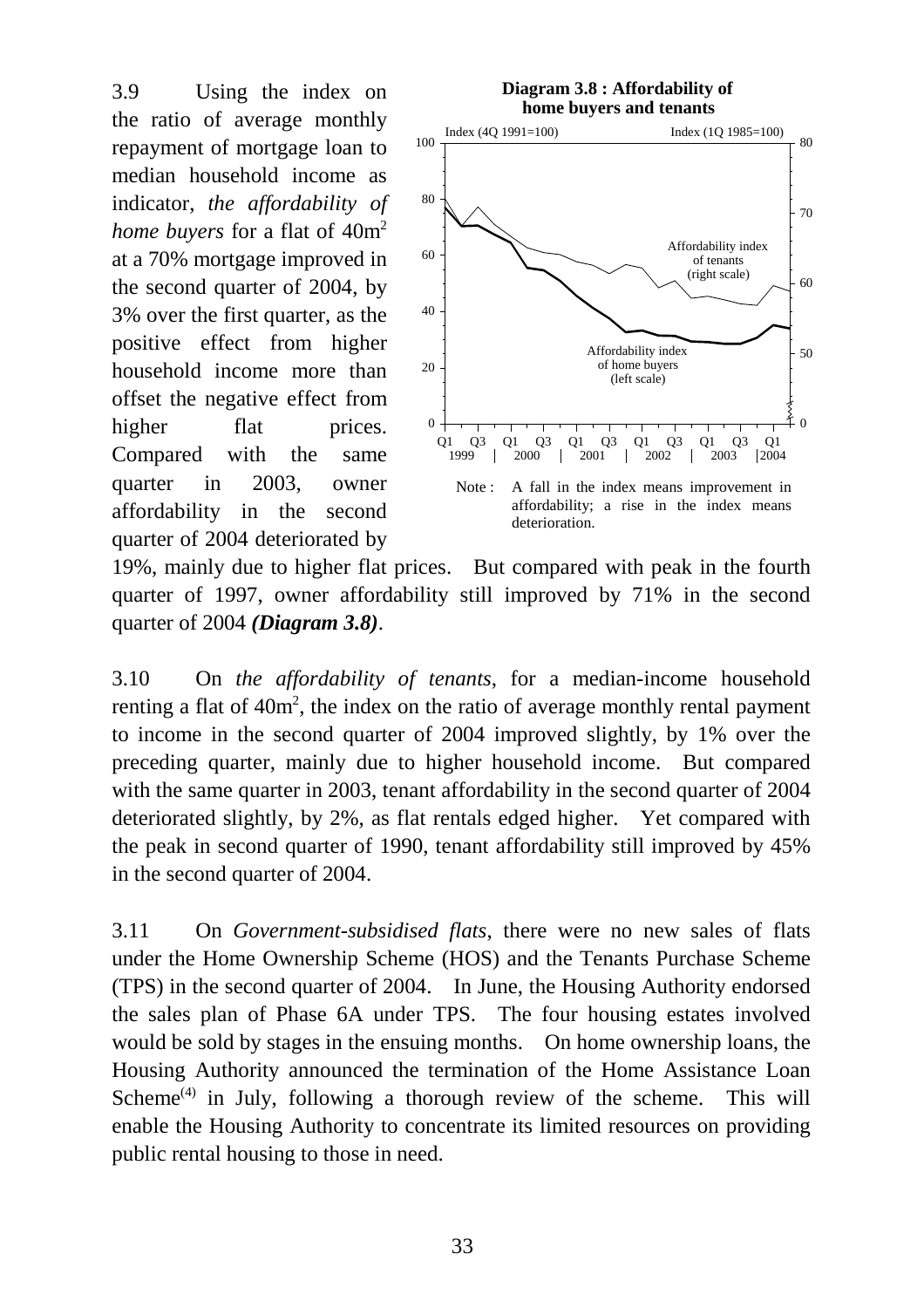3.12 On supply of new property, *completions* of private residential flats<sup>(5)</sup> decreased by 3% in the first half of 2004 over a year earlier, having dropped by 29% in the second half of 2003. Meanwhile, completions of office space fell sharply, by 74% in the first half of 2004, mainly attributable to a high base of comparison in the first half of 2003. This followed a 78% increase in the second half of 2003. Completions of other commercial premises fell by 93%, following a 56% decline in the second half of 2003. As to industry property, there were no completions in the first half of 2004 *(Diagram 3.9)*.





Note : See footnotes to Table 3.6 in the Statistical Appendix.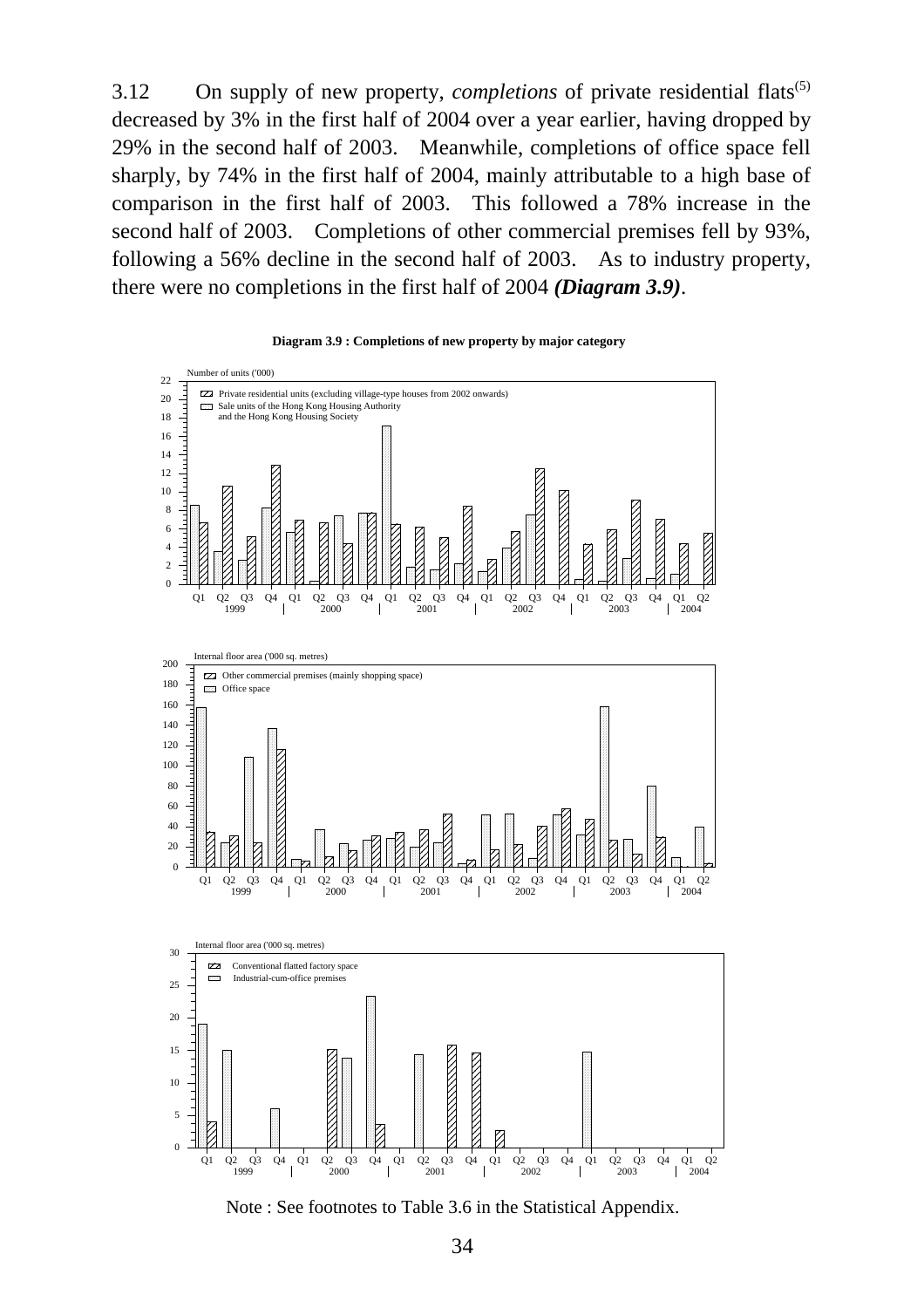3.13 *Planned developments* of all types of property in the private sector, as indicated by the total usable floor area on building plans with consent to commence work<sup> $(6)$ </sup>, dropped by 7% in the first half of 2004. This was in stark contrast to the 18% growth in the second half of 2003. Analysed by main type of property and by year-on-year comparison, planned developments of private residential property declined by 26% in terms of total usable floor area and 33% in terms of units in the first half of 2004. Planned developments of commercial property increase slightly, by 3% in the first half of 2004, while there were no new planned developments of industrial property. Planned developments of property in the "others" category continued to grow, by 50% in the first half of 2004 *(Diagram 3.10)*.

**Diagram 3.10 : Building plans with consent to commence work in the private sector by major category**



Note : See footnotes to Table 3.7 in the Statistical Appendix.

#### **Building and construction**

3.14 Building and construction activity remained weak in overall terms, with overall expenditure on building and construction declining by 9% in real terms in the second quarter of 2004 over a year earlier. This followed a 12% decrease in the first quarter *(Diagram 3.11)*.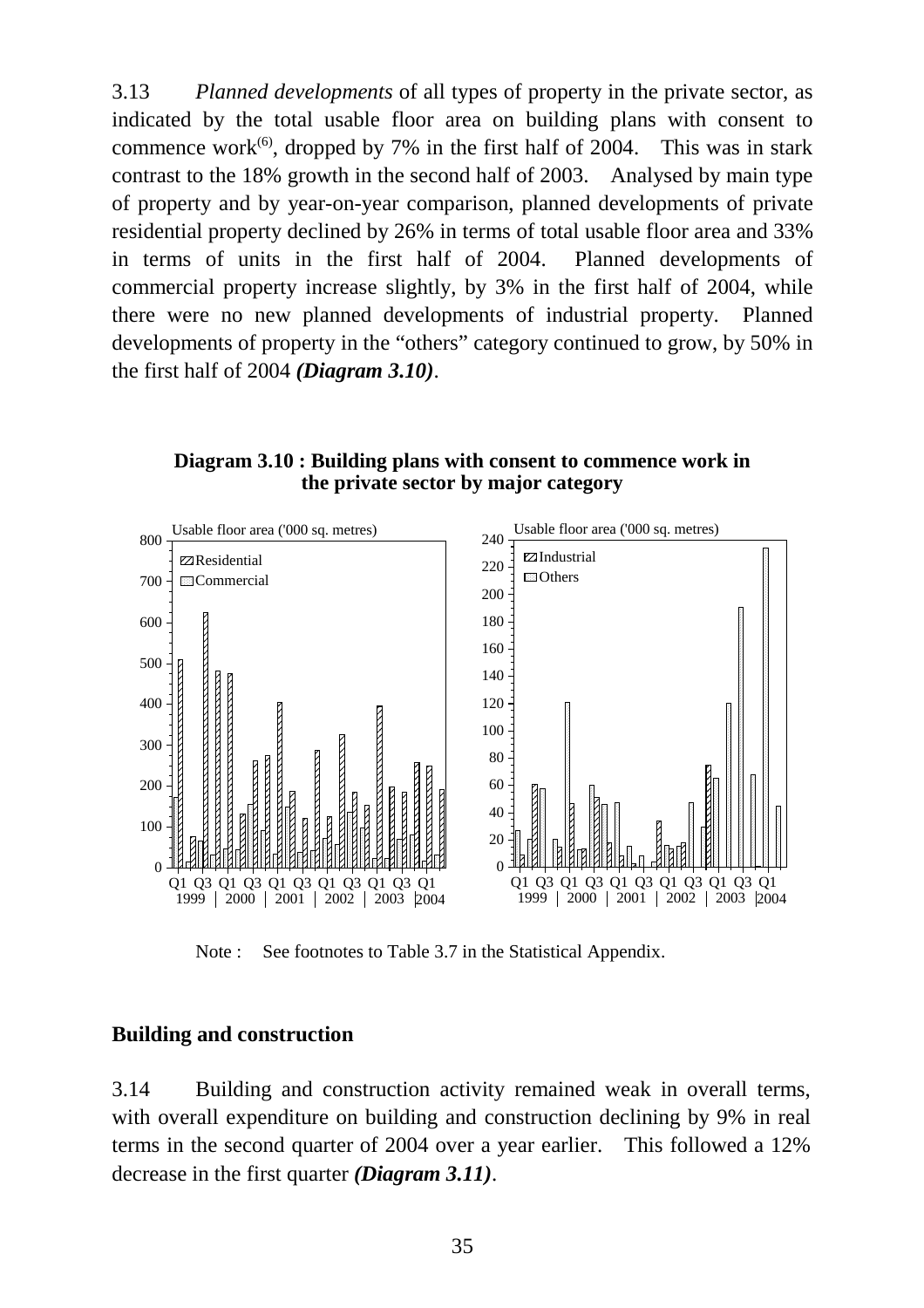3.15 Expenditure on building and construction by the public sector contracted by 8% in real terms in the second quarter of 2004 over a year earlier, reversing the 1% increase in the first quarter. This was mainly due to the winding down of several KCR railway projects, including the Tsim Sha Tusi Extension and the the Ma On Shan Extension, in spite of the intensified work on certain major civil engineering projects, including Route 8, the Deep Bay Link,





infrastructure in support of the Penny's Bay development, the improvement to Castle Peak Road and the KCR Lok Ma Chau Spur Line.

3.16 Meanwhile, expenditure on building and construction by the private sector continued to drop considerably, by 10% in real terms in the second quarter of 2004 over a year earlier, following an 18% decline in the first quarter. Earlier sluggishness in the property market and the suspension of land sales during 2003 were the major dampening factors.

3.17 Retained imports of construction machinery rose considerably, by 11% in real terms in the second quarter of 2004 over a year earlier, further up from the 1% growth in the first quarter. Meanwhile, retained imports of construction materials dropped slightly, by 2% in real terms in the second quarter of 2004 over a year earlier, reversing the 24% increase in the first quarter.

3.18 Labour cost in the building and construction sector, as measured by the Labour Cost Index, fell by 3% in the first quarter of 2004 over a year earlier, after a similar decline in the fourth quarter of 2003. On the other hand, building material cost, as measured by the Material Cost Index, rose by 3% in the first quarter of 2004 over a year earlier, further up from the 1% increase in the fourth quarter of 2003. Taken together, the combined Labour and Material Cost Index decreased by 1% in the first quarter of 2004 over a year earlier, after a 2% decline in the preceding quarter *(Diagram 3.12)*.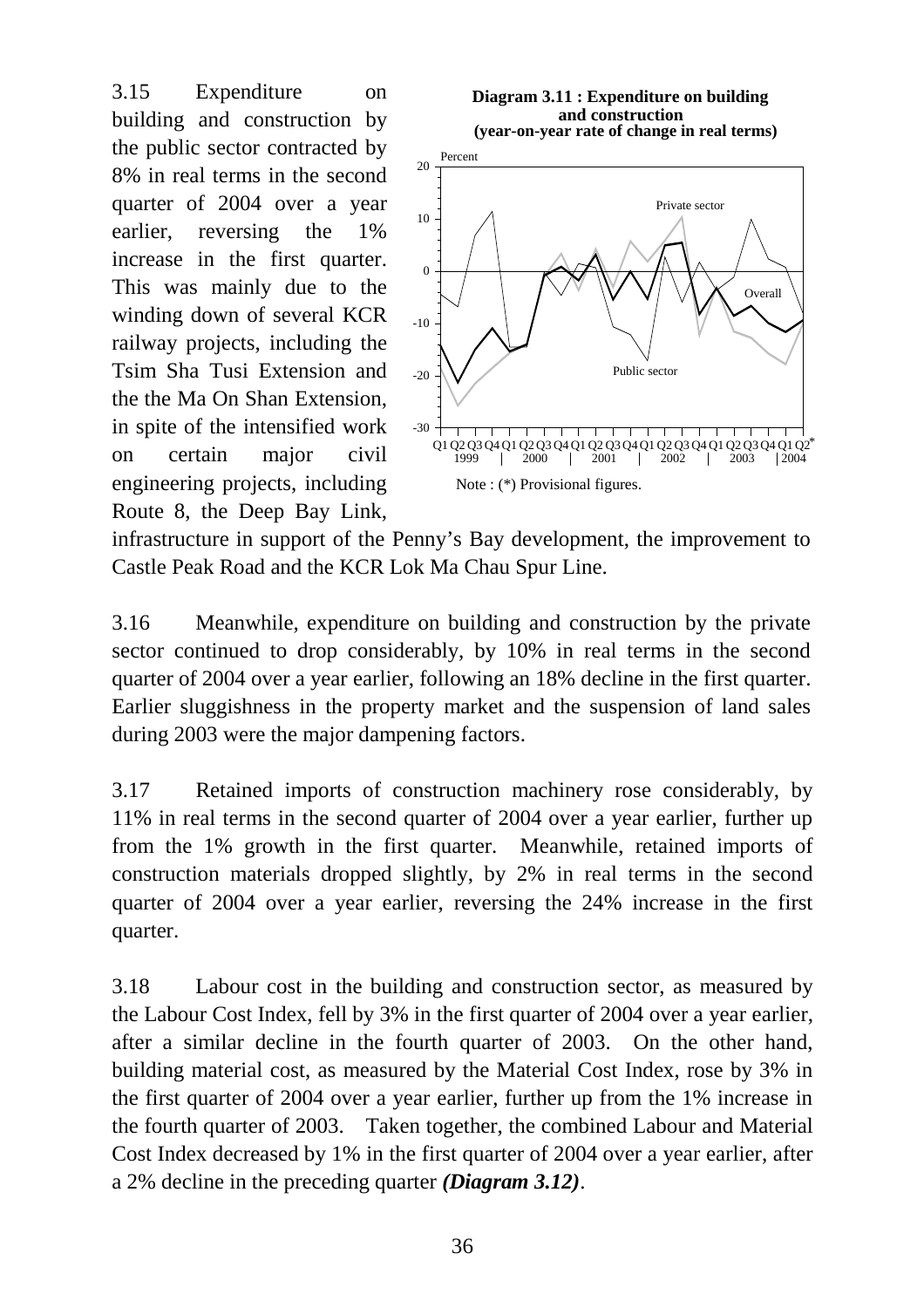

3.19 Tender prices softened further in the first quarter of 2004. The Tender Price Index (TPI) for public sector building projects compiled by the Architectural Services Department fell by 5% in the first quarter of 2004 over a year earlier, following a 7% decline in the preceding quarter. As to the TPI for public housing projects compiled by the Housing Department, there was again no tender received by the Housing Department in the first quarter of 2004, and so there was no TPI for this quarter. On a quarter-to-quarter comparison, the TPI for public sector building projects increased slightly, by 1% in the first quarter of 2004 *(Diagram 3.13)*.

#### **Land**

3.20 The Government held two land auctions in the second quarter of 2004, in May and June respectively. These were the first land auctions held since the announcement in January on the resumption of land sales. Three residential sites totalling 2.8 hectares were sold. All of them were released from the 2004/05 Application List<sup>(7)</sup> upon applications from developers. Responses to both auctions were highly favourable, with the prices fetched being well above market expectations. As to land sale through tender, five petrol filling station sites totalling 0.7 hectare were sold as a batch in May. Another batch of petrol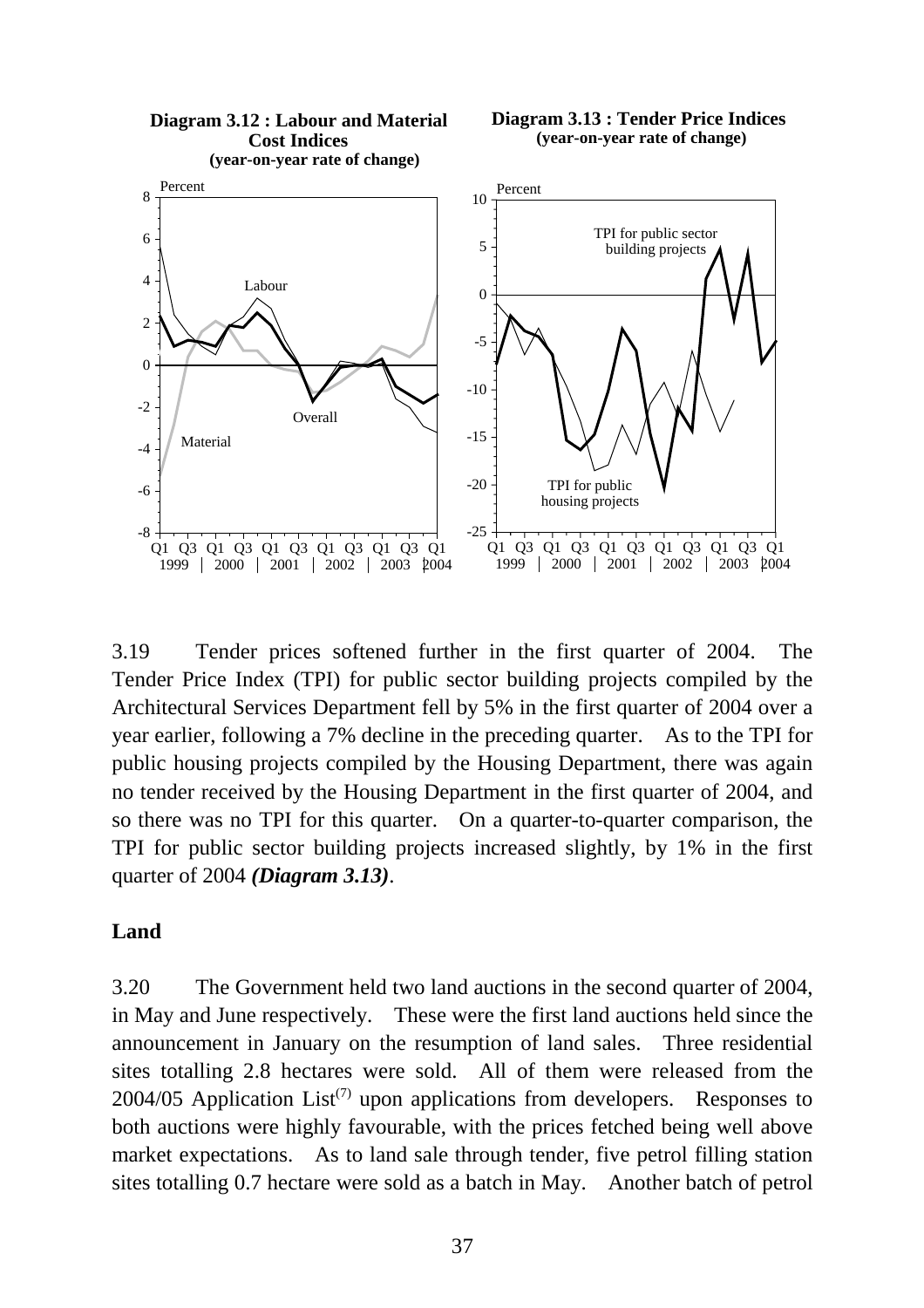filling station sites, also totalling 0.7 hectare, was sold in January.

3.21 On modification of lease on existing developed and developable land in the private sector domain<sup>(8)</sup>, 30 applications were approved by the Government in the first half of 2004. Of this total, 15 applications were for residential development, five for commercial development, four for residentialcum-commercial development, one for industrial development and two for education and community facilities. The remaining three were for other purposes.

3.22 In the first half of 2004, there was one new take-up of site of 0.65 hectare in the Yuen Long Industrial Estate. Meanwhile, no site was surrendered in all the three industrial estates. As at end-June 2004, the take-up rates of the Tai Po Industrial Estate, Yuen Long Industrial estate and Tseung Kwan O Industrial Estate were 94.2%, 89.1% and 47.9% respectively.

3.23 As to the Science Park in Pak Shek Kok, approvals for admission were granted to 10 more technology companies in the second quarter of 2004, following eight admissions in the first quarter. As at end-June 2004, 65 tenants were already admitted, including 20 incubatees<sup>(9)</sup>. Most of the companies admitted were engaged in the electronics, biotechnology, information technology and telecommunications, and precision engineering fields. The remainder of Phase 1 was completed by July 2004. Planning for Phase 2 was underway.

# **Tourism**

3.24 Inbound tourism continued to be buoyant in the second quarter of 2004. At 10.0 million, the total number of *incoming visitors* in the first half of 2004 was markedly up by 68% over the same period in 2003. This comprised a 15% growth in the first quarter and a 208% surge in the second quarter. The latter large increase reflected the low base of comparison in the second quarter of 2003, when the industry was hard hit by the spread of the SARS disease. Boosted by the Individual Visit Scheme<sup> $(10)$ </sup>, the influx of Mainland visitors provided a major support. Meanwhile, incoming visitors from other sources, particularly those from such markets as Europe, Australia and New Zealand, and South and Southeast Asia, also returned in recent quarters. The total numbers from all these various sources already exceeded the pre-SARS levels *(Diagram 3.14)*.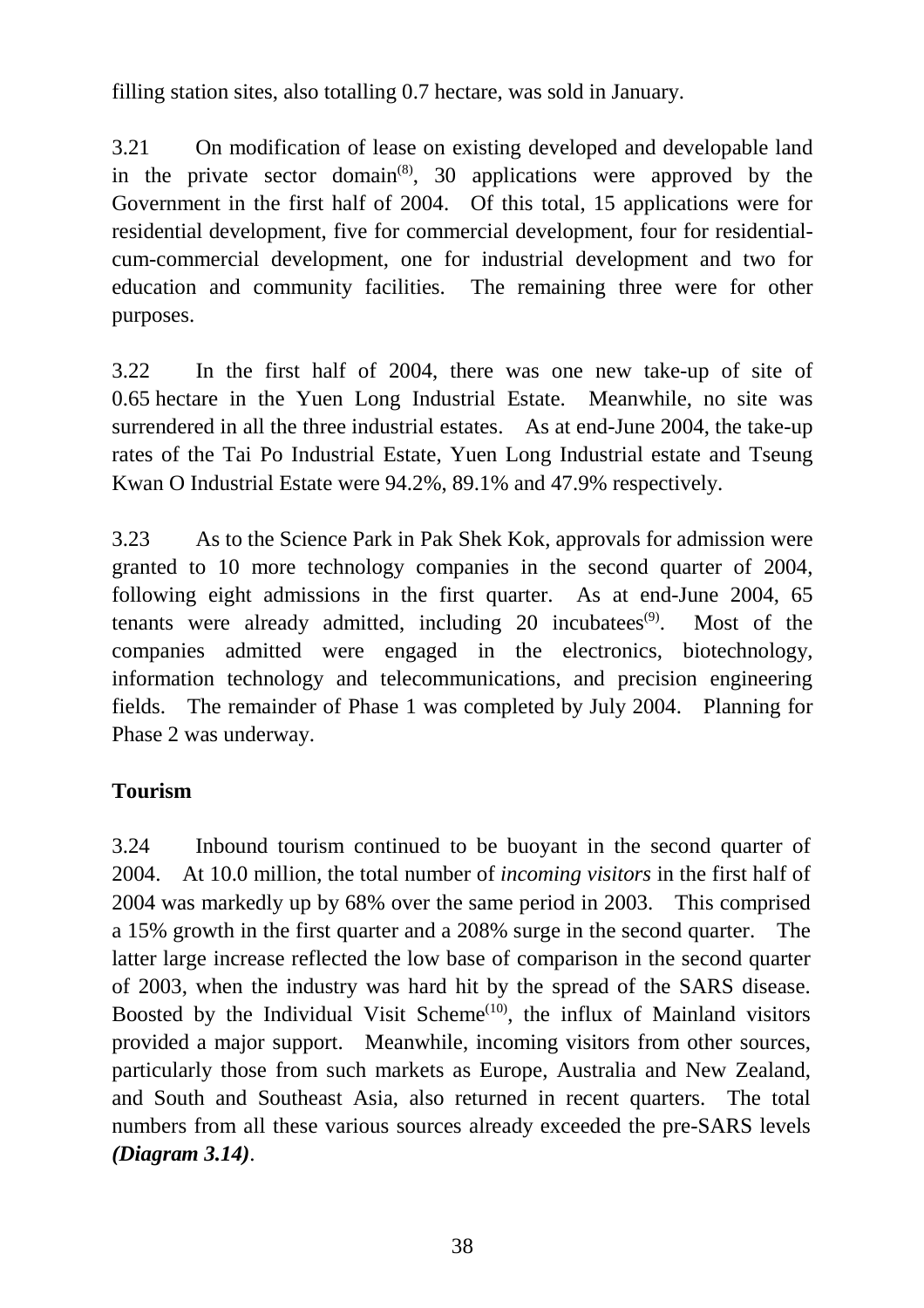



3.25 The Mainland remained the largest source of visitors to Hong Kong, with a share of 57% in the first half of 2004. Taiwan came next (with a share of 10%), followed by South and Southeast Asia (9%), Japan (5%), the United States (5%), and South Korea (2%) *(Diagram 3.15)*.





3.26 As at end-June 2004, there were 42 931 *hotel rooms* in Hong Kong. The *average hotel room occupancy rate* stayed at a high level of 85% in the second quarter of 2004, reflecting the strong performance of inbound tourism.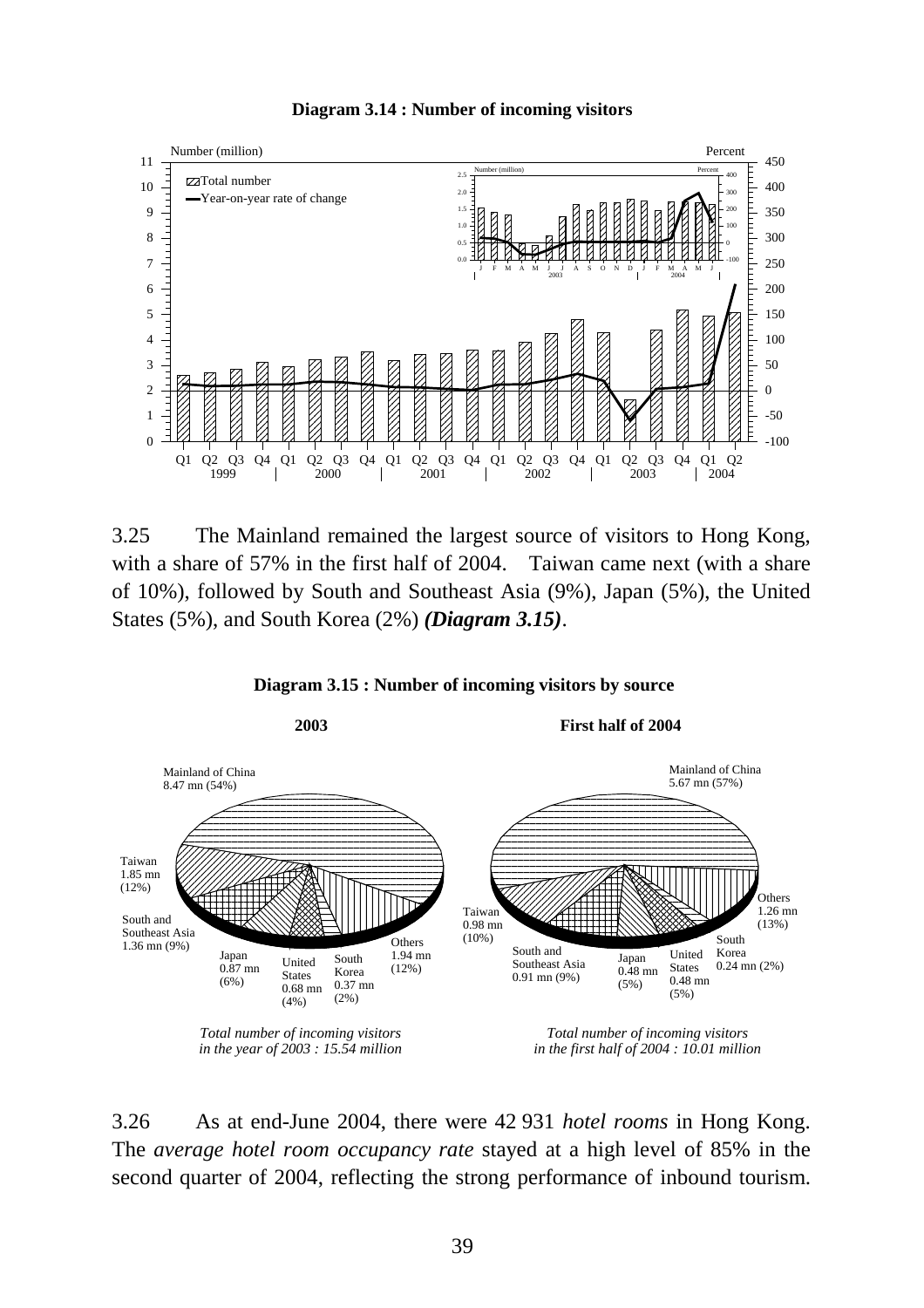This was slightly higher than the rate of 84% in the preceding quarter *(Diagram 3.16)*.



**Diagram 3.16 : Stock of hotel rooms and occupancy rate**

3.27 On *Hong Kong residents travelling abroad*, the total number of resident departures was 33.3 million in the first half of 2004, increasing by 20% over a year earlier. This comprised a 3% increase in the first quarter and a 41% increase in the second quarter. The latter large increase was mainly due to the low base of comparison in the second quarter of 2003, when the spread of SARS curtailed outbound travel *(Diagram 3.17)*. The Mainland continued to be the most popular destination for Hong Kong resident departures, accounting for 87% of the total outbound trips in the first half of 2004. Most of these trips were destined for Guangdong Province. Macau came next (with a share of 6%), followed by South and Southeast Asia (4%), North Asia (1%), Taiwan (1%), and Europe (1%) *(Diagram 3.18)*.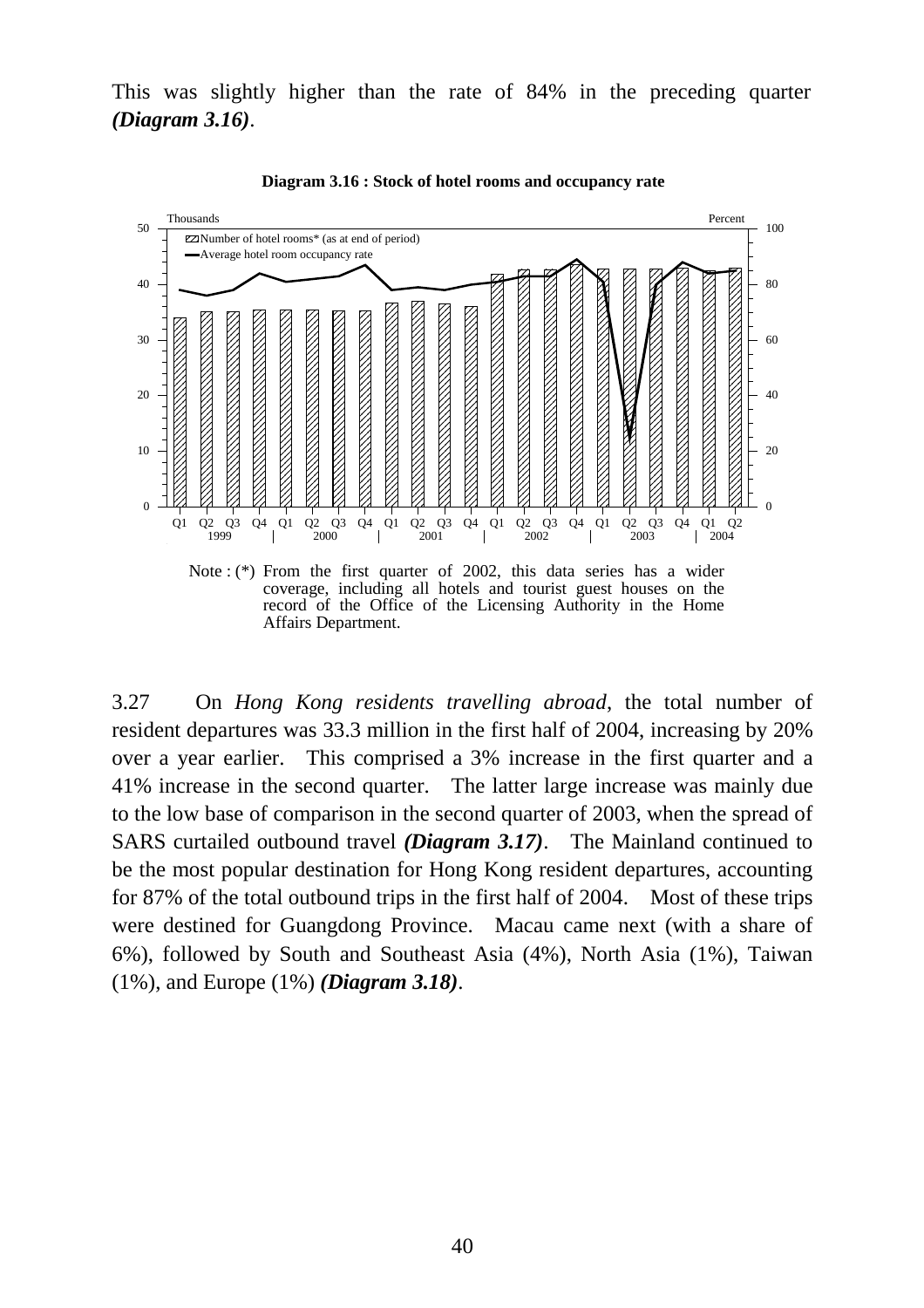

**Diagram 3.17 : Number of Hong Kong resident departures**





*Total number of resident departures in the year of 2003 : 60.94 million*

*Total number of resident departures in the first half of 2004 : 33.26 million*

# **External transport**

3.28 On *air transport*, total *air passenger movements* soared by 205% over a year earlier to 5.9 million in the second quarter of 2004. This followed a 1% decline in the first quarter. Within the total, air passenger arrivals and departures improved sharply over the same period in 2003, to 3.0 million and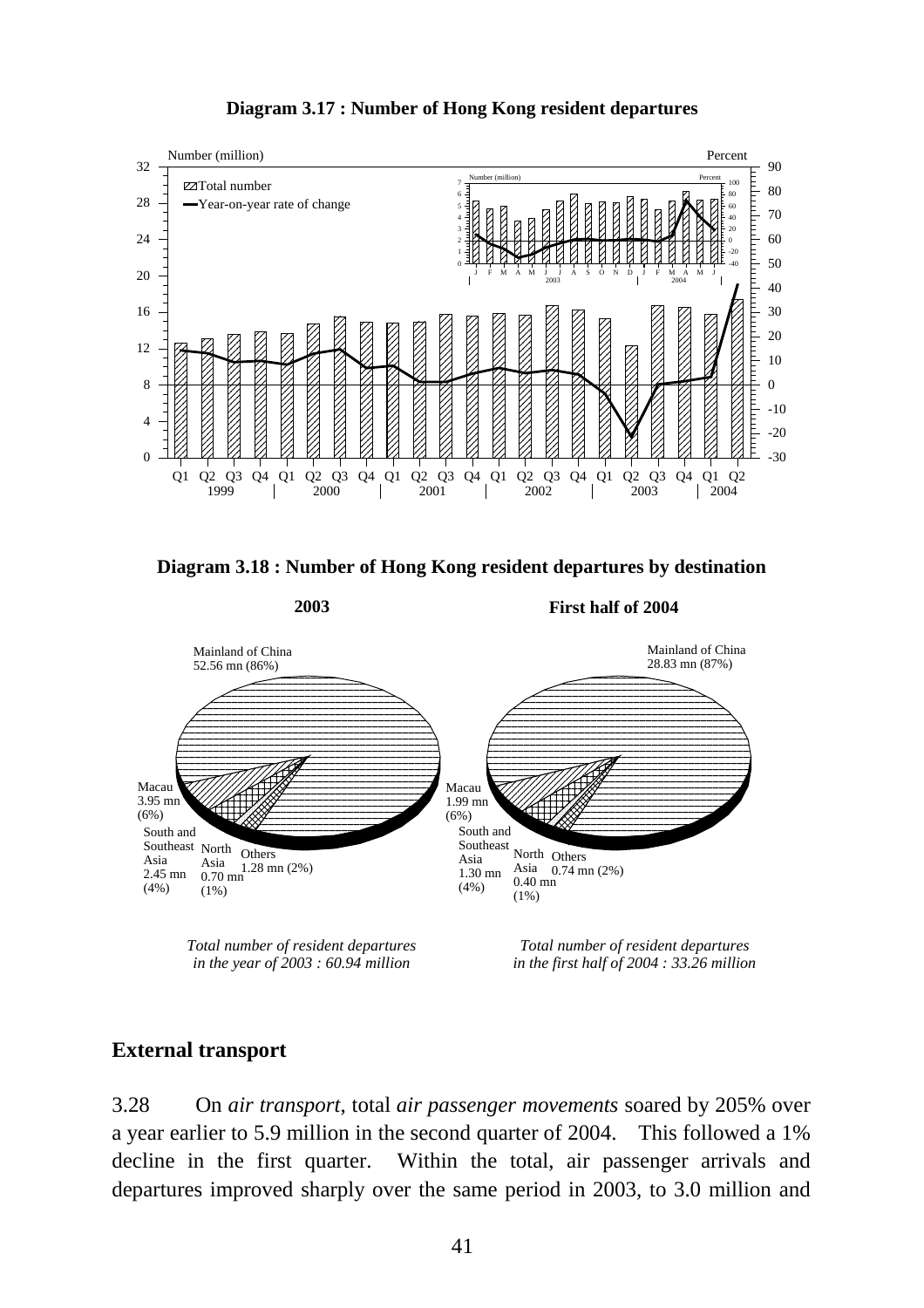2.9 million respectively. This largely reflected the strong recovery of the tourism industry from the impact of SARS. The Mainland continued to be the brightest spot, both as a source of and a destination for air passengers. Air passengers going to and coming from the Mainland accounted for 18% and 16% respectively of the corresponding totals in the first half of 2004, up from the corresponding shares of 16% and 14% in 2003. Likewise, aircraft movements (including passenger and cargo flights) increased distinctly, by 93% over a year earlier to 58 500 in the second quarter of 2004, after a 5% growth in the first quarter *(Diagram 3.19)*.



**Diagram 3.19 : Number of air passenger movements**

3.29 Buoyed by the strong external trade, total *air cargo movements* leaped by 22% over a year earlier to 739 000 tonnes in the second quarter of 2004, further up from the 16% growth in the first quarter. Within the total, both inward and outward air cargo accelerated further, rising by 18% and 25% respectively to 289 000 tonnes and 450 000 tonnes in the second quarter. The corresponding increases in the first quarter were 11% and 20%. For the first half as a whole, total air cargo movement grew by 19% over a year earlier to 1.43 million tonnes *(Diagram 3.20)*.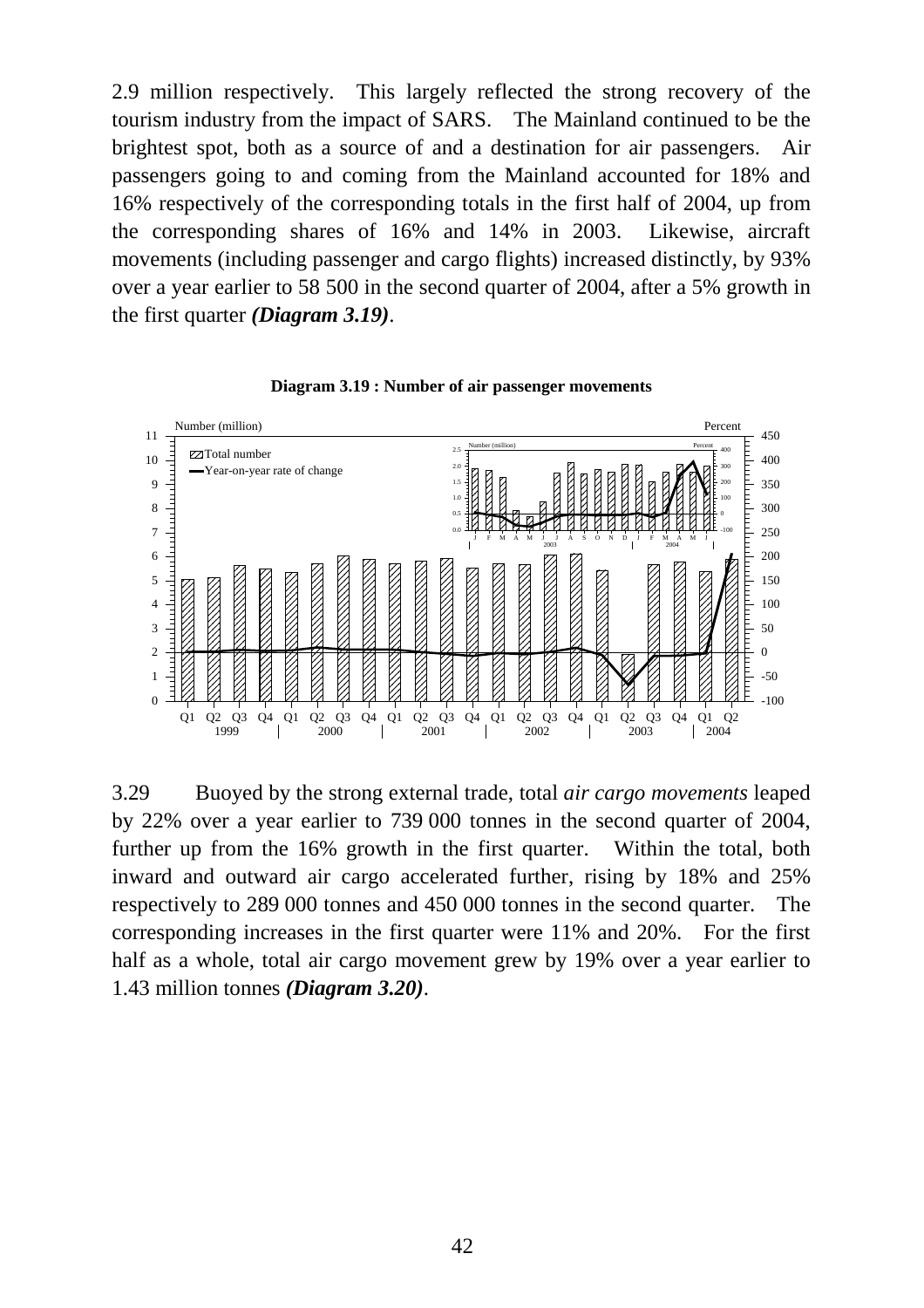#### **Diagram 3.20 : Cargo carried by air**



Note :  $(*)$  Provisional figures.

3.30 On *ocean transport*, total *ocean cargo movements* amounted to 27.0 million tonnes in April-May 2004, up by 9% from a year earlier. This followed an 11% growth in the first quarter of 2004. Both transhipment cargo and direct shipment cargo increased noticeably in April-May 2004, by 10% and 9% respectively over a year earlier. Within the total, inward and outward ocean cargo went up by 11% and 7% respectively. For the first five months as a whole, total ocean cargo movements increased by 10% over a year earlier to 66.4 million tones *(Diagram 3.21)*.



**Diagram 3.21 : Cargo carried by sea**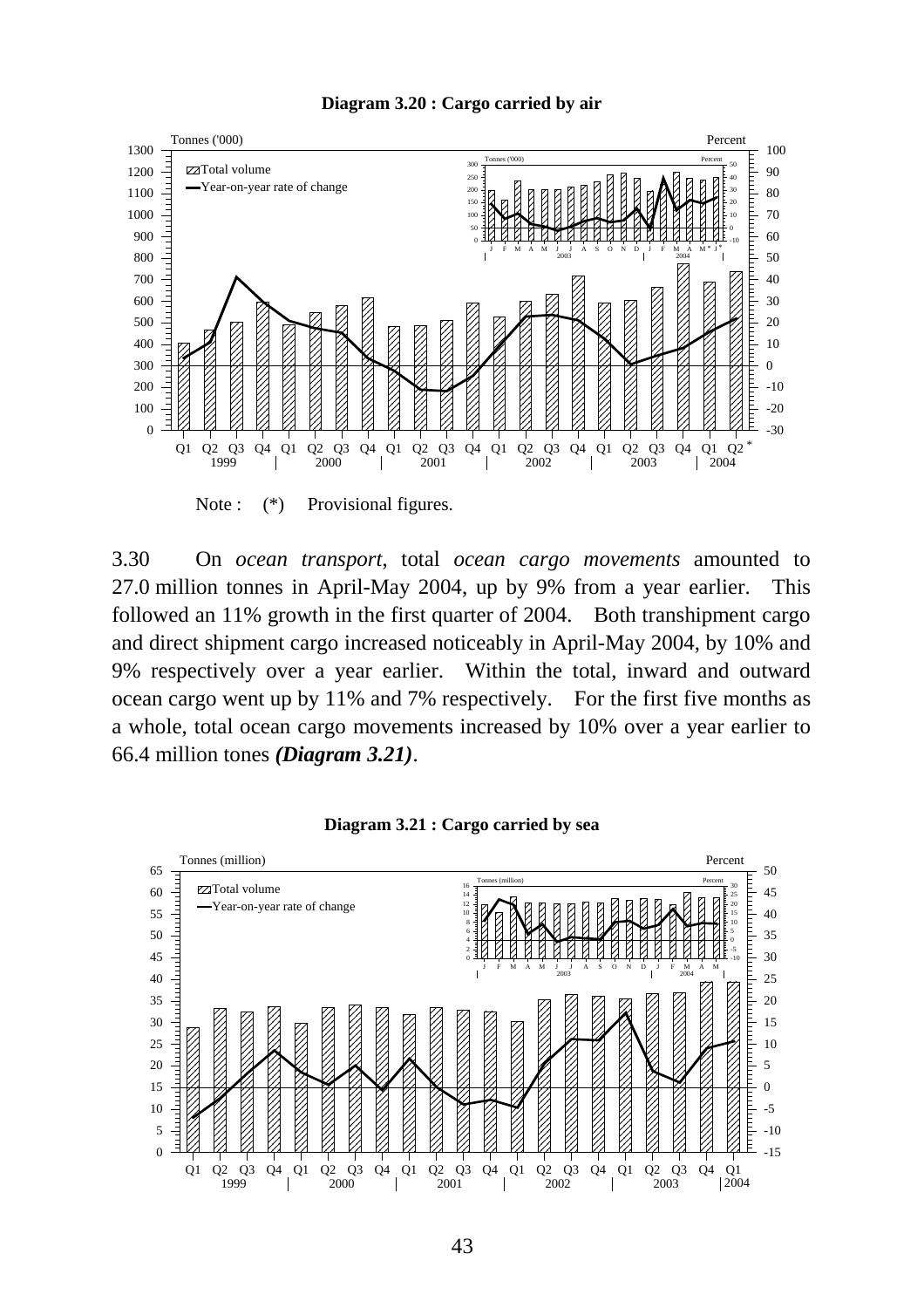3.31 As to *container traffic*, total *container throughput* in terms of Twenty-foot Equivalent Units (TEUs) grew by 4% over a year earlier to 3.6 million TEUs in April-May 2004, following an 11% increase in the first quarter. Within this total, inward and outward container throughput, both at 1.8 million TEUs, increased by 7% and 2% respectively. For the first five months as a whole, total container throughput increased by 8% over a year earlier to 8.8 million TEUs. The robust external trade provided the major impetus to growth. Yet by comparison, container throughput handled via Shenzhen expanded much faster, by 32% in the first half of 2004. This indicated the trend of relatively more manufactured products being shipped out directly from the nearby Mainland ports rather than indirectly through the Hong Kong port *(Diagram 3.22)*.





#### **Other sectors**

#### **(a) Telecommunications**

3.32 Specifically on *wireline services*, the total number of direct exchange lines, at 3.82 million at end-June 2004, showed little change over a year earlier. Within this total, the number of fixed telephone lines increased by 1% over a year earlier to 3.34 million at end-June 2004. Residential and business customers accounted for 56% and 44% respectively of all the fixed telephone lines installed at end-June 2004. At 49 fixed telephone lines per 100 inhabitants, per capita tele-density in Hong Kong was among the highest in Asia. As to the number of facsimile lines, it went down by 8% over a year earlier to 475 500 at end-June 2004. Nevertheless, at 29 facsimile lines per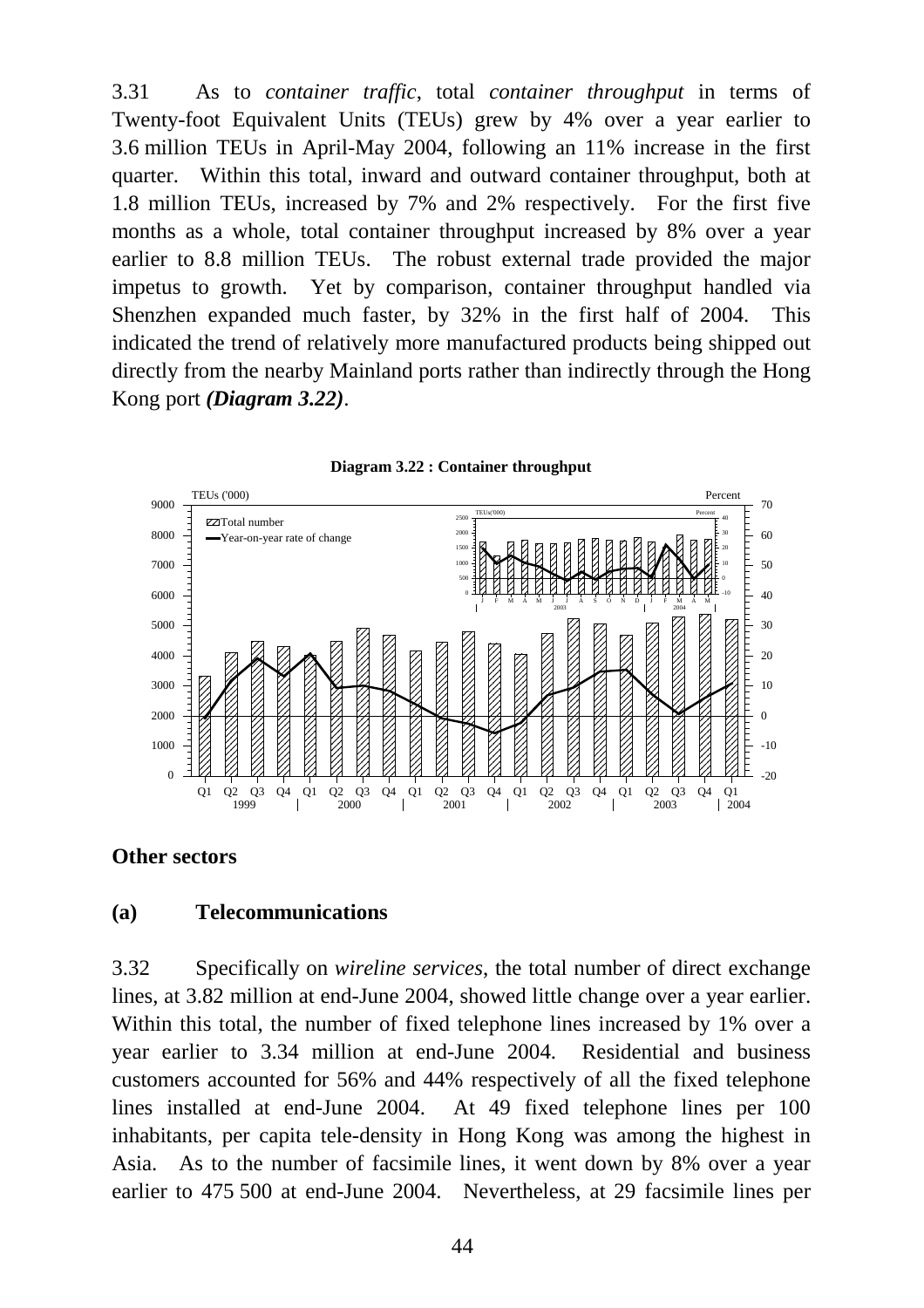100 business exchange lines, Hong Kong still ranked among the highest in Asia. On external telecommunications, external telephone traffic volume $(11)$ continued to increase, by 16% over a year earlier to 1.7 billion minutes in the second quarter of 2004. As to Internet usage, the growth of broadband services remained buoyant, with the traffic volume soaring by 267% over a year earlier to 671 900 terabits in the second quarter. In stark contrast, Internet usage through the public switch telephone network contracted by 53% over a year earlier to 508 million minutes in the second quarter *(Diagrams 3.23 and 3.24)*.



Note :  $(*)$  Not including facsimile lines.



**Diagram 3.24 : External telephone traffic volume\* (in the quarter)**



(\*) Including access by international direct dialling (IDD) through telephone lines, facsimile lines and datel lines.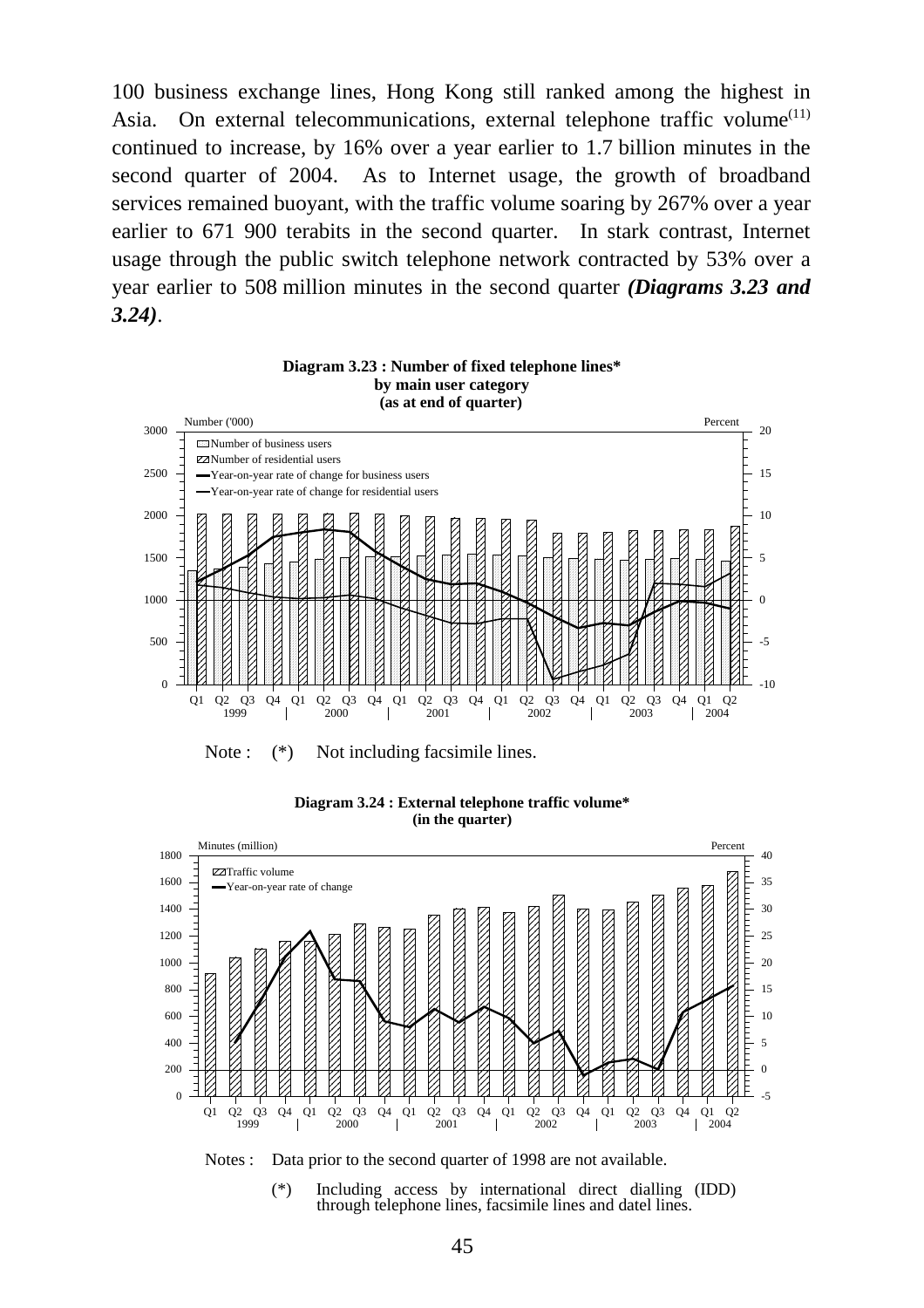3.33 On *wireless services*, the mobile phone segment expanded further. The number of mobile phone customers went up by 18% over a year earlier to 7.6 million at end-June  $2004^{(12)}$ . This corresponded to a mobile phone penetration rate of 111%, and was among the highest in the world. On the other hand, the paging segment continued to shrink, with the number of paging customers dropping by 9% from a year earlier to 157 400 at end-June 2004 *(Diagram 3.25)*.





#### **(b) Electricity, gas and water**

3.34 *Local electricity consumption* increased by 2% over a year earlier to 9 828 million kWh in the second quarter of 2004, after a 3% increase in the first quarter of 2004, underpinned mainly by a pick-up in commercial consumption. Electricity exports to the Mainland, which accounted for 5% of the total electricity generated in Hong Kong, dropped by 13% in the second quarter of 2004, after a 3% growth in the first quarter. *Towngas consumption* grew by 1% over a year earlier to 7 147 terajoules in the second quarter of 2004, following a 3% growth in the first quarter. The growth impetus came mainly from the industrial sector and commercial sector. *Water consumption* dropped by 4% over a year earlier to 234 million cubic meters in the second quarter of 2004, having declined by 1% in the first quarter.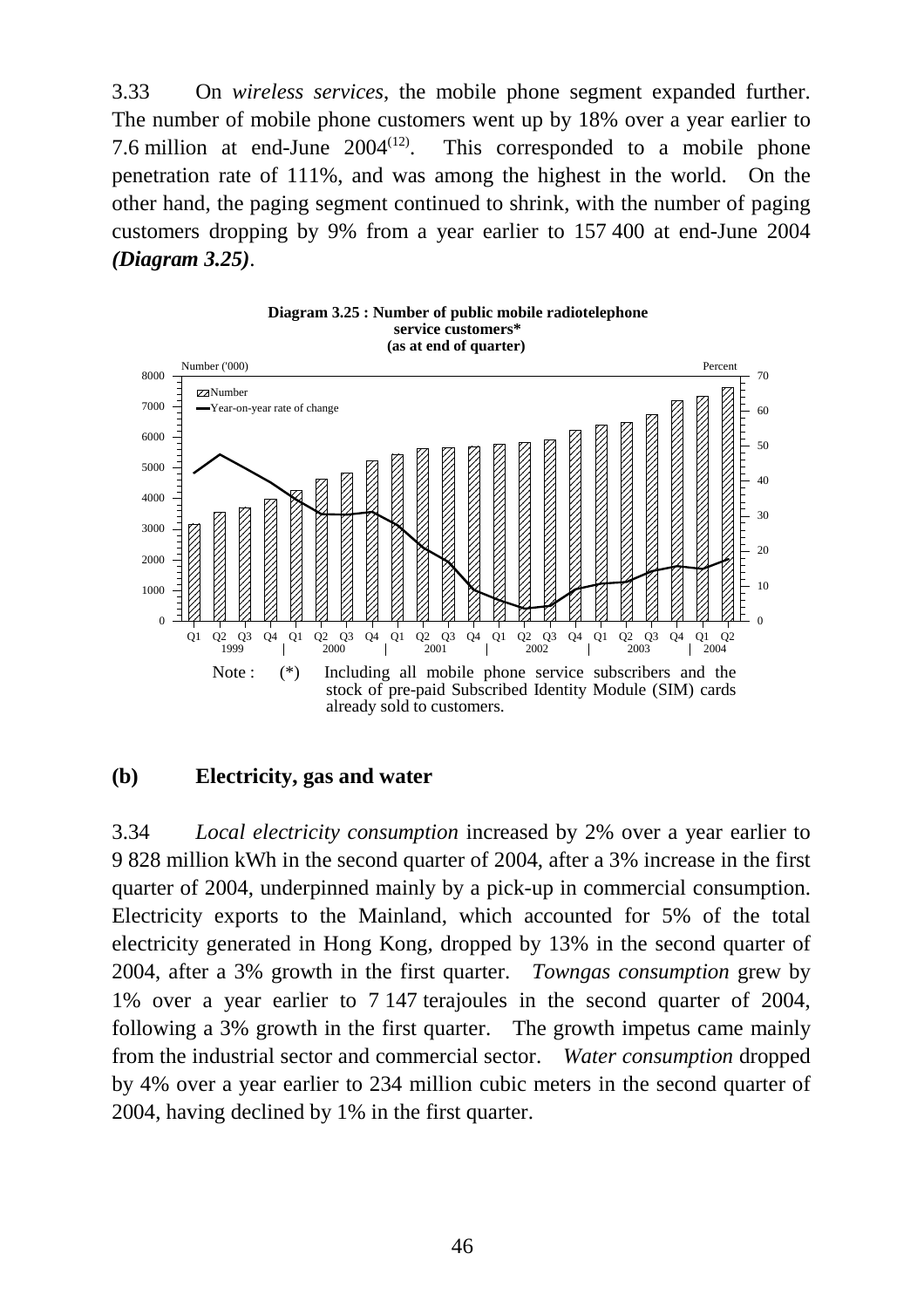#### **(c) Transport**

3.35 On *public transport*, total patronage increased considerably, by 13% over a low base of comparison a year earlier to 1.0 billion in the second quarter of 2004, up from the 2% growth in the first quarter. Patronage on the Light Rail, ferries, the Mass Transit Railway and the East Rail showed the largest increases, by 34%, 20%, 20% and 18% respectively in the second quarter of 2004 over a year earlier. Patronage on trams also rose noticeably, by 12%, while that on minibuses and franchised buses went up by 11% and 10% respectively. Patronage on taxis increased slightly, by 1%. As to *private transport*, the total number of licensed private cars, at 341 800 at end-June 2004, grew by only 1% over a year earlier<sup> $(13)$ </sup> *(Diagram 3.26)*.



Note : (\*) The operation of the West Rail commenced in December 2003. Its patronage in 2003 is included in "Others" due to its relatively small share in 2003.

#### **Notes :**

(1) In August 2002, the Census and Statistics Department released a new data series on quarterly GDP by major economic sector at constant prices, backdated to the third quarter of 2000. This new GDP series, as compiled from the production approach, enables analysis to be done of the value added contributions of the various economic sectors in real terms, in regard to their trend and relative significance.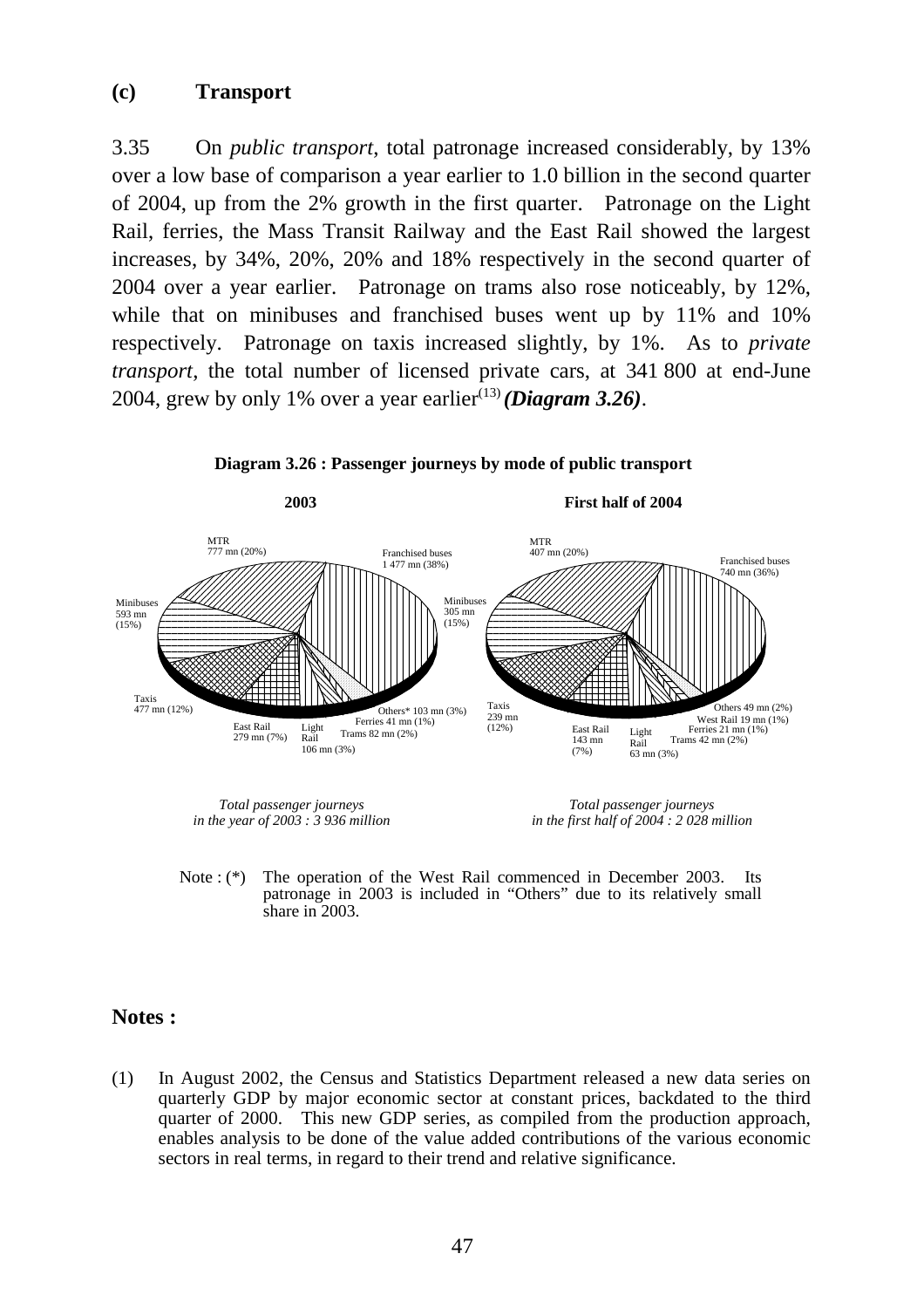- (2) The service sectors comprise the wholesale, retail and import/export trades, restaurants and hotels; transport, storage and communications; finance, insurance, real estate and business services; and community, social and personal services. In respect of contribution to GDP, the service sectors also include ownership of premises, which is analytically a service activity. Fees for financial intermediation services are however deducted.
- (3) Analysed by major constituent industry and by year-on-year comparison in volume, net output of the electrical and electronic products, machinery, professional equipment and optical goods rose by 16.5% in the first quarter of 2004. Net output of the wearing apparel and textiles, and the paper products and printing industries contracted by 7.9% and 5.5% respectively. Net output of other manufacturing industries increased by 4.0%.
- (4) The Home Assistance Loan Scheme (HALS) is administrated by the Housing Authority. Under HALS, the initial quota of assistance cases, set at 10 000, is equally split between Green Form applicants (including mainly existing public housing tenants and eligible applicants on the Waiting List of public rental housing) and White Form applicants (other applicants). A successful family applicant irrespective of category will be eligible for an interest-free loan at \$530,000 repayable by 13 years, or at \$390,000 repayable by 20 years, or else a monthly mortgage subsidy at \$3,800 lasting for four years. The corresponding amount of loan or subsidy for a successful singleton applicant will be halved.
- (5) These completions figures for new private residential flats exclude village-type housing units.
- (6) These building consents figures may include re-application cases and hence may contain a degree of double-counting.
- (7) The Government operates an Application System under the Land Sale Programme as from April 1999, whereby additional sites are set aside on an Application List for open application by property developers. Provided that the minimum price offered by the applicant is acceptable to the Government, the site involved can be released from the Application List for open auction or tender.

The 2004/05 Application List consists of 17 sites, comprising 14 residential sites totalling about 10.4 hectares and three commercial/business sites totalling about 2.6 hectares. The residential sites are of different sizes and are modest in terms of resultant flat supply. If all sold, they will render altogether some 7 800 flats, with their estimated completion earliest in 2007.

(8) Virtually all the land in Hong Kong is held on a leasehold basis. A predominant part of the existing developed and developable land is already in the private sector domain. In order to facilitate redevelopment in line with the town planning and urban renewal objectives, modification of usage (including modification by way of land exchange) may be granted by the Government to old leases of land upon application from the landlords. A land premium, equivalent to the difference in land value between the old and the new usage, is normally required for granting of the modification.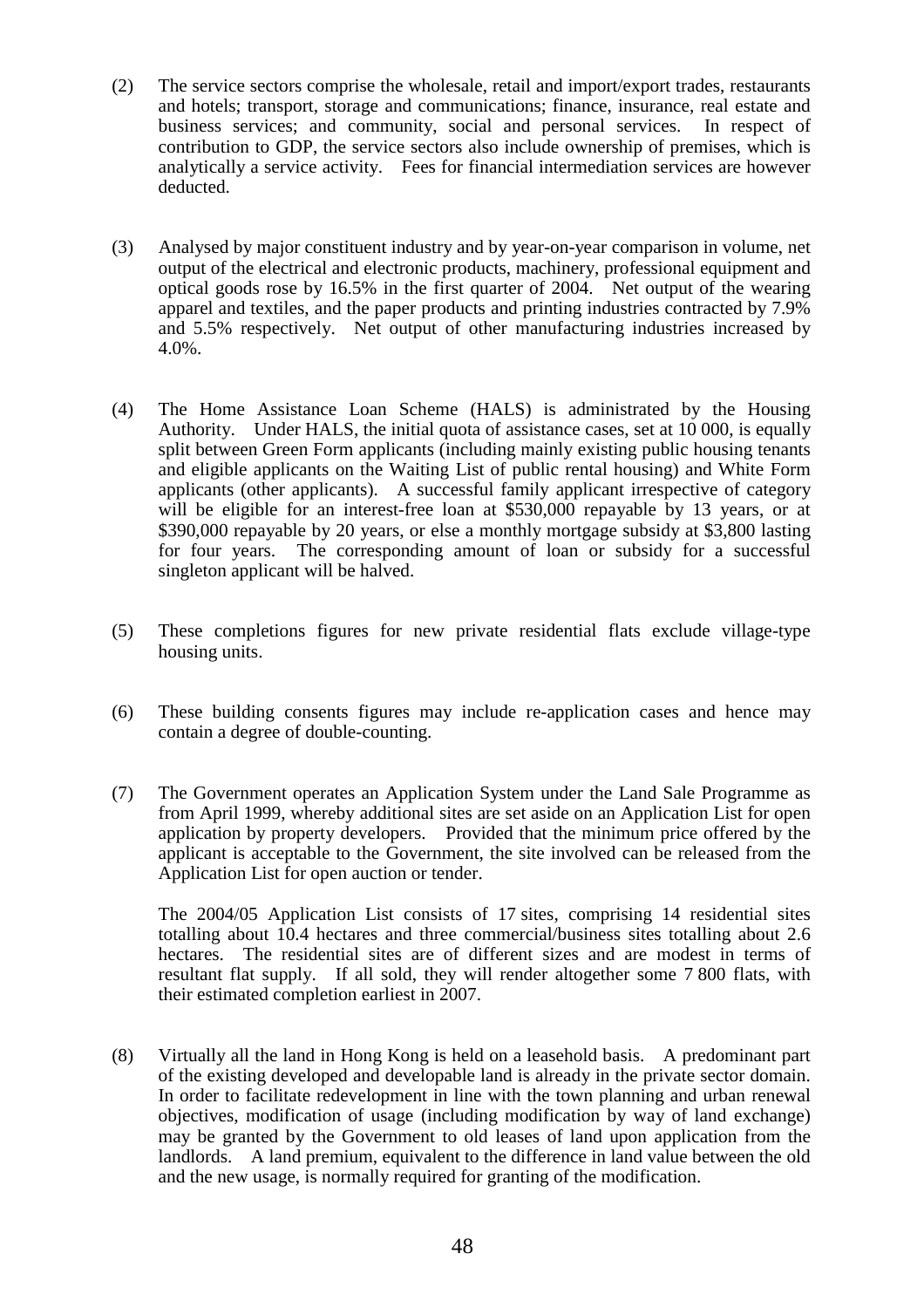The figures reported here may include re-application cases and hence may contain a degree of double-counting.

- (9) These incubatees were admitted under the Incu-Tech Programme run by the Hong Kong Science & Technology Parks Corporation, so as to assist eligible technology start-up ventures in their vulnerable inception stage.
- (10) The Individual Visit Scheme was first launched to residents of four cities in Guangdong, including Dongguan, Zhongshan, Jiangmen and Foshan, on 28 July 2003. The scheme was then extended to residents of Guangzhou, Shenzhen, Zhuhai and Huizhou on 20 August 2003, and further to residents of Beijing and Shanghai on 1 September 2003. The scheme was extended still further to residents of six more cities in Guangdong, including Shantou, Chazhou, Meizhou, Zhaoqing, Qingyuan and Yunfu, on 1 January 2004, and covered the entire Guangdong Province on 1 May 2004. The scheme was further extended, from 1 July 2004, to residents of nine more cities. These included Nanjing, Suzhou and Wuxi in Jiangsu Province; Hangzhou, Ningpo and Taizhou in Zhejiang Province; and Fuzhou, Xiamen and Quanzhou in Fujian Province.
- (11) This includes access by international direct dialling (IDD) through telephone lines, facsimile lines and datel lines.
- (12) This figure includes all mobile phone service subscribers and the stock of pre-paid Subscribed Identity Module (SIM) cards already sold to customers.
- (13) The total number of newly registered private cars in the second quarter of 2004, at 6 900, surged by 46% over a year earlier. At end-June 2004, the total number of registered private cars, at 383 700, showed little change over a year earlier.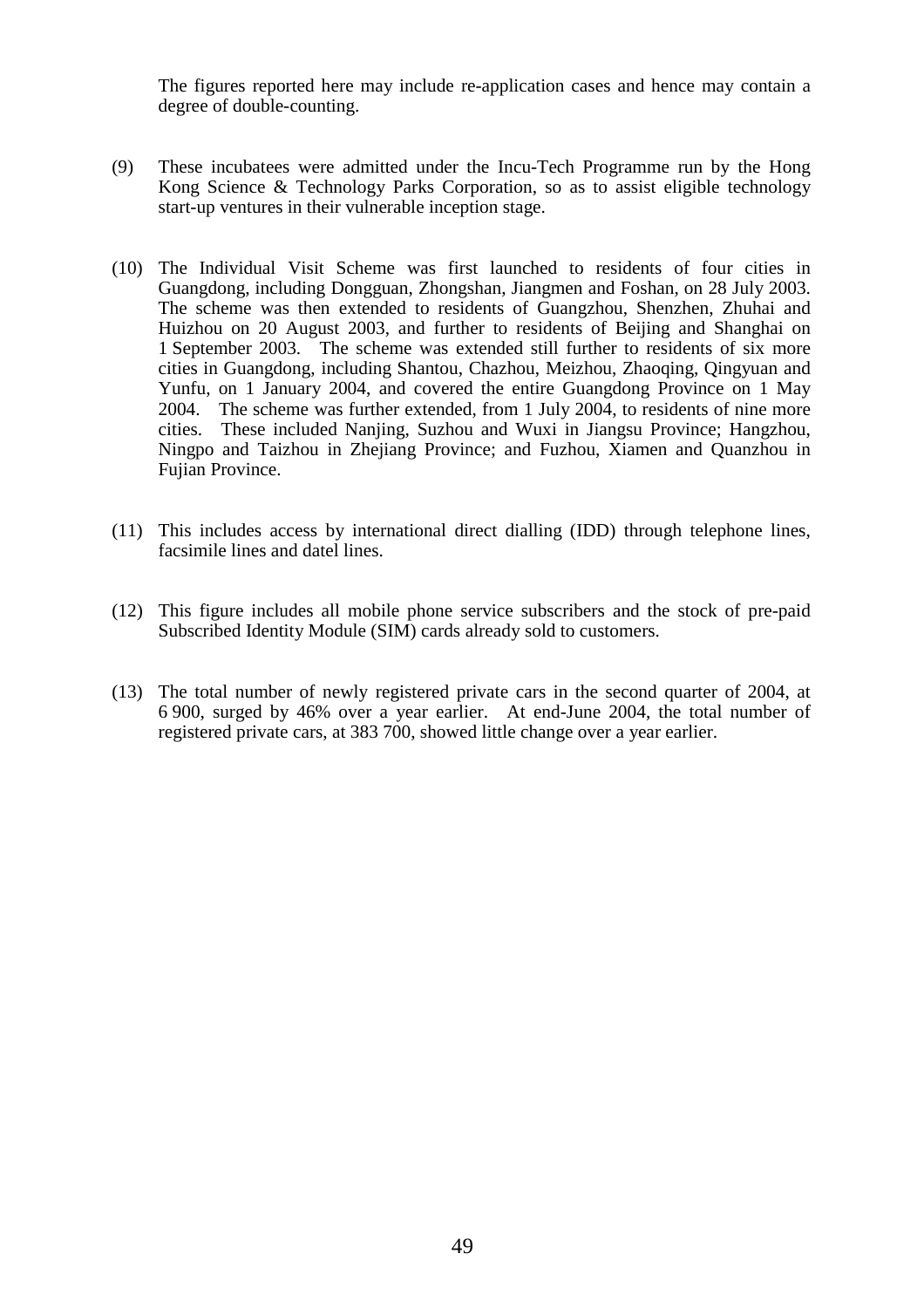# **CHAPTER 4 : THE FINANCIAL SECTOR#**

#### *Summary*

- *During the first half of 2004, the twelve-month Hong Kong dollar forward rate remained at a substantial discount over the spot rate, reflecting sustained strong demand for the Hong Kong dollar.*
- *The narrow money supply maintained a faster growth than the broad money supply, under the prevailing low interest rate environment.*
- *Hong Kong dollar deposits fell, while Hong Kong dollar loans resumed increase along with the revival in economic activity. This led to a rise in the Hong Kong dollar loan-to-deposit ratio.*
- *The decline in Hong Kong dollar deposits during the first half of the year was mainly attributable to a fall in time deposits. On the other hand, foreign currency deposits exhibited further growth.*
- *The Hang Seng Index entered a period of consolidation in the second quarter of 2004, amid concern about a more imminent rise in US interest rate, surge in international oil prices, and progressive tightening of economic cooling measures in the Mainland.*

# **Exchange rates**\*

4.1 The spot exchange rate of the Hong Kong dollar against the US dollar moved back towards the link rate during the first half of the year, from 7.763 to 7.800. Yet the discount of the twelve-month Hong Kong dollar forward rate over the spot rate enlarged further, from 595 pips (each pip equivalent to HK\$0.0001) to 643 pips, reflecting continued strong demand for the Hong Kong dollar *(Diagram 4.1)*.

**(#) This chapter is jointly prepared by the Hong Kong Monetary Authority and the Economic Analysis Division.**

**\_\_\_\_\_\_\_\_\_**

**(\*) For detailed statistics relating to exchange rates, monetary aggregates and financial markets, see tables in the Statistical Appendix, pp. 121 – 128.**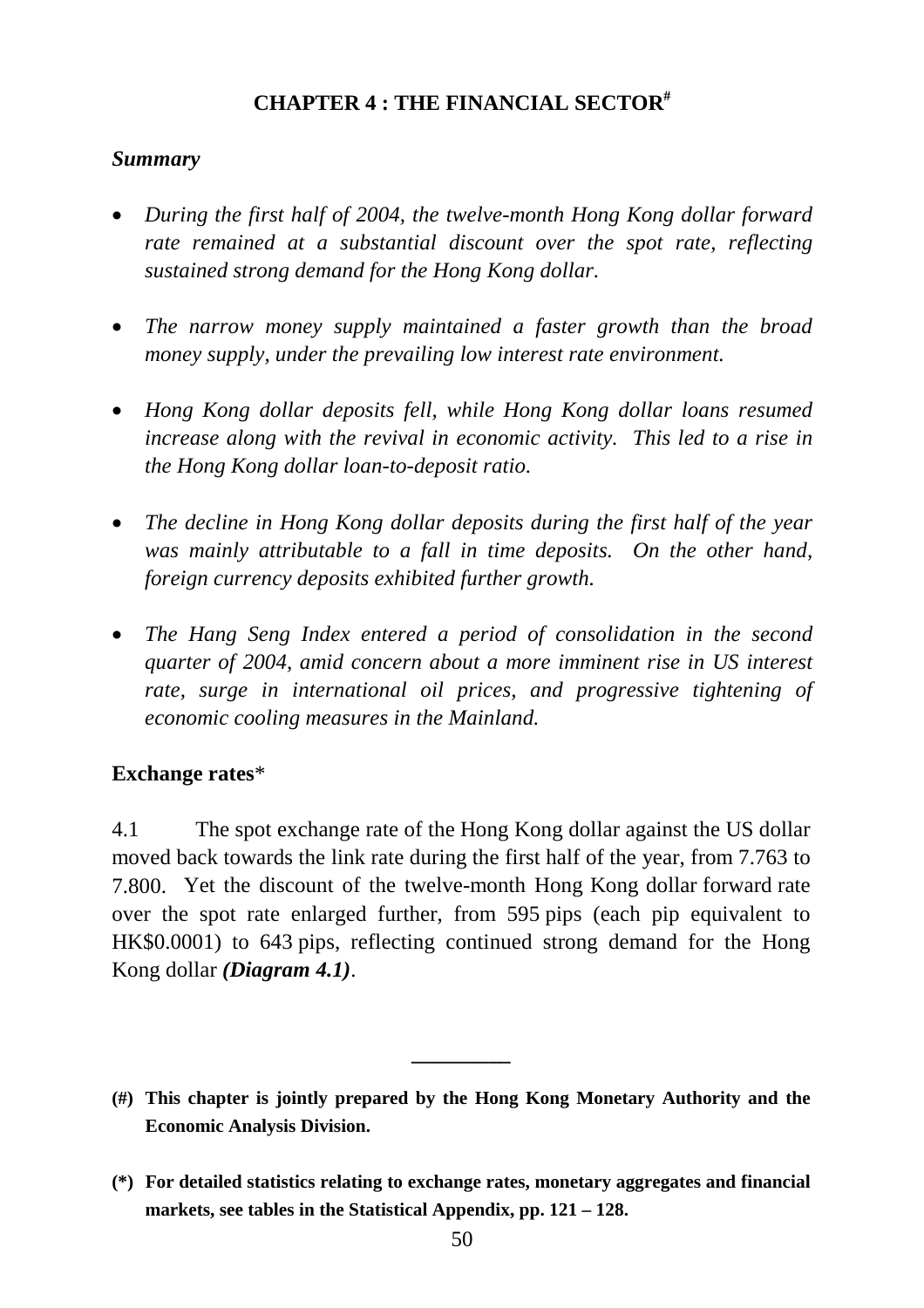4.2 Under the linked exchange rate system $^{(1)}$ , movements in the exchange rates of the Hong Kong dollar against other major currencies follow closely those in the US dollar. During the first half of 2004, the US dollar recouped some of the lost ground against the euro and yen. Specifically, the dollar-euro rate fell by 1.3% from 1.231 in December 2003 to 1.215 in June 2004, whereas the yen-dollar rate rose by 1.6% from 107.7 to 109.4. On the other hand, the pound sterling appreciated against the US dollar, with the dollar-pound sterling rate rising by 4.3% from 1.754 to 1.829. Meanwhile, most of the major East Asian currencies generally held stable against the US dollar.

4.3 Taking the various currency movements together, the trade-weighted Nominal Effective Exchange Rate Index<sup>(2)</sup> of the Hong Kong dollar weakened marginally by 0.2% from an average of 99.0 in December 2003 to that of 98.8 in June 2004. After adjusting for changes in the respective consumer price indices, the trade-weighted Real Effective Exchange Rate Index<sup>(3)</sup> of the Hong Kong dollar depreciated more, by 2.0% from an average of 86.4 to that of 84.7 over the same period *(Diagram 4.2)*.

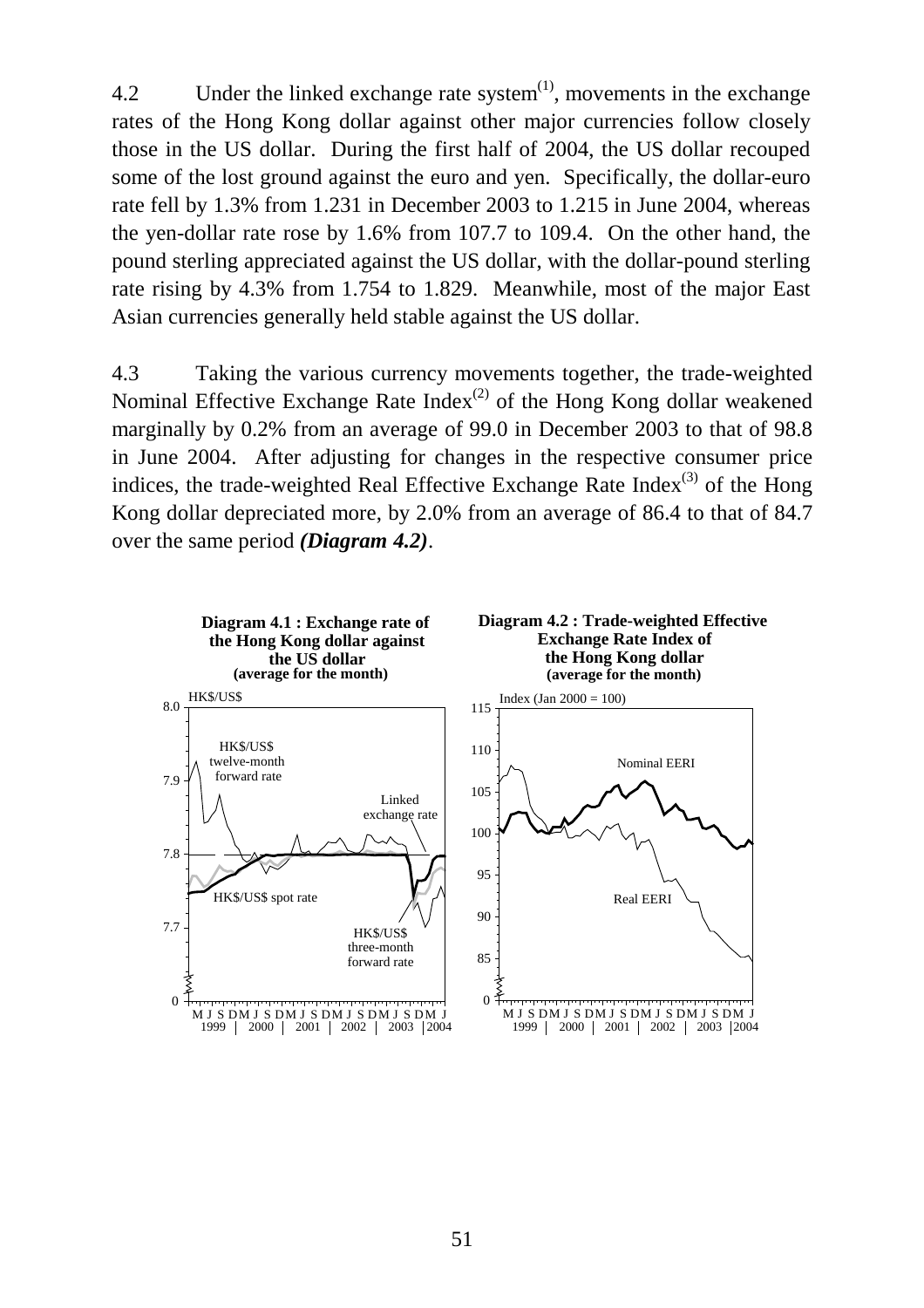#### **Interest rates**

4.4 The three-month HIBOR stood at 0.4% at end-June 2004, up slightly from 0.1% at end-2003. This notwithstanding, the three-month HIBOR maintained a large discount of 120 basis points against the corresponding euro-dollar deposit rate at end-June 2004, even larger than that of 104 basis points at end-2003 *(Diagram 4.3)*.



4.5 The other key interest rates displayed little change during the first half of 2004. The Base Rate under the Discount Window operated by the Hong Kong Monetary Authority (HKMA) and the best lending rate were kept at 2.5% and 5.0% respectively. The savings deposit rate offered by the major commercial banks was almost zero at end-June 2004, as against 0.01% at end-2003. The spread of the best lending rate over the three-month time deposit rate averaged 4.99 percentage points in the first half of 2004, widened somewhat from that of 4.95 percentage points in the second half of 2003.

4.6 On residential mortgage rates, 77.0% of the new mortgages were granted at more than 2.25 percentage points below the best lending rate in June 2004, smaller than the proportion of 87.5% in December  $2003<sup>(4)</sup>$ . This partly reflected borrowers' preference for fixed rate mortgages in the prevailing low interest rate environment, with the proportion of such mortgages rising from 8.7% in March to 14.4% in June this year.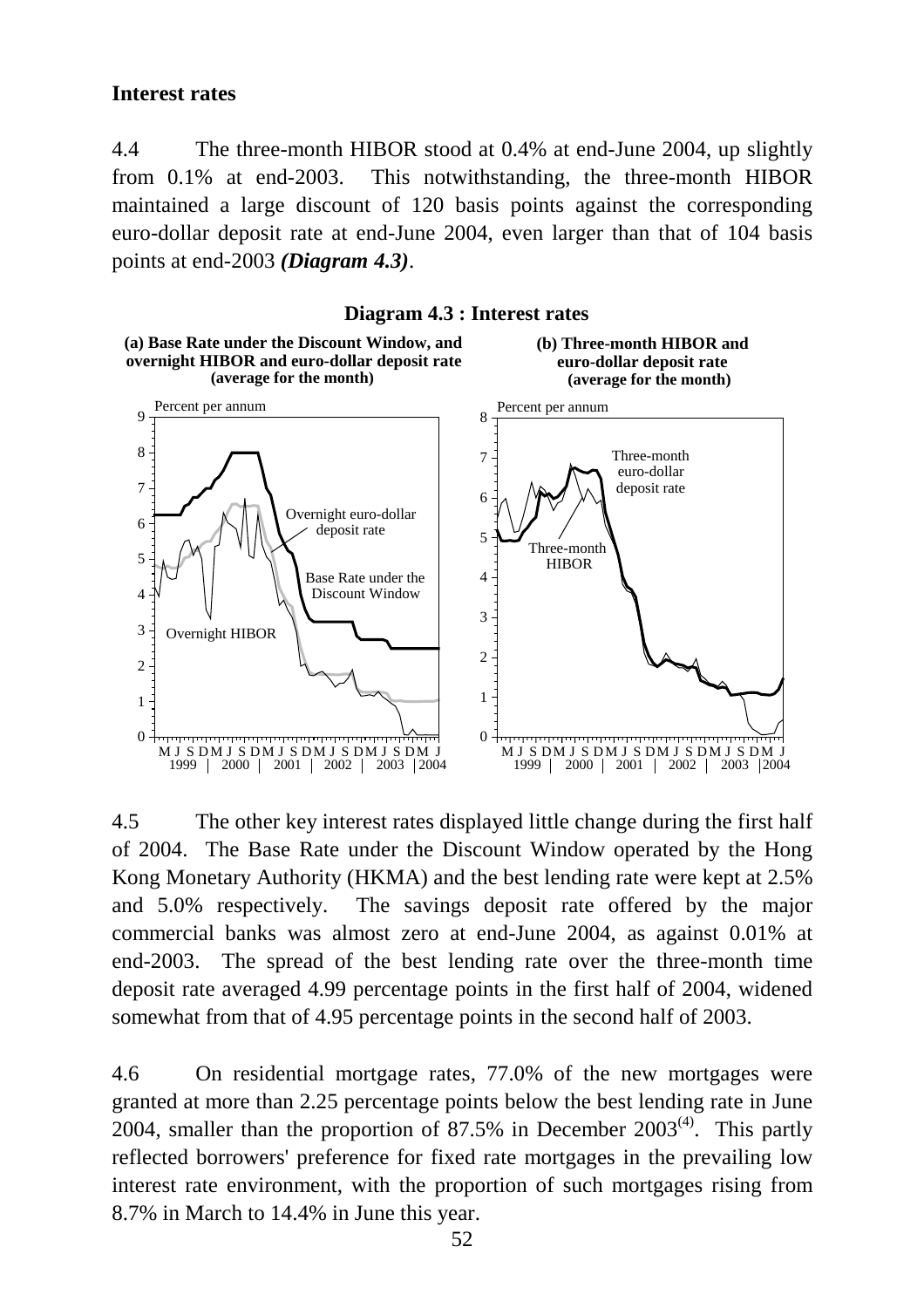# **Deposits and money supply**

4.7 Hong Kong dollar deposits (adjusted to include foreign currency swap deposits)<sup>(5)</sup> shrank by 0.2% during the second quarter of 2004 to \$1,884 billion at end-June, following a 2.3% decrease during the first quarter. Nevertheless, on a year-on-year comparison, Hong Kong dollar deposits were still on an uptrend, rising by 2.3% at end-June 2004. They constituted 52.8% of total deposits at end-June 2004, as compared to the proportion of 54.1% at end-2003 *(Diagram 4.4)*.

4.8 Within the total Hong Kong dollar deposits, savings deposits contracted by 1.7% during the second quarter of 2004. This came after increases for six successive quarters. Meanwhile, demand deposits grew further by 2.8%. Time deposits resumed a modest increase by 0.9%, as they were no longer subject to the dampening effect of a shift out of IPO-related funds evident during the preceding two quarters. On a year-on-year comparison, both demand and savings deposits grew sharply by 58.9% and 29.5% respectively at end-June 2004, whereas time deposits contracted by 28.2%. This reflected a continuing compositional shift towards deposits of higher liquidity under the prevailing low interest rate environment.

4.9 Total foreign currency deposits (adjusted to exclude foreign currency swap deposits) edged up by 1.0% during the second quarter of 2004 to \$1,686 billion at end-June, smaller than the 2.0% rise during the first quarter. This was attributable to a slackening in the growth of non-US dollar deposits, from a surge of 11.1% to a decrease of 3.0%, which more than offset the concurrent upturn in the US dollar deposits, from a 2.3% decline to a 3.2% rise. On a year-on-year comparison, both US dollar and non-US dollar deposits expanded, by 8.5% and 18.9% respectively at end-June 2004, giving a 11.8% increase in total foreign currency deposits.

4.10 Taking Hong Kong dollar and foreign currency deposits together, total deposits with authorized institutions contracted slightly by 0.3% during the first quarter of 2004 but rose back by 0.4% during the second quarter to \$3,570 billion at end-June. Analysed by type of authorized institutions, deposits with licensed banks increased by 0.3% during the second quarter, having fallen by 0.3% during the first quarter. Deposits with restricted licence banks increased by 3.7% and 4.4% respectively during the first two quarters, whereas deposits with deposit-taking companies decreased by 3.0% and 1.9% over the same periods. On a year-on-year comparison, total deposits with authorized institutions went up by 6.5% at end-June 2004, comprising increases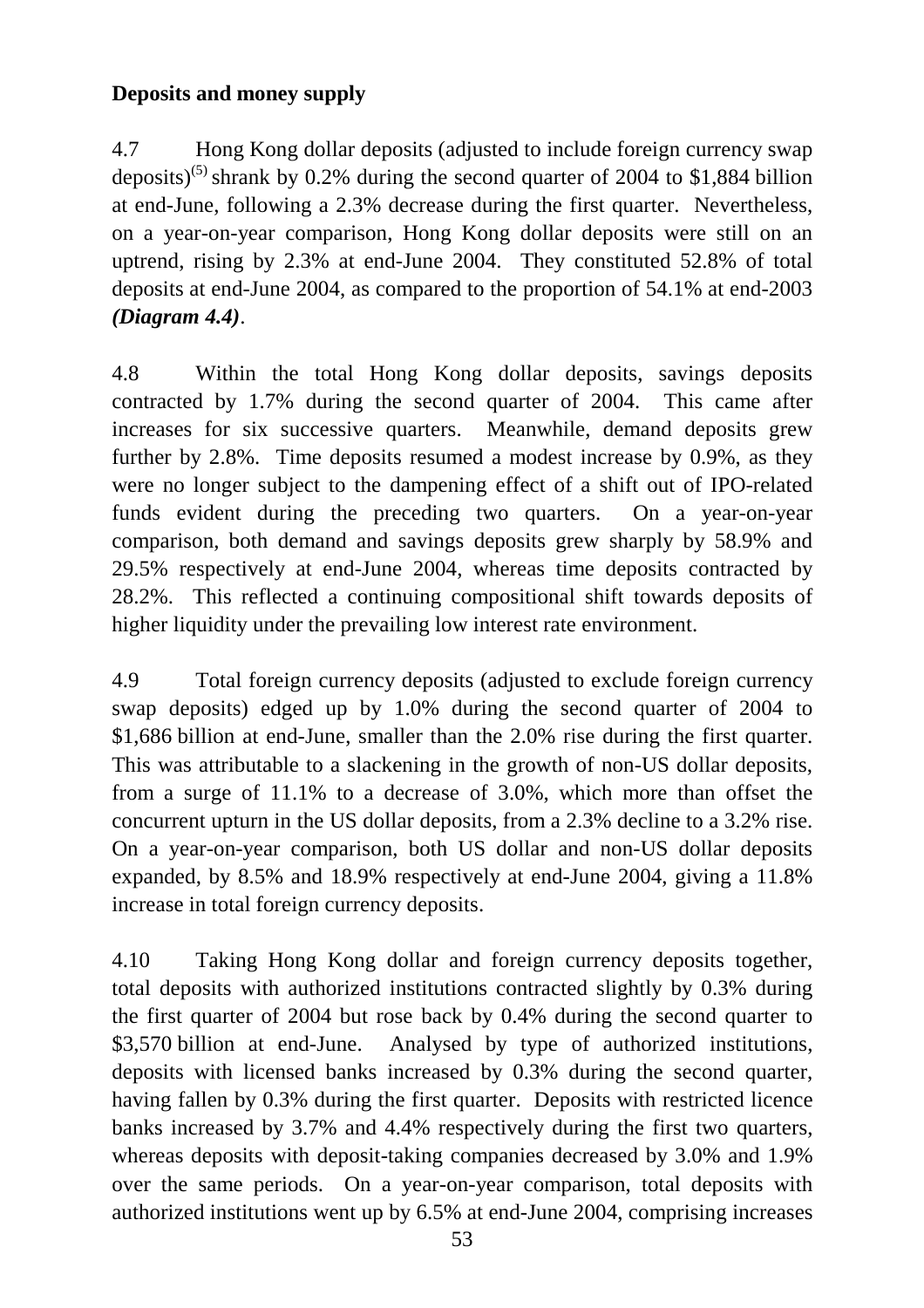of 6.5% and 16.6% respectively for deposits with licensed banks and restricted licence banks, but a decrease of 15.6% for deposits with deposit-taking companies.

4.11 On monetary aggregates,  $HK$M1^{(6)}$ , as a measure of narrow money supply, at \$385 billion at end-June 2004, increased by 2.3% during the second quarter, following an increase of 6.1% during the first quarter. On a seasonally adjusted basis<sup>(7)</sup>, HK\$M1 grew by 3.8% during the second quarter, much slower than the 11.0% surge during the first quarter. As to broad monetary aggregates, both HK\$M2 and HK\$M3 shrank by 1.8% during the first quarter of 2004, but showed little change during the second quarter to \$2,069 billion and \$2,084 billion respectively at end-June. On a year-on-year comparison, HK\$M1 leaped by 39.0% at end-June 2004, while HK\$M2 and HK\$M3 had more moderate growth by 2.8% and 2.6% respectively *(Diagram 4.5)*.







Note :  $(*)$  Adjusted for foreign currency swap deposits.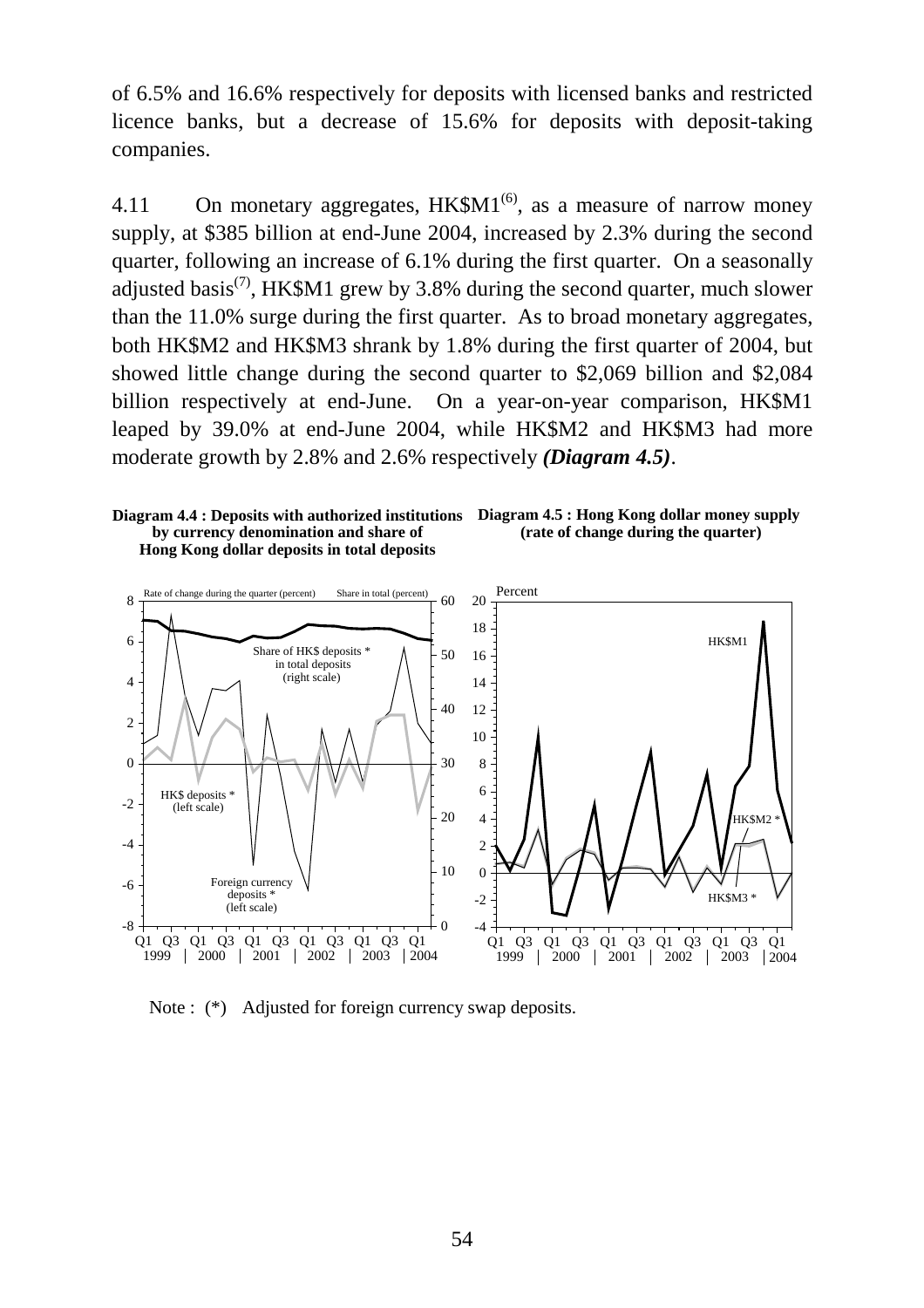# **Hong Kong dollar external claims and liabilities of authorized institutions**

4.12 Hong Kong dollar claims held by Hong Kong's authorized institutions on banks outside Hong Kong rose by 4.1% over end-2003 to \$277.8 billion at end-May 2004, giving a 24.9% increase over a year earlier. Meanwhile, Hong Kong dollar liabilities owed by Hong Kong's authorized institutions to banks outside Hong Kong increased by 11.7% from end-2003 to \$176.0 billion at end-May 2004, or up by 29.1% from a year earlier. Taken together, Hong Kong's authorized institutions had net Hong Kong dollar claims against banks abroad, amounting to \$101.8 billion at end-May 2004, lower than that of \$109.3 billion at end-2003.

4.13 Hong Kong dollar liabilities owed by Hong Kong's authorized institutions to banks in the Mainland continued to be prominent, accounting for 44.8% of the total Hong Kong dollar liabilities to banks abroad at end-May 2004. These liabilities rose by 19.0% over end-2003 to \$78.9 billion at end-May 2004. As to Hong Kong dollar claims held by Hong Kong's authorized institutions on banks in the Mainland, they had a much smaller share of 8.2% in the total Hong Kong dollar claims on banks abroad. These claims increased by 2.2% over end-2003 to \$22.9 billion at end-May 2004. As a result, Hong Kong's authorized institutions had net Hong Kong dollar liabilities to banks in the Mainland, amounting to \$56.0 billion at end-May 2004, up from \$43.9 billion at end-2003.

# **Loans and advances**

4.14 Total loans and advances grew by 1.7% during the second quarter of 2004 to \$2,075 billion at end-June, outpacing the 0.3% increase during the first quarter. Within the total, Hong Kong dollar loans resumed increase by 2.2% during the second quarter of 2004 to \$1,606 billion at end-June, after a 0.1% decrease during the first quarter. On the other hand, foreign currency loans fell by 0.3% during the second quarter to \$469 billion at end-June, as against a 1.8% rise during the first quarter. On a year-on-year comparison, total loans and advances increased by 1.1% at end-June 2004, comprising increases of 0.6% and 2.8% respectively in Hong Kong dollar loans and foreign currency loans *(Diagram 4.6)*.

4.15 As Hong Kong dollar loans increased while Hong Kong dollar deposits fell during the first half of 2004, the Hong Kong dollar loan-to-deposit ratio went higher from 81.5% at end-2003 to 85.3% at end-June 2004 *(Diagram 4.7)*.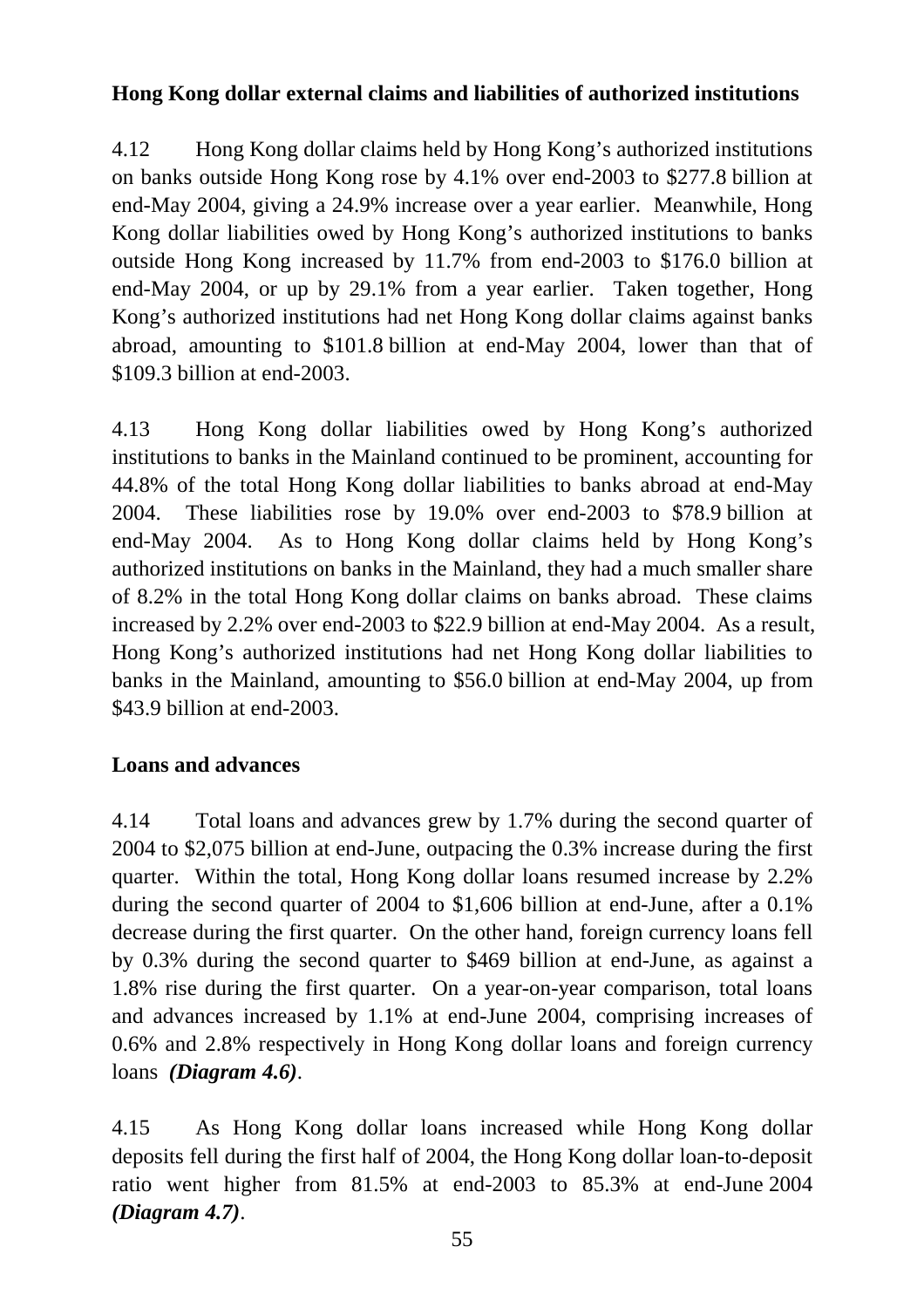**Diagram 4.6 : Loans and advances by currency denomination and share of Hong Kong dollar loans in total loans and advances**

**Diagram 4.7 : Hong Kong dollar loan-to-deposit ratio\***



Note : (\*) Hong Kong dollar deposits have been adjusted to include foreign currency swap deposits.

4.16 Analysed by place of usage, loans for use in Hong Kong grew by 1.9% during the second quarter of 2004 to \$1,850 billion at end-June, accelerating from the 0.3% rise during the first quarter. This was underpinned by the sustained revival in local business activity. On the other hand, loans for use outside Hong Kong fell by 0.6% during the second quarter of 2004 to \$225 billion at end-June, after a 0.2% increase during the first quarter. On a year-on-year comparison, loans for use in Hong Kong expanded by 1.7% at end-June 2004, whereas those for use outside Hong Kong contracted by 3.6% *(Diagram 4.8)*.

4.17 Analysed by major usage, domestic loans showed a broad-based increase during the second quarter of 2004. Specifically, the growth in trade financing loans and lending to manufacturing sector accelerated to 14.7% and 8.8% respectively, in tandem with the robust export performance. Loans to financial concerns and the wholesale and retail trades also rose further, though more modestly, by 1.9% and 0.5% respectively. Loans for building, construction, property development and property investment bounced up by 1.5%, on the back of the improvement in property market sentiment. Residential mortgage loans, on the other hand, fell again, by 0.7%. Concurrently, loans to stockbrokers contracted by 5.9%, upon the consolidation in the stock market *(Diagram 4.9)*.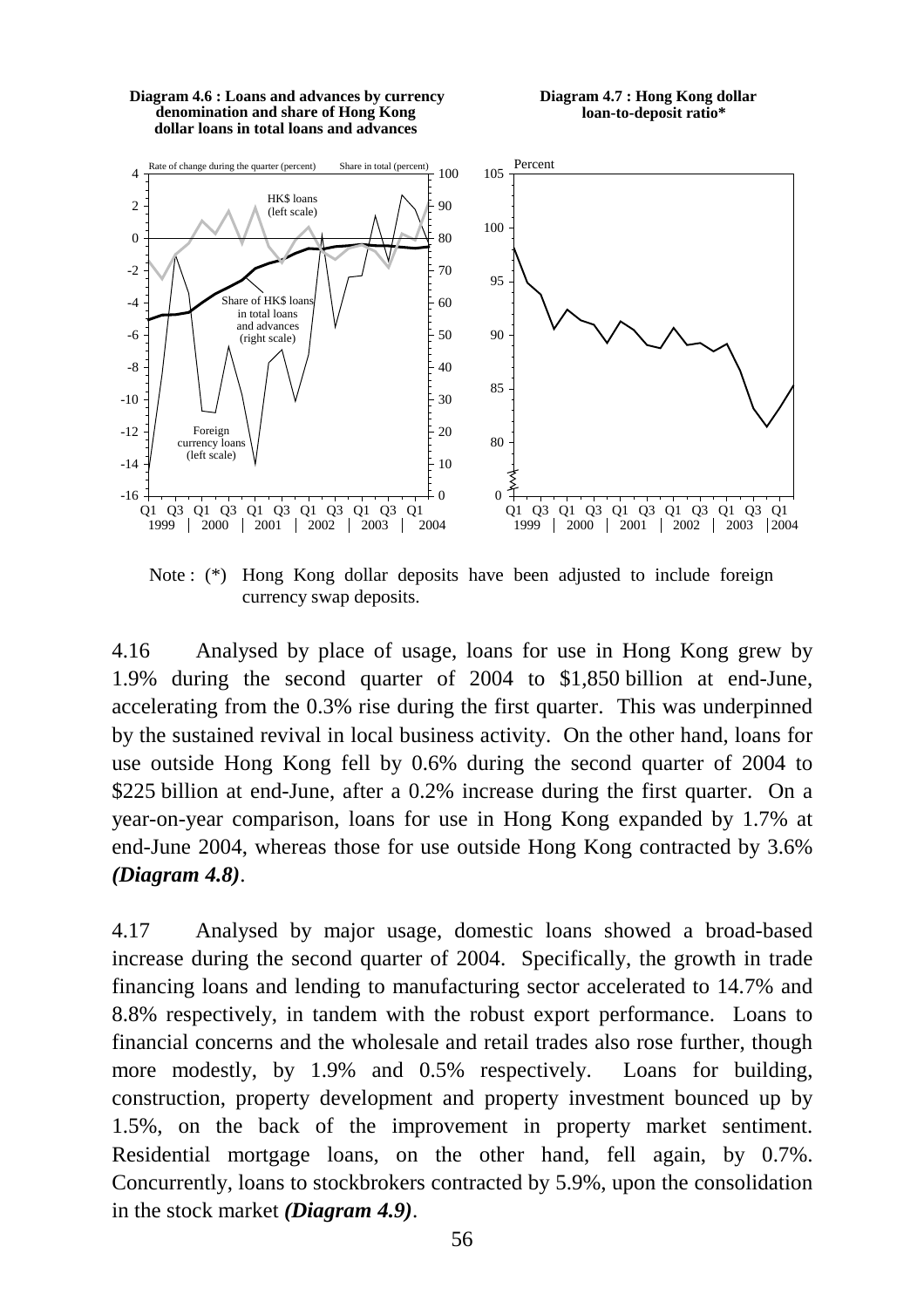

**Diagram 4.8 : Loans and advances by place of usage (rate of change during the quarter)**

**Diagram 4.9 : Loans and advances for use in Hong Kong by major usage (rate of change during the quarter)**

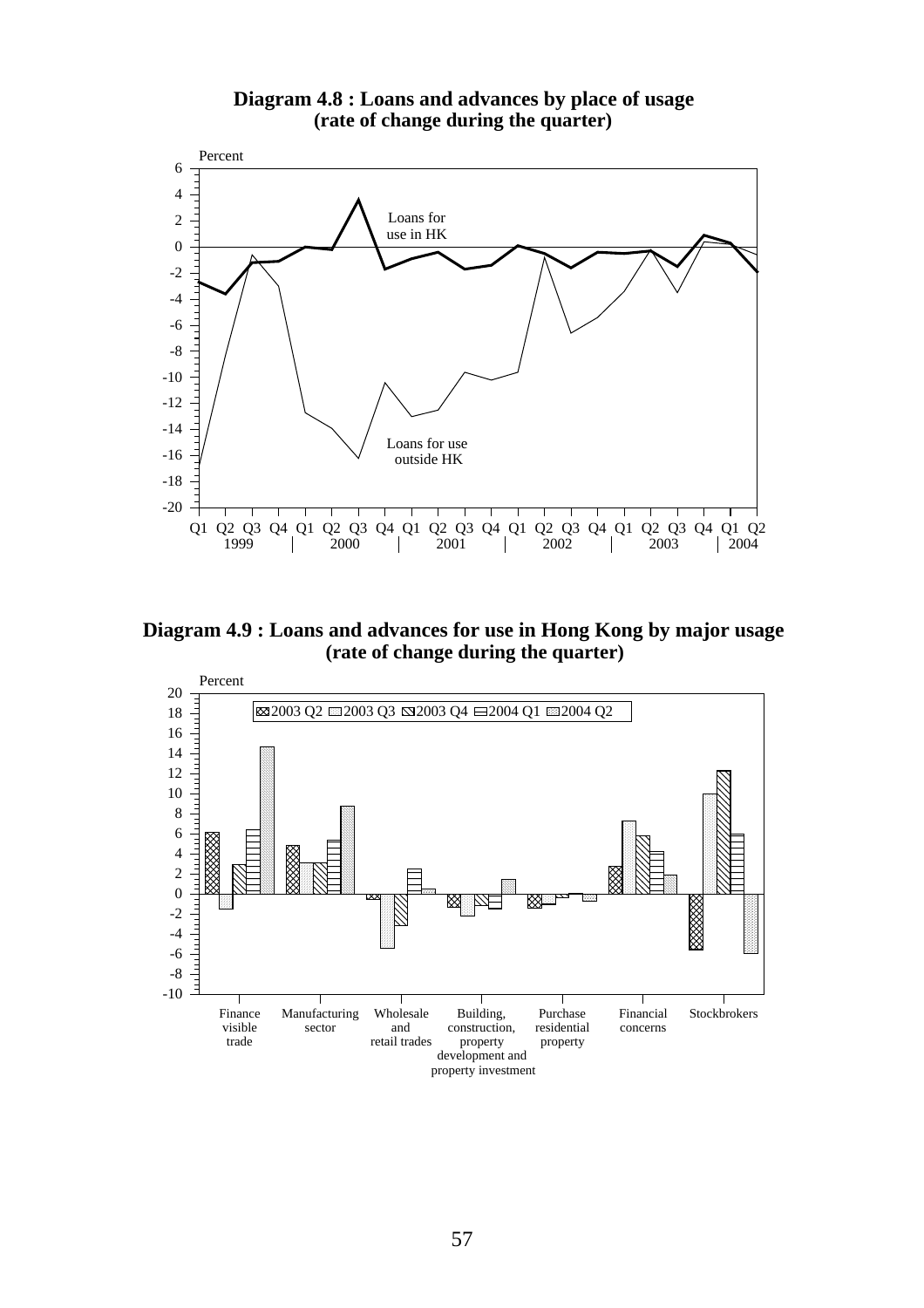4.18 The quality of assets held by the local banking sector improved notably, in tandem with the economic recovery. The ratio of non-performing loans to total loans fell from 3.17% at end-2003 to 2.92% at end-March 2004. The ratio of classified loans to total loans also moved lower, from 3.94% to 3.66%, as did the ratio of overdue and rescheduled loans to total loans, from 2.87% to 2.62% $(8)$ . Among the various types of loans, the delinquency ratio of residential mortgage loans went down from 0.86% to 0.70%, and arrears for over three months in credit card repayment likewise declined, from 0.92% to 0.78%. In overall terms, the local banks remained well capitalised, with their consolidated capital adequacy ratio averaging 16.2% at end-March 2004, significantly above the standard set by the Bank for International Settlements.

# **Banks and other deposit-taking institutions**

4.19 During the first half of 2004, the number of licensed banks in Hong Kong stood at 134, same as that at end-2003. The number of restricted licence banks increased by one to 43, while that of deposit-taking companies decreased by two to 37. Altogether, 214 authorized institutions (excluding representative offices) from 32 countries and territories had a presence in Hong Kong. Their total assets amounted to \$6,802 billion at end-June 2004, up by 12.5% from a year earlier.

4.20 On 18 November 2003, the Government announced that the People's Bank of China had agreed to provide clearing arrangements for personal renminbi business in Hong Kong. The scope of business covers deposit-taking, exchange, remittances and renminbi cards. This should help promote even closer economic interface between Hong Kong and the Mainland, and facilitate cross-boundary visitor spending. Also, banks in Hong Kong will be able to develop new areas of business, thereby adding to the dimension and overall attractiveness of Hong Kong as an international financial centre.

4.21 As from 18 January 2004, Mainland debit/credit cards are allowed to be used in Hong Kong. The preparatory work on the issuance of renminbi credit cards was completed in April, and banks can issue renminbi cards to Hong Kong residents for use in the Mainland. On 25 February, banks in Hong Kong launched renminbi deposit-taking, exchange and remittance business. A total of 37 licensed banks were engaged in such business in Hong Kong at the end of May. Total renminbi deposits with authorized institutions stood at RMB 6,298 million yuan at end-May. Of this total, savings deposits and time deposits accounted for 43.6% (RMB 2,748 million yuan) and 56.4% (RMB 3,551 million yuan) respectively. Renminbi deposit rates averaged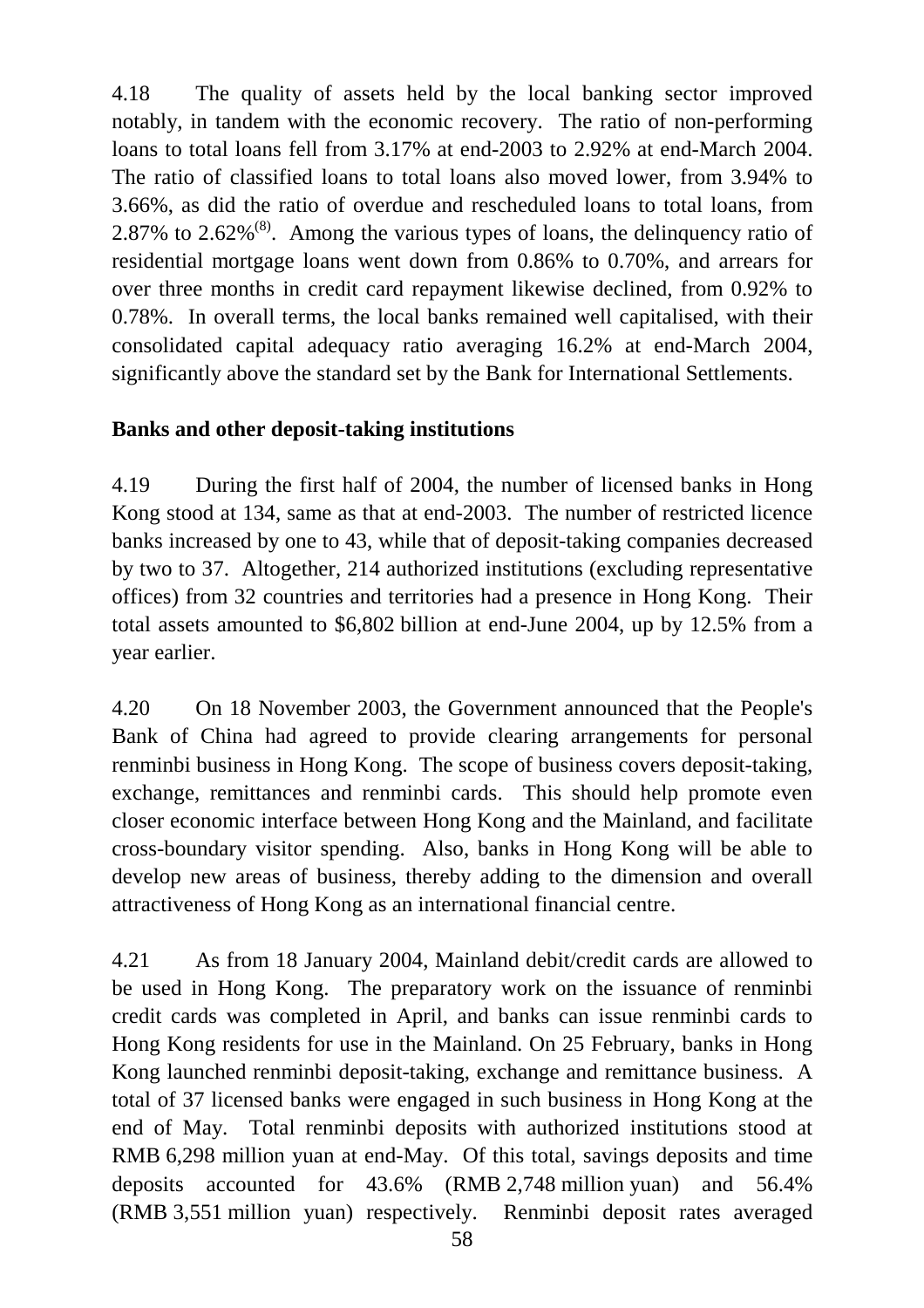0.51% for savings deposits and 0.58% for three-month time deposits in May, according to a survey by HKMA on major retail banks.

4.22 On enhancing deposit protection in Hong Kong, the Deposit Protection Scheme Ordinance was enacted by the Legislative Council on 5 May 2004. The Hong Kong Deposit Protection Board was formed on 1 July 2004 to take charge of the establishment of the Deposit Protection Scheme. Given the time needed for preparatory work, the scheme is expected to start providing deposit protection in 2006.

# **Insurance**

4.23 The number of authorized insurers in Hong Kong decreased by five during the first half of 2004 to 183 at end-June. Within this total, 45 were engaged in long-term insurance business, 119 in general insurance business, and 19 in composite insurance business. Taken together, authorized insurers from 23 countries and territories maintained a presence in Hong Kong. Supported by expansion in both the general and life insurance businesses, the value of business receipts in the insurance industry surged by 29.1% in the first quarter of 2004 over a year earlier, following a 15.5% increase in the fourth quarter of 2003.

# **The debt market**

4.24 In the first half of 2004, a total of 58 issues of Exchange Fund paper were launched by HKMA for replacing the earlier issues upon maturity<sup>(9)</sup>. Comparing end-June 2004 with end-2003, the total market value of Exchange Fund paper outstanding rose modestly by 0.9% to \$121.2 billion. In the first half of 2004, market response to the tenders of Exchange Fund paper continued to be favourable, with an average over-subscription rate of 6.3 times, compared with 6.2 times in the second half of 2003. Trading in Exchange Fund paper remained active, with the daily turnover averaging \$15.9 billion in the first half of 2004, close to that of \$15.8 billion in the second half of 2003 *(Diagram 4.10)*. The yield of the five-year Exchange Fund Notes was 5 basis points below that of the corresponding US Treasuries at end-June 2004, compared with 6 basis points below at end-2003 *(Diagram 4.11)*.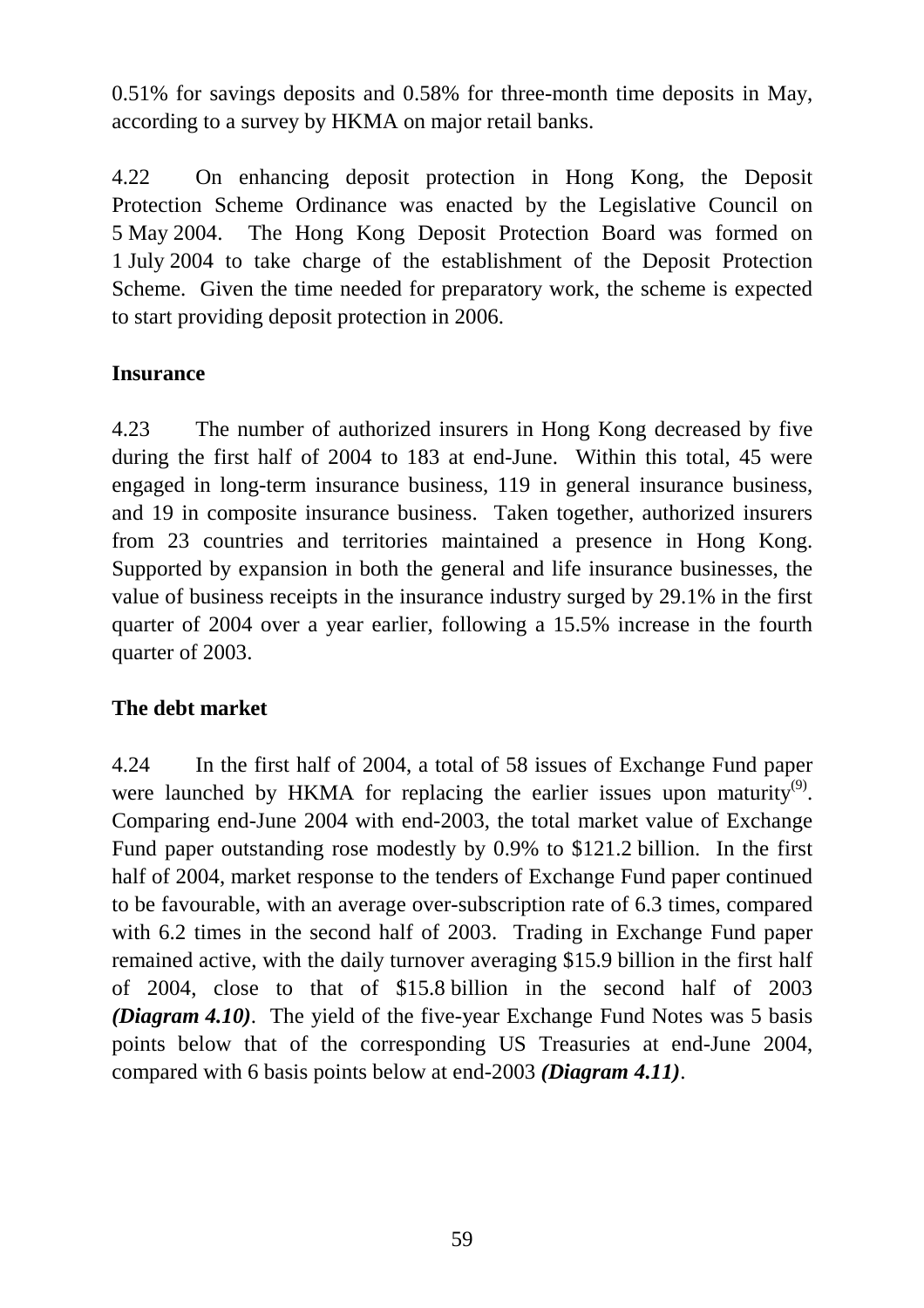#### Q1 Q2 Q3 Q4 Q1 Q2  $\overline{0}$ 105 110 115 120  $125 \frac{\text{HK$Bn}}{1}$ Q1 Q2 Q3 Q4 Q1 Q2  $Q^2$   $Q^3$   $Q^4$   $Q^1$   $Q^0$ <br>2003  $\frac{Q^1}{2004}$ 0 5 10 15 20 25  $30 \frac{\text{HK$Bn}}{1}$

#### **Diagram 4.10 : Exchange Fund Bills and Notes issued by HKMA**

**Amount outstanding (as at the end of the quarter)**

2003 2004

#### **Average daily turnover**

 $\overline{\phantom{a}}$ 

**Diagram 4.11 : Hong Kong dollar and US dollar yield curves (as at the end of June 2004)**

 $\overline{\phantom{a}}$ 



Note : AAA Hong Kong dollar supranational issuers

| European Investment Bank                              |
|-------------------------------------------------------|
| Inter-American Development Bank                       |
| International Bank for Reconstruction and Development |
| <b>International Finance Corporation</b>              |
| Nordic Investment Bank                                |
|                                                       |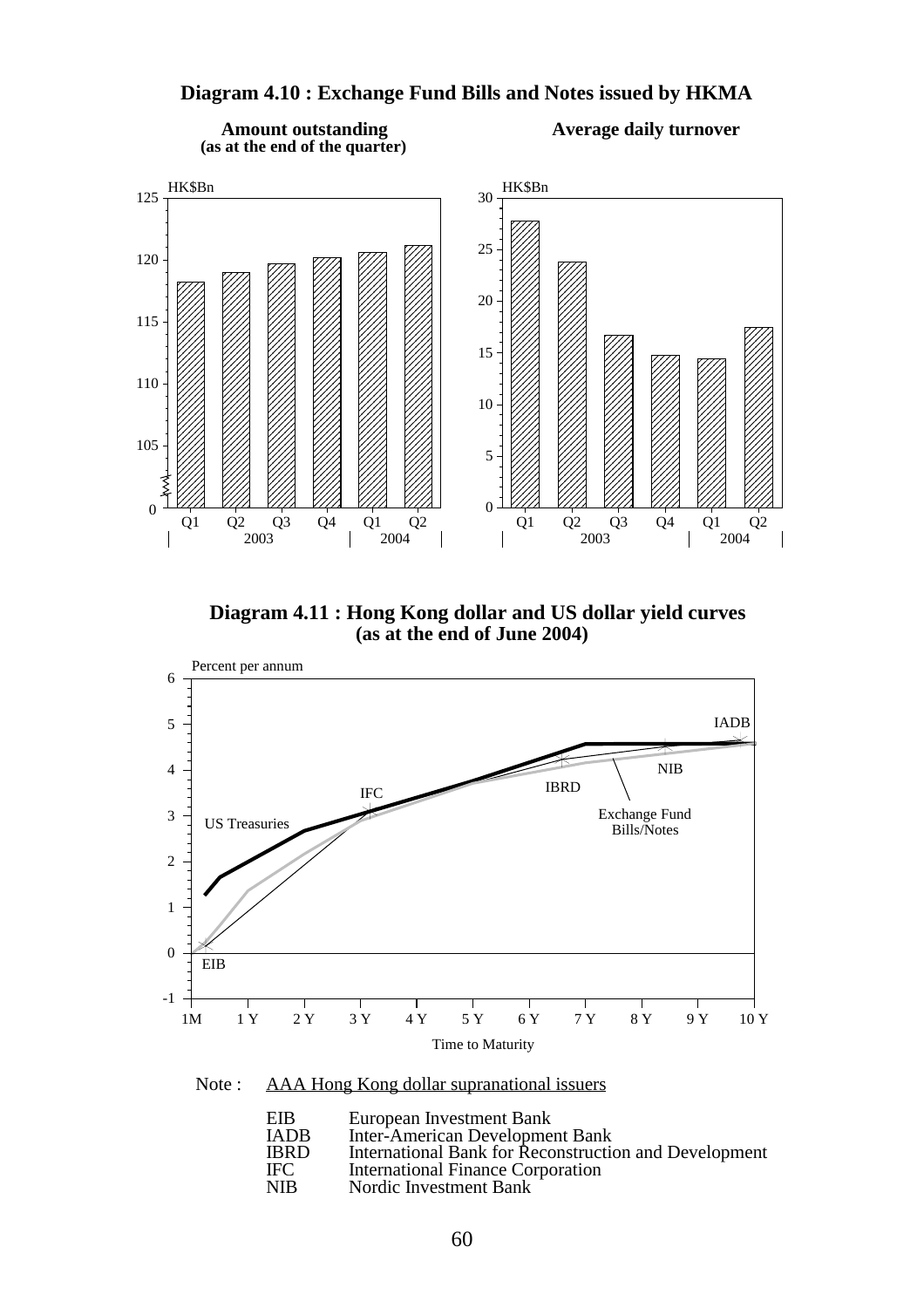4.25 The Hong Kong Mortgage Corporation (HKMC) is one of the major issuers of debt securities in Hong Kong. During the first half of 2004, \$17.6 billion worth of HKMC debt paper was launched. At end-June, the total outstanding value of debt securities issued by HKMC under its Note Issuance Programme amounted to \$2.5 billion, and that under its Debt Issuance Programme amounted to \$31.3 billion. In addition, retail bonds were issued by HKMC, with the outstanding value totalling \$8.3 billion at end-June.

4.26 In May 2004, the Government issued \$6 billion of Toll Revenue Bond to the Hong Kong Link 2004 Limited, which in turn issued notes and bonds of the same amount to institutional and retail investors. The Toll Revenue Bond is to be repaid quarterly by the net toll revenue receivable from the Government-owned tunnels and bridges, namely, the Cross-Harbour Tunnel, Shing Mun Tunnels, Tseung Kwan O Tunnel, Aberdeen Tunnel, Lion Rock Tunnel, and Lautau Link. Separately, the Government issued notes and bonds totalling \$20 billion to institutional and retail investors in July 2004. These include institutional notes of HK\$5 billion and retail bonds of HK\$5.25 billion denominated in Hong Kong dollar as well as institutional notes of US\$1.25 billion denominated in US dollar. Both the securitisation exercise and the bond offering were well received by investors. The net proceeds from both exercises have been credited to the Capital Works Reserve Fund to finance capital works projects.

4.27 In the first half of 2004, the value of negotiable certificates of deposit (NCDs) launched was \$29.0 billion, less than that of \$45.5 billion in the second half of 2003. Of the new issuance of NCDs in the first half of 2004, \$18.2 billion was denominated in Hong Kong dollar, also down from that of \$31.1 billion in the preceding half year. On NCDs outstanding, the total amount was \$240.4 billion at end-June 2004, of which \$128.1 billion was denominated in Hong Kong dollar. These were slightly smaller than the corresponding figures of \$242.3 billion and \$132.3 billion at end-2003. Over the same period, the proportion of Hong Kong dollar-denominated NCDs held by the local banking sector fell from 51.5% to 49.3%.

4.28 During the first half of 2004, 347 new issues of other Hong Kong dollar debt instruments worth \$66.5 billion were launched by the private sector. These compared with the corresponding figures of 350 new issues and \$49.0 billion in the second half of 2003. Partly reflecting risk aversion by debt issuers against potential interest rate volatility, the issuance of fixed rate bonds by the private sector in the first half of 2004, at \$56.2 billion, continued to exceed that of floating rate notes, at \$10.3 billion. At end-June 2004, the total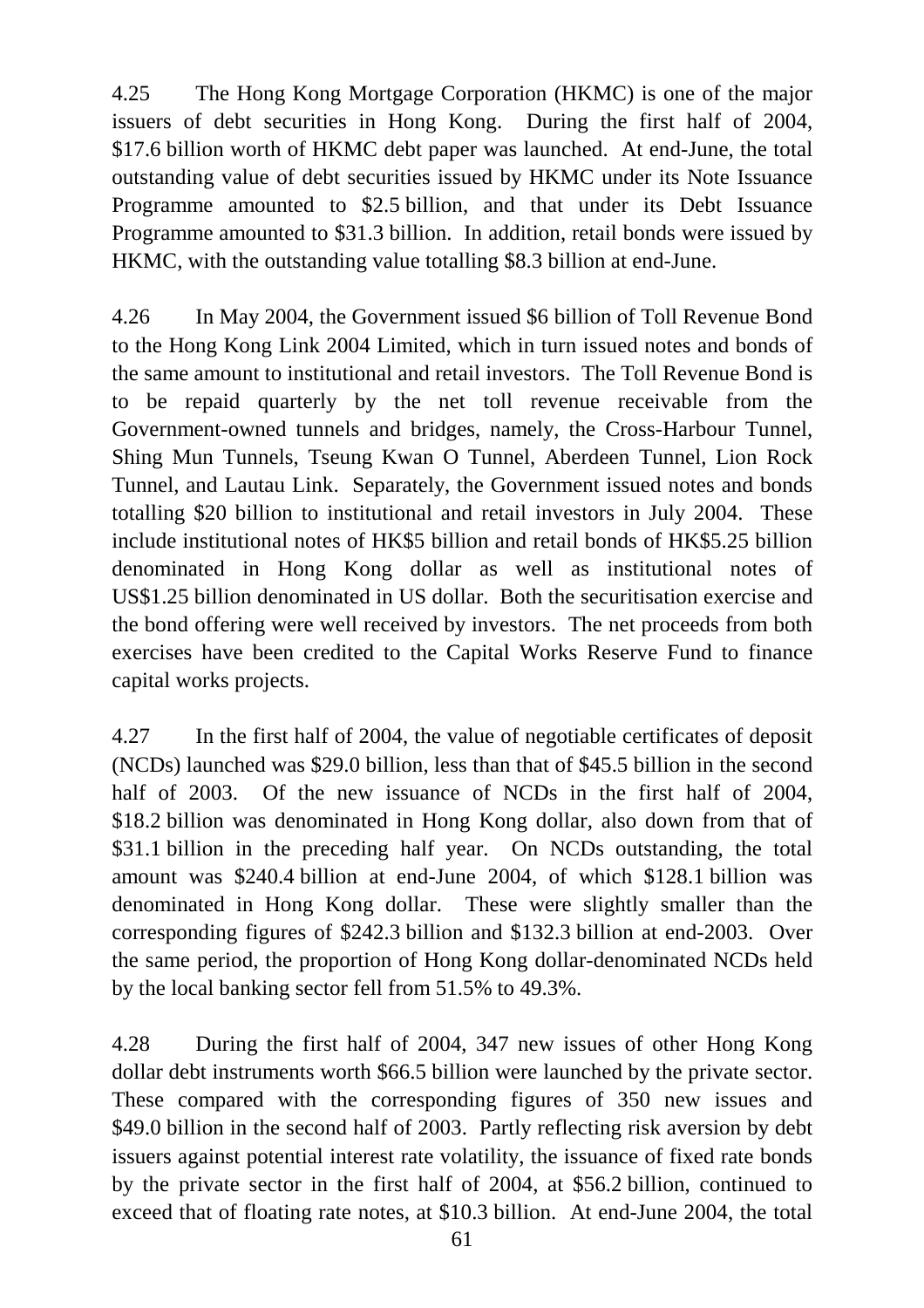outstanding value of Hong Kong dollar fixed rate bonds and floating rate notes issued by the private sector amounted to \$242.8 billion and \$82.3 billion respectively, adding up to  $$325.1$  billion<sup> $(10)$ </sup>. The corresponding figures at end-2003 were \$218.4 billion, \$82.5 billion and \$300.9 billion. Furthermore, there were nine new issues of Hong Kong dollar debt paper by multilateral agencies in the first half of 2004, totalling \$3.4 billion, as against five issues amounting to \$1.1 billion in the second half of 2003.

4.29 Taking the public sector and the private sector together, the total value of Hong Kong dollar debt paper outstanding amounted to \$582.0 billion at end-June  $2004^{(11)}$ , up from \$557.8 billion at end-2003. The size of the Hong Kong dollar debt market corresponded to 27.9% of HK\$M3, or 20.4% of the Hong Kong dollar-denominated assets of the entire banking sector.

# **The stock, futures and gold markets**

4.30 The local stock market, having been on a rally up to mid-March, consolidated during the second quarter of 2004. Investment sentiment sagged, as major stock markets overseas retreated amid growing expectations of an imminent upcycle of US interest rates. Also, there were worries about the macroeconomic adjustment in the Mainland and its consequential impact on Hong Kong, as well as escalation in international crude oil prices amid intensified tension in the Middle East. On 17 May, the Hang Seng Index plummeted to an 8-month low of 10 968. It then recovered part of the lost ground in the ensuing month or so, on the back of the favourable results of land auction at end-May and growing optimism about the performance of the Hong Kong economy. The small increase in US interest rates and prospects of only minor upward adjustments in the near term, together with renewed easing in oil prices in June, also helped lift market sentiment. Consequently, the Hang Seng Index rose back to close at 12 286 at end-June 2004, although this was still 2.3% below the end-2003 level *(Diagrams 4.12 and 4.13)*.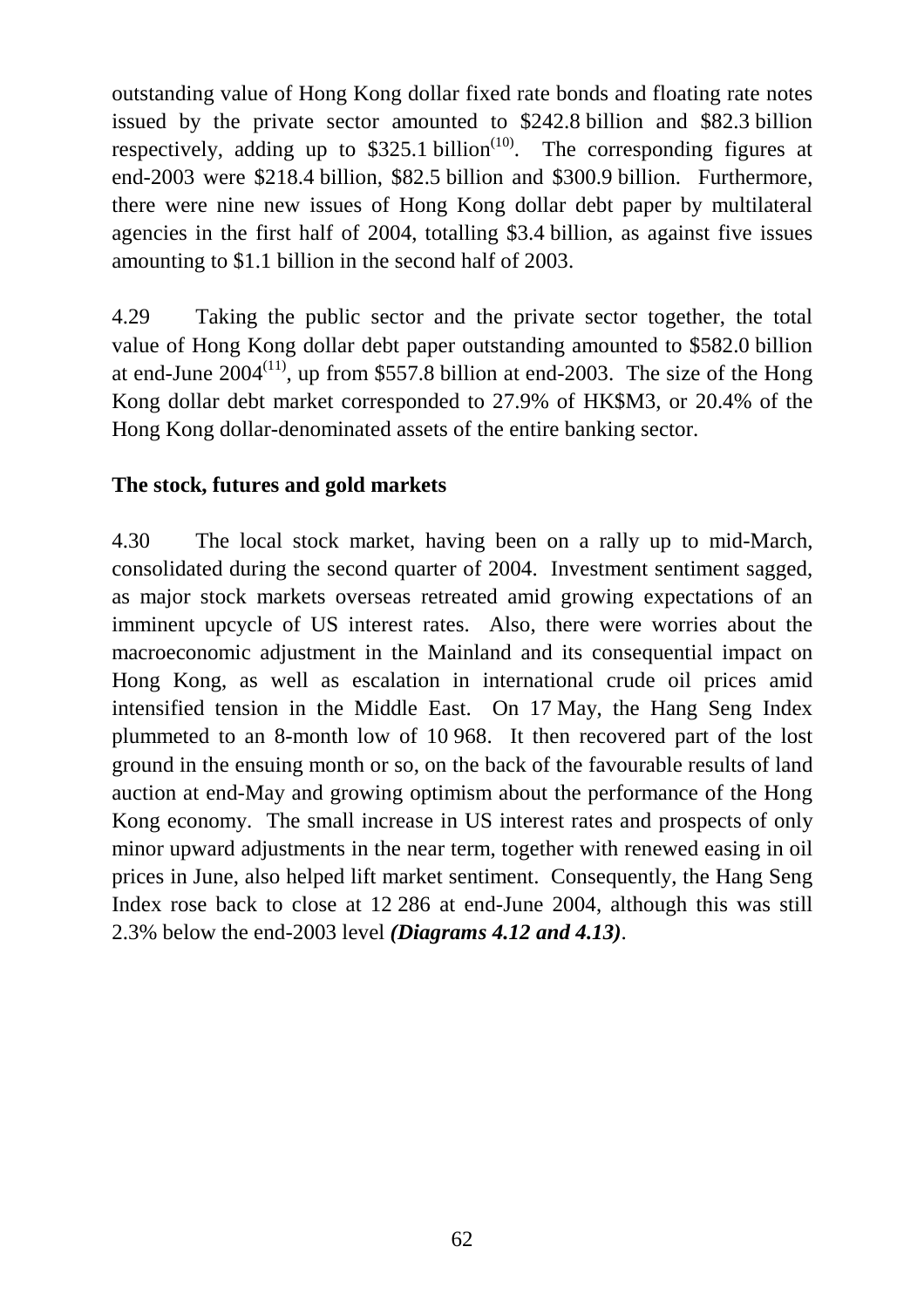**Diagram 4.12 : Hang Seng Index and Hong Kong's stock market turnover (average for the month)**



**Diagram 4.13 : Movements in the Hang Seng Index and in the share price indices in selected stock markets overseas (index as at the last trading day of the quarter)**



4.31 Total stock market capitalisation, covering both the Main Board and the Growth Enterprise Market  $(GEM)^{(12)}$ , amounted to \$5,555 billion at end-June 2004, close to that of \$5,548 billion at end-2003. The average daily turnover however dwindled from \$19.7 billion in the first quarter of 2004 to \$13.8 billion in the second quarter. Yet for the first half of 2004 as a whole, the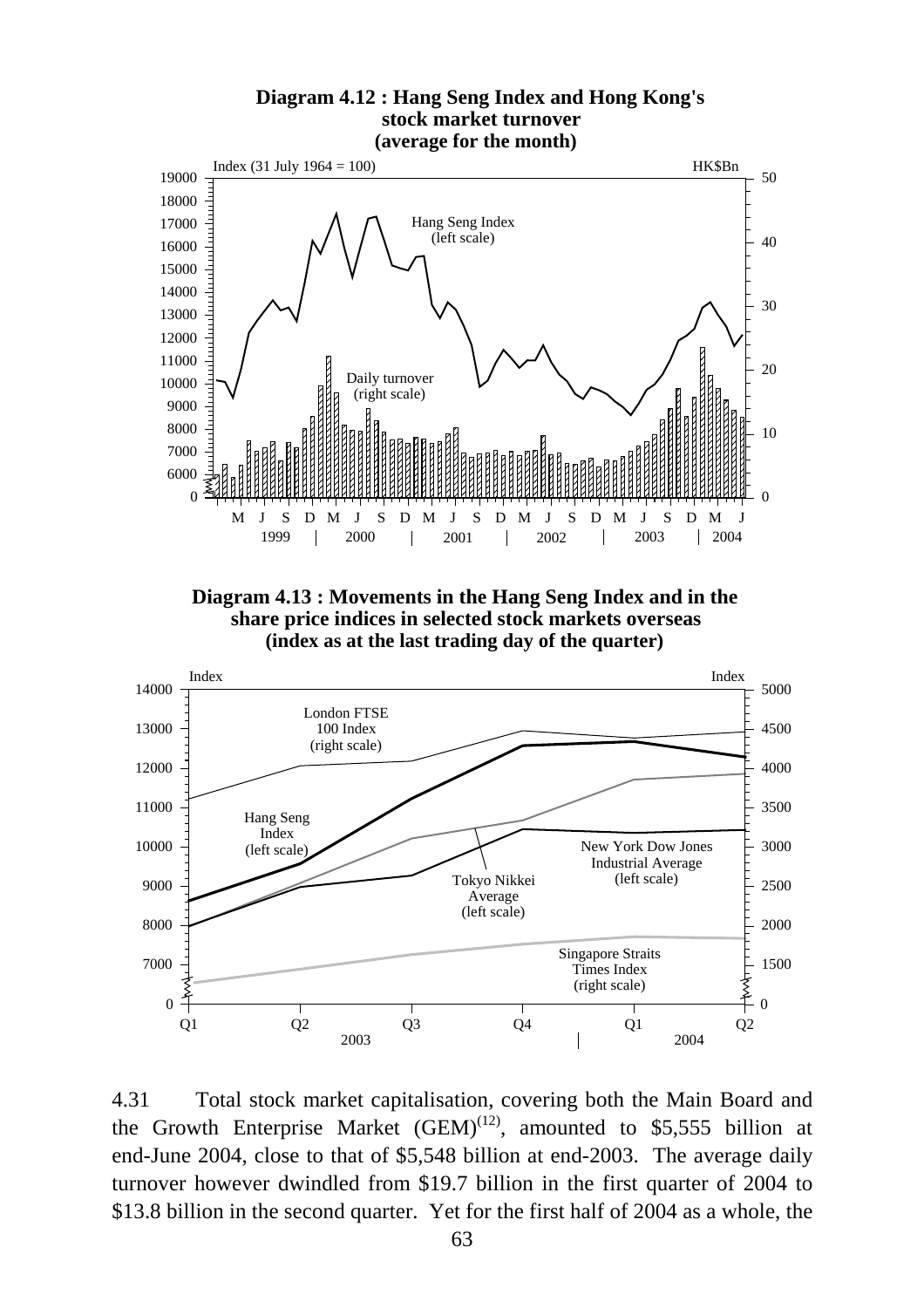average daily turnover, at \$16.8 billion, was still 23.6% higher than that of \$13.6 billion in the second half of 2003 *(Diagram 4.14)*.



**Diagram 4.14 : Total market capitalisation and average daily turnover of the Hong Kong stock market**

4.32 In the first half of 2004, 38 new share flotations were launched on the local stock market, raising a total equity capital of \$55.9 billion. Of these new issues, 23 were listed on the Main Board, raising equity capital of \$53.6 billion and the remaining 15 on GEM raising \$2.3 billion. 11 of them pertained to H shares, with four listed on the Main Board and seven on GEM, raising equity capital of \$20.1 billion and \$0.5 billion respectively. In addition, \$33.2 billion was raised through private placements by 110 companies, and \$7.0 billion through rights issues by 20 companies.

4.33 On trading in derivatives at the Hong Kong Exchanges and Clearing Limited, the average daily turnover of the Hang Seng Index futures contracts rose by 15.6% over the second half of 2003 to 35 039 contracts in the first half of 2004. The Hang Seng Index options contracts also went up, by 12.5% to 9 029 contracts. The H-shares Index futures contracts, which were launched on 8 December 2003, had an average daily turnover of 7 022 contracts in the first half of 2004. As to the H-shares Index options contracts, they were launched on 14 June 2004, with an average daily turnover of 470 contracts for June.

4.34 At end-June 2004, there were 37 classes of stock options contracts. The daily turnover averaged 23 391 contracts in the first half of 2004, up by 19.7% from that in the second half of 2003. Concurrently, there were 36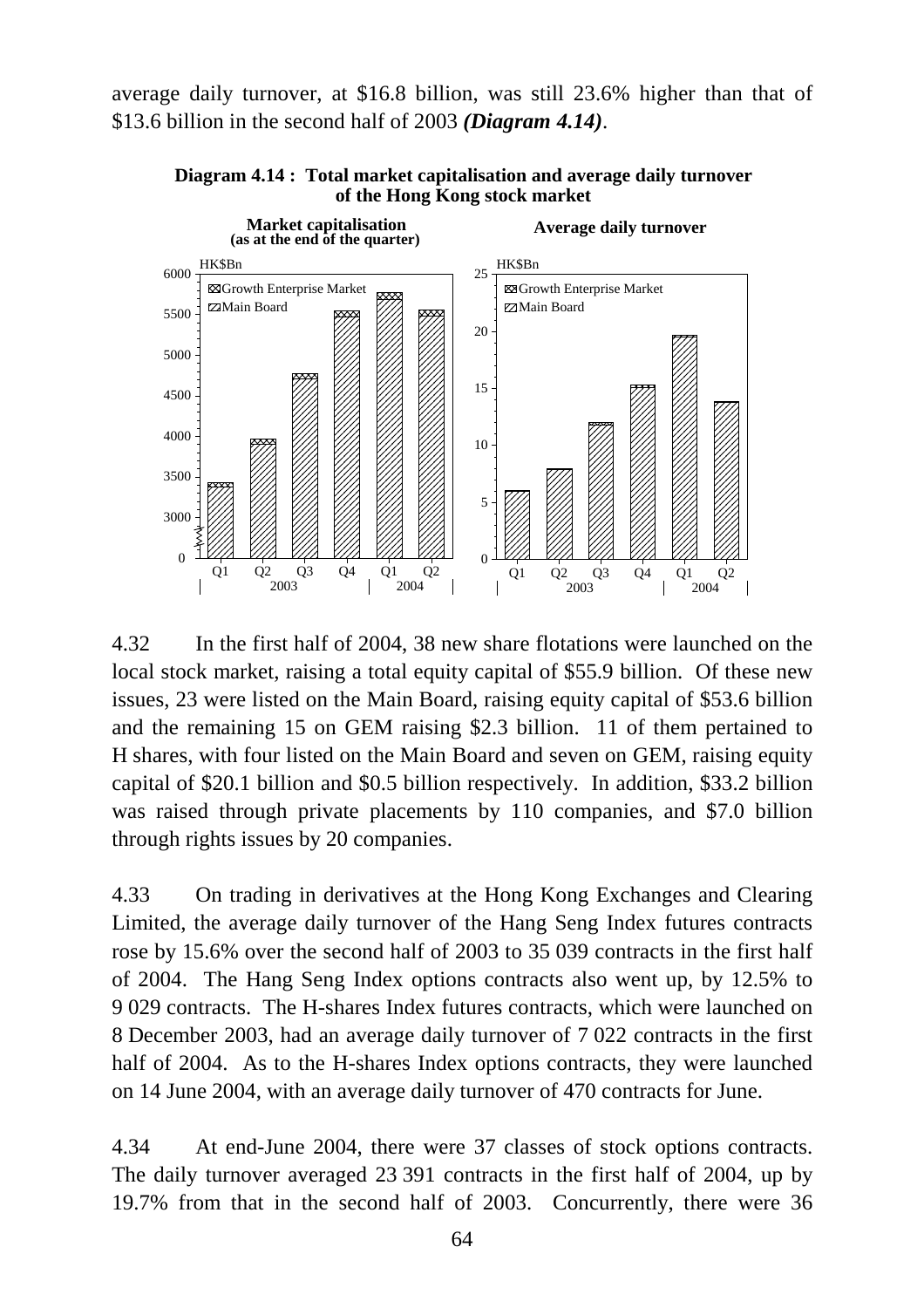classes of stock futures contracts, for which the average daily turnover fell by 14.1% to 73 contracts.

4.35 On the three-month HIBOR futures contracts, the average daily turnover amounted to 294 contracts in the first half of 2004, 59.8% higher than that in the second half of 2003. On the three-year Exchange Fund Note futures contracts, the average daily turnover went up from seven contracts to 12 contracts.

4.36 There were 839 issues of warrants listed on the Main Board at end-June 2004, comprising 36 issues of equity warrants and 803 issues of derivative warrants. The average daily turnover of equity warrants surged by 24.9% over the second half of 2003 to \$9.4 million in the first half of 2004. Likewise, the average daily turnover of derivative warrants went up by 35.4% to \$2.0 billion. As to GEM, there was only one issue of warrants listed at end-June 2004.





4.37 Gold prices settled at lower levels below US\$400 per troy ounce for most of the time since mid-April 2004. This weaker performance was partly attributable to profit-taking activities, and partly to expectation of a stronger US dollar upon the rise in US interest rates, thereby undermining the attractiveness of gold as an alternative investment instrument. At end-June 2004, the price of loco-London gold closed at US\$393.3 per troy ounce, 5.7%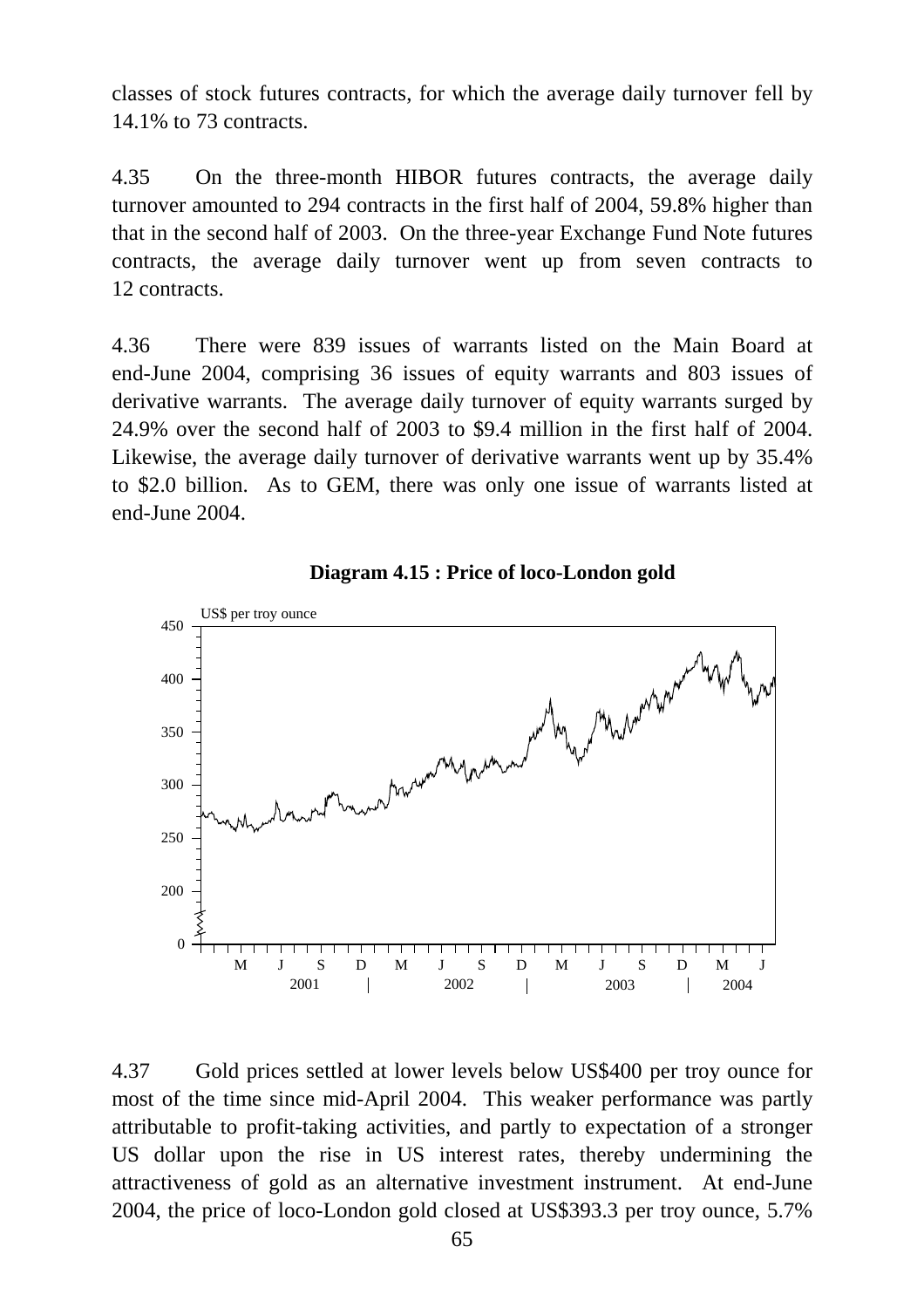lower than that of US\$416.9 per troy ounce at end-2003. Gold price at the Chinese Gold and Silver Exchange Society closed at \$3,653 per tael at end-June 2004, also down from \$3,844 per tael at end-2003. Turnover on the Exchange totalled 1.44 million taels in the first half of 2004, smaller than that of 1.56 million taels in the second half of 2003 *(Diagram 4.15)*.

# **Unit trusts and mutual funds**

4.38 The total number of unit trusts and mutual funds (including sub-funds and umbrella funds) in Hong Kong was 1 005 at end-June 2004, up from 963 at end-2003. Gross sales of mutual funds amounted to US\$11.8 billion in the first half of 2004, 15.3% higher than those of US\$10.2 billion in the second half of 2003. After deducting redemptions, net sales soared from US\$0.7 billion to US\$2.3 billion. Among the various types of mutual funds, equity funds continued to account for the largest share, at 64.5% of the total value of funds at end-June 2004. This was followed by fixed income/bond funds, asset allocation funds, money market funds and other funds, with respective shares of 22.2%, 6.9%, 5.4% and  $1.0\%^{(13)}$ .

4.39 The Mandatory Provident Fund (MPF) System<sup> $(14)$ </sup> continues to generate a substantial amount of retirement fund assets which, in the course of time, should boost further development of the local capital market. The aggregate net asset value of the approved constituent funds of MPF schemes<sup> $(15)$ </sup> rose further to \$99.9 billion at end-June 2004, from \$89.4 billion at end-2003, along with continued contributions from the enrolled population.

4.40 At end-June 2004, there were 19 approved trustees. On MPF products, 44 master trust schemes, two industry schemes and two employer sponsored schemes, comprising altogether 321 constituent funds, were approved by the Mandatory Provident Fund Schemes Authority. Around 221 600 employers, 1.77 million employees and 297 000 self-employed persons had been enrolled in MPF schemes, with the compliance rates for employers, relevant employees and self-employed persons reaching 97.7%, 95.4% and 81.8% respectively.

# **Notes :**

(1) Under the linked exchange rate system established in October 1983, the note-issuing commercial banks are required to pay US dollar to the Hong Kong Monetary Authority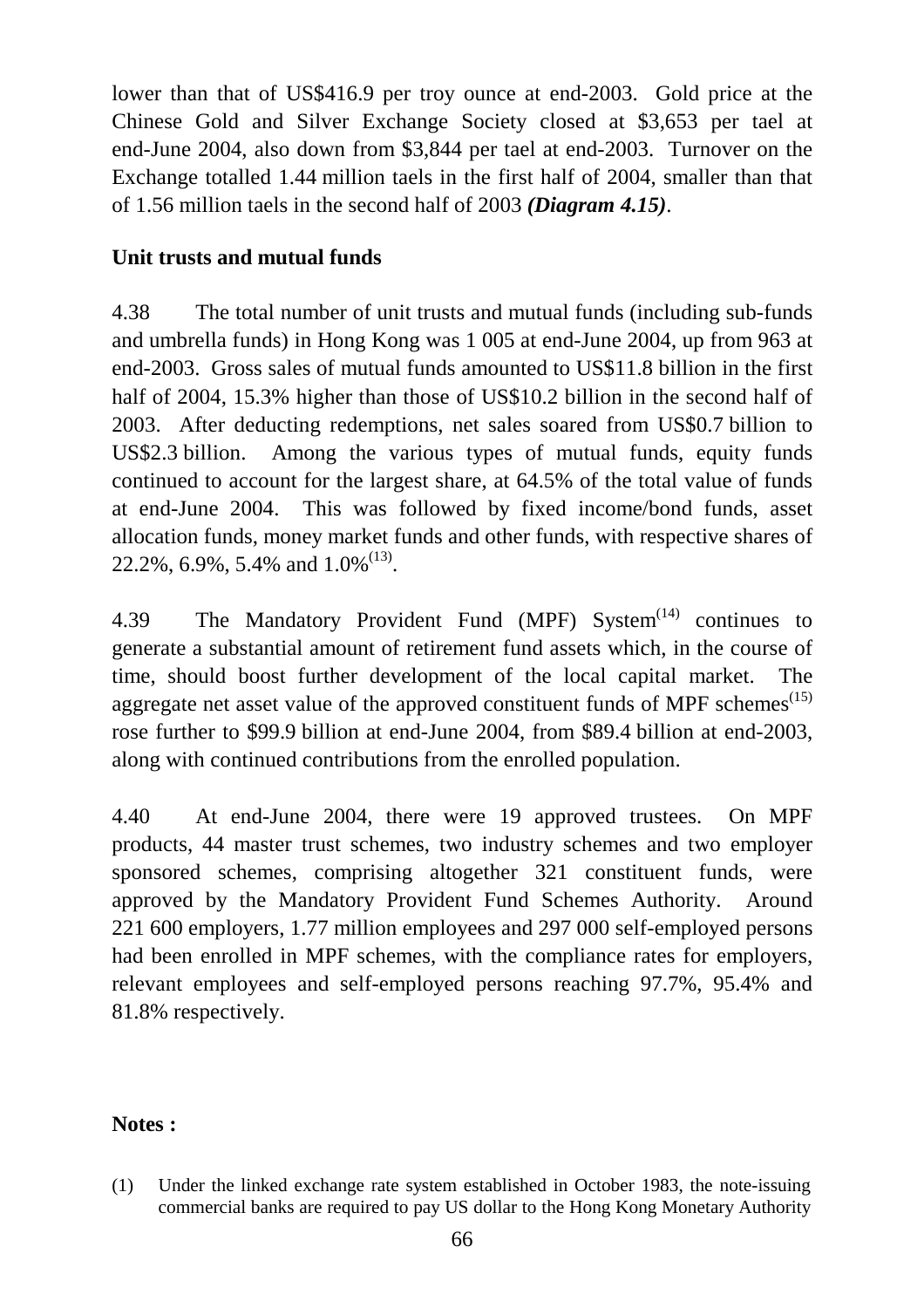(HKMA) for the account of the Exchange Fund at the fixed rate of HK\$7.8 to US\$1.0 in return for non-interest-bearing Certificates of Indebtedness, as backing for the issue of their Hong Kong dollar banknotes. As from 7 September 1998, HKMA also provides an explicit undertaking to convert the Hong Kong dollar balances held in the clearing accounts maintained by the banks with HKMA at the Convertibility Undertaking Rate. This was set at the then market exchange rate of 7.750 when the convertibility undertaking was introduced. From 1 April 1999, the Convertibility Undertaking Rate for the Aggregate Balance was raised from 7.750 by 1 pip per calendar day, reaching 7.800 on 12 August 2000, where it has stayed.

(2) The trade-weighted Nominal Effective Exchange Rate Index (EERI) is an indicator of the overall exchange value of the Hong Kong dollar against a fixed basket of other currencies. Specifically, it is a weighted average of the exchange rates of the Hong Kong dollar against the currencies of its major trading partners, with the weights adopted being the respective shares of these trading partners in the total value of merchandise trade for Hong Kong.

As from 2 January 2002, a new series of Nominal EERI replaces the old series. The weights adopted for the new EERI series are based on the average pattern of Hong Kong's merchandise trade during 1999 and 2000, as against that during 1991 to 1993 for the old series. The currency basket for the new series has also been updated to include the euro and the Philippine peso, and to exclude the five currencies pertaining to the participating countries of the euro. Thus the currency basket for the new series contains 14 currencies, instead of 17 currencies for the old series. The base period is changed from October 1983 to January 2000.

It is important to note that the EERI thus compiled adopt constant weights on the respective currencies, while the pattern of merchandise trade changes over time. In particular, Hong Kong's trade with the Mainland has shifted more towards re-exports, from domestic exports and retained imports. Also, with the Mainland being the largest source of Hong Kong's re-exports, movements in the exchange rate of the renminbi could have somewhat different implications for Hong Kong's export competitiveness, as against movements in the other currencies.

- (3) The Real EERI of the Hong Kong dollar is obtained by adjusting the Nominal EERI for relative movements in the seasonally adjusted consumer price indices of the respective trading partners.
- (4) In the light of the changing market shares of individual authorized institutions (AIs) in the residential mortgage business, the coverage of the Monthly Survey on Residential Mortgage Lending conducted by HKMA has been expanded as from May 2001, in order to increase the proportion of business covered by the survey. Altogether 38 AIs were so included immediately after the coverage expansion. The number of AIs has since fallen to 25 due to banking sector consolidation. The AIs currently covered together account for around 99% of the total business, as compared to 92% for the 32 AIs formerly covered.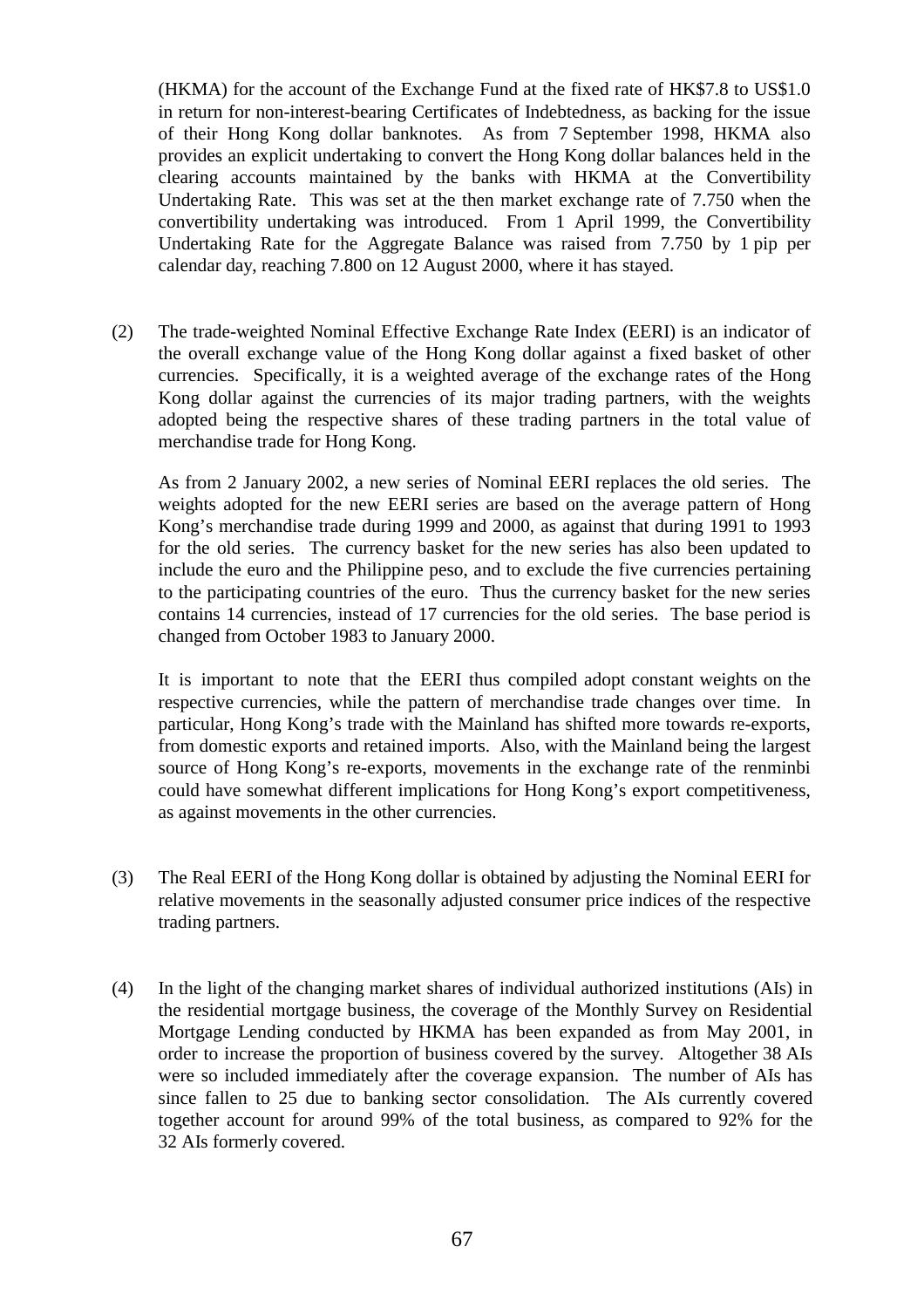- (5) Foreign currency swap deposits are deposits involving customers buying foreign currencies in the spot market and placing them as deposits with authorized institutions, whilst at the same time entering into a contract to sell such foreign currencies (principal plus interest) forward in line with the maturity of such deposits. For most analytical purposes, they should be regarded as Hong Kong dollar deposits.
- (6) The various definitions of the money supply are as follows:

M1 : notes and coins with the public, plus customers' demand deposits with licensed banks.

M2 : M1 plus customers' savings and time deposits with licensed banks, plus negotiable certificates of deposit (NCDs) issued by licensed banks and held outside the monetary sector.

As from June 2002, short-term Exchange Fund placements of less than one month are included under time deposits as part of the monetary aggregates. The data series on time deposits and M2 are backdated to April 1997 using this revised definition.

M3 : M2 plus customers' deposits with restricted licence banks and deposit-taking companies, plus NCDs issued by such institutions and held outside the monetary sector.

- (7) Among the various monetary aggregates, more apparent seasonal patterns are found in HK\$M1, currency held by the public, and demand deposits. Seasonally adjusted data on these three series backdated to January 1990 have been compiled. The deseasonalised data facilitate analysis of the underlying trends. For details, see the November 2000 issue of the HKMA Quarterly Bulletin.
- (8) Overdue loans are defined here as those that have been overdue for more than three months. Rescheduled loans are those that have been restructured or renegotiated because of deterioration in the financial position of the borrower, or because of inability of the borrower to meet the original repayment schedule. Non-performing loans are those on which interest has been placed in suspense or on which interest accrual has ceased. Classified loans are those that have been classified as substandard, doubtful or loss. Of these categorisations, classified loans overlap to a certain extent with overdue and rescheduled loans.
- (9) As from 1 April 1999, interest payments on Exchange Fund paper are allowed for expanding the stock of outstanding Exchange Fund paper.
- (10) These figures may not represent a full coverage of all the Hong Kong dollar debt paper issued by the private sector.
- (11) Due to different sources for NCD data, the total value of Hong Kong dollar debt paper outstanding may not equal the sum of the outstanding values of Exchange Fund paper,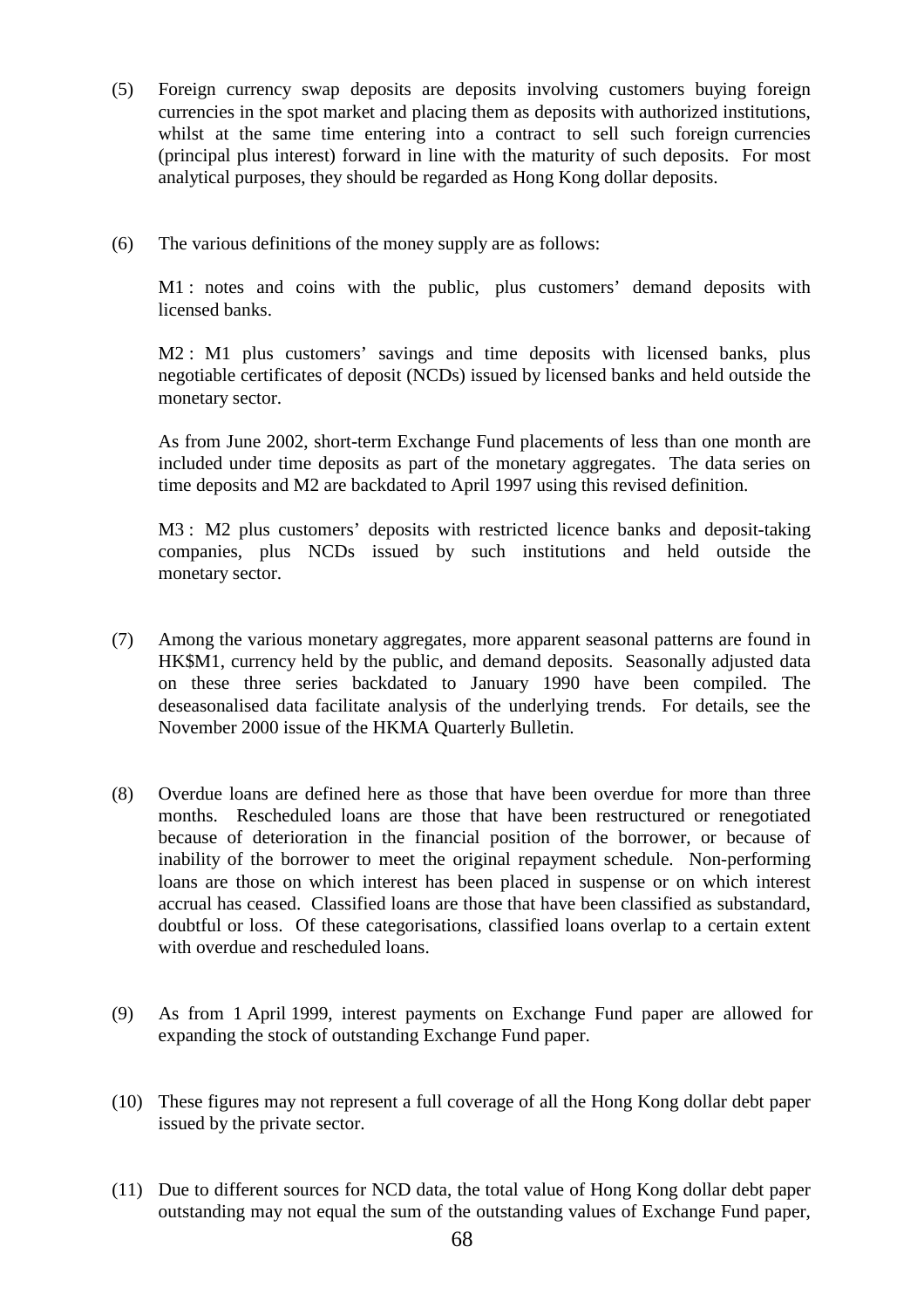HKMC debts, NCDs, and other Hong Kong dollar debt instruments issued by the private sector.

- (12) The Growth Enterprise Market was launched by the Hong Kong stock market in November 1999 as an alternative market to the Main Board, in order to give emerging growth companies easier access to the funds of the investing public. Though open to companies in all industries and of all sizes, the market provides an efficient venue for fund raising especially by small to medium-sized enterprises.
- (13) These figures are sourced from the Sales and Redemptions and Performance Survey conducted by the Hong Kong Investment Funds Association on their members, and as such cover only the active authorized funds that have responded to the survey.
- (14) The Mandatory Provident Fund (MPF) System, launched on 1 December 2000, is a privately managed mandatory system of provident fund schemes covering members of the workforce aged between 18 and 65, subject to certain exceptions. It provides for joint contributions by the employer and the employee, each at 5% of the employee's relevant income, to a registered MPF scheme, subject to a maximum and a minimum level of income for MPF contribution purposes. As from February 2003, the minimum income level for MPF contribution purpose is raised from \$4,000 per month to \$5,000, yet the maximum income level is kept at \$20,000 per month. The accrued MPF benefits are fully vested in the scheme, and members can be transferred from scheme to scheme when there is a change in employment.

The Mandatory Provident Fund Schemes Authority (MPFA) is the statutory body tasked with the responsibility for regulation and supervision of the MPF System and for ensuring compliance with the Mandatory Provident Fund Schemes Ordinance.

(15) An MPF scheme may consist of one or more constituent funds each with its own investment policy. A constituent fund may maintain a portfolio of direct investment in equities, bonds or other debt instruments, or may invest in approved pooled investment funds which may be in the form of unit trusts authorized by the Securities and Futures Commission or insurance policies issued by authorized insurers. Both constituent funds and pooled investment funds have to be approved by MPFA, and be subject to investment standards applicable to MPF investment funds. Following a more recent legislative amendment, a constituent fund may also invest in some other types of financial products, such as index-tracking collective investment schemes, subject to MPFA's prior approval.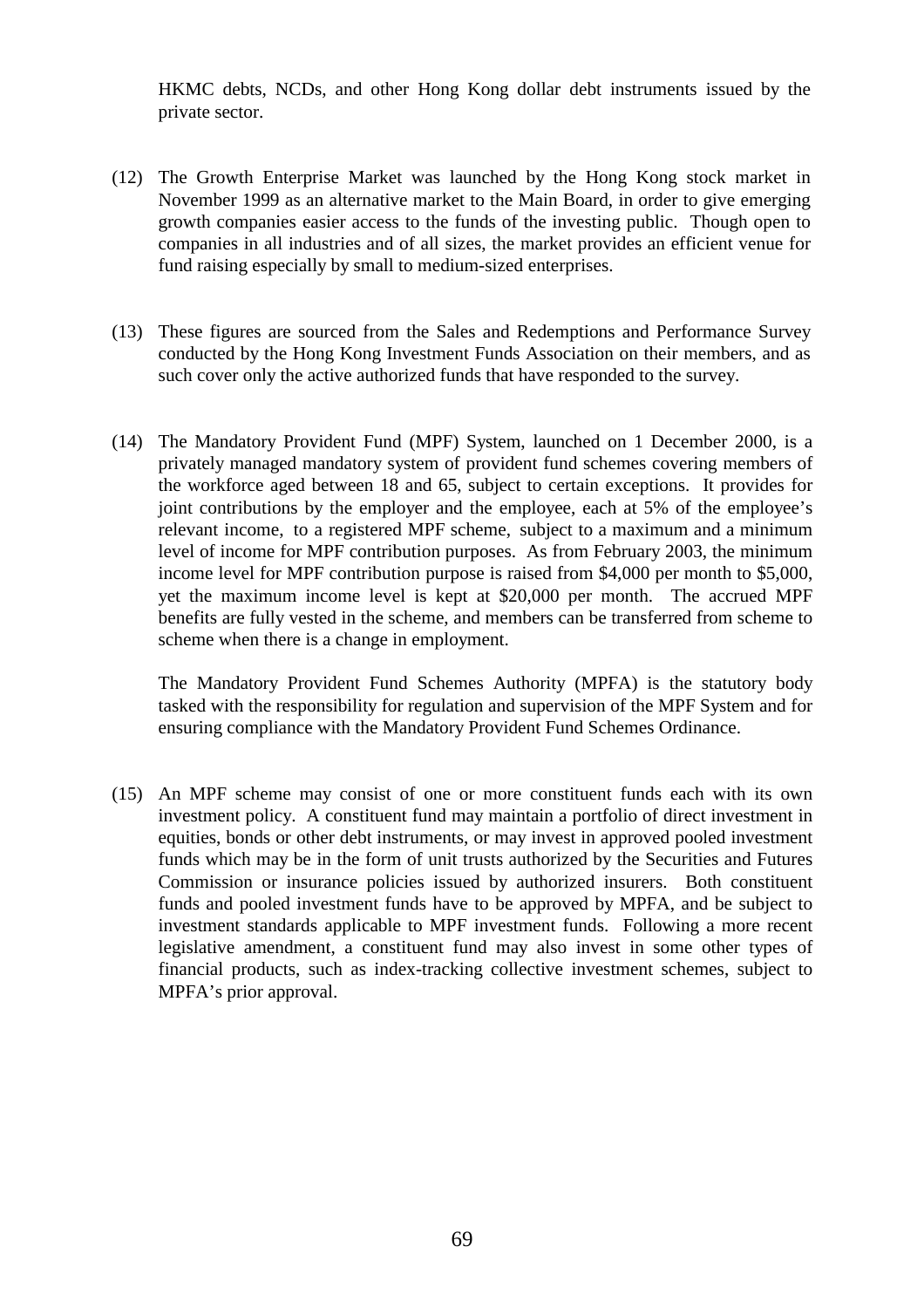## **CHAPTER 5 : THE LABOUR SECTOR**

## *Summary*

- *The labour market, having staged a strong rebound in the latter part of 2003 from the earlier setback caused by SARS, exhibited a steady improvement in the first two quarters of 2004.*
- *Employment growth continued to outpace labour force growth, resulting in further improvement in the overall manpower resource balance. Concurrently, vacancies showed a markedly accelerated increase across all the major economic sectors.*
- *Comparing the second quarter with the first quarter of 2004, unemployment fell by a larger magnitude and on a wider front, alongside the broad-based recovery in economic activity. The improvement was particularly visible among the lower-skill and less educated workers.*
- *Compared with a year earlier, employment surged by 84 200 or 2.6% to an all-time high of 3.28 million in the second quarter of 2004 (and further to 3.29 million in May - July), while the seasonally adjusted unemployment rate and the numbers unemployed fell visibly to 6.9% and 240 200 respectively, from 8.6% and 298 100 a year earlier.*
- *The general improvement in labour market condition notwithstanding, labour wages and earnings remained soft.*

## **Overall labour market situation**\*

5.1 The labour market continued to improve in the first two quarters of 2004, extending the trend established since the latter part of 2003. In the second quarter of 2004, the *seasonally adjusted unemployment rate*<sup>(1)</sup> was 6.9%, below that of 7.2% in the first quarter *(Diagram 5.1)*. Concurrently, the total number of unemployed persons decreased from 249 500 to 240 200. These

**\_\_\_\_\_\_\_\_\_**

**<sup>(\*)</sup> For detailed statistics on labour demand, labour supply, and wages and earnings, see the tables in the Statistical Appendix, pp. 129 – 139.**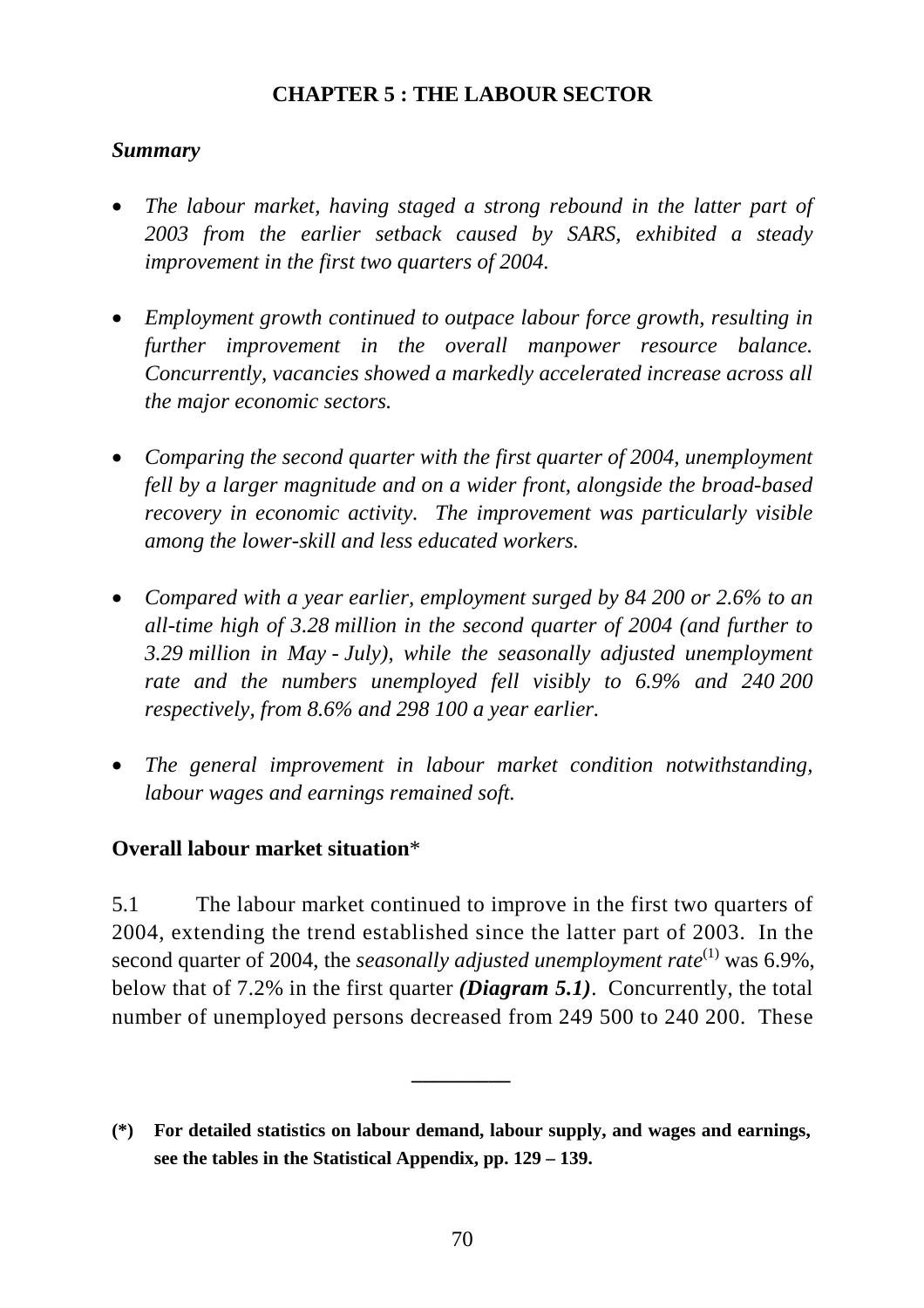were the lowest figures recorded since early 2002. (In May - July 2004, the seasonally adjusted unemployment rate and the total numbers unemployed were 6.9% and 248 000 respectively.)

5.2 The improvement in unemployment occurred fairly extensively across many major economic sectors, as labour demand grew not only at a faster pace than labour supply but also broadened in scope upon further economic growth. Moreover, the median duration of unemployment shortened from 106 days to 97 days.

5.3 Between the first and second quarters of 2004, the *underemployment rate*<sup>(2)</sup> however edged up, from  $3.4\%$  to  $3.5\%$ , as did the number of underemployed persons, from 118 700 to 122 400. Conceivably, this was attributable to increased employment of part-time, casual and temporary workers especially in the decoration and maintenance, transport, and amusement and recreational services sectors. (In May - July 2004, the underemployment rate and the total numbers underemployed were 3.5% and 122 000 respectively.)

5.4 In line with the trend of increasing shift in employment composition from full-time workers to part-time, casual and temporary workers, the proportion of persons working for less than 35 hours per week rose further, from 13% in the first quarter of 2004 to 14% in the second quarter.



**Diagram 5.1 : Unemployment and underemployment rates**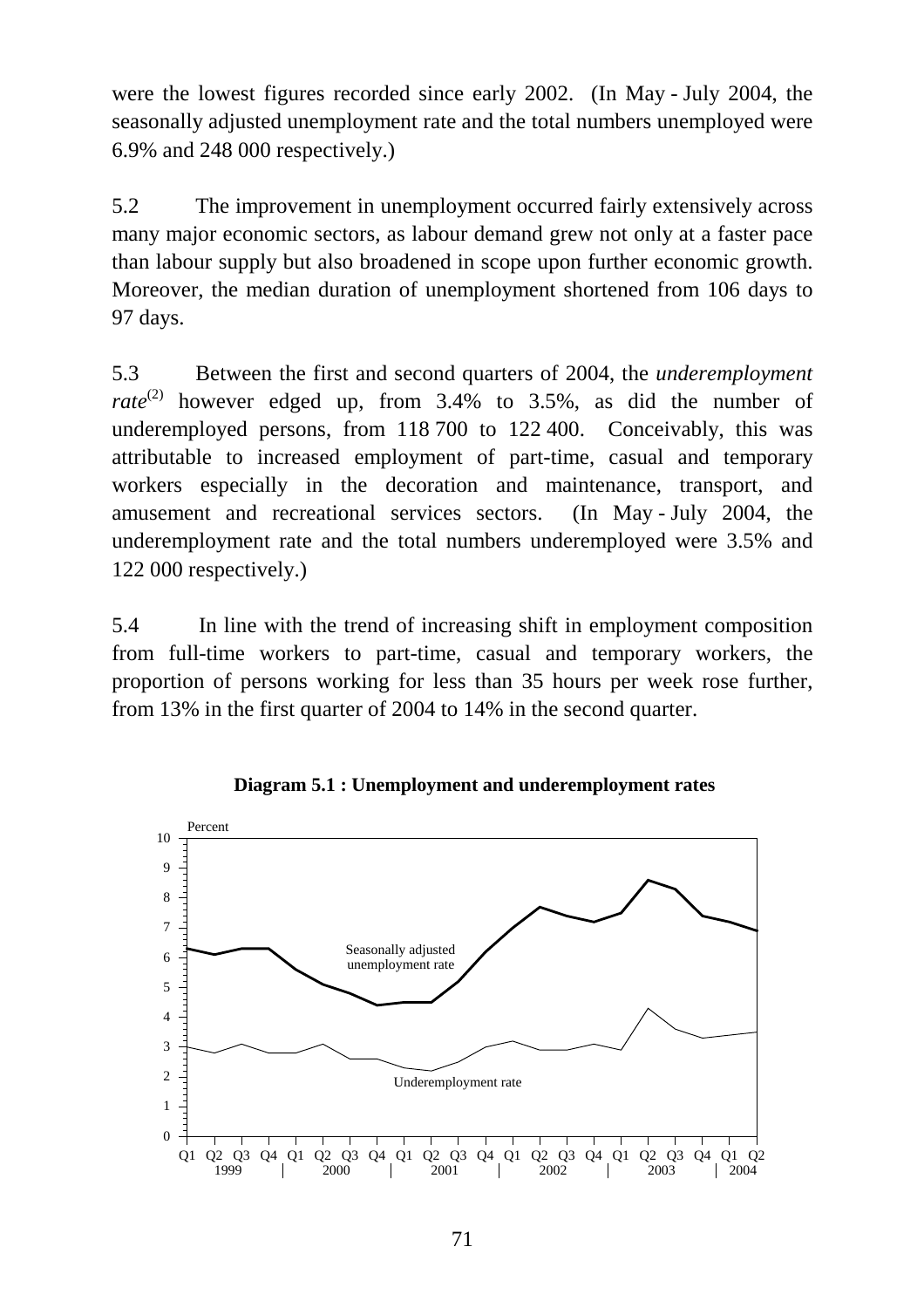### **Total employment and labour supply**

5.5 On a quarter-to-quarter comparison, *total employment*<sup>(3)</sup> as enumerated from households grew by 0.2% and 0.8% respectively in the first two quarters of 2004, sustaining the general uptrend since June - August 2003 *(Diagram 5.2)*. In absolute terms, total employment increased to an all-time high of 3.28 million in the second quarter of 2004. Between the first two quarters of 2004, employment gains occurred mainly among persons aged 20-39 and 50-59, those with upper secondary education and above, those engaged as professionals, associate professionals, service workers and shop sales workers, and craft and related workers, as well as those employed in the transport, construction, manufacturing, and community, social and personal services sectors.





5.6 By comparison, *total labour force*<sup>(4)</sup> grew more moderately by 0.1% and 0.5% respectively in the first two quarters of 2004 *(Diagram 5.2)*. The latest increase was attributable entirely to an expansion in the population of working age, as the overall labour force participation rate<sup> $(5)$ </sup> remained unchanged. In absolute terms, total labour supply was estimated at 3.52 million in the second quarter of 2004. Consequential to the faster growth in employment than in labour supply, the manpower resource balance showed further improvement, leading to a reduction in unemployment in recent months. On a year-on-year comparison, total employment increased by 84 200 or 2.6%,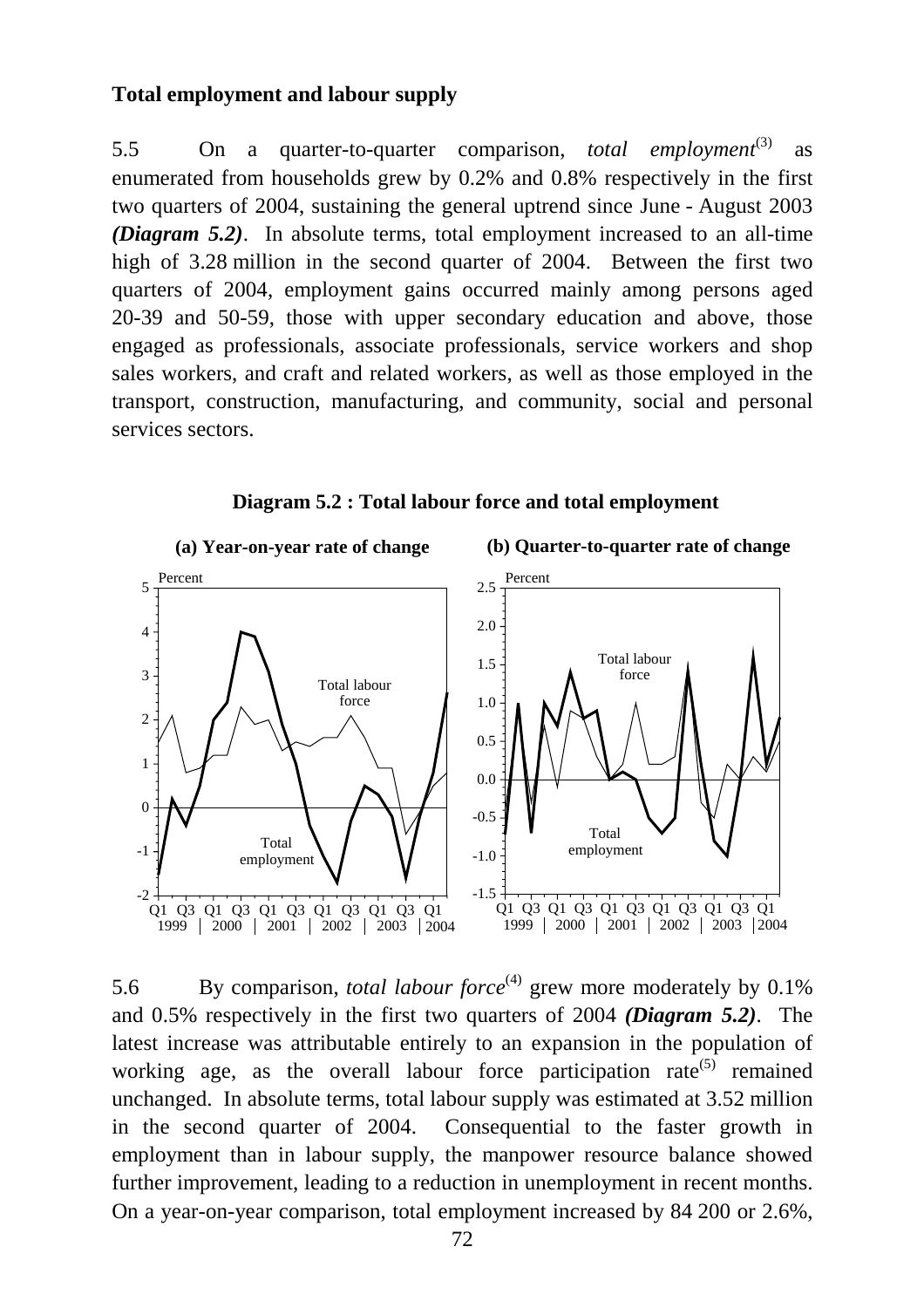from 3.20 million in the second quarter of 2003 to an all-time high of 3.28 million in the second quarter of 2004 (and further to 3.29 million in May - July, representing 98 900 new jobs or 3.1% increase in total employment), while total labour force increased more moderately by 26 500 or 0.8% from 3.50 million to 3.52 million.

## **Profile of unemployment**

5.7 Analysed by *economic sector*, a widespread decline in unemployment was observed between the first and second quarters of 2004, so that the unemployment rates for many of the major sectors were distinctly below the pre-SARS levels. More specifically, the unemployment rate for construction, albeit considerably higher than those for the other sectors, came down notably in the second quarter, as there was a visible pick-up in labour demand for decoration and maintenance projects along with the revival in the property market. Another sector registering a significant drop in unemployment was hotels, backed by the sustained strong growth in inbound tourism. Meanwhile, decreases of lesser magnitude were seen in such other sectors as manufacturing, transport, storage, insurance, real estate and the retail trade *(Diagram 5.3)*.



**Diagram 5.3 : Unemployment rates by major economic sector\***



(#) Including both site and non-site workers.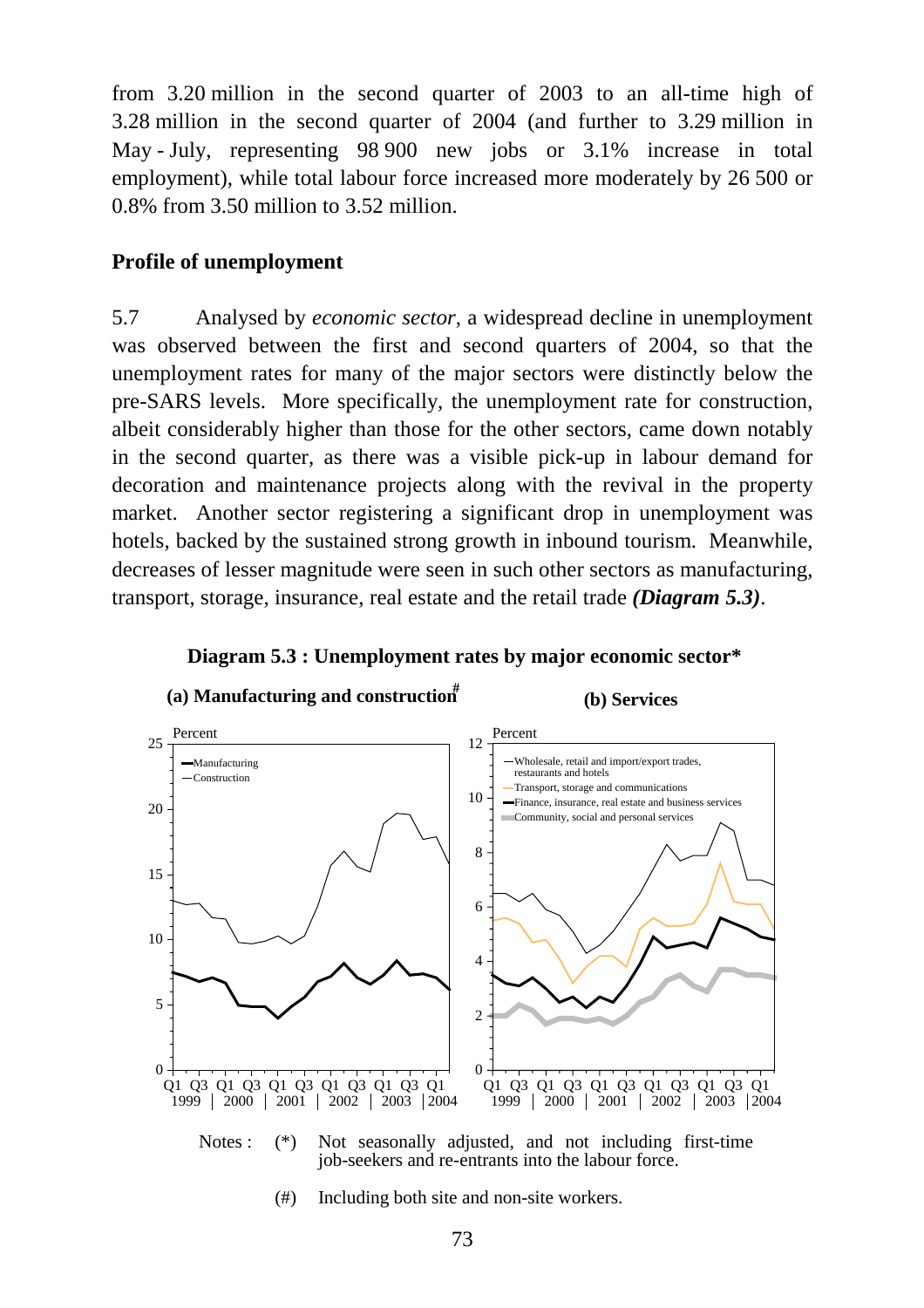5.8 Analysed by *occupation category*, the decline in unemployment rate was most apparent among workers at the lower segment of the occupation hierarchy, including in particular craft and related workers, plant and machine operators and assemblers, and workers in elementary occupations. With further growth in the economy, more new jobs were created for the lower-skill workers in the construction, manufacturing and transport sectors, in addition to those hitherto found in the local consumption and tourism-related sectors. Concurrently, the unemployment rates for workers at the upper segment also came down, albeit only modestly *(Diagram 5.4)*.





(#) Including technicians and supervisors.

5.9 An analysis by *educational attainment* shows that persons with lower secondary education and below, who were mostly engaged in lower-skill jobs, tended to benefit more from the improved unemployment situation recently. The respective unemployment rates dropped from 11.0 - 11.7% to 8.5 - 10.5% between the first two quarters of this year. As for persons with matriculation education and above, the unemployment rate however showed some increase. But this was mainly affected by the entry of fresh graduates and school leavers into the labour market *(Diagram 5.5)*. Reflecting this, the number of unemployed first-time job-seekers went up by 44.3% between the first two quarters, with the respective proportion in the total unemployment rising from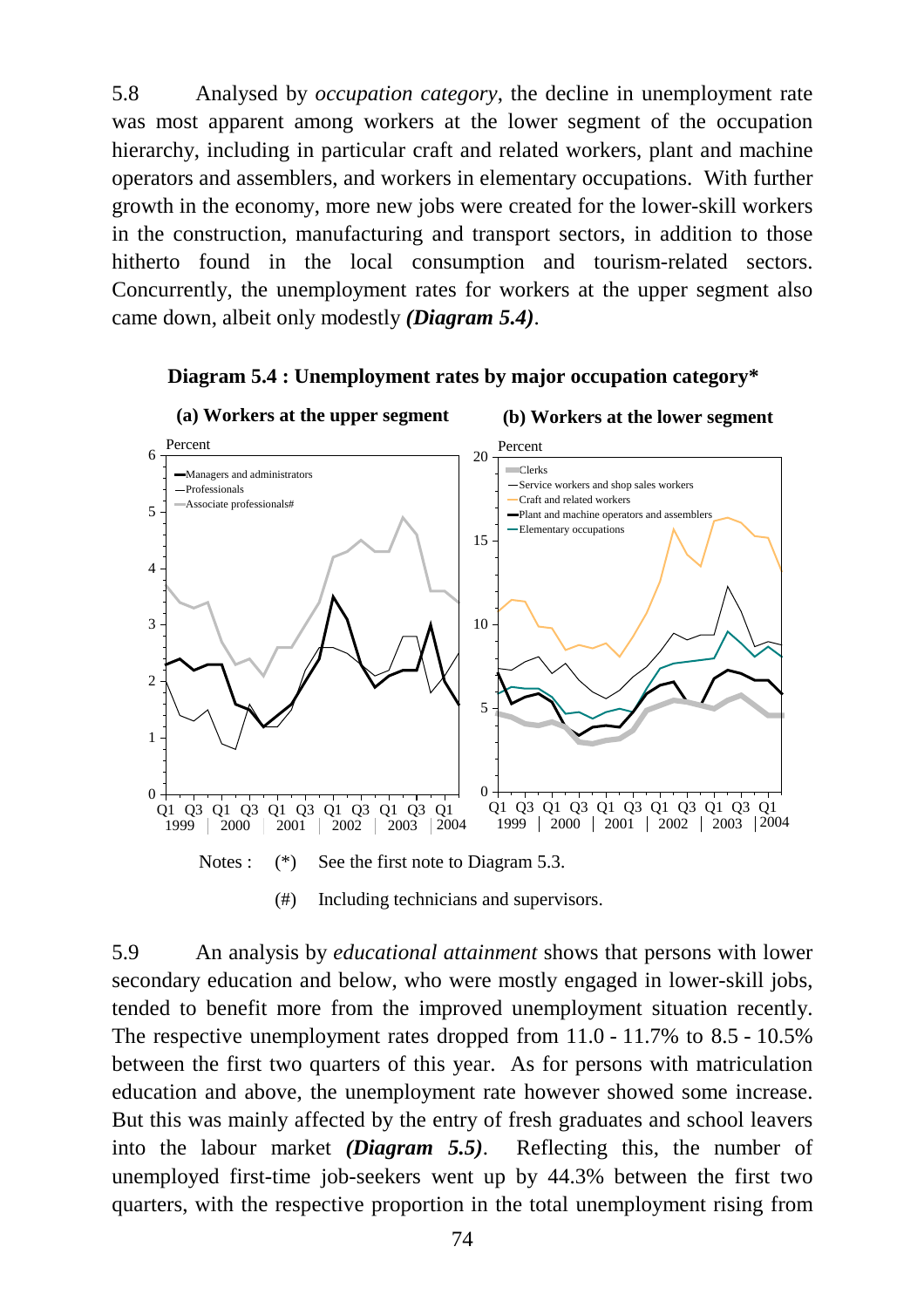4.4% to 6.6%. Thus analysed by *age group*, younger persons aged 15 - 24 faced a surge in unemployment rate lately, whereas persons in all other age groups reported decreases *(Diagram 5.6)*.



#### **Diagram 5.5 : Unemployment rates by educational attainment\***

Notes : (\*) Not seasonally adjusted, but including first-time job seekers and re-entrants into the labour force.

(#) Including craft courses.

#### **Diagram 5.6 : Unemployment rates by age group\***



Note : (\*) See the first note to Diagram 5.5.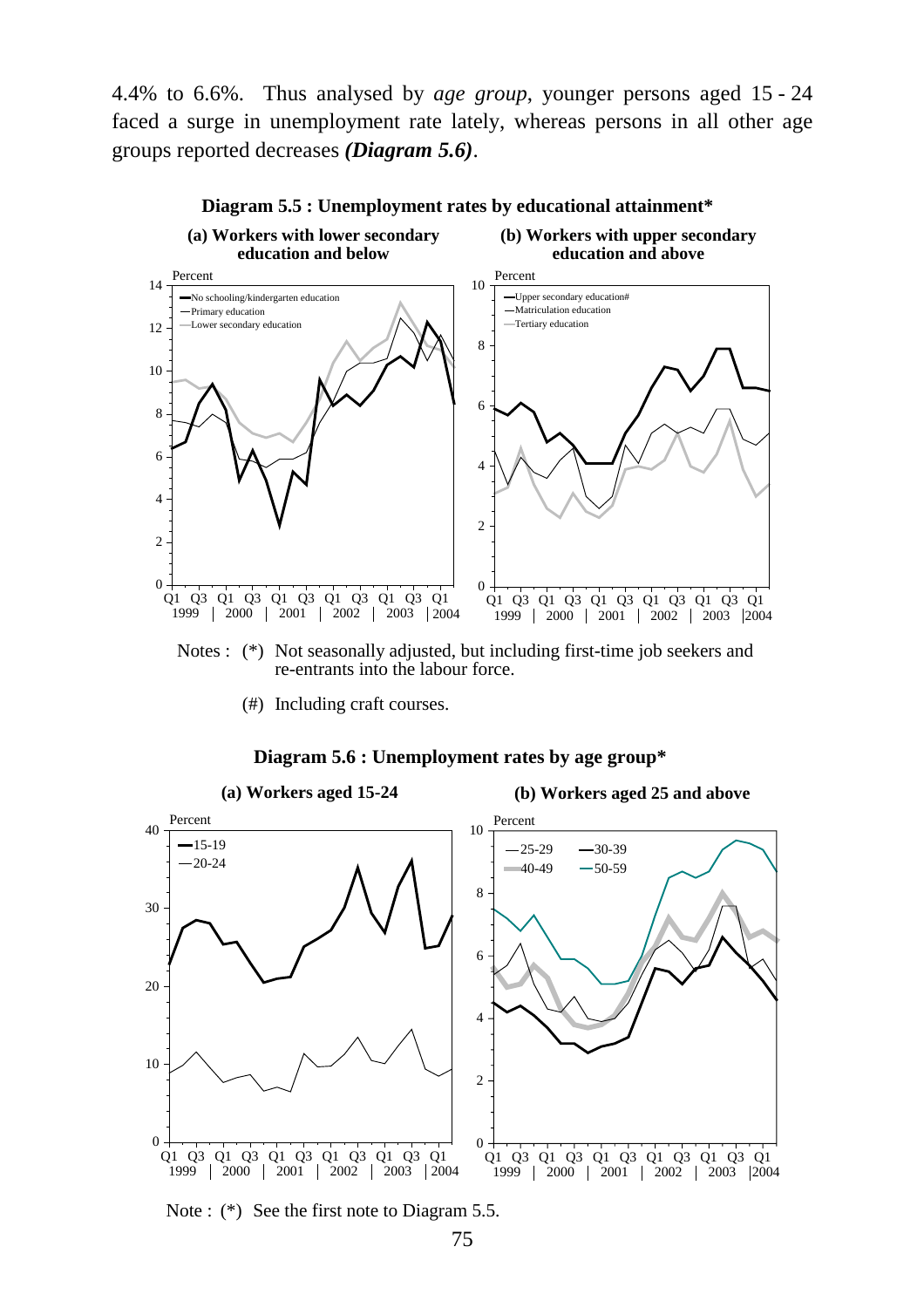## **Profile of underemployment**

5.10 The rise in the underemployment rate between the first and second quarters of 2004 was most apparent among workers aged 15-19, 30-39 and 50-59, those with lower secondary education and below, as well as those engaged in elementary occupations especially in such sectors as decoration and maintenance, the wholesale/retail trade, transport, and amusement and recreational services. These increases in underemployment virtually offset the decreases observed in foundation and superstructure construction, and restaurants and hotels.

## **Profile of employment**

5.11 Total employment as enumerated from private sector establishments gained by 0.6% year-on-year in March 2004, following a 1.4% reduction in December 2003. Though modest in magnitude, this increase was the first recorded since mid-2001. On a seasonally adjusted quarter-to-quarter comparison, total employment grew by 0.5% in March 2004, further to a 1.2% rise in December 2003. Encouraged by better economic performance and outlook, employers in some business sectors seemed to have assumed a more positive attitude towards business investment and staffing recently.

5.12 Storage and communications were the service sectors registering a notable gain in employment by 8.0% in March 2004 over a year earlier, mainly attributable to greater demand for labour in telecommunications services. Employment in community, social and personal services rose by 3.5%, as more new jobs were found in education, sanitary, welfare, and amusement and recreational services. Employment in restaurants and hotels and in the retail trade expanded by 3.2% and 2.3% respectively, in tandem with the strong pick-up in inbound tourism and local consumer spending. Employment in finance, insurance, real estate and business services and in water transport, air transport and services allied to transport likewise increased, by 1.4% each. Employment in the wholesale and import/export trades, though still on a downtrend, had a moderated decline by 1.3%. Taking all the *service sectors* together<sup>(6)</sup>, employment was up by 1.4% in March 2004 over a year earlier, reversing the 0.7% decrease in December 2003 *(Diagram 5.7)*.

5.13 As to the local *manufacturing sector*, employment was reduced by 5.6% in March 2004 from a year earlier, further to an 8.8% fall in December 2003. Apparently, the demand for manufacturing workers continued to be dampened by the on-going relocation of production processes outside Hong Kong, which more than offset the boosting effect of a rebound in domestic exports lately.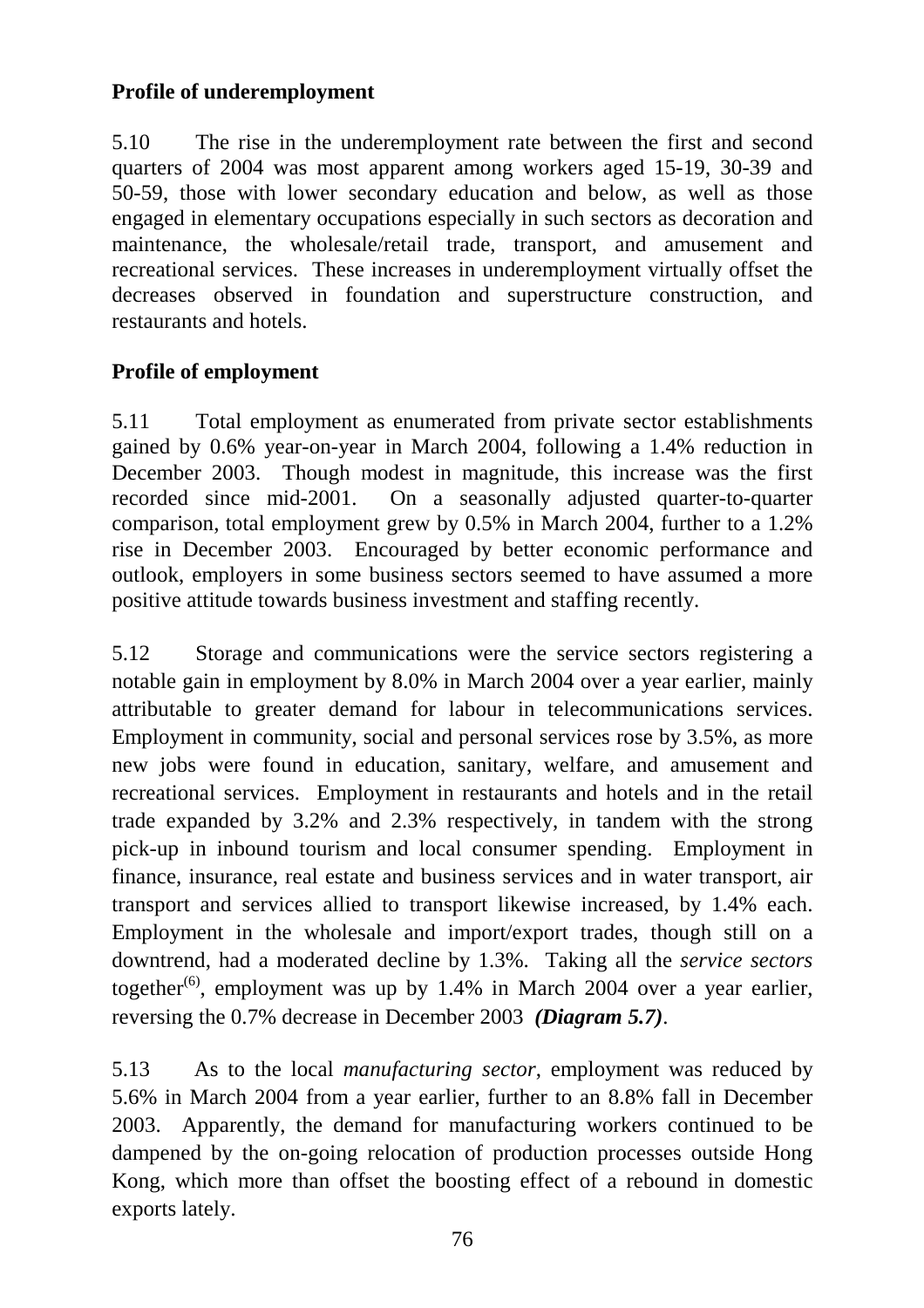5.14 Employment of manual workers at *building and construction sites* likewise shrank, by 2.0% and 5.5% respectively in December 2003 and March 2004 over a year earlier. Within the total for March, employment at public sector sites fell more distinctly than employment at private sector sites, by 6.5% as against 4.7%. This was probably due to the lull in civil engineering work following completion of the KCR West Rail project, as well as contraction in building work under the Public Housing Programme. Analysed by project type, employment at building sites decreased by 3.8% and that at civil engineering sites considerably more, by 9.6%. Taking into account off-site workers and related professional and support staff, employment in the entire building and construction sector<sup>(7)</sup> declined by 6.4% in the first quarter of 2004 from a year earlier, after a 10.2% reduction in the fourth quarter of 2003.

5.15 Employment in the civil service continued on the decrease, by 3.6% year-on-year in March 2004. Moreover, by 23 July 2004, which was the deadline for successful applicants to be released from duties under the Second Voluntary Retirement Scheme, 5 067 persons had left the civil service. The Government's target is to reduce the civil service establishment further to around 160 000 by 2006/07, as stated in the Chief Executive's Policy Address on 8 January 2003.



### **Diagram 5.7 : Employment by major economic sector**

**(a) Manufacturing and construction\***

Note : (\*) Including only manual workers at construction sites.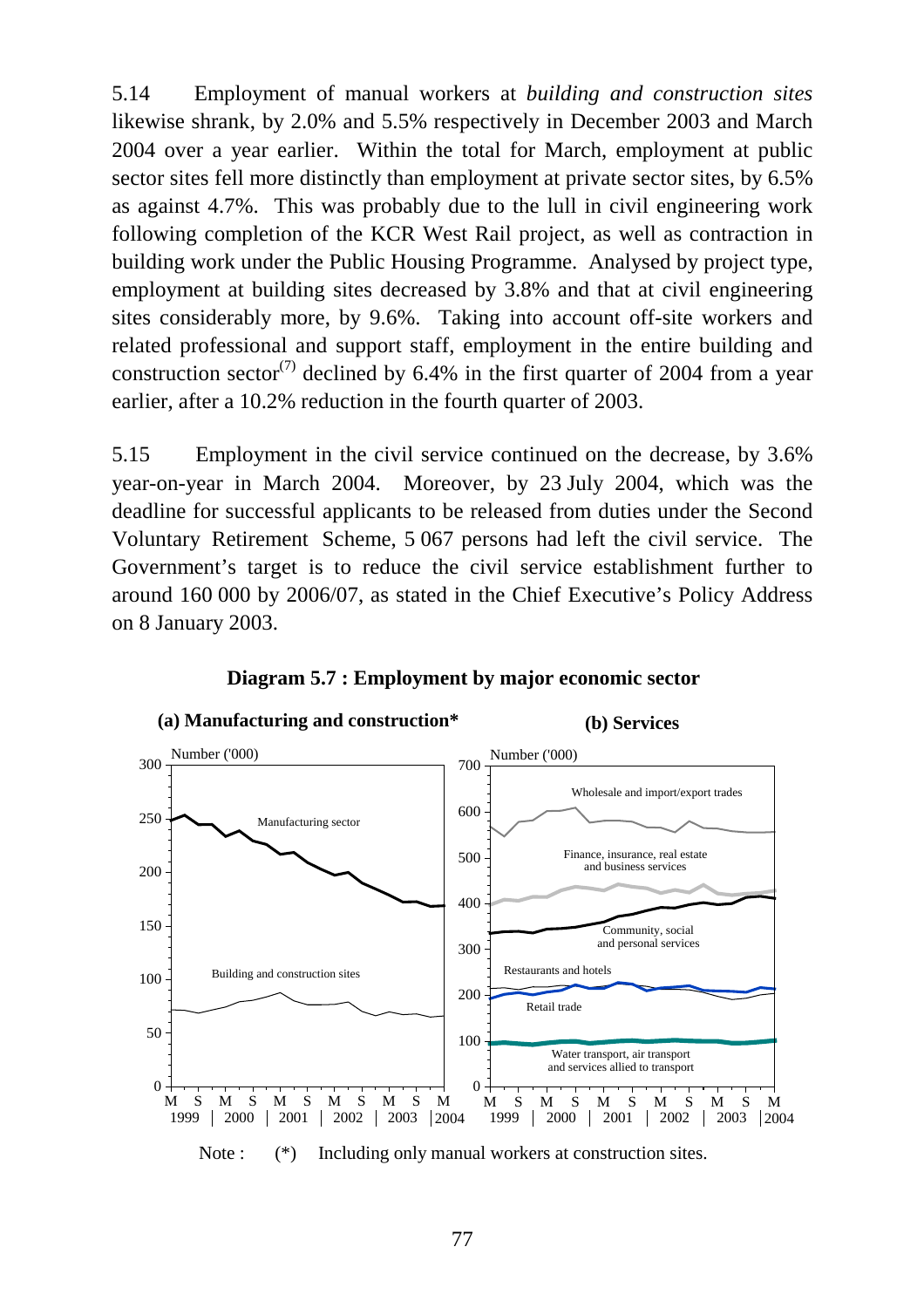## **Vacancies**

5.16 Even more indicative of the strengthening labour demand was the markedly accelerated increase in vacancies across all the major economic sectors so far this year. Of all the private sector establishments surveyed, vacancies surged year-on-year by 78.7% in March 2004, far exceeding the 28.9% rise in December 2003, although the accentuated increase in March this year was affected at least in part by the low base of comparison a year earlier. On a seasonally adjusted quarter-to-quarter comparison, vacancies recorded double-digit increase both in December 2003 and in March 2004, by 11.6% after 14.0%. As a result, the overall vacancy rate moved up appreciably from 0.9% to 1.3% between the two months.

5.17 Analysed by *economic sector*, vacancies for all the *service sectors* taken together rose distinctly by 81.8% in March 2004 over a year earlier, more than double the 31.0% increase in December 2003. Analysed by major constituent sector and on a year-on-year comparison, vacancies in restaurants and hotels and in the retail trade were sharply higher by 113.1% and 108.2% respectively in March 2004, as operators in these fields were more actively seeking additional staff to cope with the expanded business stemming from the sustained revival in both inbound tourism and local consumption. Vacancies in finance, insurance, real estate and business services jumped by 106.0%, attributable to increased job openings in real estate upon the upturn of the property market. Vacancies in water transport, air transport and services allied to transport and in the wholesale and import/export trades leaped by 102.3% and 64.7% respectively, in tandem with improved labour demand amid the robust external trade performance. Vacancies in storage and communications and in community, social and personal services also surged, by 83.8% and 56.5% respectively *(Diagram 5.8)*.

5.18 Vacancies in the local *manufacturing sector*, having fallen by 6.4% in December 2003 from a year earlier, rose back by 37.5% in March 2004. This increase reversed the downtrend evident over the past year or so. As for manual workers at *building and construction sites*, vacancies were 57.7% more in March 2004 than a year earlier, outpacing the 28.6% growth in December 2003, although the absolute number involved was still small.

5.19 On vacancies in the *civil service*, there was a further reduction of 21.7% in March 2004, after a 32.1% drop in December 2003. These decreases were in line with the Government's objective of holding down the size of civil service employment.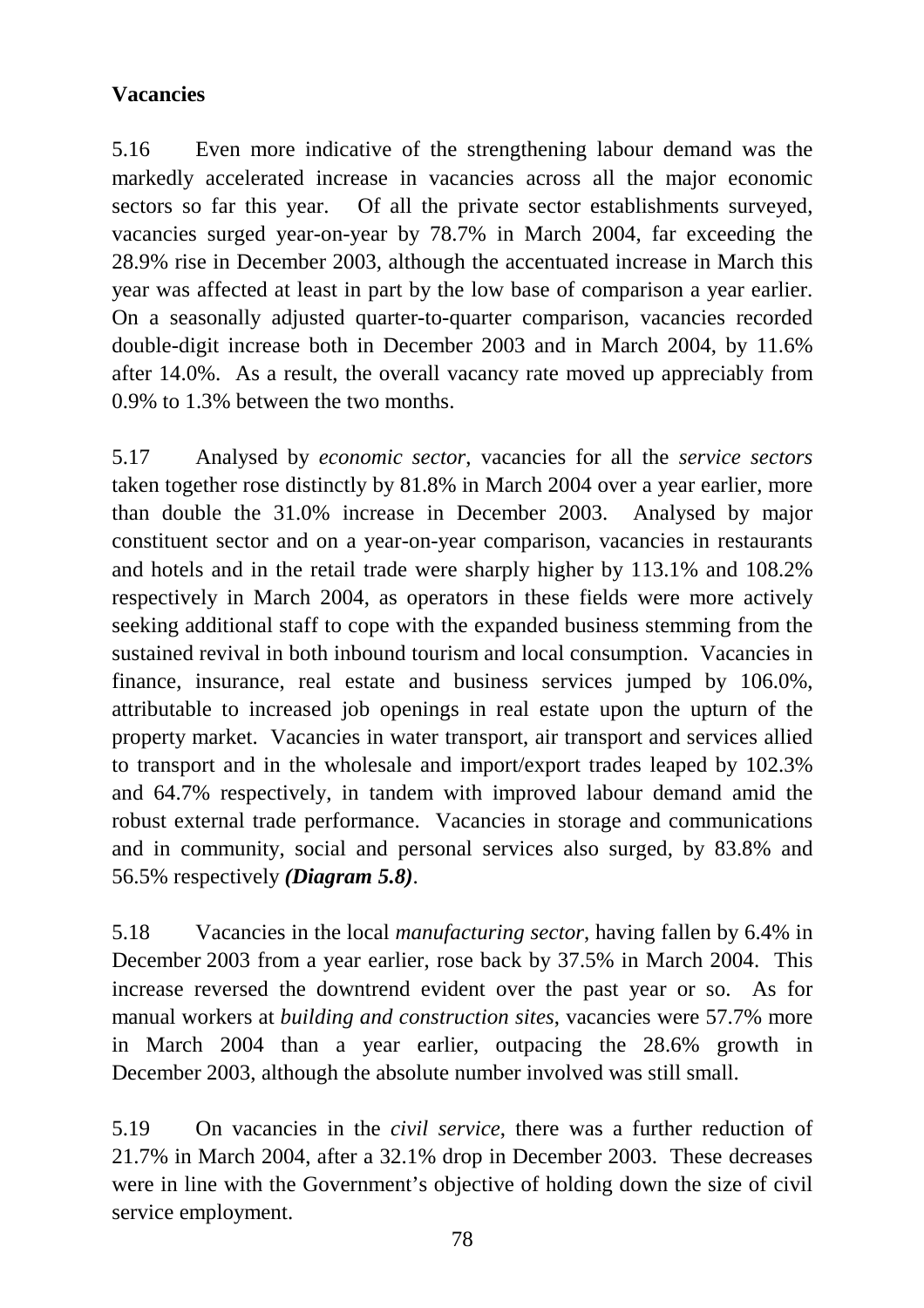

**Diagram 5.8 : Vacancies by major economic sector**

Note : (\*) Including only manual workers at construction sites.

5.20 Analysed by *occupation category*, vacancies went up notably across-the-board. Specifically, vacancies for service workers and shop sales workers and for workers in elementary occupations went sharply higher by 144.5% and 57.7% respectively in March 2004 over a year earlier, mainly attributable to a surge in job openings in the distributive and catering trades. Vacancies for clerks rose notably by 48.2%, with most of the job opportunities arising in community, social and personal services. Vacancies for plant and machine operators and assemblers and for craft and related workers also registered substantial increases, by 43.7% and 34.9% respectively, as more such jobs were created in the manufacturing sector. Regarding the higher-skill workers, vacancies for professionals registered the largest increase by 102.5%, followed by those for associate professionals (by 83.7%) and for managers and administrators (46.1%). Most of these job openings were found in sectors like finance, insurance, real estate and business services *(Diagram 5.9)*.

5.21 The statistics compiled by the Labour Department pointed to a further strong year-on-year growth in vacancies in the second quarter of this year. Specifically, the number of vacancies received by the Department grew at a faster pace in the second quarter of 2004 than in the first quarter, by 53.6% as against 43.3%.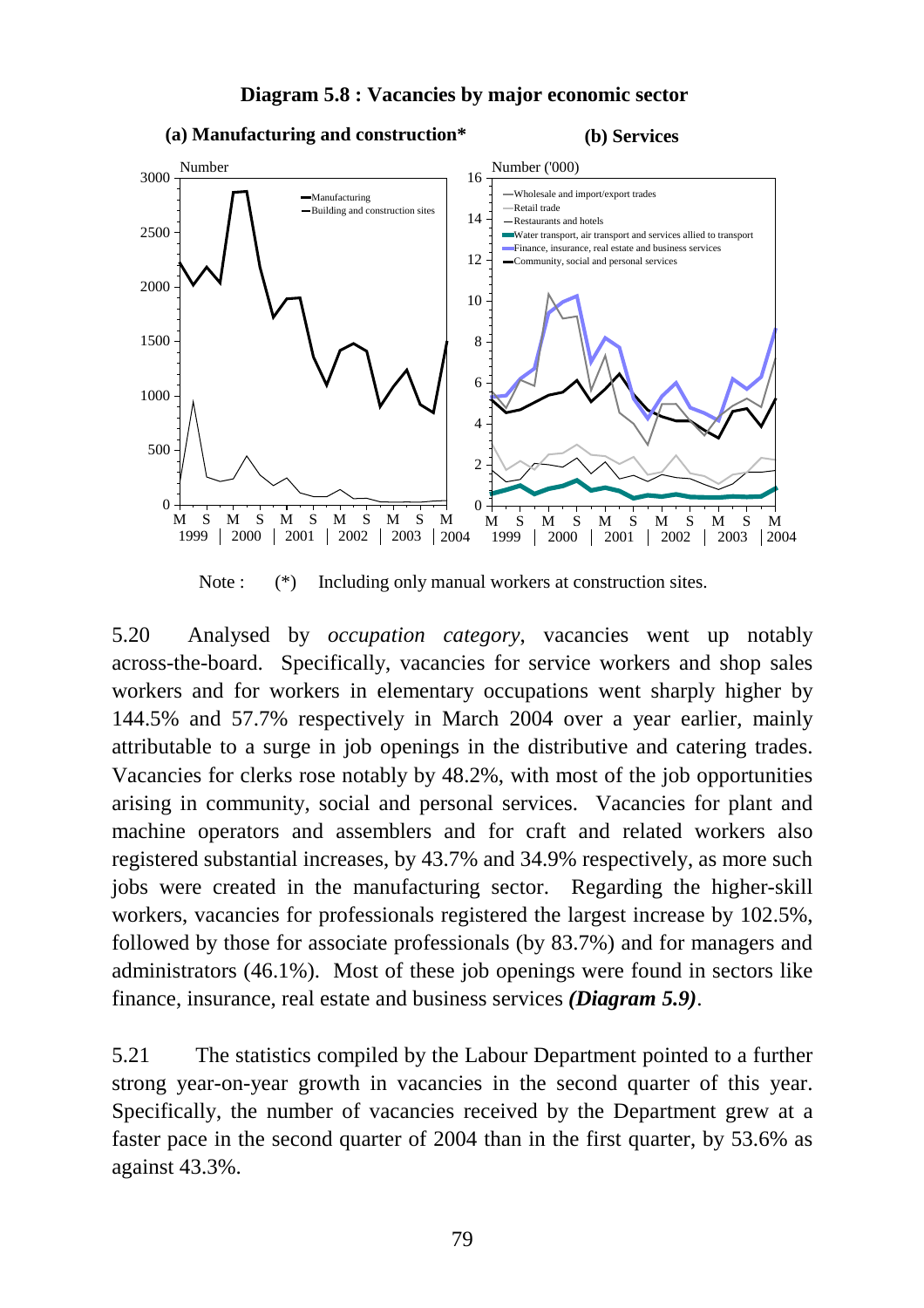

### **Diagram 5.9 : Vacancies by major occupation category**

# **Earnings and wages**

5.22 Overall *labour earnings*(8) in the private sector, as measured by payroll per person engaged, remained soft. In the first quarter of 2004, there was a year-on-year decrease of 1.7% in money terms, somewhat exceeding the 1.0% fall in the fourth quarter of 2003. But this was mainly influenced by the reduction in payroll by some government-subvented organisations in the community, social and personal services sector, following the civil service pay cut effective in January 2004. Discounting the decrease in consumer prices as reflected by the Composite CPI, overall labour earnings still recorded a marginal increase of 0.1% in real terms in the first quarter of 2004, albeit lesser than the 1.4% rise in the fourth quarter of 2003. On a seasonally adjusted quarter-to-quarter comparison, overall labour earnings fell by 1.3% in money terms in the first quarter of 2004, having edged up by 0.1% in the fourth quarter of 2003. In real terms, they were down in both periods, by 1.7% after 0.3%.

5.23 Analysed by *economic sector*, the movements of labour earnings showed a mixed picture. For all the *service sectors* surveyed taken together, labour earnings declined by 2.0% in money terms in the first quarter of 2004 over a year earlier, somewhat larger than the 1.4% reduction in the fourth quarter of 2003. In real terms, labour earnings switched from a 1.0% rise to a 0.3% decrease. Analysed by major constituent sector, earnings in the wholesale,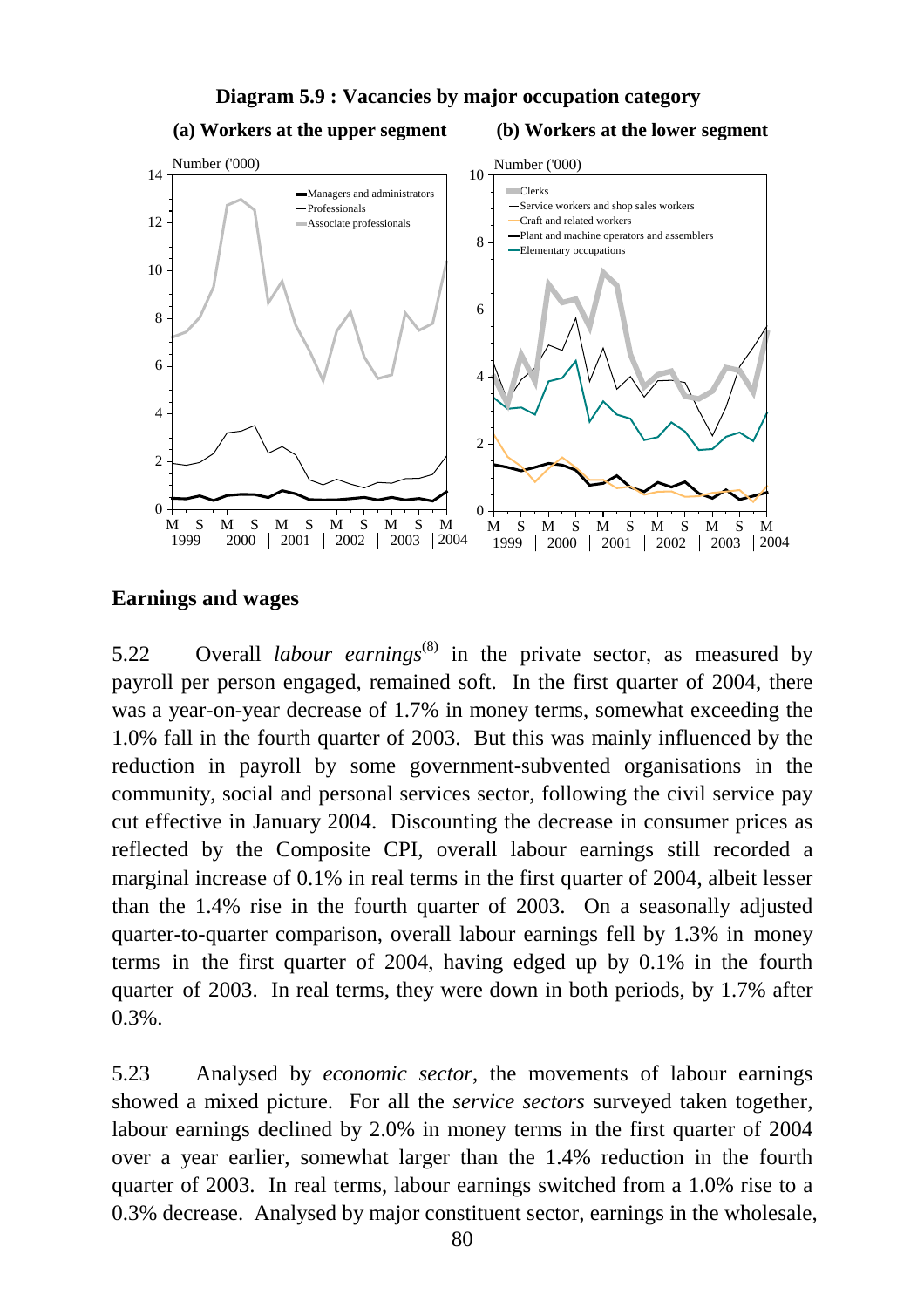retail and import/export trades and in finance, insurance, real estate and business services were modestly higher by 0.9% and 0.5% respectively in money terms in the first quarter of 2004 than a year earlier. In real terms, the corresponding increases were greater, at 2.7% and 2.3%. By contrast, labour earnings in community, social and personal services went down visibly both in money terms and in real terms, by 6.2% and 4.5% respectively, reflecting the downward adjustment in payroll made by some government-subvented organisations to be in line with the civil service pay cut earlier in the year. Concurrently, labour earnings in restaurants and hotels and in transport, storage and communications fell by 3.5% and 2.4% respectively in money terms or 1.7% and 0.6% in real terms. As to the local *manufacturing sector*, labour earnings were slightly reduced by 0.4% in money terms in the first quarter of 2004, following a 0.8% decrease in the fourth quarter of 2003. In real terms, there were nevertheless increases in both quarters, by 1.4% after 1.6% *(Diagram 5.10)*.



**Diagram 5.10 : Earnings by broad economic sector**

5.24 Overall *labour wages*<sup>(9)</sup> in the private sector decreased by a similar magnitude in December 2003 and in March 2004, by 1.5% and 1.6% respectively in money terms from a year earlier. Yet discounting the decline in consumer prices as measured by the CPI( $A$ )<sup>(10)</sup>, overall labour wages switched to an increase of 0.2% in real terms, from a decrease of 0.3%.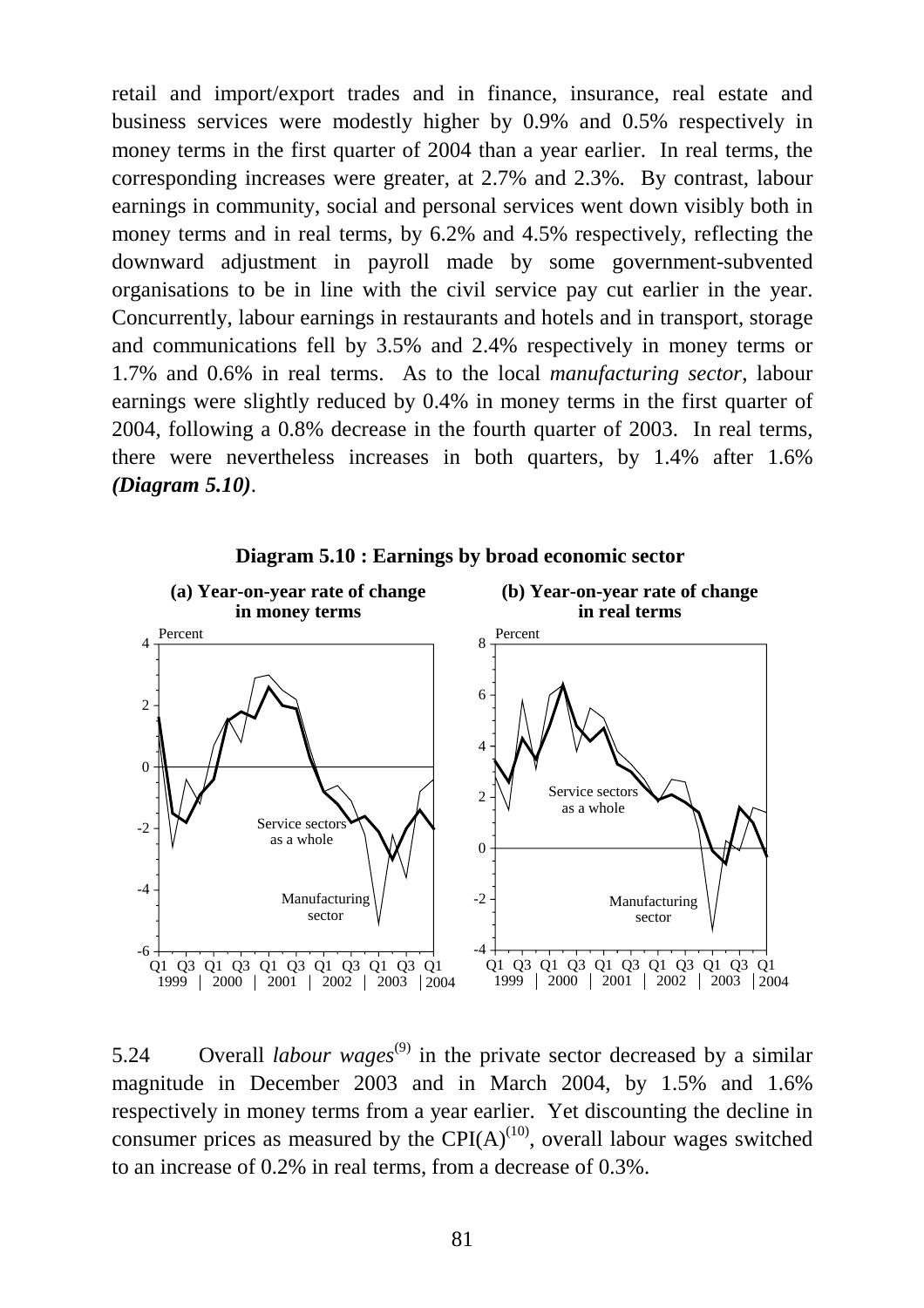5.25 Analysed by *economic sector*, wages drifted lower across quite a number of the *service sectors*. Specifically, wages in restaurants and hotels and in transport services declined by 3.6% and 1.9% respectively in money terms in March 2004 from a year earlier. These corresponded to decreases of 1.8% and 0.1% in real terms. Wages in the wholesale, retail and import/export trades and in personal services were lower by 2.2% and 2.4% respectively in money terms, or 0.4% and 0.6% in real terms. On the other hand, wages in finance, insurance, real estate and business services edged higher by 0.6% in money terms and even more by 2.5% in real terms. As to the local *manufacturing sector*, wages went down by 1.4% in money terms in March 2004 from a year earlier, though still up by 0.4% in real terms.

5.26 Analysed by *occupation category*, wages for supervisory and technical workers decreased mildly by 0.7% in money terms, but still gained by 1.2% in real terms in March 2004 over a year earlier. Regarding workers at lower levels, their wages generally fared less well. In particular, wages for miscellaneous non-production workers, clerical and secretarial workers, and service workers dropped by 3.6%, 2.1% and 2.0% respectively in money terms, or 1.8%, 0.3% and 0.2% in real terms. Wages for operatives and craftsmen also decreased in money terms, by 1.7% and 1.1% respectively, although they were slightly up in real terms, by 0.1% and 0.8%.

5.27 As to the *construction sector*, wages showed a lesser decline in money terms in the first quarter of 2004 than in the fourth quarter of 2003, by 0.4% as against 1.1%. In real terms, these wages had a slightly accelerated rise, from 0.6% to 0.9% between the two quarters.

5.28 The civil service pay was reduced on 1 January 2004, following the enactment of the Public Officers Pay Adjustments (2004/2005) Ordinance in December 2003. This will be followed by another reduction of broadly equal magnitude on 1 January 2005 in accordance with the same ordinance. After the two reductions, all civil service pay points will be restored to the levels they were as on 30 June 1997.

## **Notes :**

(1) For a person aged 15 or above to be classified as unemployed, he or she should: (a) not have a job and not be performing any work for pay or profit during the reference period (i.e. seven days before enumeration); and (b) be available for work during the reference period; and (c) be seeking work during the 30 days before enumeration.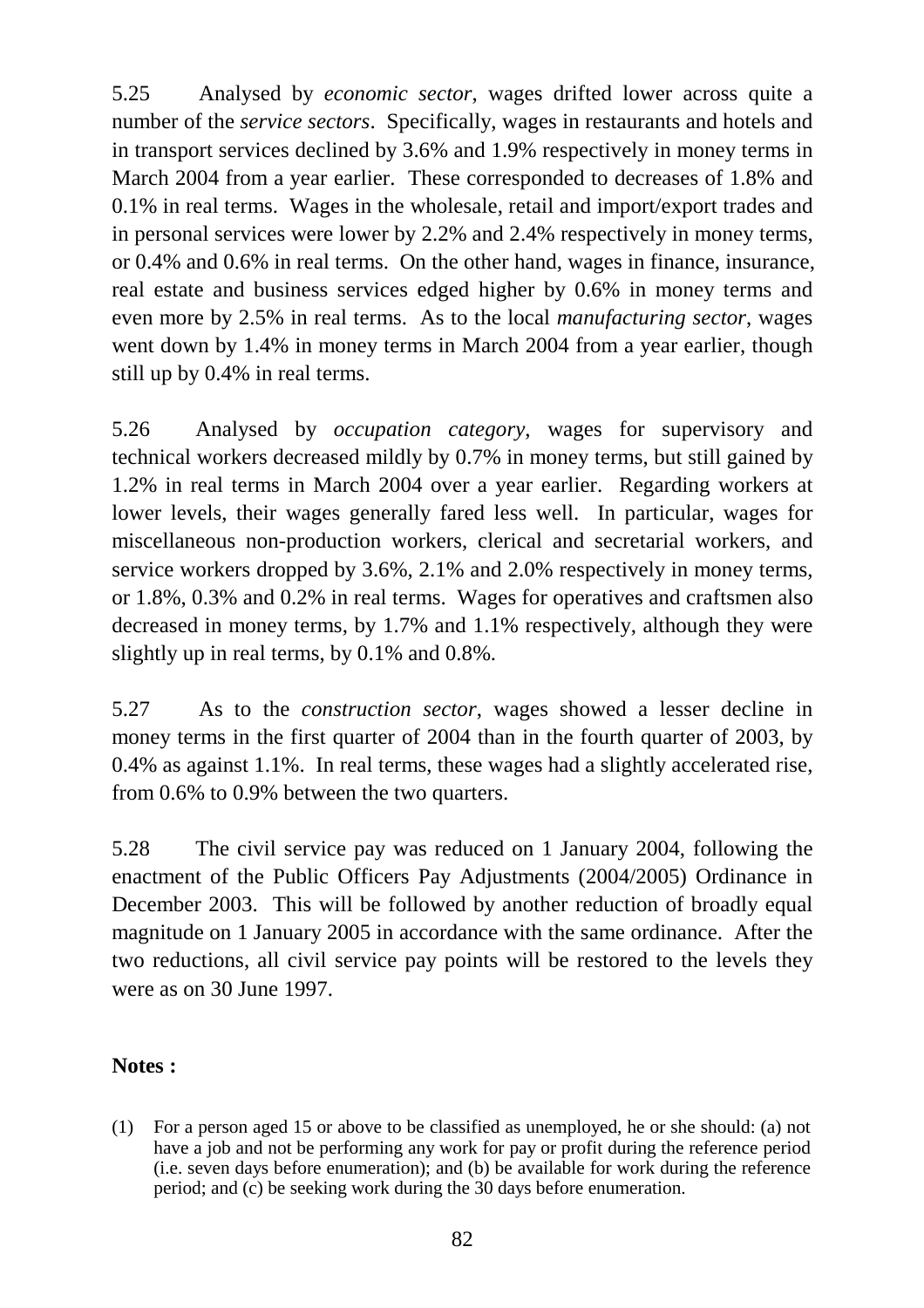Notwithstanding the above, the following types of persons are also considered as unemployed: (a) persons without a job, having sought work but not available for work because of temporary sickness; (b) persons without a job, available for work but not having sought work because they will take up new jobs or start business at a subsequent date, or expect to return to their original jobs; and (c) discouraged workers not having sought work because they believe work is not available to them.

Even at full employment, some frictional unemployment is bound to exist as workers move between jobs in order to obtain better terms of employment. The precise level of unemployment which can be described as purely frictional varies amongst economies, depending on the structure and characteristics of their labour markets.

In April 2001, the Census and Statistics Department put out a revised series of seasonally adjusted unemployment rate compiled by reference to the X-11 ARIMA method, which adjusts for all seasonal variations in employment and unemployment (i.e. the changes due to holiday effects, seasonally ups and downs in economic activity, seasonal variations in first-time job-seekers, etc). This replaces the former series which adjusts only for seasonal variations in the proportion of first-time job-seekers in the labour force. For more details, see Note (3) at the end of Chapter 5 of the Half-yearly Economic Report 2001.

(2) The main criteria for an employed person aged 15 or above to be classified as underemployed are: involuntarily working less than 35 hours during the reference period (i.e. seven days before enumeration), and either available for additional work during the reference period or seeking additional work during the 30 days before enumeration.

Following these criteria, employed persons taking no-pay leave due to slack work during the reference period are also classified as underemployed if they had worked less than 35 hours or were on leave for the entire reference period.

- (3) The employed population refers to those persons aged 15 or above who performed work for pay or profit or had a formal job attachment during the reference period (i.e. seven days before enumeration).
- (4) The labour force, or the economically active population, is defined to include all persons aged 15 or above who either were engaged in productive work during the reference period (i.e. seven days before enumeration) or would otherwise have been engaged in productive work but were unemployed.
- (5) The labour force participation rate is defined as the proportion of economically active population (i.e. those working or unemployed) in the population aged 15 or above.
- (6) The service sectors cover the wholesale, retail and import/export trades, restaurants and hotels; transport, storage and communications; finance, insurance, real estate and business services; and community, social and personal services.
- (7) Employment for the construction sector as a whole is enumerated from the General Household Survey carried out by the Census and Statistics Department. Apart from site workers, it also includes non-site workers engaged in minor alteration and addition, repair, maintenance and interior decoration work on existing buildings. In addition, it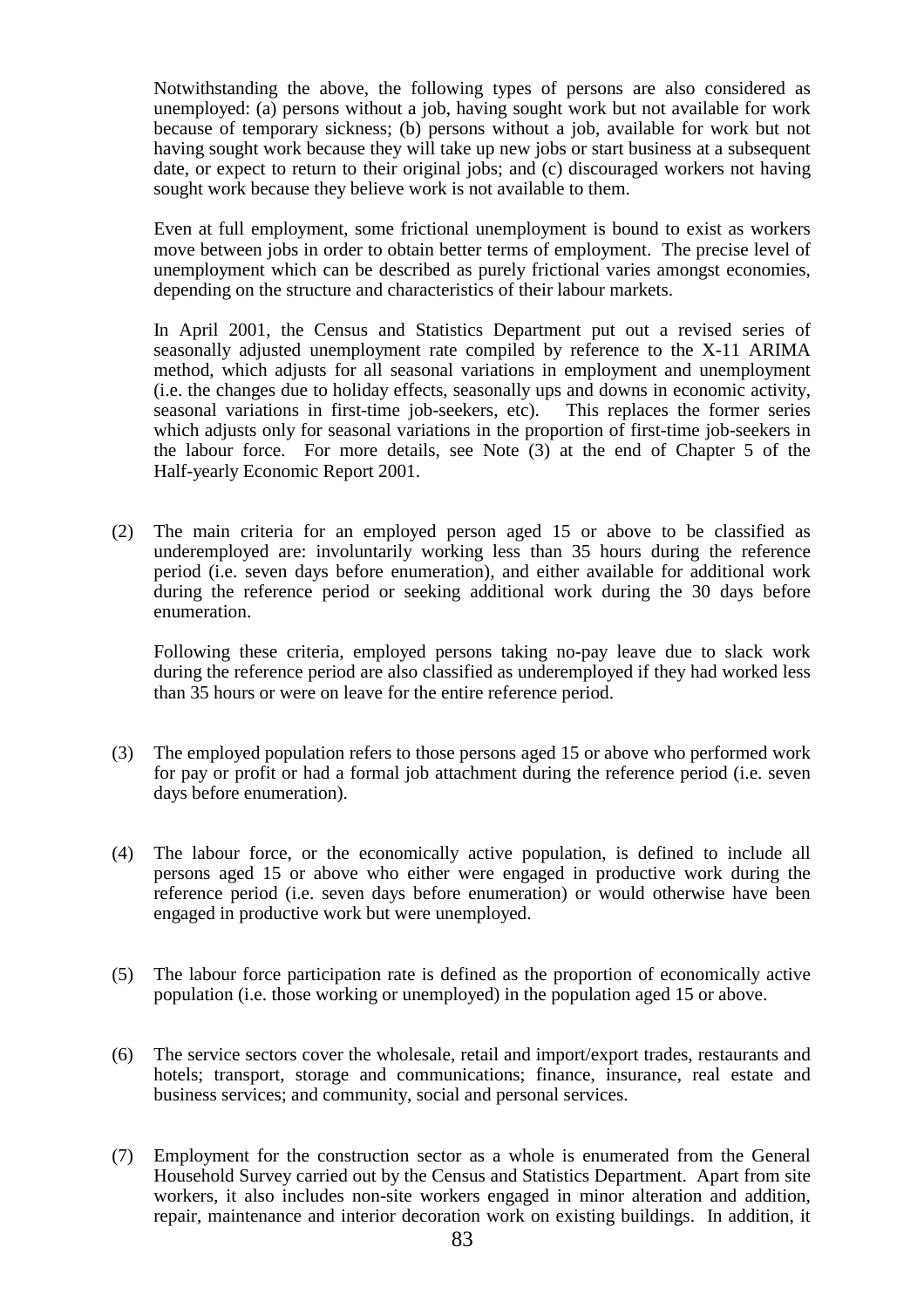includes professional, administrative and other support personnel engaged in that sector, such as engineers, architects, surveyors and contract managers, as well as general clerical staff.

- (8) In addition to wages, which include all regular payments like basic pay and stipulated bonuses and allowances, earnings also cover overtime pay and other non-guaranteed or irregular bonuses and allowances, except severance pay and long service payment. Because of this difference, as well as the difference in sectoral and occupational coverage, the movements in average earnings, as measured by payroll per person engaged, do not necessarily match closely with those in wage rates.
- (9) The wage data as collected have a more limited coverage than the corresponding earnings data. More specifically, the coverage of the service sectors in the wage data is far from complete, and the coverage of occupation categories in the wage data is only up to the supervisory and technical level.
- (10) Different consumer price indices are used for compiling the real indices of labour earnings and wages, taking into account their relevance to the respective occupation coverage. Specifically, the Composite CPI, being an indicator of overall consumer prices, is taken as the price deflator for earnings received by employees at all levels of the occupational hierarchy. The CPI(A), being an indicator of consumer prices for the middle to lower income groups, is taken as the price deflator for wages in respect of workers on occupations up to the supervisory level, and also in respect of manual workers engaged in the construction sector.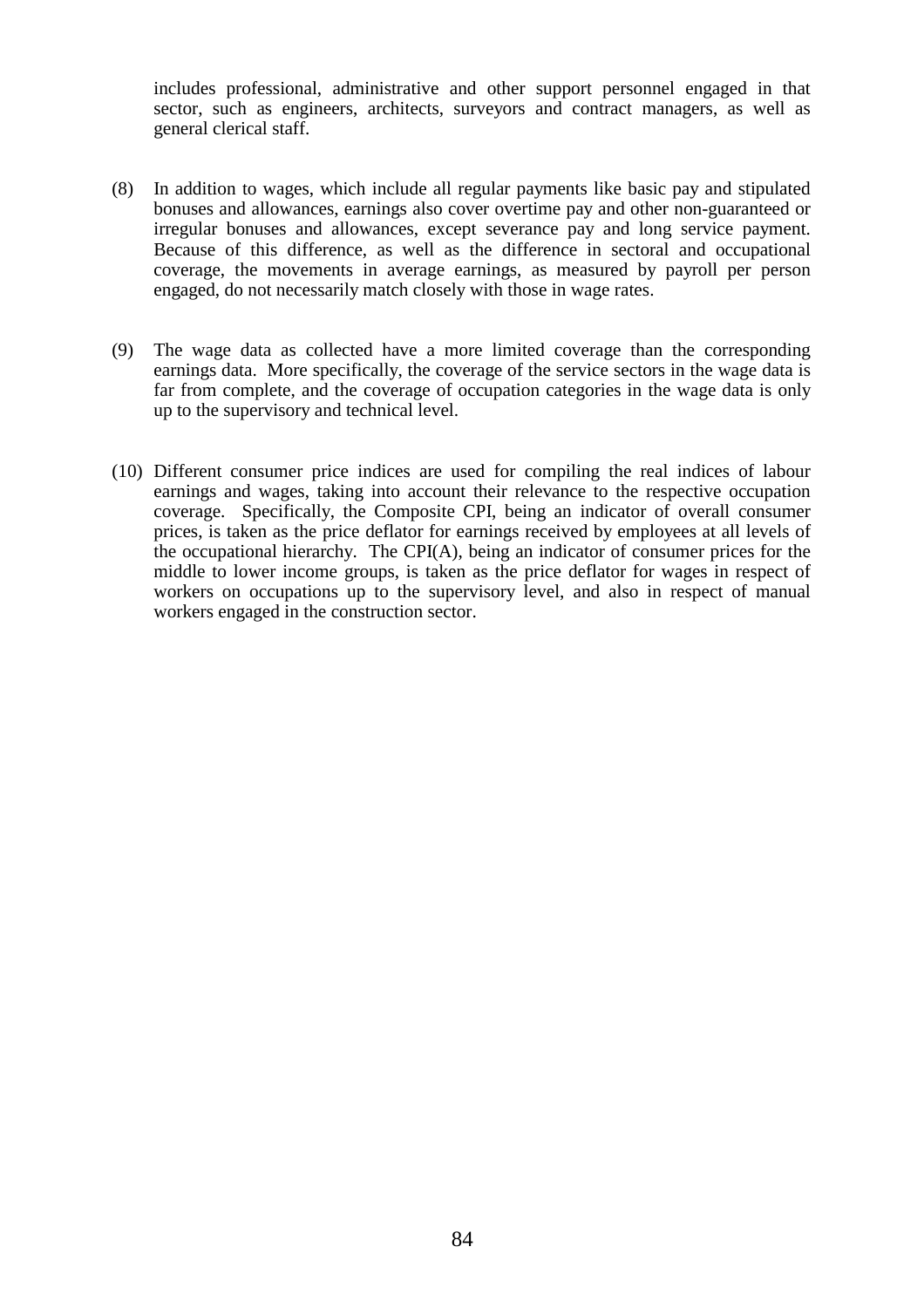## **CHAPTER 6 : PRICES**

### *Summary*

- *Deflation continued to give way, reflecting the combined effects of improved economic conditions, revived consumer demand and higher import prices. Pricing power seems to have returned especially for some consumer items.*
- *The Composite CPI edged lower by 0.9% year-on-year in the second quarter of 2004. In June, the decrease even narrowed to a mere 0.1%. The price index has bottomed out and begun to register some mild increase since the fourth quarter of 2003, contributing to the distinct narrowing in year-on-year decline.*
- *Apart from the firming of prices of many goods and services, a gradual dissipation of the lagged effect of the earlier fall in residential flat rentals also helped alleviate the downward pressure on the CPIs.*
- *Externally, import prices rebounded since early this year, amid the earlier weakening of the US dollar, firmer world commodity prices, and renewed inflation in some major supplier economies. Export prices also resumed increase more recently.*
- *The decline in the GDP deflator tapered markedly in the second quarter, mainly due to visible improvements in the price deflators for private consumption expenditure and gross domestic fixed capital formation.*

## **Consumer prices**\*

6.1 Compared with the same period last year, the *Composite Consumer Price Index*<sup>(1)</sup> was still lower by about 0.9% in the second quarter of 2004, though improving significantly from the 1.8% decrease in the first quarter *(Diagram 6.1)*. The monthly profile indicated an even more notable improvement, with the year-on-year decline in consumer prices narrowing from

**\_\_\_\_\_\_\_\_\_**

**<sup>(\*)</sup> For detailed statistics on the CPIs, import and export prices, the GDP deflator and other price indicators, see tables in the Statistical Appendix, pp. 140 – 145.**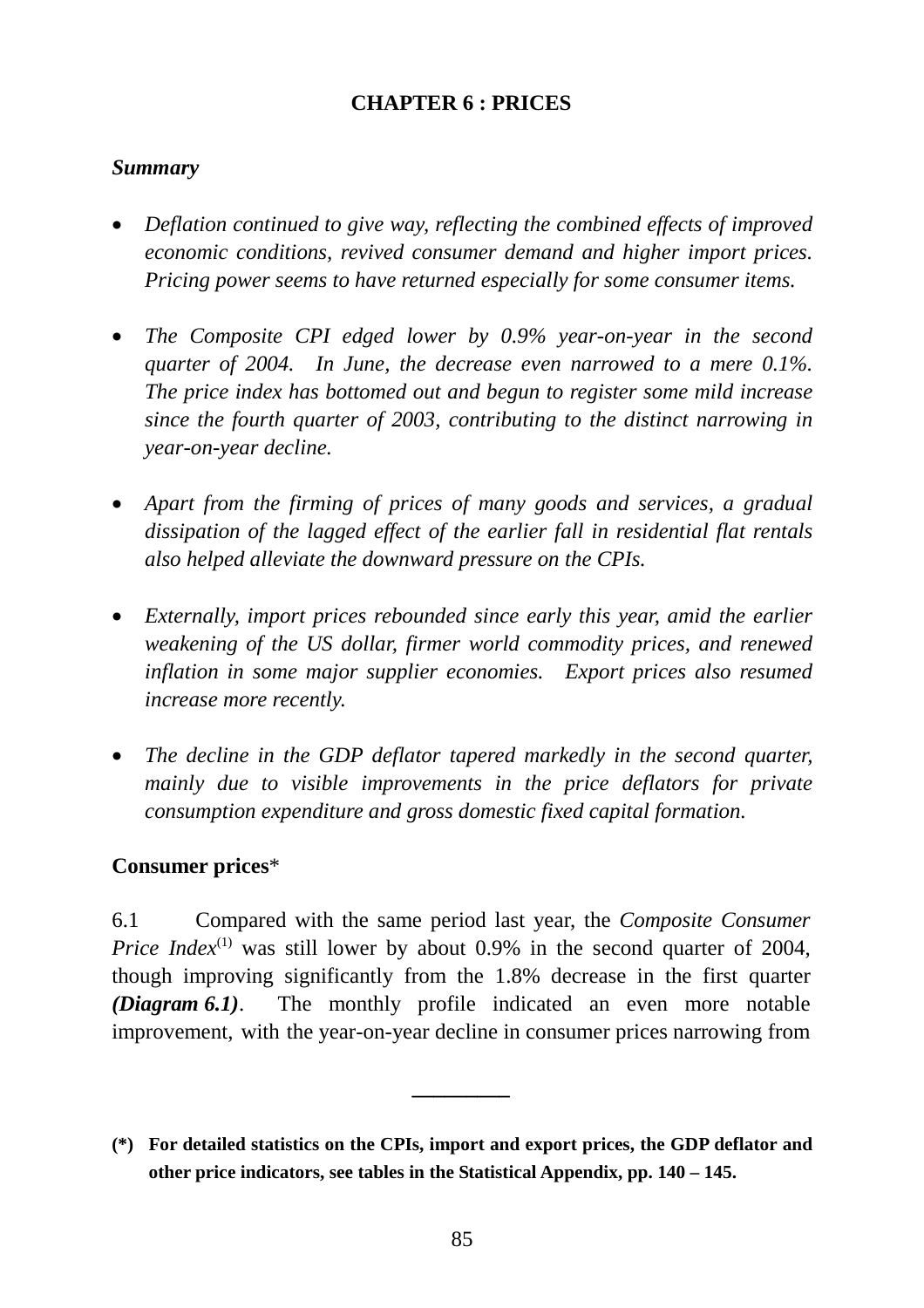1.5% in April to a meagre 0.1% in June. The recent abatement of consumer price deflation reflected partly the gradual dissipation of the lagged effect of the earlier drops in private residential rentals. But more importantly, it was attributable to the upward price adjustments or reduced discounts made by some of the local retailers and service providers, in response to the sustained pick-up in tourist and local consumer spending as well as to the escalating import costs. For the first half of 2004 as a whole, the Composite CPI was 1.3% lower than a year earlier, distinctly smaller than the 3.0% drop in the second half of 2003. The three sub-indices, viz. the CPI(A), CPI(B) and CPI(C), exhibited broadly similar pattern of movement.

6.2 On a quarter-to-quarter comparison, the seasonally adjusted Composite CPI showed virtually zero change in the second quarter of 2004. This followed successive increases of 0.8% in the fourth quarter of 2003 and 0.3% in the first quarter of 2004, and reversed the downtrend prevailing since the third quarter of 2001. As to the three sub-indices, they exhibited somewhat different movements in the second quarter of this year: the CPI(A) rose slightly by 0.1%, the CPI(B) was static and the CPI(C) edged down by 0.3%. This was mainly related to an enlarged increase in the prices of clothing and footwear in both the CPI(A) and CPI(B), but a renewed decrease in such prices in the CPI(C) *(Diagram 6.2)*.



Note : From the fourth quarter of 2000 onwards, both the year-on-year and quarter-to-quarter changes in the Consumer Price Indices are computed from the new 1999/2000-based CPI series. Before then, the changes are computed from the old 1994/95-based CPI series. Splicing has been applied to the indices to maintain continuity.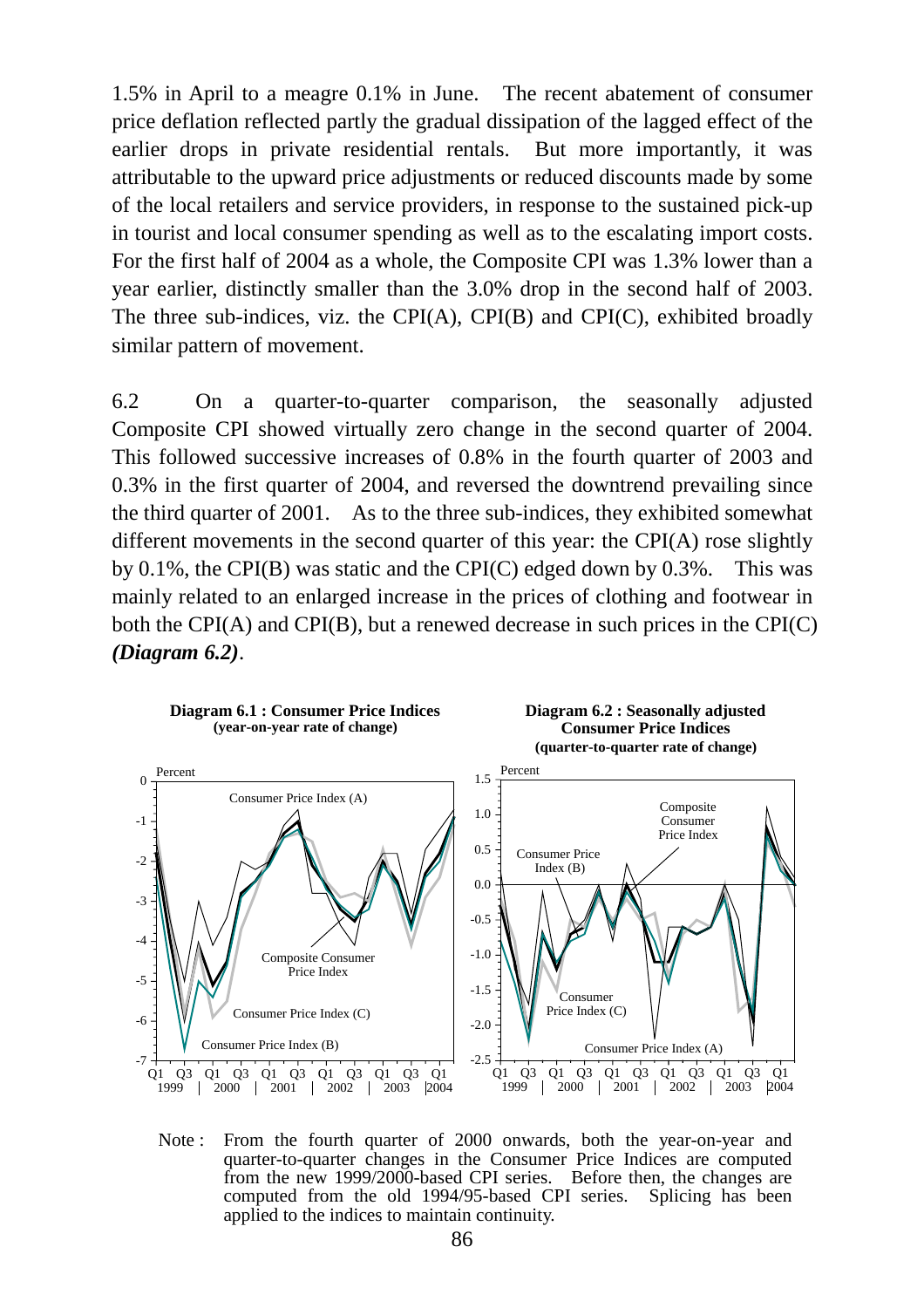6.3 A broad examination of the overall price trends indicates that the Composite CPI reached its trough in August 2003, before edging up generally in the ensuing months. In the first half of 2004, the decline in the CPIs was largely affected by the private housing cost component which remained on a downtrend, reflecting principally the lagged effect of the earlier fall in residential flat rentals. Reference to components in the Composite CPI relating to retail goods shows that retail prices already registered a slight increase at end-2003, with the rise accelerating to around 2% in the second quarter of 2004. Over this period, while labour wages settled at a lower level, retained import prices turned around to exert some upward pressure on overall consumer prices *(Diagram 6.3)*.





6.4 Among the *main components* of the Composite CPI, private housing cost continued to decline by 8.2% in the second quarter of 2004, albeit more moderate than the 9.3% fall in the first quarter. According to the rental index compiled by the Rating and Valuation Department (R&VD), residential flat rentals reached a trough in the third quarter of last year, and the year-on-year increase in the second quarter of 2004 was 5.3%. But at any point in time, only a small proportion of the tenancies of private dwellings are new lettings for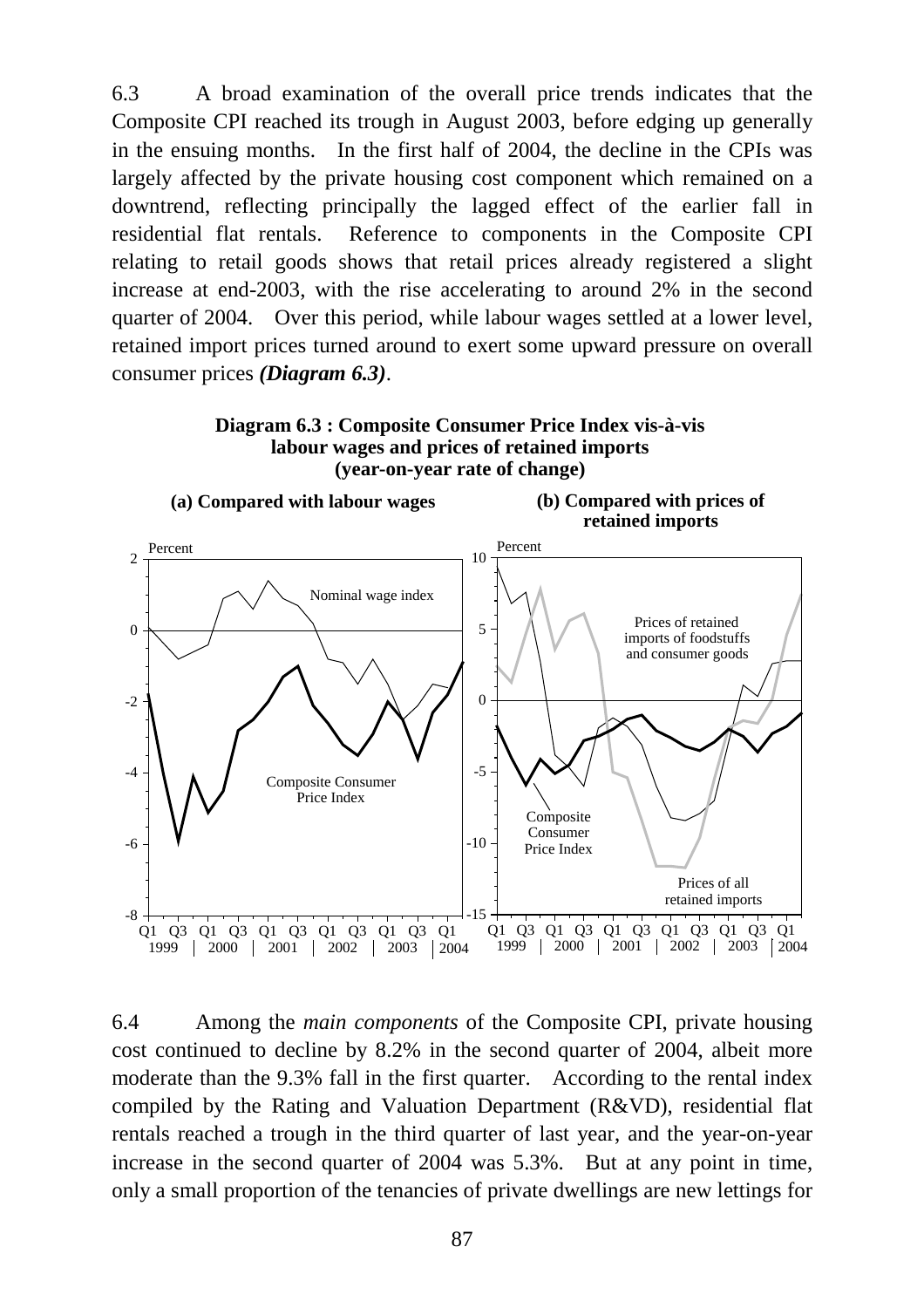which rentals are freshly determined and lease renewals upon which rentals are revised. The majority of the tenancies are existing leases with rentals fixed until their expiry. Therefore, movement of the private housing cost component within the various CPIs is heavily affected by the lagged effect of the earlier marked decline in residential flat rentals, and is thus less reflective of the latest pick-up in market rentals *(Diagram 6.4*).



**Diagram 6.4 : Composite Consumer Price Index vis-à-vis**

6.5 The prices of durable goods likewise had a smaller decrease in the second quarter of 2004 than in the first quarter, by 1.4% as against 3.6%. This was attributable to the smaller reductions in the prices of computers and telecommunications equipment, watches, cameras and optical goods, furniture, and video and sound equipment *(Diagram 6.5)*.

6.6 On the other hand, price increases were observed for most other components. Specifically, the prices of clothing and footwear surged by 9.2% in the second quarter of 2004 over a year earlier, further to a 6.1% rise in the first quarter, owing to an accentuated increase in the prices of outerclothing as well as a renewed rise in the prices of women's footwear. The prices of miscellaneous goods also rose faster in the second quarter than in the first quarter, by 4.4% as against 3.8%, due to an accelerated increase in the prices of jewellery. The prices of basic foodstuffs moved higher by 2.3% in the second quarter, after a 1.1% rise in the first quarter, partly attributable to a shortage in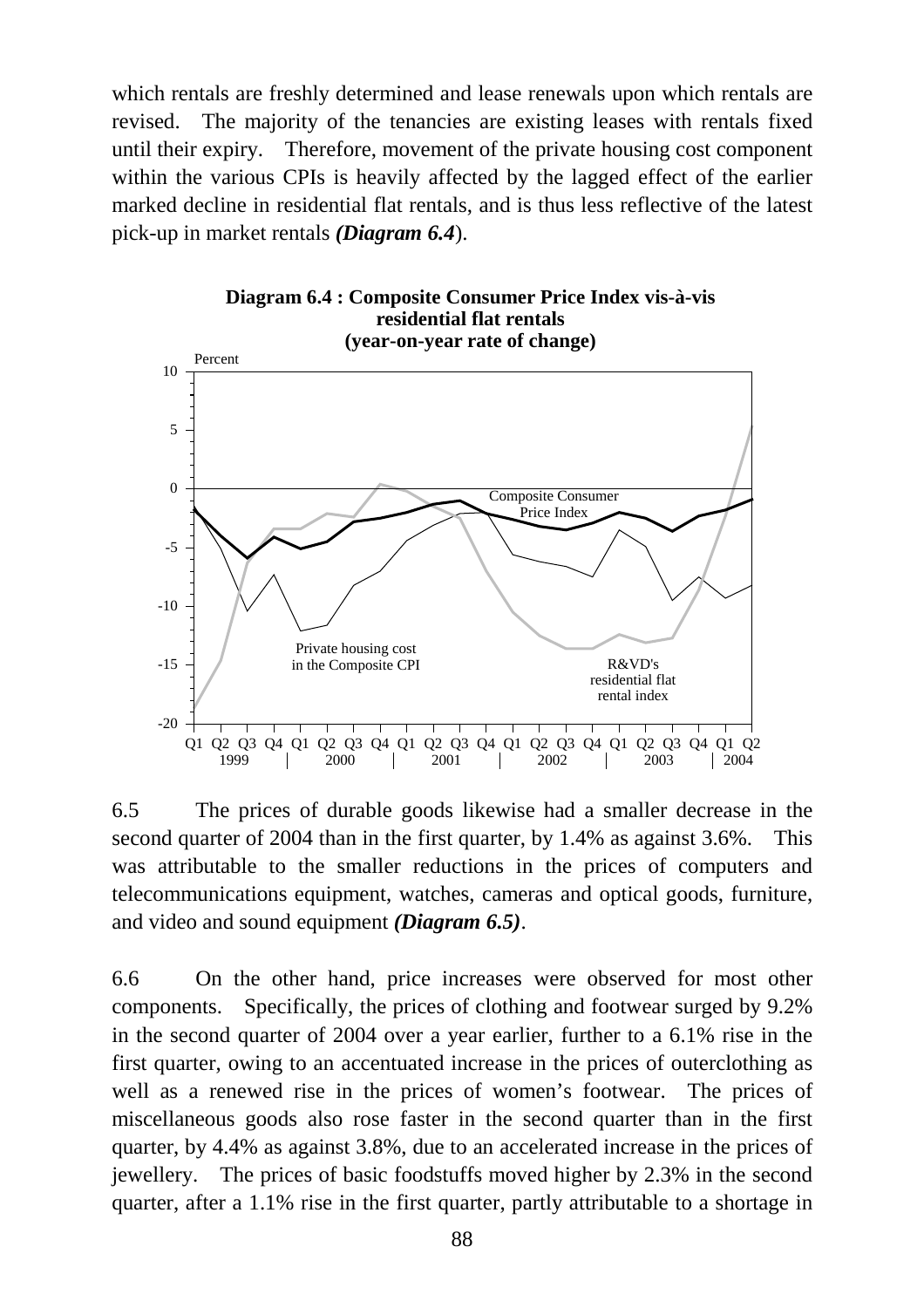supply and hence further lifting in the prices of poultry amid the spread of avian flu in some major supplier economies. As to the charges for meals at restaurants, there was a modest increase of 0.3% in the second quarter, after a 0.5% fall in the first quarter. The charges for miscellaneous services held steady in the second quarter, having fallen by 3.4% in the first quarter. This turnaround mainly reflected the influence of a larger increase in the charges for package tours, as well as a moderated decline in the charges for telephone and other communications services. As for utilities, the charges for electricity, gas and water went up by 3.0% in the second quarter, but this was distinctly slower than the 21.8% leap in the first quarter. To a large extent, the latter increase was distorted by the low base of comparison brought about by the waiver of water and sewage charges<sup>(2)</sup> and rebate of electricity charge<sup>(3)</sup> in the first quarter of last year.



**Diagram 6.5 : Composite Consumer Price Index by component (year-on-year rate of change)** 

6.7 An analysis of the various sub-components contributing to the overall change in the Composite CPI indicates that private housing cost accounted for virtually all of the 0.9% decline in the second quarter of 2004, by virtue of its heavy weighting in the index and the still significant decline. Durable goods, though also with decline in prices, contributed far less to the overall fall in consumer prices, owing to its relatively small weighting and the modest fall in prices. These dampening effects on the Composite CPI were nevertheless largely alleviated by the firming up in the prices of clothing and footwear,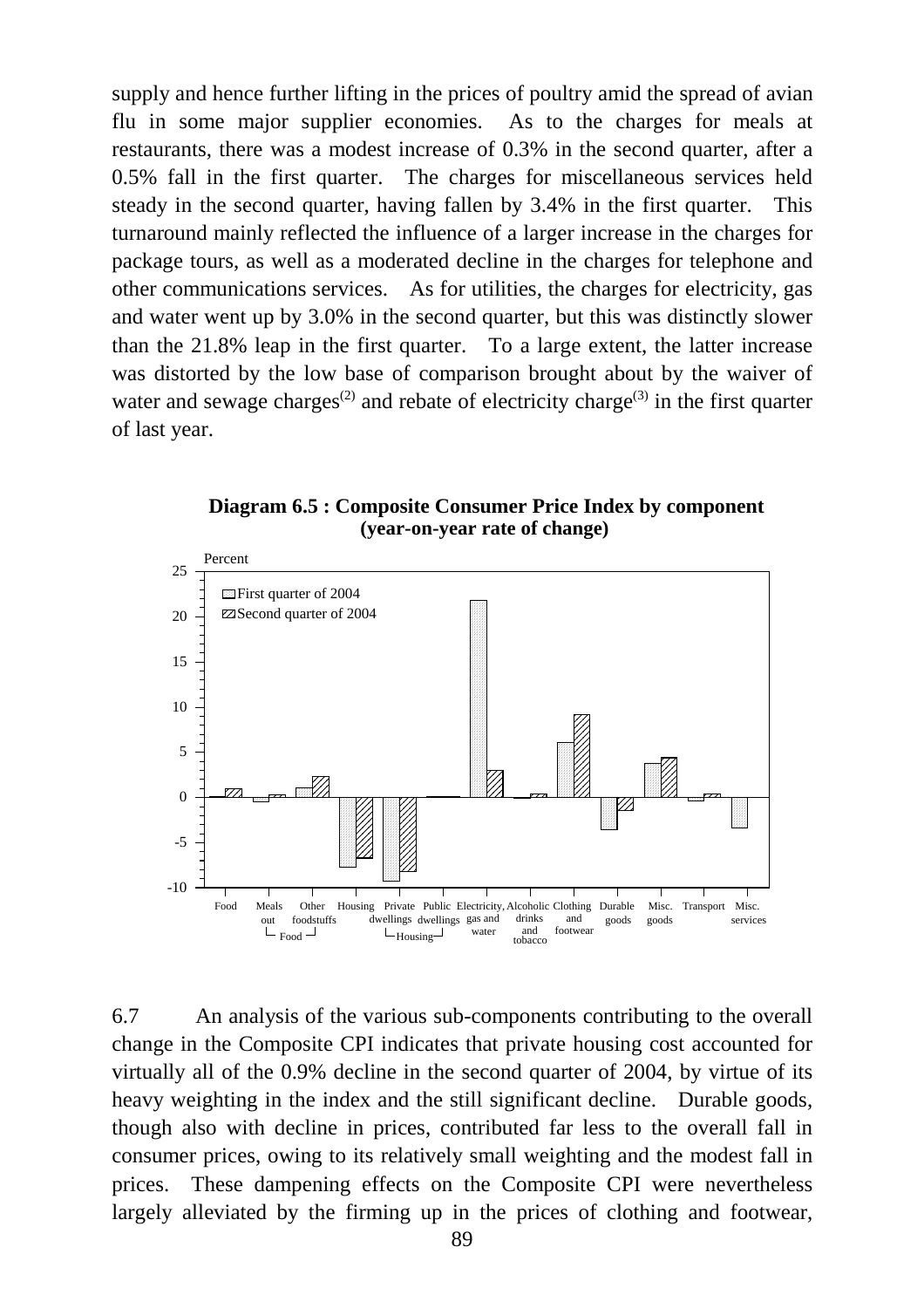miscellaneous goods and basic foodstuffs. As to the higher charges for electricity, gas and water and for meals at restaurants, and higher transport cost, they also provide some relief to the decline in the Composite CPI, albeit to a lesser extent *(Diagram 6.6)*.



**Diagram 6.6 : Factors underlying the overall decline in the Composite Consumer Price Index**

Note : Positive figures denote contribution to the overall decline in the Composite CPI in the respective quarters, while negative figures represent a relief to the overall decline.

### **Factor input costs and domestic output prices**

6.8 Along with the revival in economic activity, some factor inputs have begun to show renewed pick-up in prices. On *property cost*, the rentals for shopping space, conventional flatted factory and office space were lifted by 9.3%, 5.6% and 3.2% respectively in the second quarter of 2004 from a year earlier. On *capital equipment and material costs*, the prices of retained imports of raw materials and semi-manufactures went higher by 13.1% in the second quarter of 2004 over a year earlier, though the prices of capital goods remained generally stable. As to *labour cost*, earnings and wages were still soft, registering decreases of 1.7% in the first quarter of 2004 and 1.6% in March respectively from a year earlier.

6.9 The *prices of local manufacturing output*, as measured by the Producer Price Index<sup>(4)</sup>, moved up by 2.8% in the first quarter of 2004 over a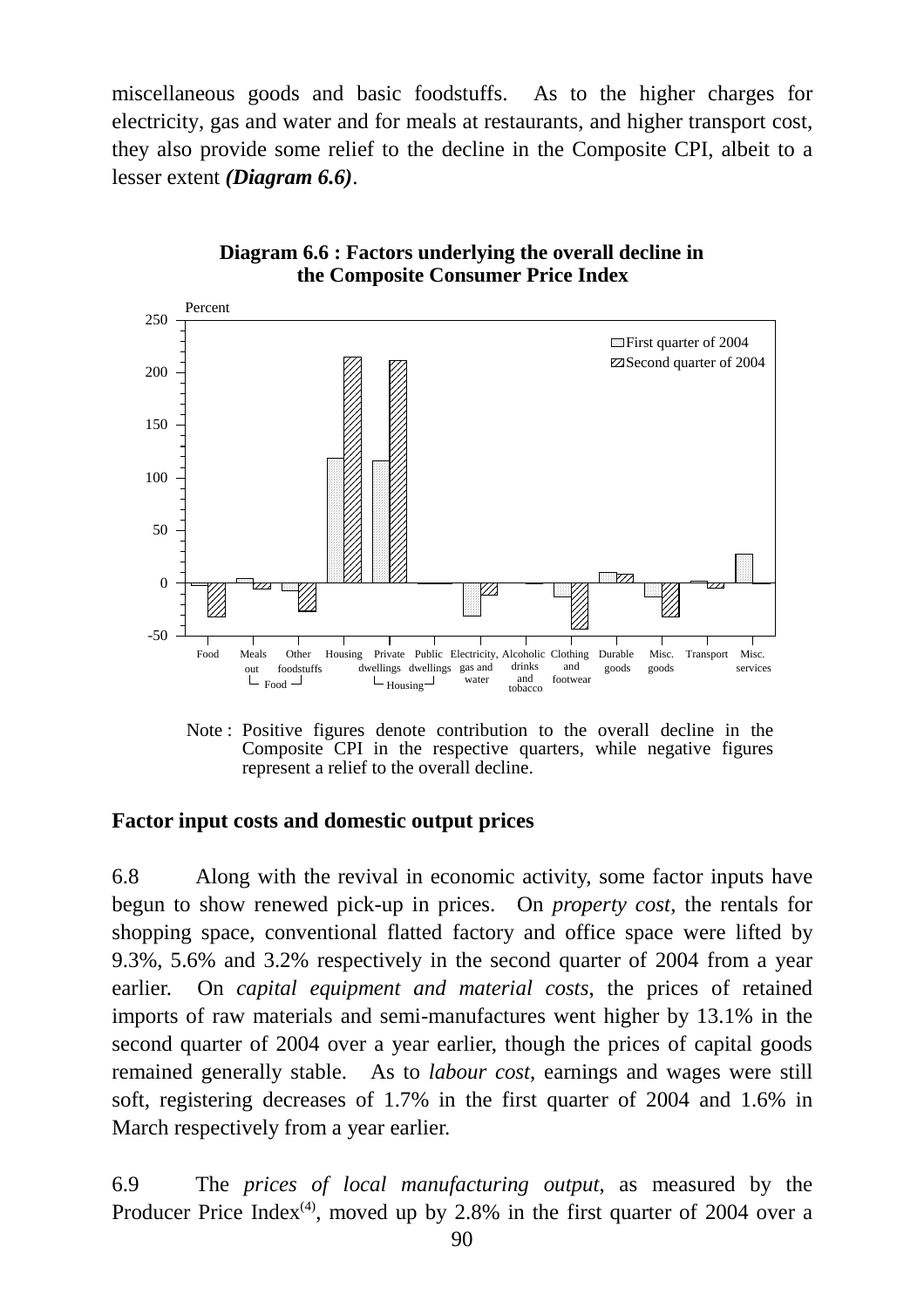year earlier, following a 0.9% rise in the fourth quarter of 2003. These increases reversed the declining trend seen in the preceding three years or so. Robust export performance as well as higher input costs had prompted more of the local manufacturers to raise their output prices *(Diagram 6.7)*. Among the major *industry groups*, increases in output prices were observed for plastic products (by 4.7%), machinery and equipment (3.1%), textiles (1.4%), and fabricated metal products (0.2%). These more than offset the decreases in output prices observed for consumer electrical and electronic products (by 4.5%), wearing apparels (0.4%), and paper products and printing (0.4%).





6.10 The *prices of output in selected service sectors*, as measured by the respective Producer Price Indices, continued to show mixed performance. Output prices for hotels and boarding houses were 2.8% higher in the first quarter of 2004 than a year earlier, underpinned by the strong growth in inbound tourism. Output prices for maritime and air transport rose by 2.7% and 1.2% respectively, as the charges for cargo forwarding services were raised amid the sustained buoyancy in external trade. Output prices for miscellaneous communications services resumed increase by 3.0%, reflecting mainly the higher charges for international courier services. On the other hand, output prices for land transport fell by 1.9% in the first quarter of 2004 from a year earlier, as the local passenger and freight transport operators lowered their charges. Output prices for telecommunications were slashed by 13.2%, due to further reductions in the charges for international calls and mobile phone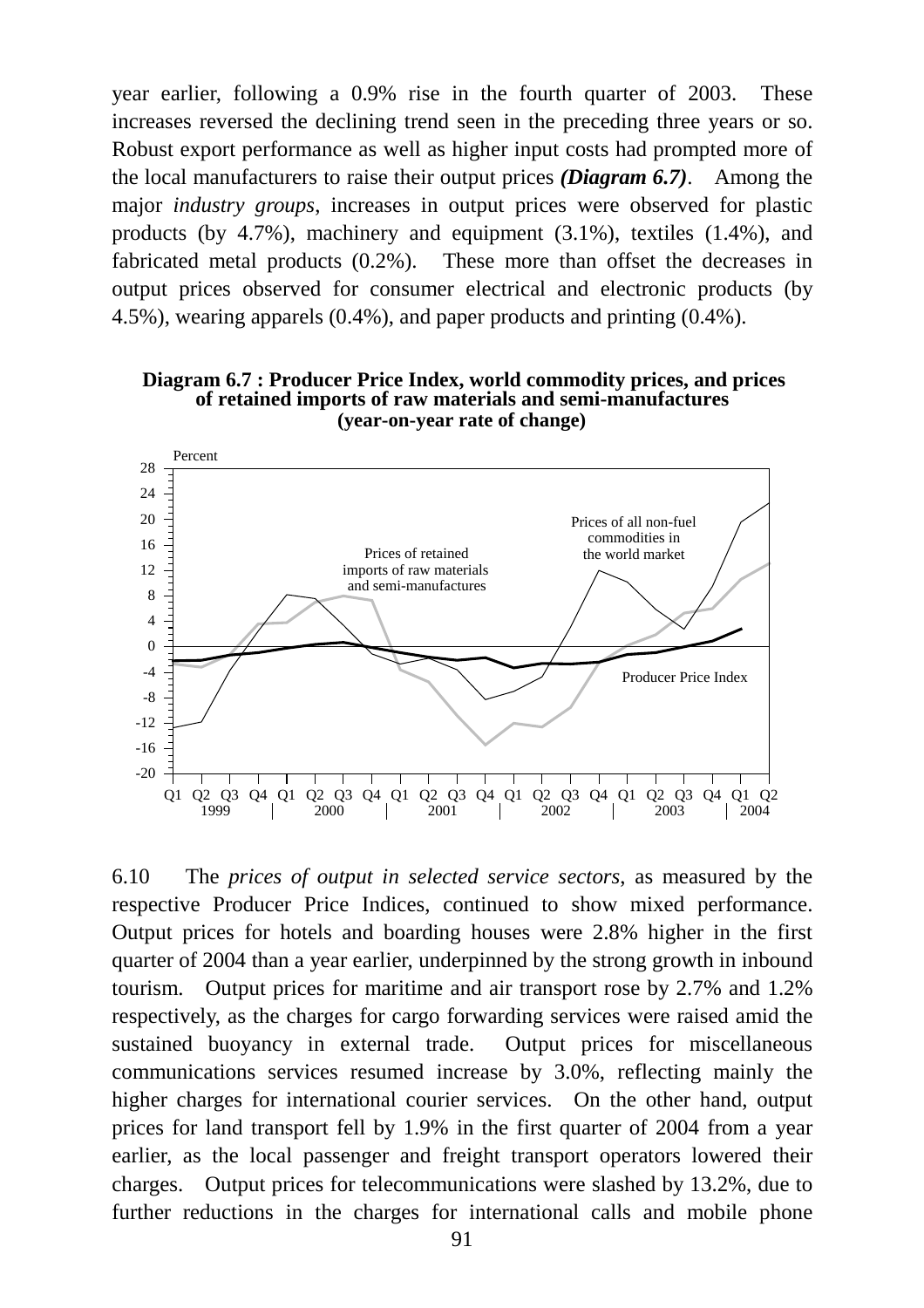services, as well as downward adjustments in the prices of mobile phone sets and related items.

## **Import and export prices**

6.11 The *prices of imports of goods* reverted to increase since the first quarter of 2004, reflecting mainly the combined effects of a weaker US dollar, firmer world commodity prices especially in respect of fuels and metals, and renewed inflationary pressure in some of the major supplier economies *(Diagrams 6.8 - 6.10)*. Reflecting this, the unit value index of imports of goods rose by 0.7% and 2.3% respectively in the first two quarters of 2004 over a year earlier. For the first half of 2004 as a whole, there was an average increase of 1.5%, as against a 0.5% fall in the second half of 2003.



**Diagram 6.9 : Spot price of crude oil\***



Note :  $(*)$  Month-end figures.

6.12 Analysed by major *source*, the prices of goods imported from Japan were up by 2.4% in the second quarter of 2004 from a year earlier, consequential to the strengthening of the Japanese yen against the US dollar over the past year. Concurrently, the prices of goods imported from Taiwan, the United States and the Mainland rose by 2.4%, 1.5% and 0.9% respectively. Apart from increases in the prices of raw materials and semi-manufactures imported from these sources, the prices of foodstuffs imported from the Mainland, and the prices of consumer goods imported from Taiwan and the United States also showed increases of various magnitude *(Diagram 6.11)*.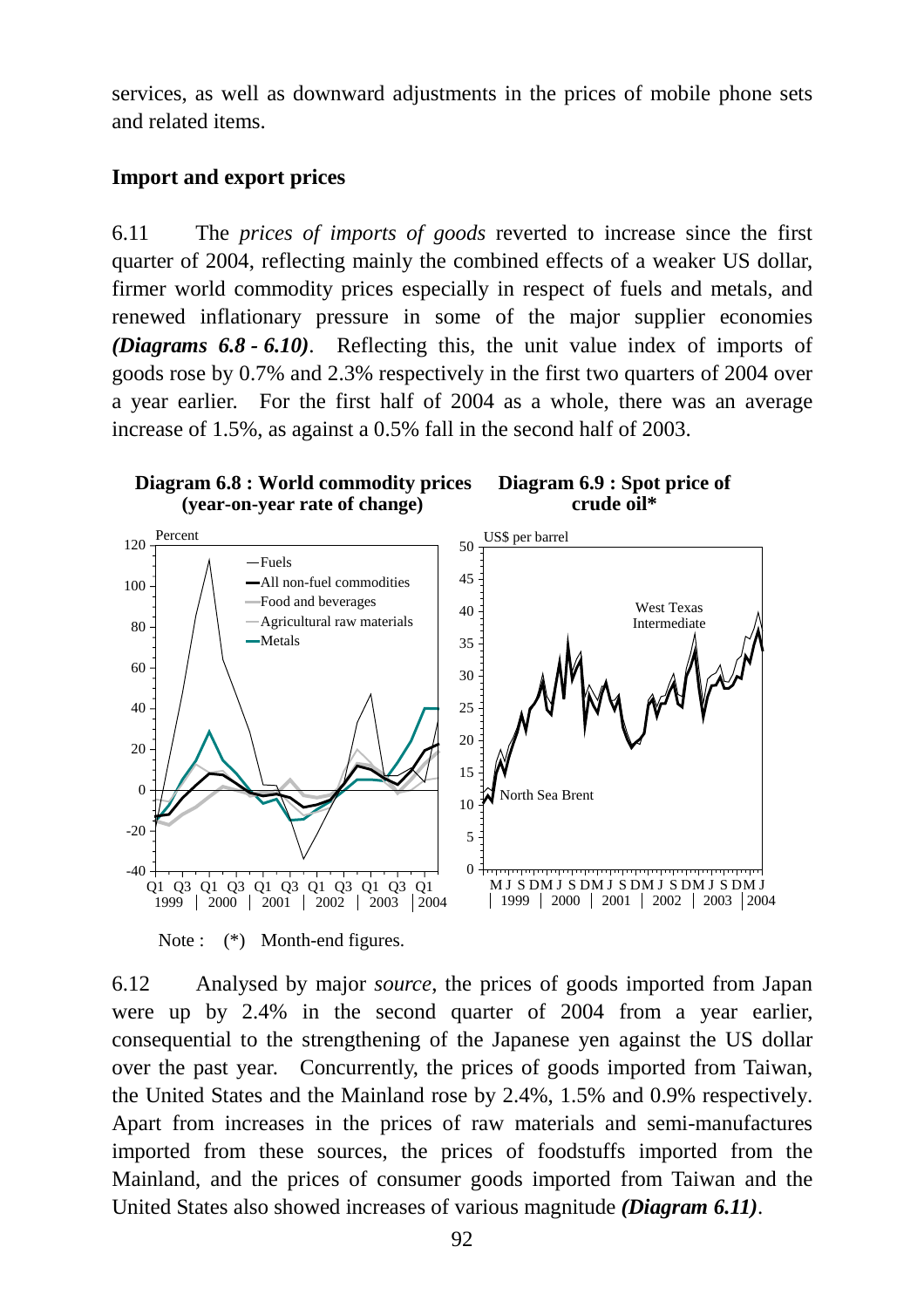**Diagram 6.10 : Consumer prices in the major supplier economies (year-on-year rate of change)**



**Diagram 6.11 : Unit value indices of imports of goods by major source (year-on-year rate of change)** 



6.13 The prices of retained imports, as indicated by the unit value index of retained imports, rose by 7.4% in the second quarter of 2004 over a year earlier, following a 4.6% rise in the first quarter. For the first half of 2004 as a whole, they went up by 6.1%, in contrast to a 0.7% decline in the second half of 2003.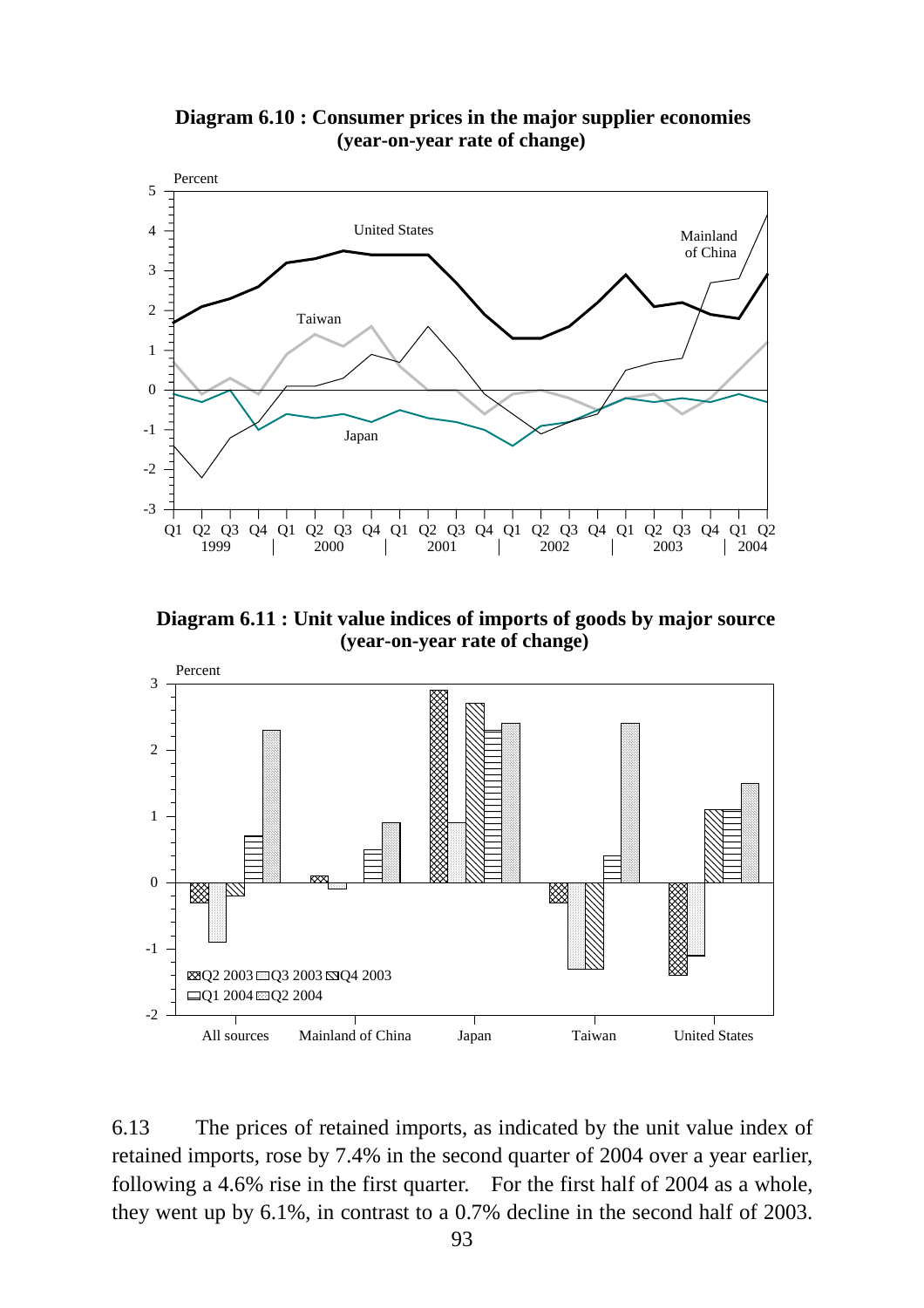Latest indications are that the generally higher prices of retained imports were gradually feeding through to the local retail market in recent months.

6.14 The rise in the prices of retained imports was more notable for fuels and for raw materials and semi-manufactures. Analysed by *end-use category*, the prices of retained imports of fuels surged by 25.5% in the second quarter of 2004, in tandem with the sharp escalation in international crude oil prices upon intensified geo-political tension in the Middle East. The prices of retained imports of raw materials and semi-manufactures likewise jumped, by 13.1%, with those of base metals, iron and steel, and plastic materials having more distinct increases. The prices of retained imports of foodstuffs were firmer by 2.3%, due to upward adjustments in the prices of foodstuffs imported from the Mainland and the United States. The prices of retained imports of consumer goods went up by 3.0%, mainly due to higher import prices of many major consumer items. As to capital goods, the prices of retained imports were relatively stable, rising by only 0.1%, attributable to an increase in import prices of transport equipment and construction machinery *(Diagram 6.12)*.





6.15 The *prices of total exports of goods*, as measured by the unit value index of total exports of goods, edged up by 0.5% year-on-year in the second quarter of 2004. This came after a 0.7% decrease in the first quarter, and was the first increase since fourth quarter of 2000. Within the total, the prices of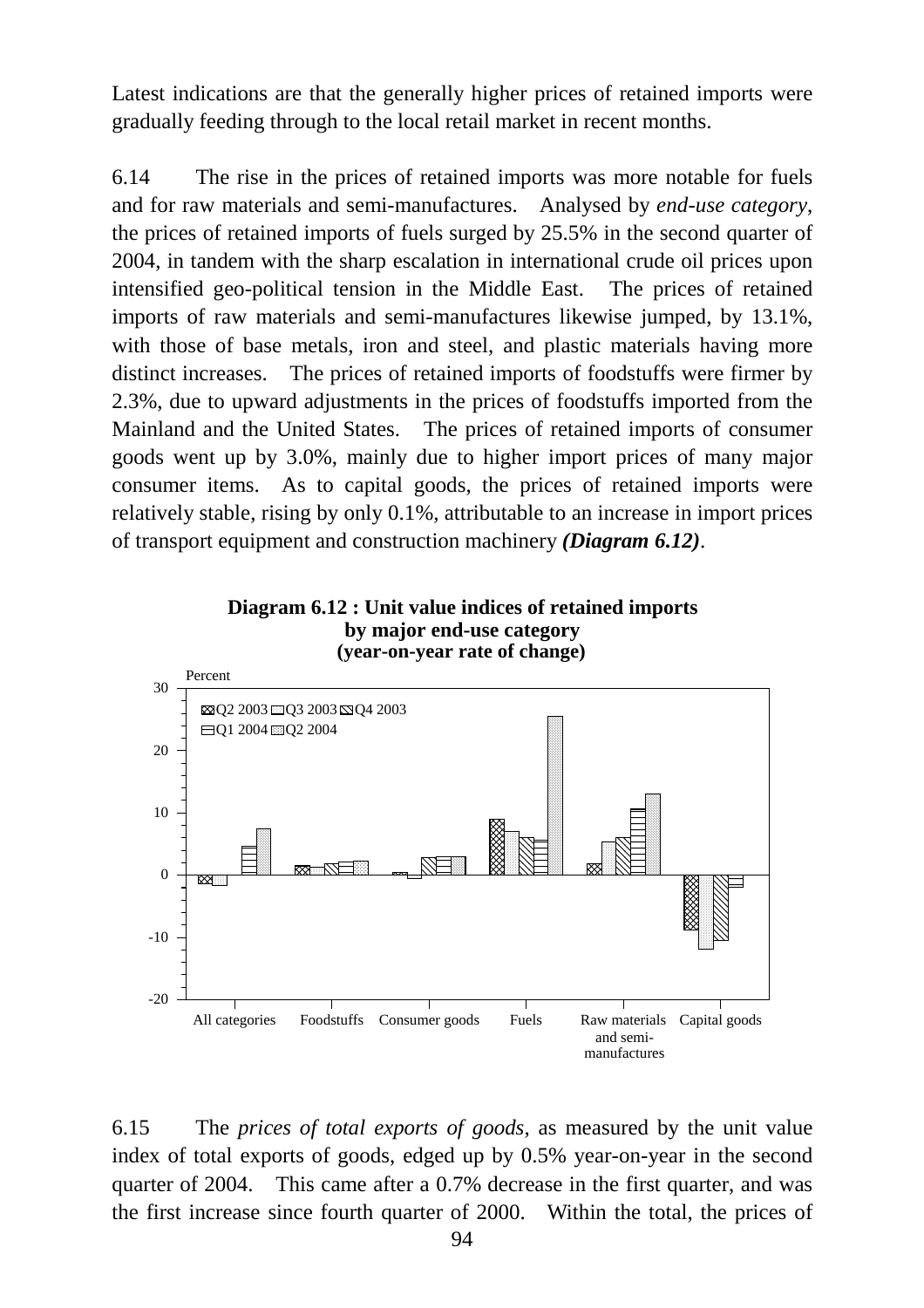re-exports and domestic exports moved up by 0.5% and 0.2% respectively in the second quarter. For the first half of 2004 as a whole, the prices of total exports were still slightly down by 0.1%, comprising decreases of 0.1% and 0.2% respectively in the prices of re-exports and domestic exports. This decrease was nevertheless much smaller than the 1.6% fall in the second half of 2003.

6.16 Analysed by major *market* and on a year-on-year comparison, the prices of total exports of goods generally had either moderated declines or enlarged increases. Indicating this, the prices of total exports of goods to Singapore, though still trending downwards, showed a narrower decrease of 2.3% in the second quarter of 2004. This was partly related to the influence of reduced decline in the prices of capital goods, and of raw materials and semi-manufactures exported to the market. The prices of total exports of goods to the United States edged down by 0.4%, along with an upturn in the prices of capital goods exported to this market. The prices of total exports of goods to Germany bottomed out to virtually nil change and those to Japan turned up to a 0.1% increase, with a rise in the prices of consumer goods exported largely offsetting the decreases in those of other major export categories. The prices of total exports of goods to the United Kingdom also rose back by 0.1%, on account of a pick-up in the prices of raw materials and semi-manufactures exported to the market. For the similar reason, the prices of total exports of goods to the Mainland moved higher by 1.9% *(Diagram 6.13)*.

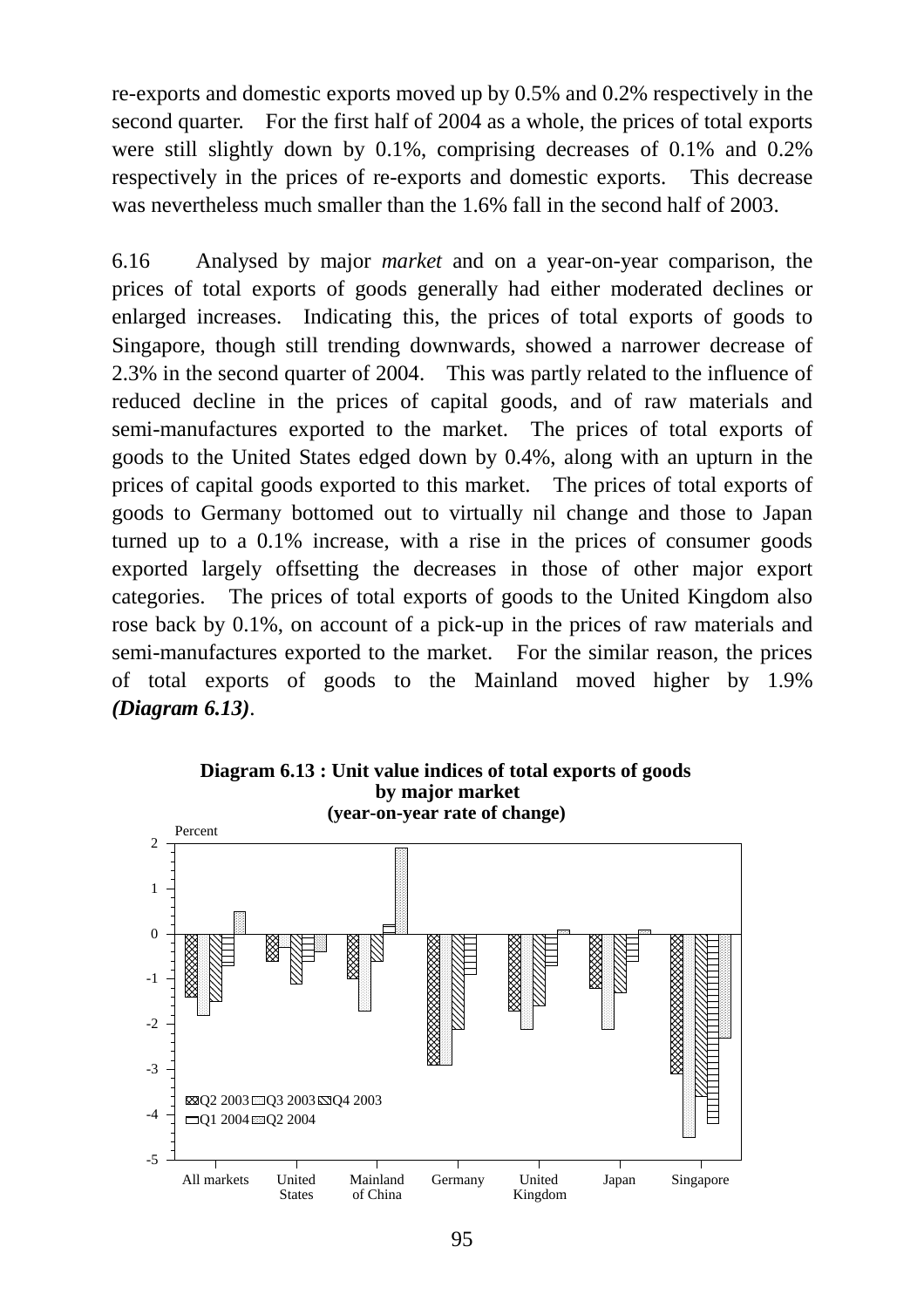6.17 With the prices of total exports of goods rising by a smaller extent than the prices of imports of goods, the *terms of trade in goods*<sup>(5)</sup> for Hong Kong fell by another 1.8% in the second quarter of 2004 over a year earlier, after a 1.5% decline in the first quarter. For the first half of 2004 as a whole, there was an average decrease of 1.6%, as compared to a 1.1% fall in the second half of 2003 *(Diagrams 6.14 and 6.15).*



### **Diagram 6.15 : Terms of trade in goods**



### **GDP deflator**

6.18 The *GDP deflator*(6), as a broad measure of overall price change in the economy, continued on a moderating downtrend since the latter part of 2003. On a year-on-year comparison, the GDP deflator decreased by 2.9% in the second quarter of 2004, after a 4.0% drop in the first quarter. The smaller decrease reflected the combined influence of a tapered decline in the price deflator for private consumption expenditure, a faster increase in the price deflator for gross domestic fixed capital formation, and an improvement in the terms of trade in services *(Diagram 6.16)*.

6.19 Within the GDP deflator, the *domestic demand deflator* and the *total final demand deflator* rose back by 0.2% and 0.4% respectively in the second quarter of 2004, arresting the declines of 0.9% and 1.1% in the first quarter. This reflected renewed domestic cost pressure, in tandem with the sustained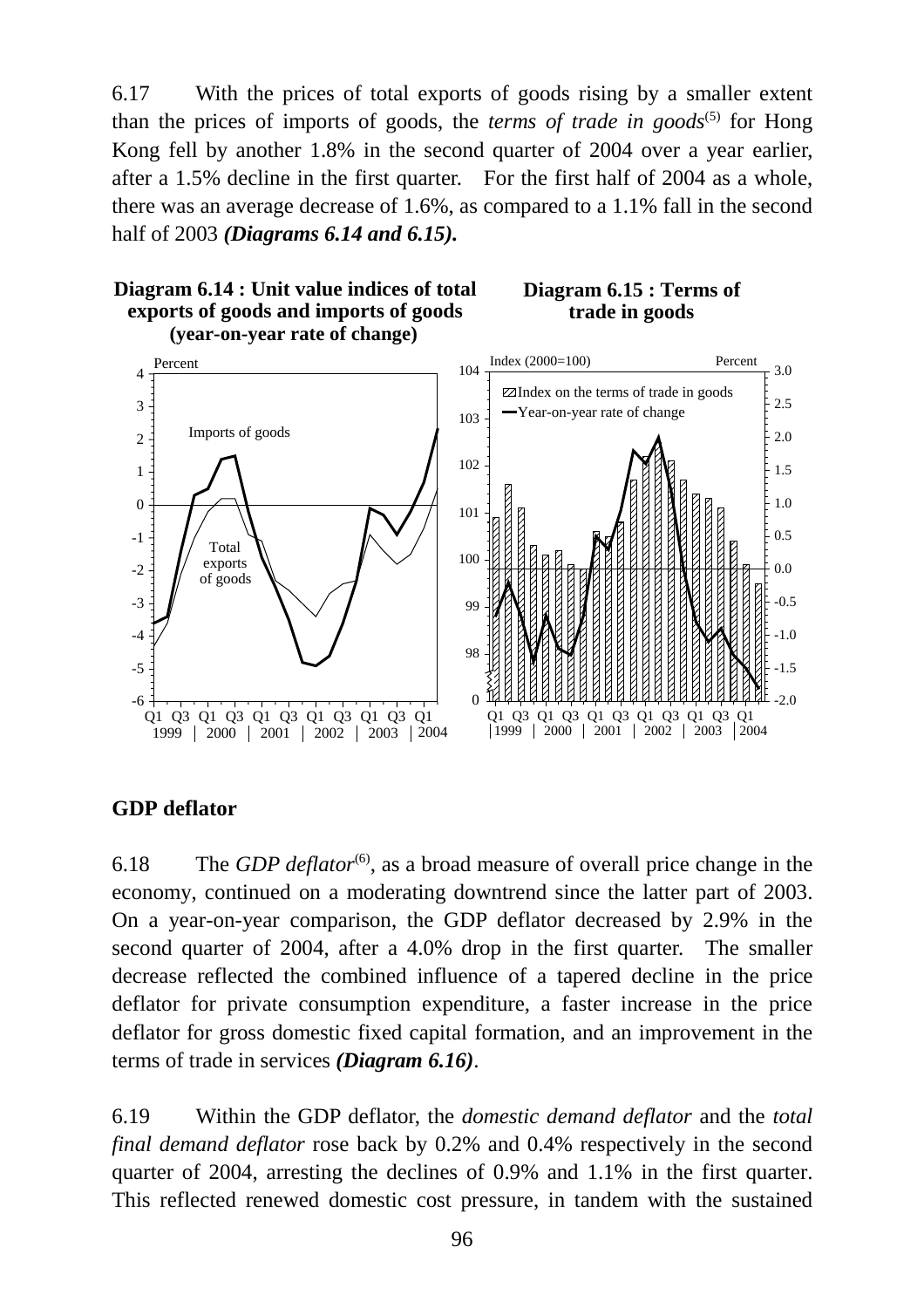pick-up in economic activity. On a seasonally adjusted quarter-to-quarter comparison, the GDP deflator edged down by 1.0% in the second quarter of 2004, having fallen by 0.1% in the first quarter *(Diagram 6.17)*.

**Diagram 6.16 : GDP deflator, total final demand deflator and domestic demand deflator (year-on-year rate of change)**



**Diagram 6.17 : GDP deflator (seasonally adjusted quarter-to-quarter rate of change)**

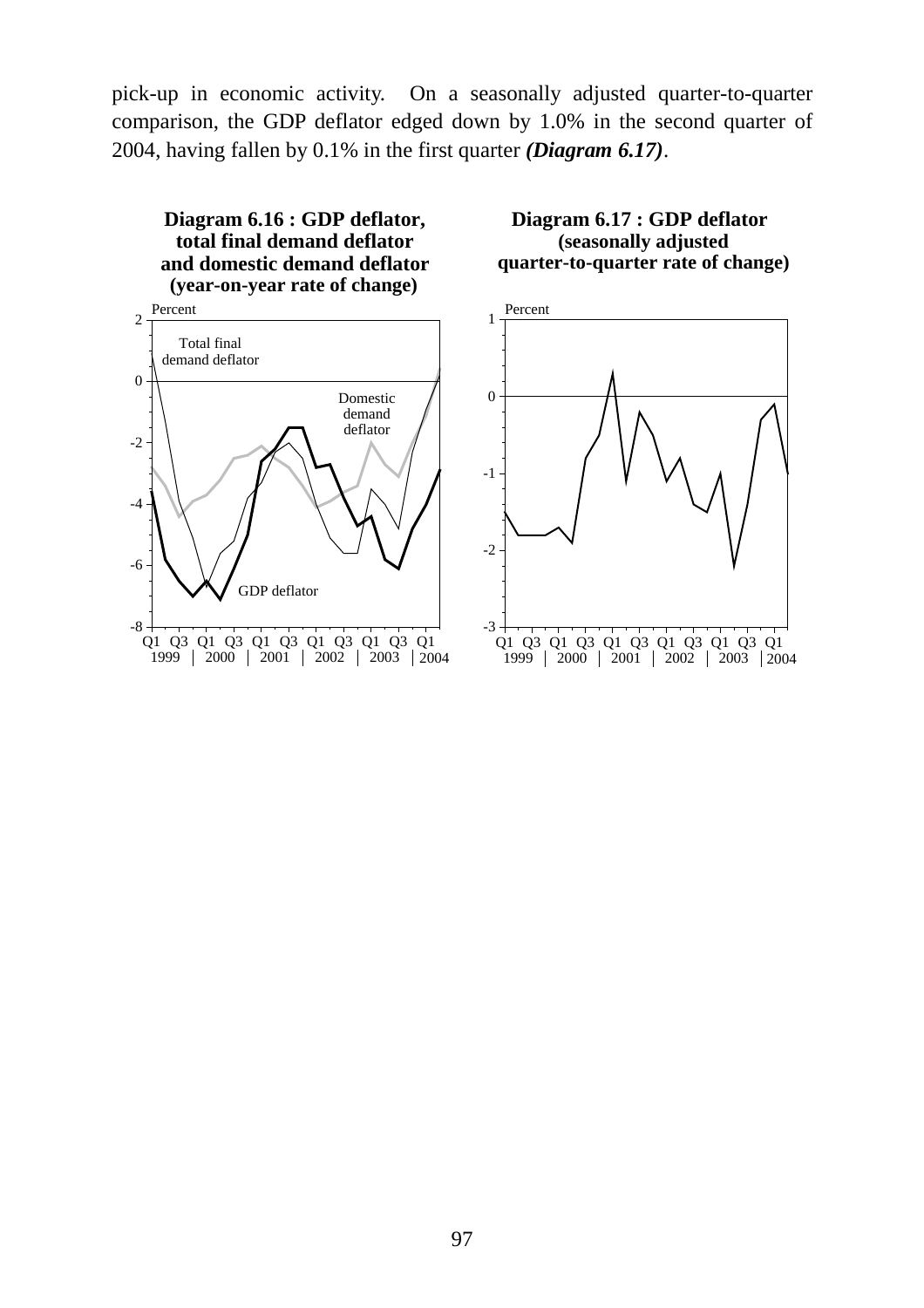### **Notes :**

(1) The Consumer Price Indices (A), (B) and (C) are compiled by reference to the average expenditure patterns for different groups of households as enumerated from the Household Expenditure Survey. Then, by aggregating the expenditure patterns of all the households covered by these three indices, a Composite CPI is compiled.

The expenditure ranges of the households covered in the 1999/2000-based CPIs are shown below:

|        | Approximate proportion of | Monthly expenditure range       |
|--------|---------------------------|---------------------------------|
|        | households covered        | $(at 1999/2000 \text{ prices})$ |
|        | (96)                      |                                 |
| CPI(A) | 50                        | 4,500 to 18,499                 |
| CPI(B) | 30                        | 18,500 to 32,499                |
| CPI(C) |                           | 32,500 to 65,999                |

The weightings of the various components in the 1999/2000-based CPIs are as follows:

| Expenditure                    |                      |                 |        |        |
|--------------------------------|----------------------|-----------------|--------|--------|
| component                      | <b>Composite CPI</b> | $\text{CPI(A)}$ | CPI(B) | CPI(C) |
|                                | (%)                  | (% )            | (%)    | $(\%)$ |
| Food                           | 26.67                | 31.88           | 25.94  | 21.38  |
| Meals bought<br>away from home | 16.39                | 17.94           | 17.20  | 13.28  |
| Other foodstuffs               | 10.28                | 13.94           | 8.74   | 8.10   |
| Housing                        | 29.91                | 29.13           | 29.68  | 31.22  |
| Private dwellings              | 24.59                | 21.76           | 25.48  | 26.67  |
| Public dwellings               | 2.07                 | 5.08            | 1.03   |        |
| Maintenance costs              | 3.25                 | 2.29            | 3.17   | 4.55   |
| and other                      |                      |                 |        |        |
| housing charges                |                      |                 |        |        |
| Electricity, gas and           | 2.98                 | 3.99            | 2.81   | 2.02   |
| water                          |                      |                 |        |        |
| Alcoholic drinks and           | 0.94                 | 1.50            | 0.86   | 0.39   |
| tobacco                        |                      |                 |        |        |
| Clothing and<br>footwear       | 4.13                 | 3.36            | 4.47   | 4.55   |
| Durable goods                  | 6.24                 | 4.96            | 6.93   | 6.73   |
| Miscellaneous goods            | 5.70                 | 5.25            | 5.58   | 6.43   |
| <b>Transport</b>               | 9.01                 | 8.23            | 9.05   | 9.94   |
| Miscellaneous                  | 14.42                | 11.70           | 14.68  | 17.34  |
| services                       |                      |                 |        |        |
| All items                      | 100.00               | 100.00          | 100.00 | 100.00 |

- (2) As announced by the Financial Secretary in the 2002/03 Budget, water and sewage charges for domestic households were to be waived for one year as from April 2002, subject to maximum amounts of \$800 and \$200 respectively. This had the effect of lowering the Composite CPI by 0.2 of a percentage point in 2002. Reflecting relatively greater effect on the lower expenditure households, the corresponding dampening effects on the CPI(A), CPI(B) and CPI(C) were 0.3, 0.2 and 0.1 of a percentage point.
- (3) A special one-off rebate was granted by a power company in January and February 2003, at \$250 or at 1.5 cents per unit based on the electricity consumption for the whole year of 2002 per residential customer account, whichever was the higher.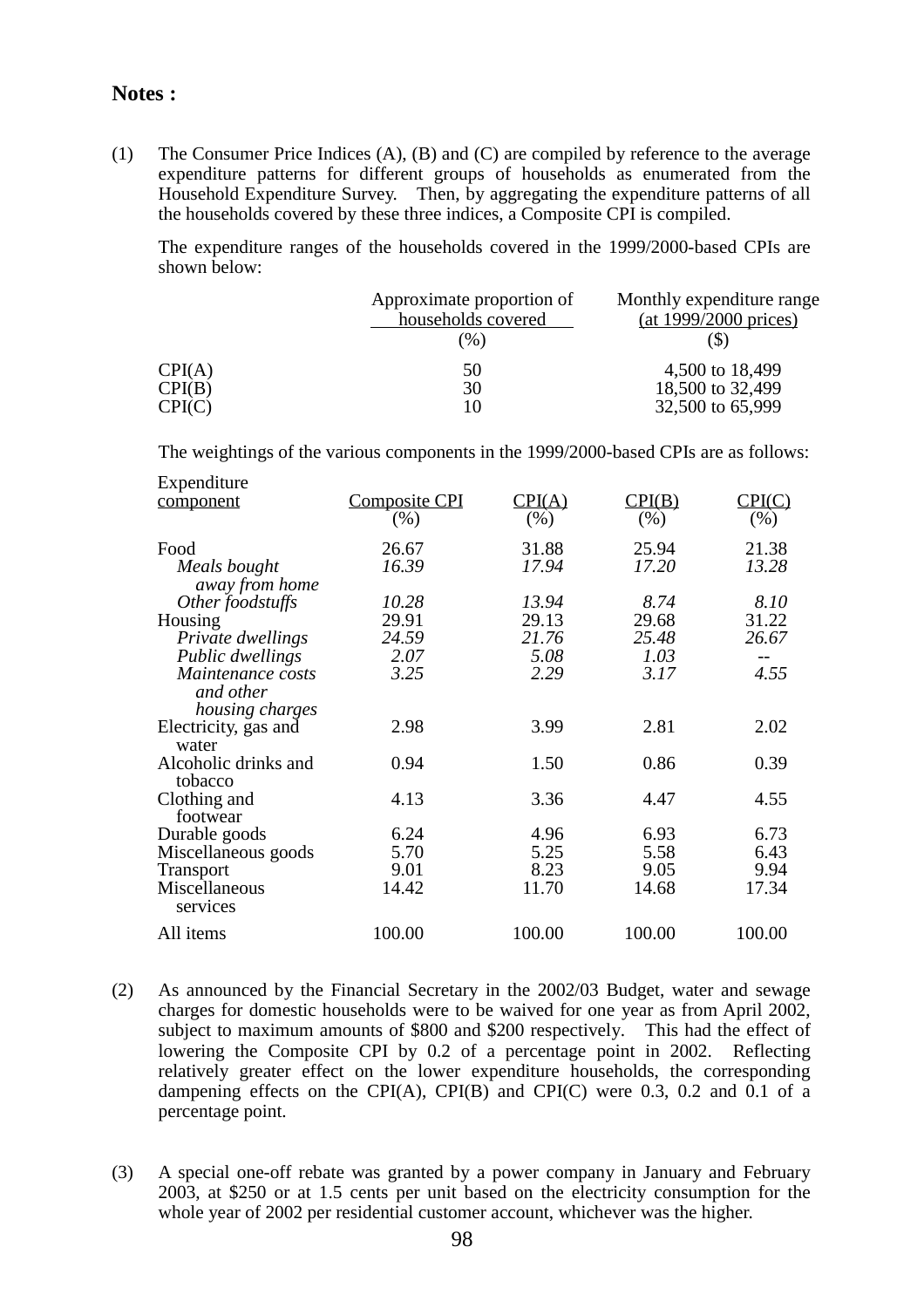- (4) The Producer Price Index is designed to reflect changes in the prices of goods and services received by local producers. Producer prices refer to the transacted prices, net of any discounts or rebates allowed to the buyers. Transportation and other incidental charges are not included.
- (5) The terms of trade in goods is defined as the ratio of the prices of total exports of goods to the prices of imports of goods.
- (6) The implicit price deflators of GDP and its main expenditure components are derived by dividing GDP at current prices by the corresponding constant price figures. In compiling the constant price GDP at the finer sub-component level, a standard deflation approach is adopted whereby an appropriate price index is used to deflate each of the sub-components of GDP at current prices. Summing up the individually deflated sub-components gives the main expenditure components of GDP at constant prices. These are further aggregated to arrive at the overall GDP at constant prices. Then, by dividing the current price GDP with the corresponding constant price GDP at the overall level, the GDP deflator is implicitly obtained. Similarly, by dividing each of the main expenditure components of GDP at current prices with each of the corresponding measures at constant prices, the respective price deflators at the main expenditure component level are implicitly obtained. Hence as it stands, the implicit price deflators of GDP and its main expenditure components are not used as input for compiling the corresponding constant price measures. By the same token, the growth rates in real terms of GDP and its main expenditure components are not derived from their corresponding growth rates in money terms using the rates of change in the respective implicit prices deflators. Rather, the growth rates in real terms are calculated directly by comparing the constant price measures over two periods.

The rate of change in the GDP deflator may differ substantially from that in the Composite CPI over the same time span. The Composite CPI covers consumer price inflation in particular. Yet the GDP deflator is a much broader measure of inflation for the entire economy, and takes into account all the price changes related to consumption, investment, exports and imports. Also, as total final demand in the economy is equated to GDP plus imports, the rate of change in the GDP deflator may differ appreciably from that in the total final demand deflator, depending on the movement in the prices of imports. Likewise, as domestic demand in the economy is equated to GDP plus imports and less exports, the rate of change in the GDP deflator may differ appreciably from that in the domestic demand deflator, depending on the movement in the prices of imports and exports.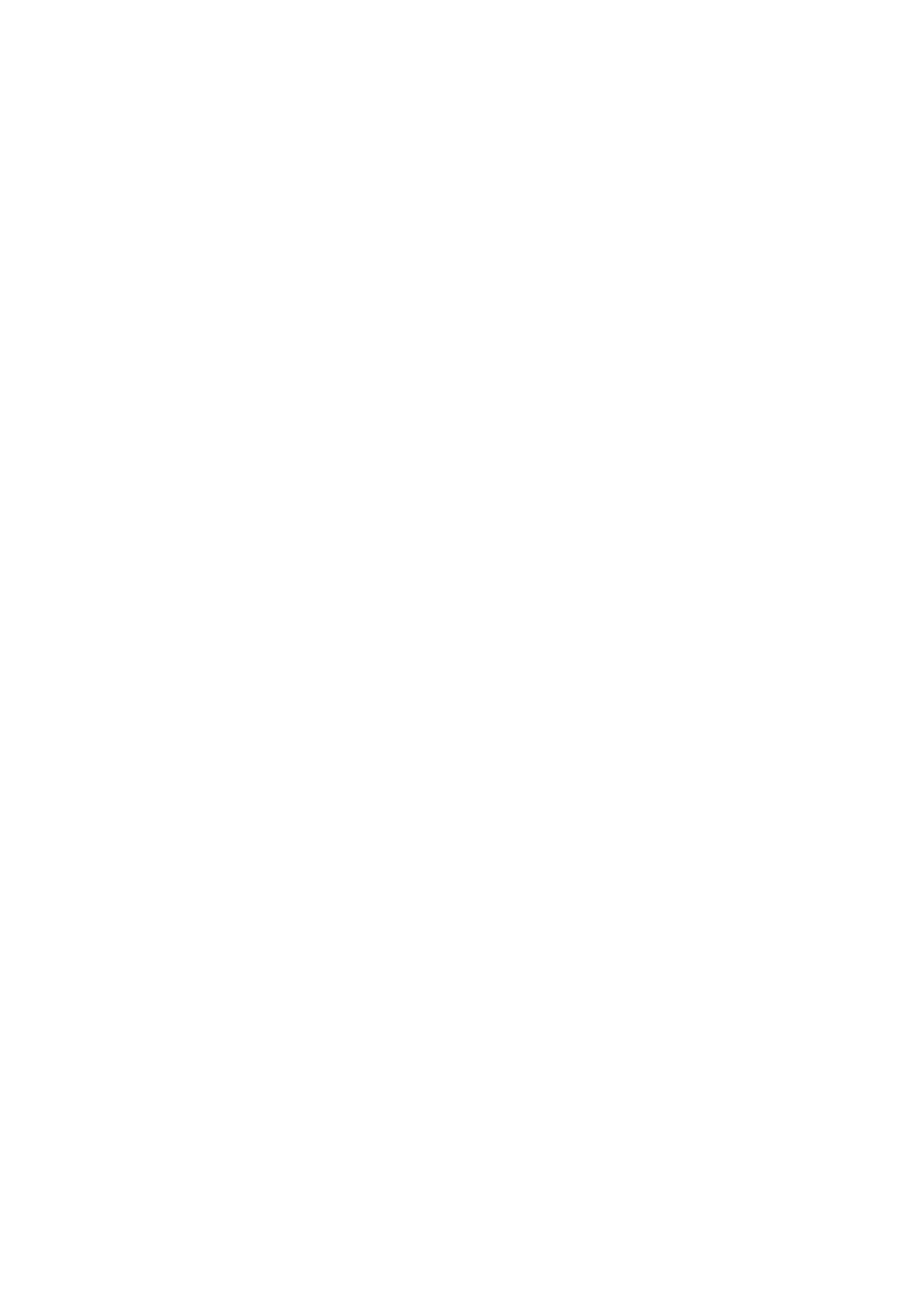## **STATISTICAL APPENDIX**

#### **Table Page**

| 1.1  | Gross Domestic Product and its main expenditure components and                                  | 103     |
|------|-------------------------------------------------------------------------------------------------|---------|
|      | the main price indicators                                                                       |         |
| 2.1  | Hong Kong's merchandise trade performance                                                       | 104     |
| 2.2  | Total exports of goods by major region                                                          | 104     |
| 2.3  | Visible and invisible trade balance                                                             | 104     |
| 2.4  | Major economic indicators of major economies                                                    | 105-106 |
| 2.5  | Value of total exports of goods by market                                                       | 107     |
| 2.6  | Total exports of goods by major market                                                          | 107     |
| 2.7  | Total exports of goods by major market by major enduse category                                 | 108-109 |
| 2.8  | Total exports of goods by major commodity group                                                 | 110     |
| 2.9  | Re-exports by major market                                                                      | 110     |
| 2.10 | Domestic exports by major market                                                                | 110     |
| 2.11 | Imports of goods by major source                                                                | 111     |
| 2.12 | Retained imports by end-use category                                                            | 111     |
| 2.13 | Retained imports of capital goods by broad type                                                 | 111     |
| 2.14 | Exports of services by major service group                                                      | 112     |
| 2.15 | Imports of services by major service group                                                      | 112     |
| 2.16 | Hong Kong's balance of payments account                                                         | 113     |
| 3.1  | GDP by major economic sector                                                                    | 114     |
| 3.2  | Index of Business Receipts for individual service sectors                                       | 115     |
| 3.3  | <b>Indices of Property Prices and Rentals</b>                                                   | 115     |
| 3.4  | Agreements for sale and purchase of property                                                    | 116     |
| 3.5  | Property transfer assignments and mortgage arrangements                                         | 117     |
| 3.6  | Completions of new property by the private sector                                               | 118     |
| 3.7  | Building plans with consent to commence work in the private sector                              | 119     |
| 3.8  | Number of incoming visitors by place of residence                                               | 120     |
| 3.9  | Stock of hotel rooms and occupancy rate                                                         | 120     |
| 3.10 | Number of Hong Kong resident departures by destination                                          | 121     |
| 4.1  | Trade-weighted Effective Exchange Rate Index (EERI) of the Hong Kong<br>dollar                  | 121     |
| 4.2  | Hong Kong dollar deposits with authorized institutions                                          | 122     |
| 4.3  | Foreign currency deposits with authorized institutions                                          | 122     |
| 4.4  | Total deposits by major type of authorized institution                                          | 123     |
| 4.5  | Hong Kong dollar money supply and total money supply                                            | 123     |
| 4.6  | Hong Kong dollar external claims and liabilities held by Hong Kong's<br>authorized institutions | 124     |
| 4.7  | Loans and advances by currency denomination                                                     | 124     |
| 4.8  | Hong Kong dollar loan-to-deposit ratio                                                          | 125     |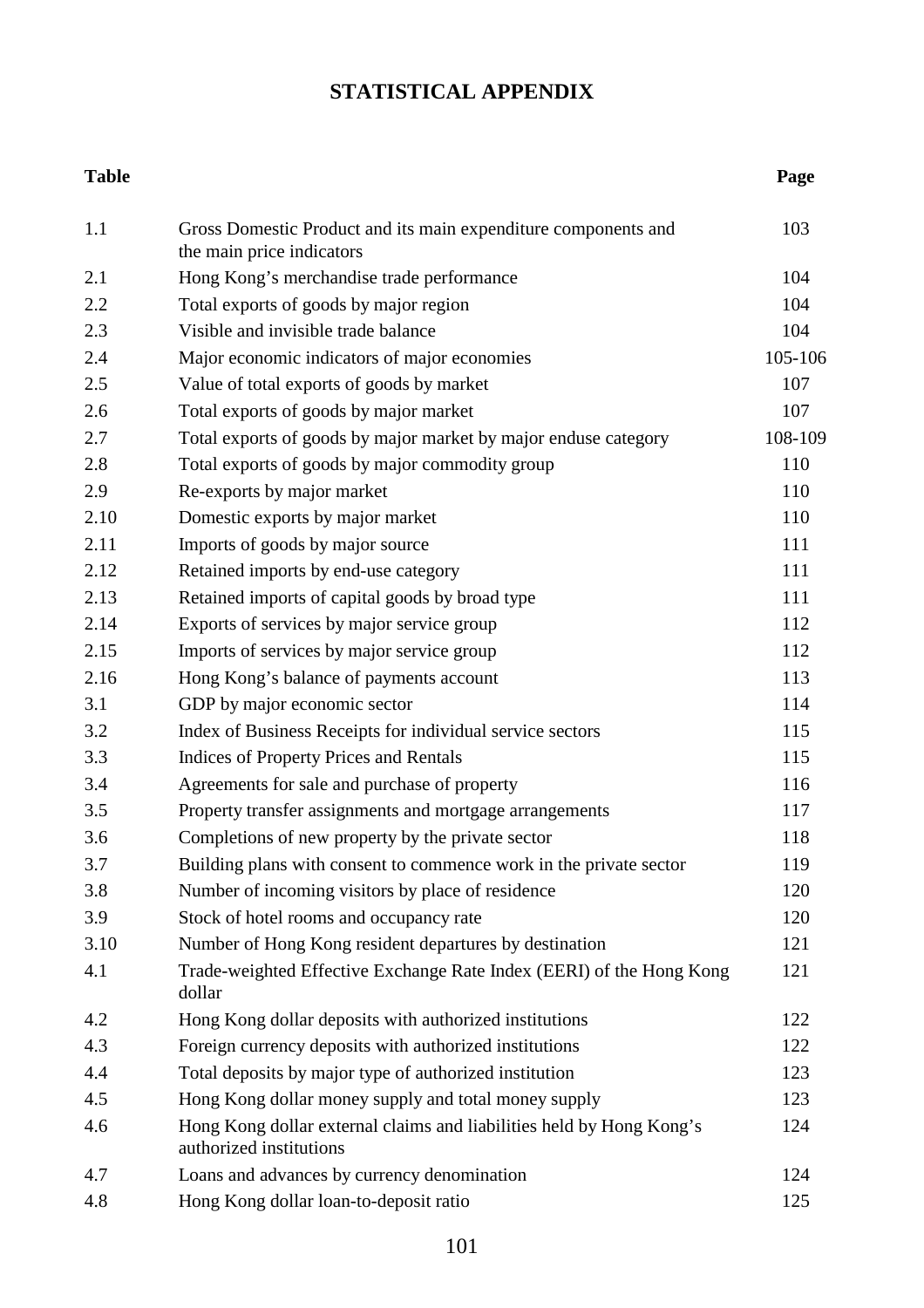#### **Table Page**

| 4.9  | Loans and advances by place of usage                                                                               | 125 |
|------|--------------------------------------------------------------------------------------------------------------------|-----|
| 4.10 | Loans and advances for use in Hong Kong by major usage                                                             | 126 |
| 4.11 | Exchange Fund Bills and Notes issued by HKMA                                                                       | 126 |
| 4.12 | NCDs issued by authorized institutions in Hong Kong                                                                | 127 |
| 4.13 | Movements in the Hang Seng Index and in the share price indices in<br>selected stock markets overseas              | 127 |
| 4.14 | Average daily turnover and total market capitalisation of the Hong Kong<br>stock market                            | 128 |
| 4.15 | Average daily turnover of the Hang Seng Index futures and options<br>contracts in the Hong Kong derivatives market | 128 |
| 5.1  | Unemployment and underemployment rates                                                                             | 129 |
| 5.2  | Median duration of unemployment and proportion of the unemployed<br>population by duration of unemployment         | 129 |
| 5.3  | The labour force, and persons employed, unemployed and underemployed                                               | 130 |
| 5.4  | Labour force participation rates by sex (%)                                                                        | 130 |
| 5.5  | Unemployment rates by major economic sector $(\%)$                                                                 | 131 |
| 5.6  | Unemployment rates by major occupation category (%)                                                                | 132 |
| 5.7  | Unemployment rates by educational attainment (%)                                                                   | 133 |
| 5.8  | Unemployment rates by age group (%)                                                                                | 133 |
| 5.9  | Employment by major economic sector                                                                                | 134 |
| 5.10 | Vacancies by major economic sector                                                                                 | 135 |
| 5.11 | Vacancies by major occupation category                                                                             | 136 |
| 5.12 | Labour earnings by major economic sector                                                                           | 137 |
| 5.13 | Wages by selected major economic sector                                                                            | 138 |
| 5.14 | Wages by selected major occupation category                                                                        | 139 |
| 6.1  | <b>Consumer Price Indices</b>                                                                                      | 140 |
| 6.2  | <b>Seasonally adjusted Consumer Price Indices</b>                                                                  | 140 |
| 6.3  | Composite Consumer Price Index by component                                                                        | 141 |
| 6.4  | Producer Price Index for the local manufacturing sector                                                            | 142 |
| 6.5  | Producer Price Indices for selected service sectors                                                                | 142 |
| 6.6  | World commodity prices                                                                                             | 143 |
| 6.7  | Unit value indices of imports of goods by major source                                                             | 143 |
| 6.8  | Unit value indices of retained imports by major end-use category                                                   | 144 |
| 6.9  | Unit value indices of total exports of goods by major market                                                       | 144 |
| 6.10 | Terms of trade in goods                                                                                            | 145 |
| 6.11 | GDP deflator and the main expenditure component deflators                                                          | 145 |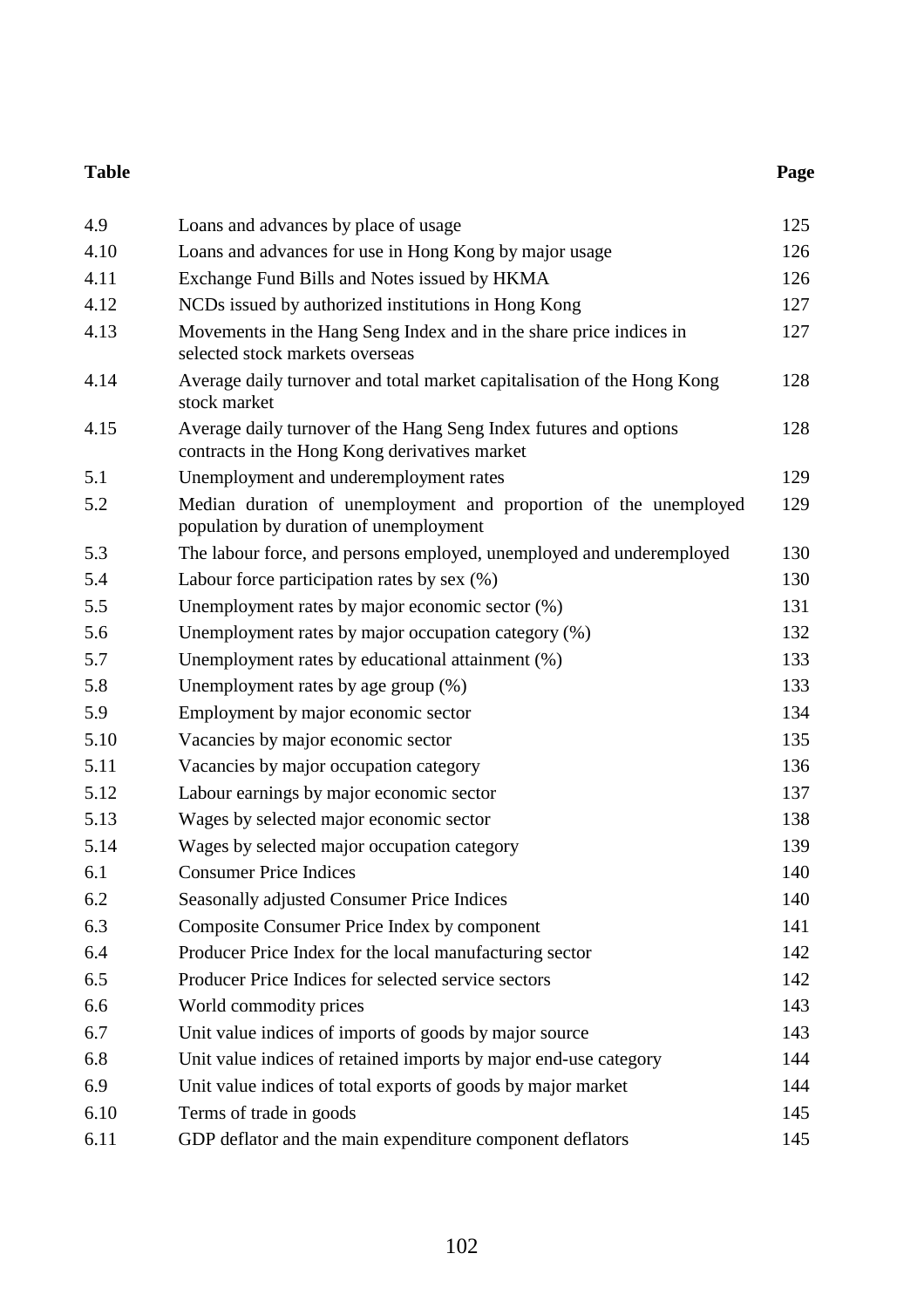|                                                                        | $2002^*$ | $2003^{\text{*}}$ |                    |                      | 2003                      |                    |                    | 2004               |  |
|------------------------------------------------------------------------|----------|-------------------|--------------------|----------------------|---------------------------|--------------------|--------------------|--------------------|--|
|                                                                        |          |                   | $\mathrm{Q1}^{\#}$ | $\mathrm{Q2}^{\#}$   | $\mathbf{Q3}^{\text{\#}}$ | ${\bf Q4}^{\#}$    | $\mathrm{Q1}^{\#}$ | ${\bf Q2}^+$       |  |
| Change in real terms of GDP and<br>its main expenditure components (%) |          |                   |                    |                      |                           |                    |                    |                    |  |
| Private consumption<br>expenditure                                     | $-1.2$   | $-0.9$            | $-3.2$<br>$(-1.1)$ | $-4.1$<br>$(-0.8)$   | 0.1<br>(2.8)              | 3.7<br>(2.9)       | 6.0<br>(1.0)       | 11.0<br>(4.2)      |  |
| Government consumption<br>expenditure                                  | 2.5      | 1.9               | 1.0<br>(0.6)       | 0.5<br>(0.5)         | 0.5<br>(1.2)              | 5.5<br>(3.0)       | 5.4<br>(0.5)       | $\ast$<br>$(-4.6)$ |  |
| Gross domestic fixed<br>capital formation                              | $-4.5$   | 0.1               | 4.2<br>(N.A.)      | $-5.3$<br>(N.A.)     | $\ast$<br>(N.A.)          | 1.9<br>(N.A.)      | 5.5<br>(N.A.)      | 13.2<br>(N.A.)     |  |
| of which:                                                              |          |                   |                    |                      |                           |                    |                    |                    |  |
| Building and construction                                              | $-1.1$   | $-7.0$            | $-3.2$             | $-8.5$               | $-6.6$                    | $-9.9$             | $-11.6$            | $-9.4$             |  |
| Machinery, equipment and<br>computer software                          | $-7.6$   | 6.5               | 12.8               | $-1.1$               | 5.6                       | 9.3                | 16.0               | 26.1               |  |
| Total exports of goods                                                 | 8.7      | 14.2              | 19.1<br>(3.4)      | 14.3<br>(1.9)        | 10.0<br>(1.7)             | 14.7<br>(6.5)      | 15.0<br>(3.3)      | 18.7<br>(5.8)      |  |
| Imports of $goods^{(a)}$                                               | 7.9      | 13.1              | 18.8<br>(3.0)      | 10.9<br>(1.1)        | 8.2<br>(2.4)              | 15.7<br>(7.5)      | 16.3<br>(3.4)      | 20.3<br>(5.5)      |  |
| Exports of services                                                    | 11.7     | 7.1               | 14.3<br>(2.3)      | $-9.5$<br>$(-18.4)$  | 10.4<br>(33.8)            | 11.8<br>$(-1.0)$   | 12.6<br>(1.8)      | 31.3<br>$(-1.3)$   |  |
| Imports of services                                                    | 3.7      | $-4.6$            | $-5.4$<br>$(-5.8)$ | $-16.8$<br>$(-14.3)$ | $-0.3$<br>(23.2)          | 3.1<br>(3.4)       | 4.1<br>$(-4.8)$    | 30.1<br>(7.0)      |  |
| <b>Gross Domestic Product</b>                                          | 1.9      | 3.2               | 4.4<br>$(-0.7)$    | $-0.6$<br>$(-2.6)$   | 4.0<br>(6.8)              | 4.9<br>(1.4)       | 7.0<br>(1.2)       | 12.1<br>(2.6)      |  |
| Change in the main<br>price indicators $(\frac{\%}{\%})$               |          |                   |                    |                      |                           |                    |                    |                    |  |
| <b>GDP</b> deflator                                                    | $-3.6$   | $-5.3$            | $-4.4$<br>$(-1.0)$ | $-5.8$<br>$(-2.2)$   | $-6.1$<br>$(-1.4)$        | $-4.8$<br>$(-0.3)$ | $-4.0$<br>$(-0.1)$ | $-2.9$<br>$(-1.0)$ |  |
| <b>Composite Consumer Price Index</b> <sup>(b)</sup>                   | $-3.0$   | $-2.6$            | $-2.0$<br>$(-0.1)$ | $-2.5$<br>$(-1.1)$   | $-3.6$<br>$(-1.9)$        | $-2.3$<br>(0.8)    | $-1.8$<br>(0.3)    | $-0.9$<br>$(*)$    |  |
| <i>Change in nominal GDP</i> $(%)$                                     | $-1.8$   | $-2.2$            | $-0.1$             | $-6.3$               | $-2.2$                    | $-0.2$             | 2.5                | 8.9                |  |

# **Table 1.1 : Gross Domestic Product and its main expenditure components and the main price indicators (year-on-year rate of change (%))**

Notes : (a) Here imports of goods are valued on f.o.b. basis, instead of on c.i.f. basis as is the on-going practice for the merchandise trade statistics.

(b) Final figures.

(#) Revised figures.

(+) Preliminary figures.

( ) Figures in parentheses denote seasonally adjusted quarter-to-quarter percentage rate of change.

(\*) Change of less than 0.05%.

N.A. Not applicable, as no clear seasonal pattern is found in gross domestic fixed capital formation, due to the presence of considerable short-term fluctuations.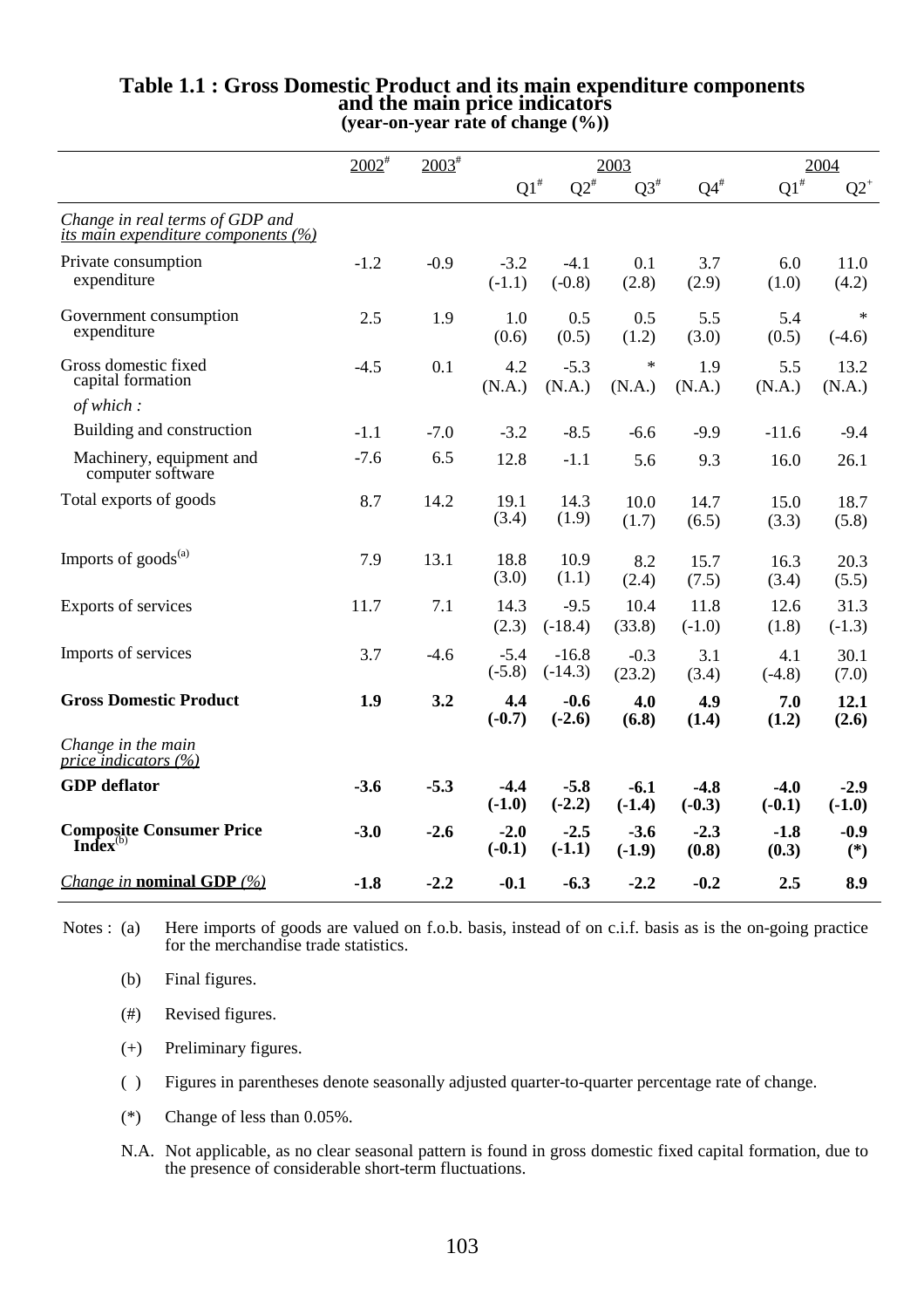|                |      | Total exports of goods |      | Of which:<br>Re-exports |         | Domestic exports |      |       | Of which: | Imports of goods Retained imports |
|----------------|------|------------------------|------|-------------------------|---------|------------------|------|-------|-----------|-----------------------------------|
| 2003 Annual    | 14.0 |                        | 16.1 |                         | $-7.4$  |                  | 12.8 |       | 5.8       |                                   |
| Q <sub>1</sub> | 19.1 | (3.4)                  | 22.3 | (4.0)                   | $-12.0$ | $(-3.0)$         | 18.7 | (2.9) | 11.5      | (0.4)                             |
| Q <sub>2</sub> | 14.3 | (1.9)                  | 17.0 | (2.3)                   | $-12.6$ | $(-2.5)$         | 10.6 | (0.9) | $-1.9$    | $(-2.1)$                          |
| Q <sub>3</sub> | 9.8  | (1.5)                  | 11.3 | (1.2)                   | $-5.4$  | (5.6)            | 7.9  | (2.6) | 0.6       | (6.0)                             |
| Q4             | 14.2 | (6.2)                  | 15.4 | (6.7)                   | $-0.4$  | $(-0.2)$         | 15.0 | (7.0) | 14.1      | (7.9)                             |
| 2004 Q1        | 14.8 | (3.7)                  | 15.9 | (4.2)                   | 0.7     | $(-2.6)$         | 15.5 | (3.2) | 14.8      | (0.9)                             |
| Q <sub>2</sub> | 18.0 | (5.4)                  | 19.0 | (5.6)                   | 5.1     | (2.1)            | 19.8 | (5.6) | 21.8      | (5.6)                             |

### **Table 2.1 : Hong Kong's merchandise trade performance (year-on-year rate of change in real terms(%))**

Note : Figures in brackets are the seasonally adjusted quarter-to-quarter rates of change.

|      |                                               | East Asia | North<br>America | European<br>Union <sup>(a)</sup> |
|------|-----------------------------------------------|-----------|------------------|----------------------------------|
| 2003 | Annual                                        | 20.9      | $-1.4$           | 13.4                             |
|      | Q1                                            | 23.6      | 9.1              | 15.9                             |
|      |                                               | 20.9      | $-3.3$           | 18.6                             |
|      |                                               | 17.9      | $-6.3$           | 10.5                             |
|      | $Q$ <sub>2</sub><br>$Q$ <sub>3</sub><br>$Q$ 4 | 21.7      | $-1.6$           | 10.0                             |
| 2004 | Q <sub>1</sub>                                | 18.6      | 4.3              | 15.0                             |
|      | Q2                                            | 21.8      | 7.2              | 17.2                             |

### **Table 2.2 : Total exports of goods by major region (year-on-year rate of change in real terms (%))**

Note : (a) Figures are based on the expanded coverage of the European Union with effect from 1 May 2004 and are suitably adjusted to enable year-on-year comparison.

|      |                 |               |          |         | $(\phi$ buildh at cui i ein mai Ket prices) |               |          |          |
|------|-----------------|---------------|----------|---------|---------------------------------------------|---------------|----------|----------|
|      |                 | Total exports |          |         | <u>Imports</u>                              | Trade balance |          |          |
|      |                 | Goods         | Services | Goods   | <b>Services</b>                             | Goods         | Services | Combined |
| 2003 | Annual          | 1,749.1       | 351.9    | 1,794.1 | 196.1                                       | $-45.0$       | 155.8    | 110.8    |
|      | $\frac{Q1}{Q2}$ | 383.4         | 83.0     | 399.4   | 47.8                                        | $-16.0$       | 35.2     | 19.2     |
|      |                 | 419.3         | 67.9     | 429.1   | 39.9                                        | $-9.8$        | 28.0     | 18.2     |
|      | Q <sub>3</sub>  | 467.5         | 96.6     | 468.9   | 54.2                                        | $-1.4$        | 42.4     | 41.0     |
|      | Q4              | 478.8         | 104.4    | 496.6   | 54.2                                        | $-17.8$       | 50.2     | 32.4     |
| 2004 | Q1              | 434.4         | 93.5     | 467.2   | 51.4                                        | $-32.8$       | 42.1     | 9.2      |
|      | Q2              | 497.9         | 92.1     | 527.3   | 53.6                                        | $-29.4$       | 38.5     | 9.1      |

### **Table 2.3 : Visible and invisible trade balance (\$ billion at current market prices)**

Note : Figures may not add up exactly to the total due to rounding.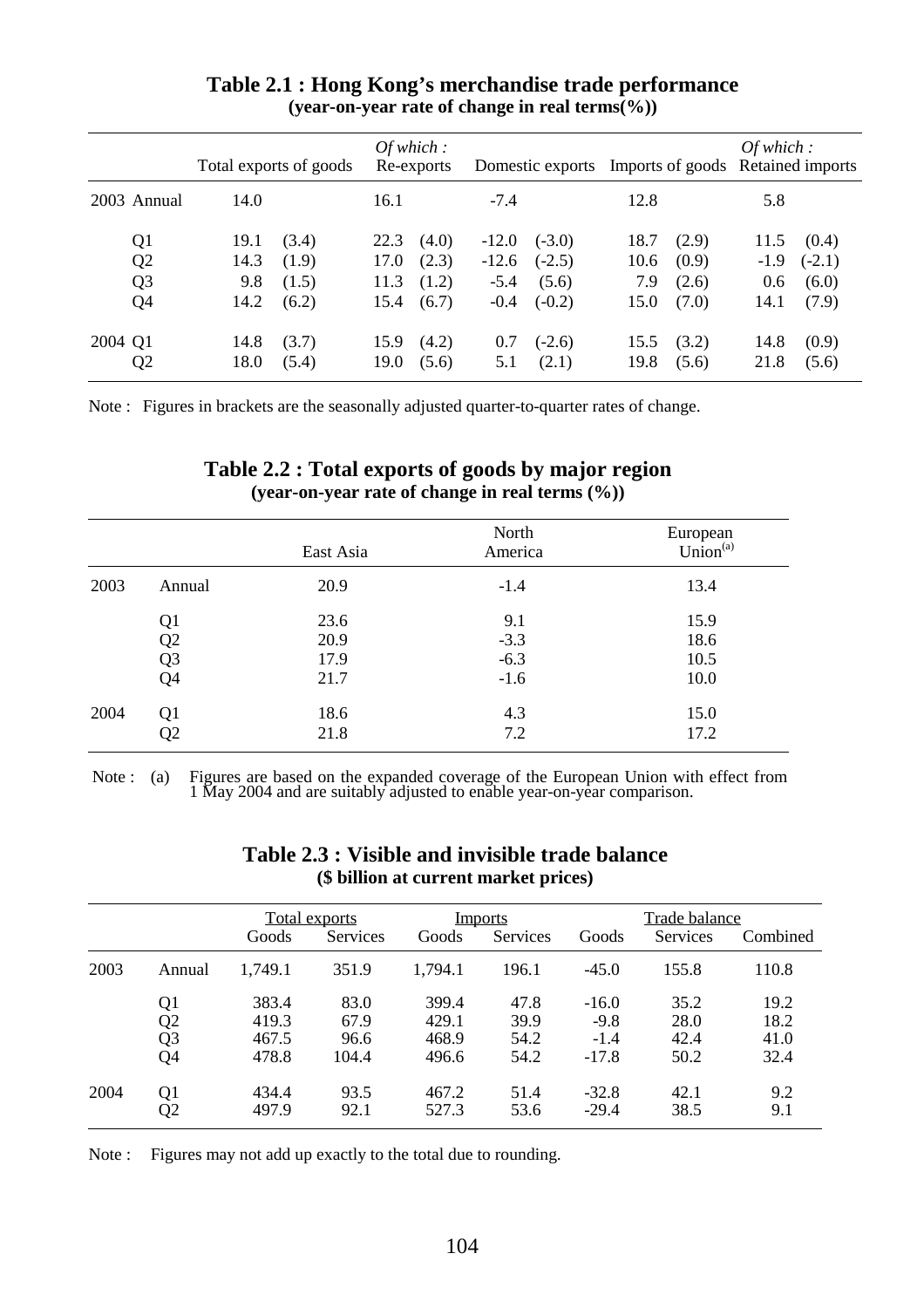|              |                                  |                              |                                       |            | <b>Exports</b>                 | Imports                        |                          |                             |
|--------------|----------------------------------|------------------------------|---------------------------------------|------------|--------------------------------|--------------------------------|--------------------------|-----------------------------|
|              |                                  | Gross<br>Domestic<br>Product | Private<br>consumption<br>expenditure | Investment | of<br>goods<br>and<br>services | of<br>goods<br>and<br>services | Industrial<br>production | Unemployment<br>rate $(\%)$ |
|              | <b>United States</b>             |                              |                                       |            |                                |                                |                          |                             |
|              |                                  |                              |                                       |            |                                |                                |                          |                             |
|              | 2003 Annual                      | 3.0                          | 3.3                                   | 5.1        | 1.9                            | 4.4                            | 0.2                      | 6.0                         |
|              | Q1                               | 1.9(1.9)                     | 2.7                                   | $-0.4$     | 1.9                            | 6.0                            | 1.3                      | 5.8                         |
|              | Q2                               | 2.3(4.1)                     | 3.0                                   | 3.1        | $-1.1$                         | 3.8                            | $-1.3$                   | 6.1                         |
|              | Q <sub>3</sub>                   | 3.5(7.4)                     | 3.5                                   | 7.4        | 0.8                            | 3.2                            | $-0.6$                   | 6.1                         |
|              | Q4                               | 4.4 $(4.2)$                  | 3.8                                   | 10.3       | 6.1                            | 4.9                            | 1.5                      | 5.9                         |
| 2004         | Q1                               | 5.0(4.5)                     | 4.2                                   | 10.9       | 8.4                            | 8.1                            | 2.9                      | 5.6                         |
|              | Q2                               | 4.8 $(3.0)$                  | 3.4                                   | 10.9       | 12.3                           | 9.9                            | 5.4                      | 5.6                         |
|              | European Union <sup>(a)</sup>    |                              |                                       |            |                                |                                |                          |                             |
|              | 2003 Annual                      | 0.8                          | 1.3                                   | $-0.1$     | 0.8                            | 2.3                            | 0.3                      | 9.1                         |
|              | Q1                               | 1.3(1.0)                     | 1.7                                   | $-0.2$     | 2.3                            | 4.3                            | 0.7                      | 9.1                         |
|              | Q2                               | $0.3$ $(0.5)$                | 1.4                                   | $-0.8$     | $-1.3$                         | 0.6                            | $-0.6$                   | 9.1                         |
|              | Q <sub>3</sub>                   | $0.6$ $(0.5)$                | 1.2                                   | $\ast$     | 0.6                            | 1.6                            | $-0.1$                   | 9.1                         |
|              | Q4                               | 1.0(0.5)                     | 1.0                                   | 0.6        | 1.7                            | 2.9                            | 1.2                      | 9.1                         |
| 2004         | Q <sub>1</sub>                   | 1.6(0.6)                     | 1.6                                   | 3.8        | 4.2                            | 3.9                            | 1.0                      | 9.1                         |
|              | Q2                               | $2.2 \quad (0.6)$            | N.A.                                  | N.A.       | N.A.                           | N.A.                           | 2.5                      | 9.1                         |
|              | Mainland of China <sup>(b)</sup> |                              |                                       |            |                                |                                |                          |                             |
| 2003         | Annual                           | 9.1                          | N.A.                                  | N.A.       | 34.6                           | 39.8                           | 17.0                     | 4.3                         |
|              | Q1                               | 9.9                          | N.A.                                  | N.A.       | 33.4                           | 52.2                           | 17.2                     | 4.1                         |
|              | Q2                               | 7.9                          | N.A.                                  | $\rm N.A.$ | 34.2                           | 38.2                           | 15.2                     | 4.2                         |
|              | Q <sub>3</sub>                   | 9.6                          | N.A.                                  | N.A.       | 29.7                           | 34.3                           | 16.6                     | 4.2                         |
|              | Q4                               | 9.9                          | N.A.                                  | N.A.       | 40.5                           | 38.3                           | 17.7                     | 4.3                         |
| 2004         | Q1                               | 9.8                          | N.A.                                  | N.A.       | 34.0                           | 42.3                           | 17.7                     | 4.3                         |
|              | Q2                               | 9.6                          | N.A.                                  | N.A.       | 37.2                           | 43.0                           | 17.7                     | 4.3                         |
| <b>Japan</b> |                                  |                              |                                       |            |                                |                                |                          |                             |
|              | 2003 Annual                      | 2.5                          | $0.8\,$                               | 3.1        | 10.1                           | 5.0                            | 3.3                      | 5.2                         |
|              | Q1                               | 2.7<br>$(*)$                 | 0.9                                   | 0.5        | 12.4                           | 8.2                            | 5.5                      | 5.4                         |
|              | Q2                               | 2.1(1.0)                     | 0.7                                   | 4.1        | 6.6                            | 3.5                            | 2.2                      | 5.4                         |
|              | Q <sub>3</sub>                   | 1.9(0.6)                     | $-0.1$                                | 2.8        | 9.9                            | 3.6                            | 1.0                      | 5.2                         |
|              | Q4                               | 3.1(1.8)                     | 1.8                                   | 5.3        | 11.6                           | 4.8                            | 4.1                      | 5.1                         |
| 2004         | Q <sub>1</sub>                   | 5.9(1.6)                     | 3.5                                   | 6.6        | 15.5                           | 7.6                            | 6.8                      | 4.9                         |
|              | Q2                               | 4.4 $(0.4)$                  | 3.4                                   | 2.8        | 17.9                           | 10.6                           | 7.4                      | 4.6                         |

# **Table 2.4 : Major economic indicators of major economies (year-on-year rate of change in real terms (%))**

 *(to be continued on next page)*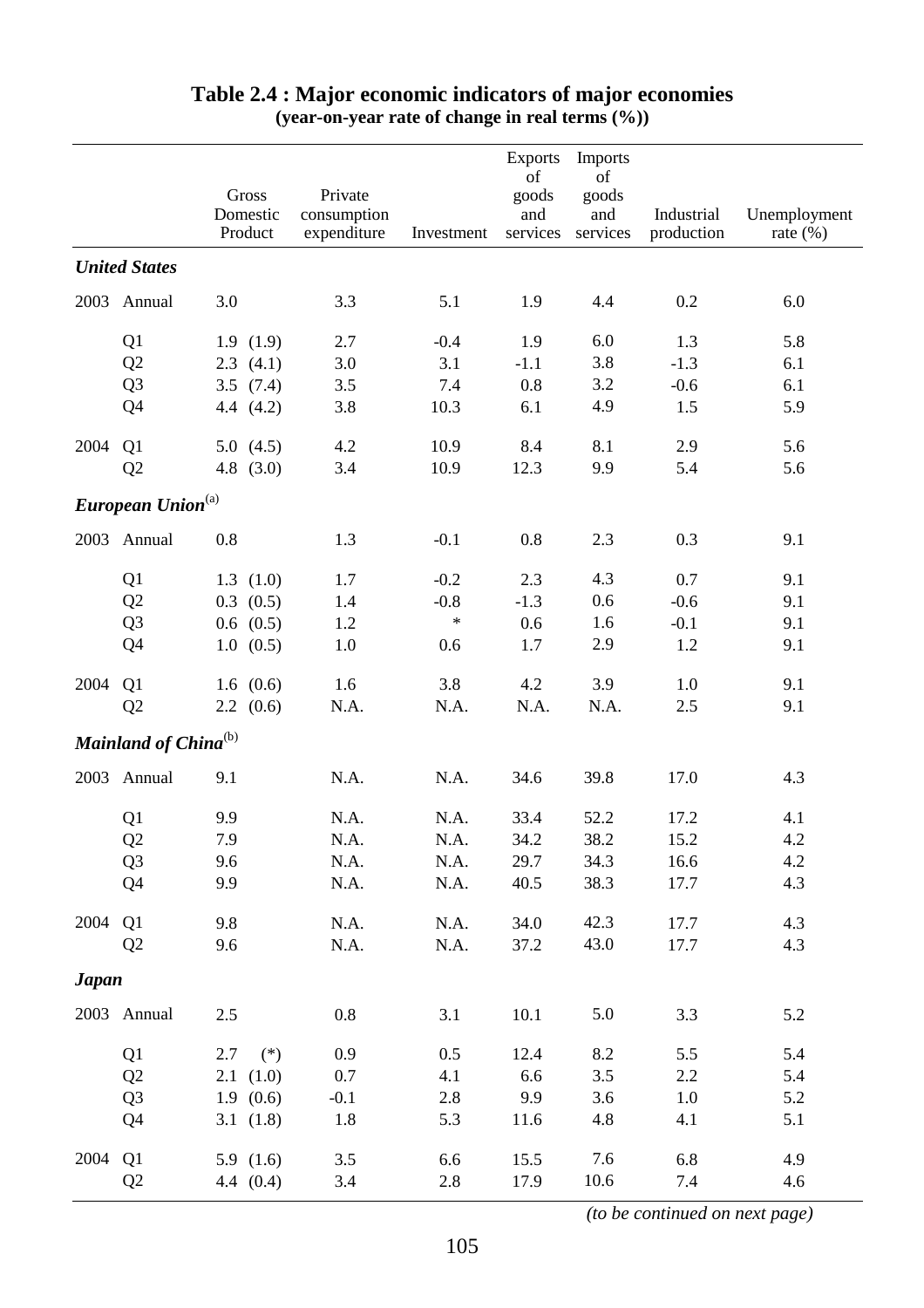|                  |                                  | Gross<br>Domestic<br>Product | Private<br>consumption<br>expenditure | Investment        | <b>Exports</b><br>of<br>goods<br>and<br>services | Imports<br>of<br>goods<br>and<br>services | Industrial<br>production | Unemployment<br>rate $(\%)$ |
|------------------|----------------------------------|------------------------------|---------------------------------------|-------------------|--------------------------------------------------|-------------------------------------------|--------------------------|-----------------------------|
|                  | <b>Republic of Korea</b>         |                              |                                       |                   |                                                  |                                           |                          |                             |
|                  | 2003 Annual                      | 3.1                          | $-1.4$                                | 3.6               | 15.7                                             | 9.7                                       | 5.1                      | 3.4                         |
|                  | Q1<br>Q2                         | 3.7<br>2.2                   | 0.3<br>$-1.8$                         | 4.6<br>3.7        | 15.9<br>8.4                                      | 14.2<br>5.2                               | 6.1<br>3.2               | 3.1<br>3.4                  |
|                  | Q <sub>3</sub><br>Q4             | 2.4<br>3.9                   | $-1.9$<br>$-2.2$                      | 2.6<br>3.6        | 14.9<br>23.1                                     | $7.7\,$<br>11.7                           | 3.2<br>7.9               | 3.5<br>3.6                  |
| 2004             | Q1<br>Q2                         | 5.3<br>5.5                   | $-1.4$<br>$-0.7$                      | 1.8<br>4.5        | 26.9<br>27.2                                     | 11.8<br>20.6                              | 11.0<br>12.3             | 3.3<br>3.5                  |
| <b>Taiwan</b>    |                                  |                              |                                       |                   |                                                  |                                           |                          |                             |
|                  | 2003 Annual                      | 3.2                          | 0.8                                   | $-1.6$            | 10.5                                             | 7.6                                       | 7.1                      | 5.0                         |
|                  | Q1                               | 3.5                          | 0.6                                   | $-0.7$            | 10.9                                             | 11.7                                      | 7.3                      | 5.2                         |
|                  | Q2<br>Q <sub>3</sub>             | $-0.1$<br>4.2                | $-1.8$<br>1.7                         | $-10.2$<br>$-3.4$ | 3.2<br>10.5                                      | $-1.3$<br>3.0                             | 1.2<br>7.2               | 5.1<br>4.9                  |
|                  | Q4                               | 5.2                          | 2.5                                   | 6.7               | 17.0                                             | 17.2                                      | 12.7                     | 4.7                         |
| 2004             | Q <sub>1</sub><br>Q2             | 6.3<br>N.A.                  | 3.1<br>N.A.                           | 13.8<br>N.A.      | 18.6<br>N.A.                                     | 20.7<br>N.A.                              | 14.0<br>15.1             | 4.6<br>4.6                  |
| <b>Singapore</b> |                                  |                              |                                       |                   |                                                  |                                           |                          |                             |
|                  | 2003 Annual                      | 1.1                          | $-0.5$                                | $-3.8$            | N.A.                                             | N.A.                                      | 3.0                      | 4.8                         |
|                  | Q <sub>1</sub>                   | 1.7                          | $-0.6$                                | $-6.4$            | N.A.                                             | N.A.                                      | 6.2                      | 4.5                         |
|                  | Q <sub>2</sub>                   | $-3.9$                       | $-2.5$                                | $-9.8$            | N.A.                                             | N.A.                                      | $-6.3$                   | 4.6                         |
|                  | Q <sub>3</sub><br>Q <sub>4</sub> | 1.7<br>4.9                   | $-0.7$<br>1.6                         | $-1.1$<br>2.3     | N.A.<br>N.A.                                     | N.A.<br>N.A.                              | 3.4<br>9.1               | 5.5<br>4.5                  |
| 2004             | Q1<br>Q <sub>2</sub>             | 7.5<br>12.5                  | 7.9<br>11.6                           | 12.1<br>13.3      | N.A.<br>N.A.                                     | N.A.<br>N.A.                              | 11.0<br>20.7             | 4.5<br>4.5                  |

### **Table 2.4 : Major economic indicators of major economies (cont'd) (year-on-year rate of change in real terms (%))**

Notes : Figures in brackets are the seasonally adjusted quarter-to-quarter rates of change, except those for the United States which are annualised quarter-to-quarter rates of change.

Quarterly unemployment rates are seasonally adjusted, except otherwise specified.

- (a) Figures for industrial production in the European Union are based on the coverage of the Union before 1 May 2004.
- (b) For the mainland of China, exports and imports of goods and services refer to rates of change of trade in goods only and are expressed in US dollar value terms. Industrial production refers to industrial value added of all state-owned enterprises (SOEs) and those non-SOEs with annual sales of Rmb 5 million or above. Unemployment rate refers to nonseasonally adjusted registered unemployment rate in urban area.
- (\*) Change of less than 0.05%.

N.A. Not available.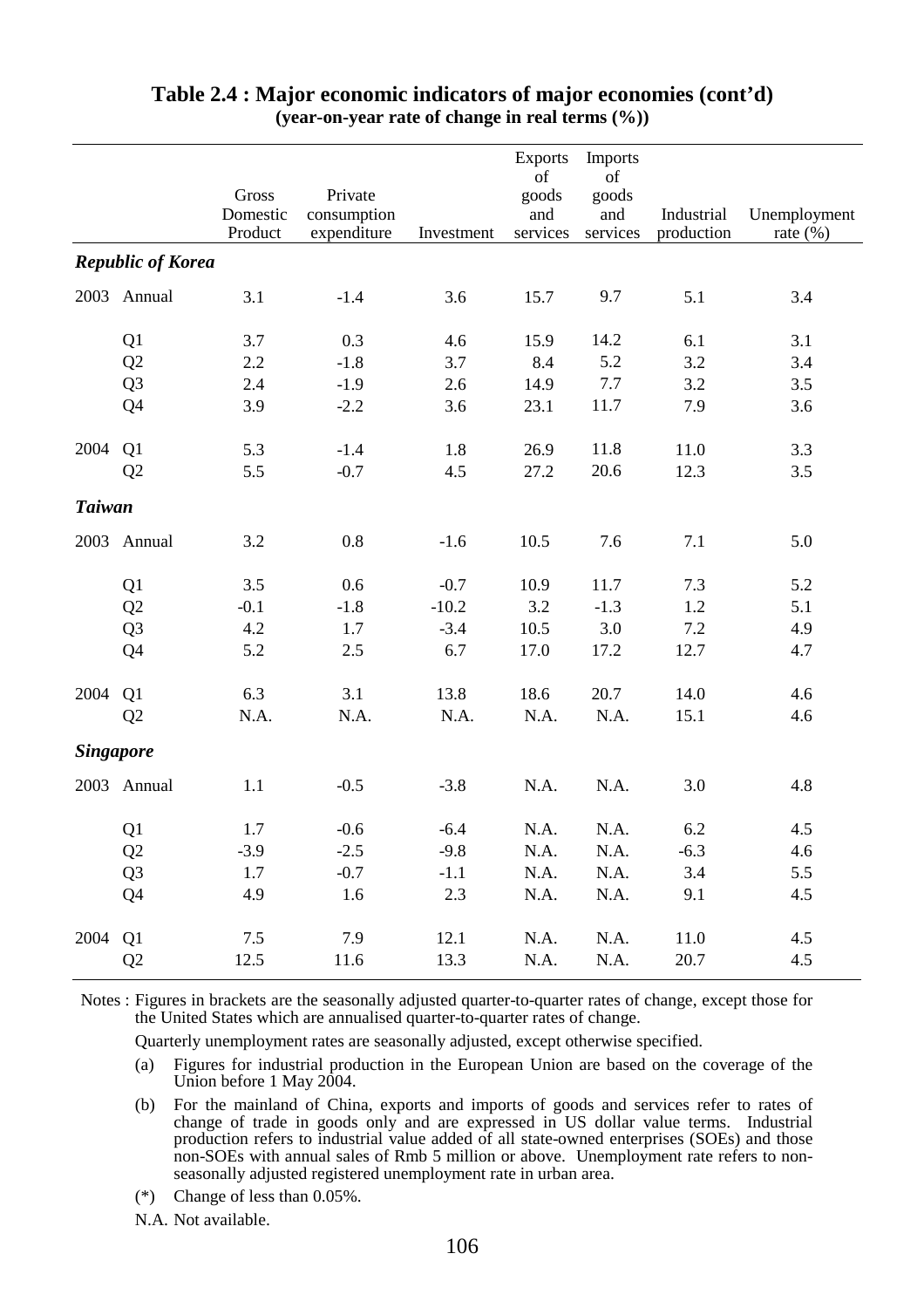|                         |                | 2003                      |                              |                 | First half of 2004        |                                       |
|-------------------------|----------------|---------------------------|------------------------------|-----------------|---------------------------|---------------------------------------|
|                         | Value<br>(SBn) | Share<br>in total<br>(% ) | Rate<br>of change<br>$(\% )$ | Value<br>(\$Bn) | Share<br>in total<br>(% ) | Year-on-year<br>rate of change<br>(%) |
| All markets             | 1,742.4        | 100                       | 11.7                         | 926.3           | 100                       | 15.5                                  |
| Mainland<br>of China    | 742.5          | 43                        | 21.1                         | 409.8           | 44                        | 19.3                                  |
| United<br><b>States</b> | 324.2          | 19                        | $-2.6$                       | 151.4           | 16                        | 5.2                                   |
| Japan                   | 94.0           | 5                         | 12.3                         | 49.8            | 5                         | 13.3                                  |
| Germany                 | 56.2           | 3                         | 15.1                         | 28.8            | 3                         | 11.6                                  |
| United<br>Kingdom       | 57.4           | 3                         | 5.8                          | 27.8            | 3                         | 12.3                                  |
| Taiwan                  | 42.3           | $\overline{2}$            | 22.2                         | 24.1            | 3                         | 22.4                                  |
| Republic<br>of Korea    | 35.5           | $\overline{2}$            | 16.9                         | 21.6            | $\overline{2}$            | 27.5                                  |
| Singapore               | 35.7           | $\overline{2}$            | 13.0                         | 20.3            | $\overline{2}$            | 26.1                                  |
| Rest of the<br>world    | 354.6          | 20                        | 7.1                          | 192.8           | 21                        | 15.1                                  |

**Table 2.5 : Value of total exports of goods by market**

### **Table 2.6 : Total exports of goods by major market (year-on-year rate of change in real terms (%))**

|      |                | Mainland<br>of China | United<br><b>States</b> | Japan | United<br>Kingdom | Germany | Taiwan | Singapore | Republic<br>of Korea |
|------|----------------|----------------------|-------------------------|-------|-------------------|---------|--------|-----------|----------------------|
| 2003 | Annual         | 23.1                 | $-1.4$                  | 14.2  | 8.1               | 18.6    | 25.4   | 16.4      | 20.7                 |
|      | Q <sub>1</sub> | 27.5                 | 9.4                     | 15.0  | 8.5               | 26.5    | 26.9   | 7.4       | 12.4                 |
|      | Q <sub>2</sub> | 22.5                 | $-3.7$                  | 18.6  | 8.9               | 25.8    | 19.7   | 12.3      | 27.7                 |
|      | Q <sub>3</sub> | 19.6                 | $-6.3$                  | 13.5  | 6.9               | 14.0    | 19.1   | 22.5      | 22.5                 |
|      | Q4             | 23.7                 | $-1.3$                  | 10.6  | 8.5               | 12.0    | 35.9   | 21.9      | 20.5                 |
| 2004 | Q <sub>1</sub> | 17.0                 | 4.6                     | 10.9  | 13.8              | 7.9     | 26.2   | 31.1      | 33.2                 |
|      | Q2             | 21.4                 | 7.2                     | 17.4  | 13.3              | 16.9    | 27.0   | 30.1      | 27.5                 |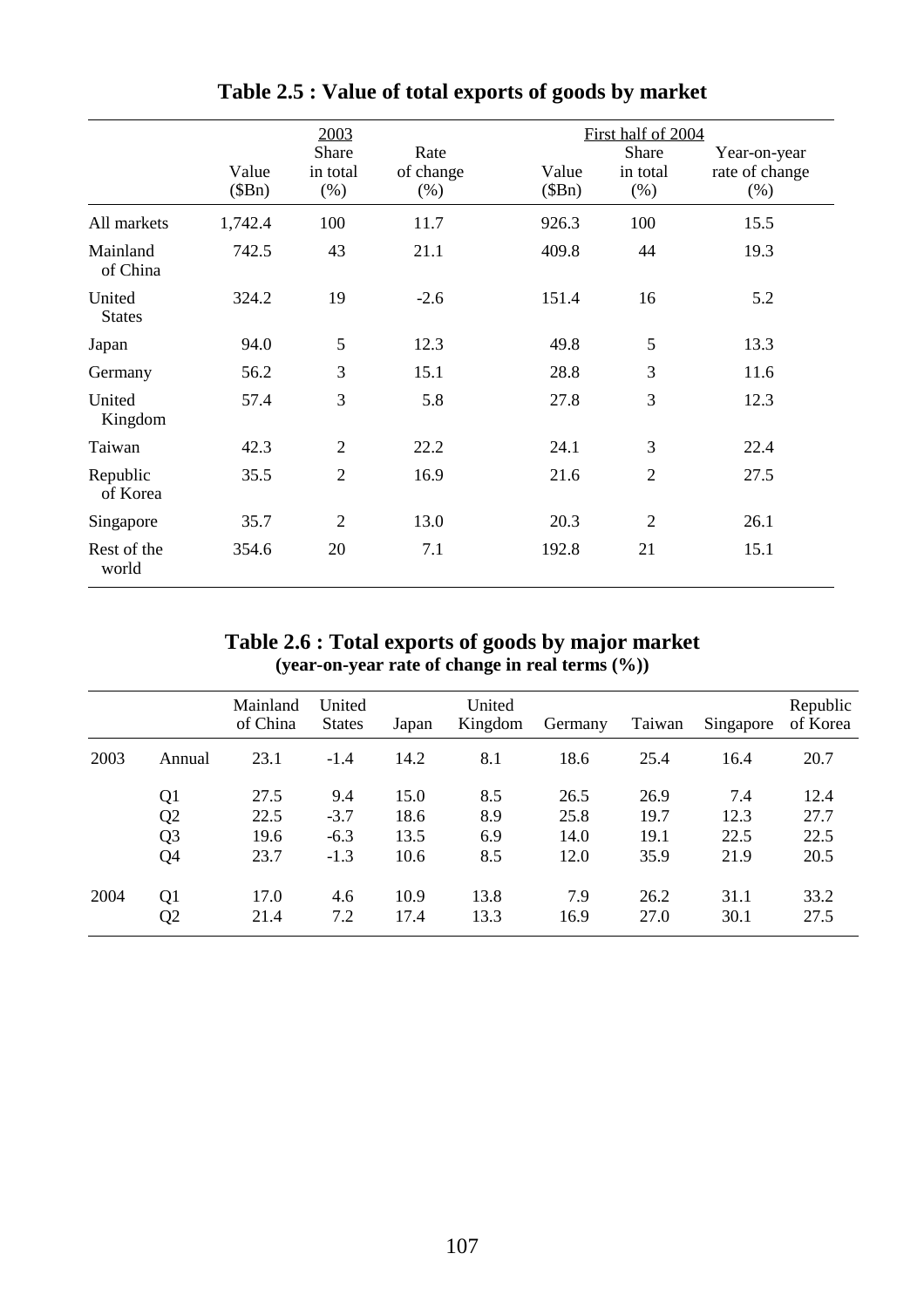|                      |                                              |                                   | Of which:                                |                                   |                                         |                                 |
|----------------------|----------------------------------------------|-----------------------------------|------------------------------------------|-----------------------------------|-----------------------------------------|---------------------------------|
|                      |                                              | Total                             | Foodstuffs                               | Consumer<br>goods                 | Raw<br>materials                        | Capital<br>goods                |
|                      | <b>Mainland of China</b>                     |                                   |                                          |                                   |                                         |                                 |
| 2003                 | Annual                                       | 21.1                              | $-11.1$                                  | 21.4                              | 18.7                                    | 27.6                            |
|                      | Q1<br>$\mathbf{Q}2$<br>Q <sub>3</sub><br>Q4  | 27.3<br>20.7<br>16.6<br>21.2      | $-26.9$<br>$-26.7$<br>$-8.9$<br>27.8     | 28.7<br>23.9<br>19.1<br>16.1      | 28.5<br>14.1<br>10.9<br>23.8            | 30.0<br>36.6<br>28.1<br>18.2    |
| 2004                 | Q1<br>Q2                                     | 16.0<br>22.2                      | $-10.2$<br>$-14.0$                       | 2.7<br>2.4                        | 16.6<br>34.2                            | 21.6<br>10.6                    |
| <b>United States</b> |                                              |                                   |                                          |                                   |                                         |                                 |
| 2003                 | Annual                                       | $-2.6$                            | $-7.2$                                   | $-2.7$                            | $-5.9$                                  | $-1.2$                          |
|                      | Q1<br>$\mathbf{Q}2$<br>Q <sub>3</sub><br>Q4  | 7.4<br>$-5.0$<br>$-6.9$<br>$-2.8$ | $-16.0$<br>0.1<br>$-20.5$<br>8.4         | 7.7<br>$-6.1$<br>$-6.9$<br>$-2.2$ | $-8.8$<br>$-17.0$<br>$-5.4$<br>7.5      | 12.4<br>3.0<br>$-7.0$<br>$-8.2$ |
| 2004                 | Q1<br>Q2                                     | 3.7<br>6.6                        | 26.6<br>0.5                              | 0.2<br>6.1                        | 7.5<br>26.1                             | 15.9<br>3.8                     |
| <b>Japan</b>         |                                              |                                   |                                          |                                   |                                         |                                 |
| 2003                 | Annual                                       | 12.3                              | $-28.3$                                  | 9.9                               | 21.0                                    | 15.0                            |
|                      | Q1<br>$\mathbf{Q}2$<br>Q <sub>3</sub><br>Q4  | 13.5<br>16.8<br>11.1<br>8.8       | $-26.3$<br>$-30.1$<br>$-46.4$<br>$-10.1$ | 12.5<br>14.6<br>7.6<br>6.2        | 28.9<br>25.2<br>13.4<br>19.2            | 10.5<br>19.1<br>20.0<br>10.8    |
| 2004                 | Q <sub>1</sub><br>Q2                         | 9.6<br>17.2                       | $-18.9$<br>$-7.2$                        | 1.0<br>14.6                       | 18.7<br>35.8                            | 26.9<br>14.5                    |
|                      | <b>United Kingdom</b>                        |                                   |                                          |                                   |                                         |                                 |
| 2003                 | Annual                                       | 5.8                               | $-16.1$                                  | 6.4                               | $-9.9$                                  | 8.5                             |
|                      | Q1<br>Q2<br>Q <sub>3</sub><br>Q <sub>4</sub> | 7.6<br>6.2<br>4.1<br>6.1          | $-9.6$<br>7.1<br>$-23.6$<br>$-29.4$      | 13.6<br>4.9<br>4.1<br>5.3         | $-13.3$<br>$-14.1$<br>$-10.4$<br>$-1.5$ | $-6.6$<br>18.6<br>9.3<br>13.6   |
| 2004                 | Q1<br>Q <sub>2</sub>                         | 12.4<br>12.2                      | $-18.8$<br>20.2                          | 11.8<br>9.7                       | $-6.1$<br>58.3                          | 20.7<br>11.8                    |

### **Table 2.7 : Total exports of goods by major market by major enduse category (year-on-year rate of change in value terms(%))**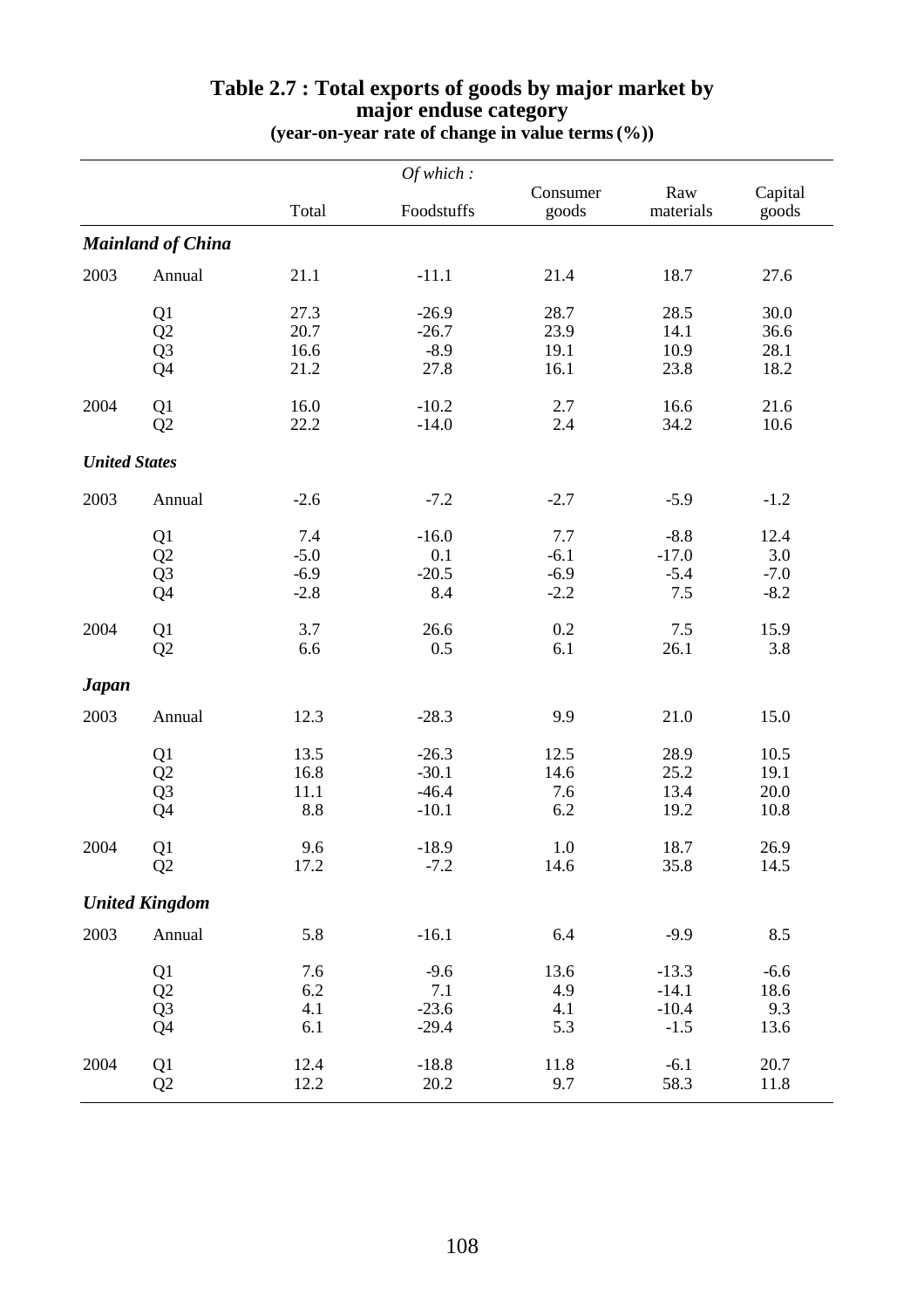|                  |                                              |                              | Of which:                           |                               |                                      |                              |
|------------------|----------------------------------------------|------------------------------|-------------------------------------|-------------------------------|--------------------------------------|------------------------------|
|                  |                                              | Total                        | Foodstuffs                          | Consumer<br>goods             | Raw<br>materials                     | Capital<br>goods             |
| <b>Germany</b>   |                                              |                              |                                     |                               |                                      |                              |
| 2003             | Annual                                       | 15.1                         | 13.3                                | 17.9                          | 32.7                                 | 4.6                          |
|                  | Q1<br>Q <sub>2</sub><br>Q <sub>3</sub><br>Q4 | 23.2<br>22.0<br>10.6<br>8.4  | 39.5<br>28.8<br>$-10.8$<br>$-1.9$   | 26.4<br>28.3<br>11.8<br>10.3  | 63.2<br>26.1<br>16.6<br>31.7         | 8.4<br>6.3<br>6.1<br>$-0.6$  |
| 2004             | Q1<br>Q2                                     | 6.6<br>16.7                  | $-25.9$<br>46.1                     | 4.2<br>12.1                   | $-4.3$<br>67.6                       | 16.0<br>16.6                 |
| <b>Taiwan</b>    |                                              |                              |                                     |                               |                                      |                              |
| 2003             | Annual                                       | 22.2                         | 26.6                                | 8.0                           | 37.0                                 | 14.6                         |
|                  | Q1<br>$\mathbf{Q}2$<br>Q <sub>3</sub><br>Q4  | 25.0<br>17.0<br>15.0<br>31.9 | 32.8<br>52.1<br>$-5.6$<br>30.5      | 15.3<br>4.7<br>$-0.7$<br>13.1 | 30.4<br>26.1<br>31.5<br>58.7         | 25.9<br>14.6<br>6.7<br>13.1  |
| 2004             | Q1<br>Q2                                     | 20.1<br>24.8                 | $-14.4$<br>$-19.2$                  | 12.4<br>22.7                  | 31.1<br>37.9                         | 11.3<br>9.0                  |
| <b>Singapore</b> |                                              |                              |                                     |                               |                                      |                              |
| 2003             | Annual                                       | 13.0                         | $-9.5$                              | 4.4                           | $-3.7$                               | 26.7                         |
|                  | Q1<br>Q2<br>$\overline{Q}$ 3<br>Q4           | 6.2<br>9.5<br>18.5<br>16.9   | $-12.8$<br>$-5.4$<br>$-24.3$<br>4.4 | 11.9<br>1.1<br>4.7<br>1.1     | $-17.4$<br>$-13.2$<br>$-0.2$<br>16.7 | 14.5<br>27.2<br>37.3<br>27.5 |
| 2004             | Q1<br>Q2                                     | 25.0<br>27.1                 | 7.2<br>4.6                          | 20.9<br>34.2                  | 50.8<br>56.0                         | 18.8<br>13.2                 |
|                  | <b>Republic of Korea</b>                     |                              |                                     |                               |                                      |                              |
| 2003             | Annual                                       | 16.9                         | 6.9                                 | 4.2                           | 24.9                                 | 17.0                         |
|                  | Q1<br>$\mathbf{Q}2$<br>Q <sub>3</sub><br>Q4  | 10.9<br>23.6<br>17.7<br>15.8 | $-13.5$<br>16.0<br>$-21.9$<br>50.2  | 2.7<br>5.0<br>7.0<br>2.2      | 23.1<br>31.4<br>20.3<br>24.9         | 3.0<br>28.5<br>25.2<br>14.1  |
| 2004             | Q1<br>Q2                                     | 29.1<br>26.0                 | 33.9<br>$-2.3$                      | 6.7<br>27.9                   | 34.2<br>28.8                         | 40.6<br>20.5                 |

### **Table 2.7 : Total exports of goods by major market by major enduse category (cont'd) (year-on-year rate of change in value terms(%))**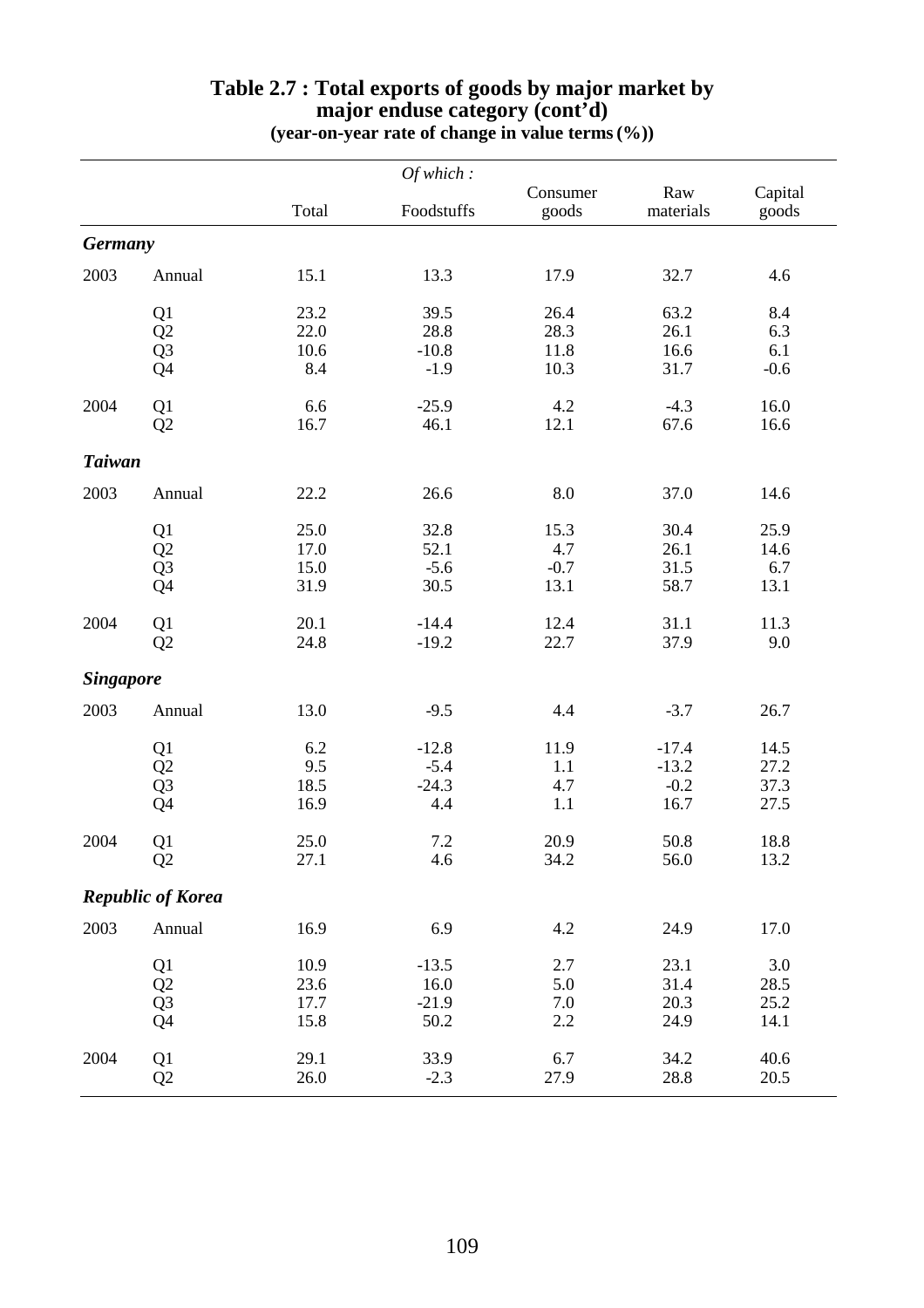|      |                | Electronic<br>components | Telecom<br>-munications<br>and sound<br>recording and<br>reproducing<br>equipment | Clothing | Textiles | <b>Toys</b> | Office<br>machines and<br>equipment |
|------|----------------|--------------------------|-----------------------------------------------------------------------------------|----------|----------|-------------|-------------------------------------|
| 2003 | Annual         | 39.8                     | 27.2                                                                              | 2.5      | 3.4      | 2.3         | $-5.7$                              |
|      | Q <sub>1</sub> | 37.2                     | 37.2                                                                              | 9.6      | 16.2     | 10.0        | $-5.9$                              |
|      | Q <sub>2</sub> | 41.2                     | 30.4                                                                              | 1.9      | 0.8      | 6.3         | $-3.2$                              |
|      | Q <sub>3</sub> | 39.2                     | 18.3                                                                              | 1.3      | $-5.6$   | $-3.1$      | 2.0                                 |
|      | Q4             | 41.1                     | 27.2                                                                              | $-0.7$   | 5.7      | 0.9         | $-14.4$                             |
| 2004 | Q <sub>1</sub> | 36.2                     | 16.0                                                                              | 4.9      | 2.6      | $-2.1$      | 8.0                                 |
|      | Q <sub>2</sub> | 37.0                     | 50.5                                                                              | 11.1     | 4.7      | $\ast$      | 1.2                                 |

### **Table 2.8 : Total exports of goods by major commodity group (year-on-year rate of change in real terms (%))**

Note :  $(*)$  Change of less than 0.05%.

|      |                | Mainland<br>of China | United<br><b>States</b> | Japan | Germany | United<br>Kingdom | Taiwan | Republic of<br>Korea | Singapore |
|------|----------------|----------------------|-------------------------|-------|---------|-------------------|--------|----------------------|-----------|
| 2003 | Annual         | 25.6                 | $-0.1$                  | 14.6  | 18.9    | 8.9               | 32.7   | 21.2                 | 17.1      |
|      | Q1             | 32.3                 | 12.2                    | 16.0  | 28.4    | 8.2               | 37.3   | 13.4                 | 8.2       |
|      | Q2             | 25.5                 | $-1.2$                  | 19.2  | 26.9    | 8.8               | 29.8   | 29.0                 | 12.5      |
|      | Q <sub>3</sub> | 21.3                 | $-6.1$                  | 13.7  | 13.8    | 8.0               | 25.0   | 22.1                 | 24.3      |
|      | Q4             | 25.2                 | $-1.0$                  | 10.5  | 11.3    | 10.4              | 38.9   | 20.6                 | 21.9      |
| 2004 | Q1             | 18.4                 | 4.8                     | 11.2  | 8.7     | 15.1              | 26.4   | 32.9                 | 29.4      |
|      | Q <sub>2</sub> | 22.6                 | 7.5                     | 18.2  | 18.7    | 15.2              | 25.2   | 27.1                 | 28.7      |

### **Table 2.9 : Re-exports by major market (year-on-year rate of change in real terms (%))**

### **Table 2.10 : Domestic exports by major market (year-on-year rate of change in real terms (%))**

|      |                | United<br><b>States</b> | Mainland<br>of China | United<br>Kingdom | Germany | Taiwan  | Japan  | Singapore |
|------|----------------|-------------------------|----------------------|-------------------|---------|---------|--------|-----------|
| 2003 | Annual         | $-9.6$                  | $-10.5$              | 3.4               | 15.8    | $-19.1$ | 3.5    | 8.2       |
|      | Q <sub>1</sub> | $-9.1$                  | $-23.2$              | 10.4              | 10.2    | $-27.7$ | $-6.4$ | $-2.9$    |
|      | Q <sub>2</sub> | $-20.3$                 | $-14.6$              | 9.2               | 16.5    | $-36.9$ | 2.7    | 9.5       |
|      | Q <sub>3</sub> | $-7.1$                  | $-2.9$               | 0.7               | 15.6    | $-21.3$ | 5.7    | 1.4       |
|      | Q4             | $-2.9$                  | $-0.6$               | $-2.5$            | 20.7    | 13.5    | 13.6   | 22.5      |
| 2004 | Q <sub>1</sub> | 2.2                     | $-9.9$               | 5.9               | 0.2     | 23.3    | 2.4    | 55.4      |
|      | Q2             | 4.2                     | $-1.3$               | 0.6               | 0.2     | 47.5    | $-5.1$ | 47.6      |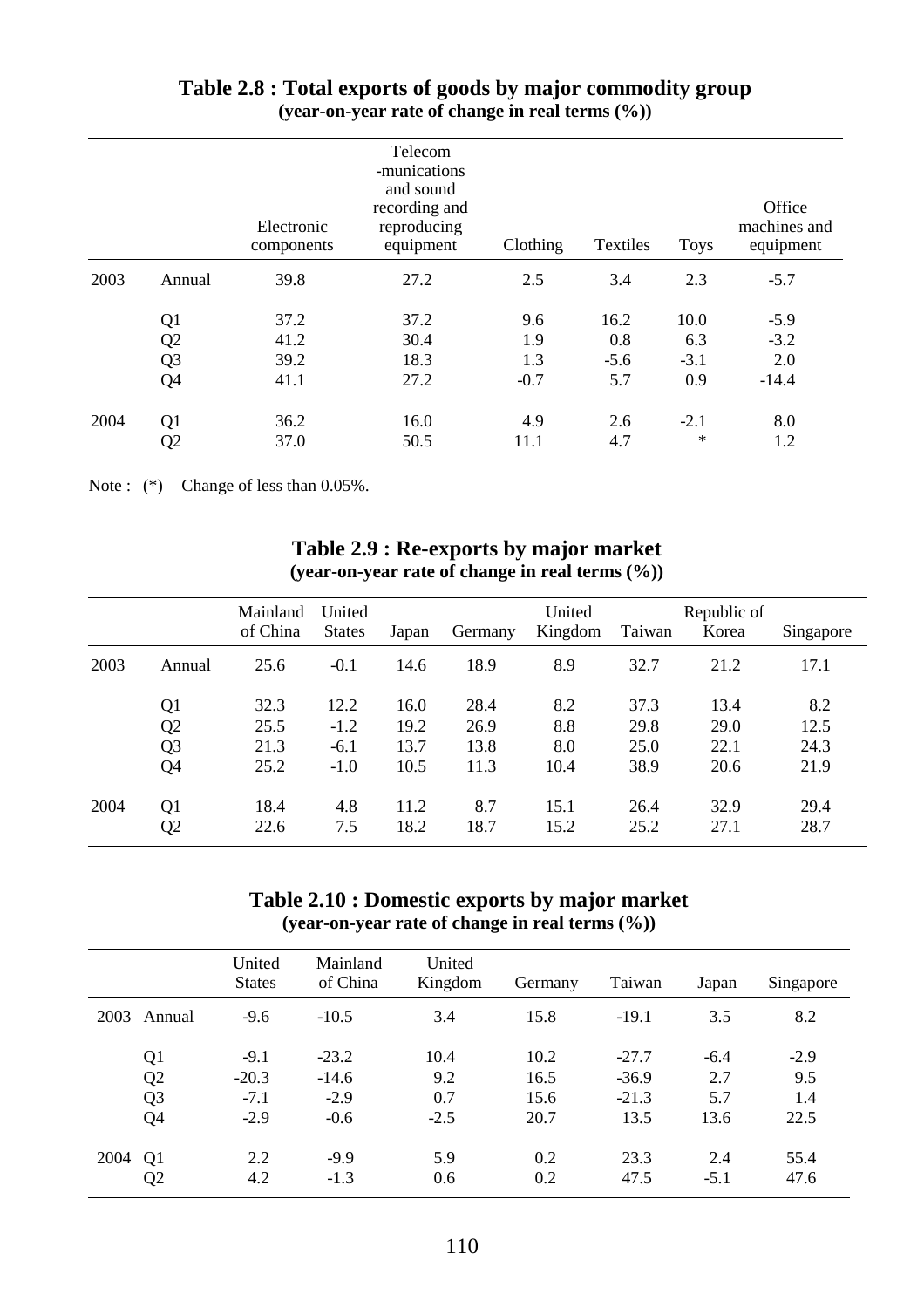|      |                | Mainland<br>of China | Japan | Taiwan | United<br><b>States</b> | Singapore | Republic<br>of Korea |
|------|----------------|----------------------|-------|--------|-------------------------|-----------|----------------------|
| 2003 | Annual         | 10.3                 | 14.4  | 9.0    | 11.1                    | 24.3      | 21.6                 |
|      | Q1             | 15.9                 | 23.1  | 11.7   | 10.7                    | 31.0      | 18.7                 |
|      | Q <sub>2</sub> | 10.3                 | 10.8  | 4.3    | 6.0                     | 24.8      | 17.5                 |
|      | Q3             | 6.5                  | 11.0  | 4.8    | 2.8                     | 23.9      | 22.8                 |
|      | Q4             | 9.9                  | 14.1  | 15.3   | 24.6                    | 19.2      | 26.4                 |
| 2004 | Q1             | 14.0                 | 17.9  | 23.9   | 19.9                    | 19.8      | 30.1                 |
|      | Q2             | 17.8                 | 26.6  | 30.0   | 16.5                    | 27.1      | 18.5                 |

### **Table 2.11 : Imports of goods by major source (year-on-year rate of change in real terms (%))**

# **Table 2.12 : Retained imports by end-use category (year-on-year rate of change in real terms (%))**

|      |                | Consumer goods | Foodstuffs | Capital<br>goods | Raw<br>materials and<br>semi-manufactures | Fuels   |
|------|----------------|----------------|------------|------------------|-------------------------------------------|---------|
| 2003 | Annual         | 1.5            | 1.7        | 6.0              | 8.5                                       | $-1.4$  |
|      | Q1             | 7.7            | $-4.6$     | 10.6             | 18.0                                      | 9.1     |
|      | Q2             | $-10.3$        | $-6.2$     | $-2.8$           | 5.9                                       | $-12.8$ |
|      | Q <sub>3</sub> | 3.2            | 1.5        | 5.1              | $-6.7$                                    | 0.6     |
|      | Q4             | 6.7            | 15.4       | 11.1             | 19.6                                      | $-1.2$  |
| 2004 | Q1             | 2.2            | 7.1        | 17.8             | 22.1                                      | 9.1     |
|      | Q2             | 21.6           | 19.6       | 25.6             | 15.6                                      | 23.7    |

### **Table 2.13 : Retained imports of capital goods by broad type (year-on-year rate of change in real terms (%))**

|      |                | Industrial<br>machinery for<br>manufacturing use | Construction<br>machinery | Office<br>equipment | Tele-<br>communications<br>equipment | Other<br>capital<br>goods |
|------|----------------|--------------------------------------------------|---------------------------|---------------------|--------------------------------------|---------------------------|
| 2003 | Annual         | $-7.3$                                           | $-19.1$                   | 6.5                 | 12.4                                 | 19.8                      |
|      | Q1             | 3.9                                              | $-9.4$                    | 52.9                | $-12.9$                              | 16.0                      |
|      | Q2             | $-7.6$                                           | $-21.6$                   | $-2.0$              | 1.1                                  | 2.1                       |
|      | Q <sub>3</sub> | $-7.9$                                           | $-28.6$                   | 2.9                 | 29.3                                 | $-5.0$                    |
|      | Q4             | $-15.4$                                          | $-14.1$                   | $-9.0$              | 29.5                                 | 68.4                      |
| 2004 | Q1             | 17.7                                             | 1.5                       | 13.4                | 37.8                                 | 1.6                       |
|      | Q2             | 11.8                                             | 10.7                      | 19.4                | 76.0                                 | $-6.7$                    |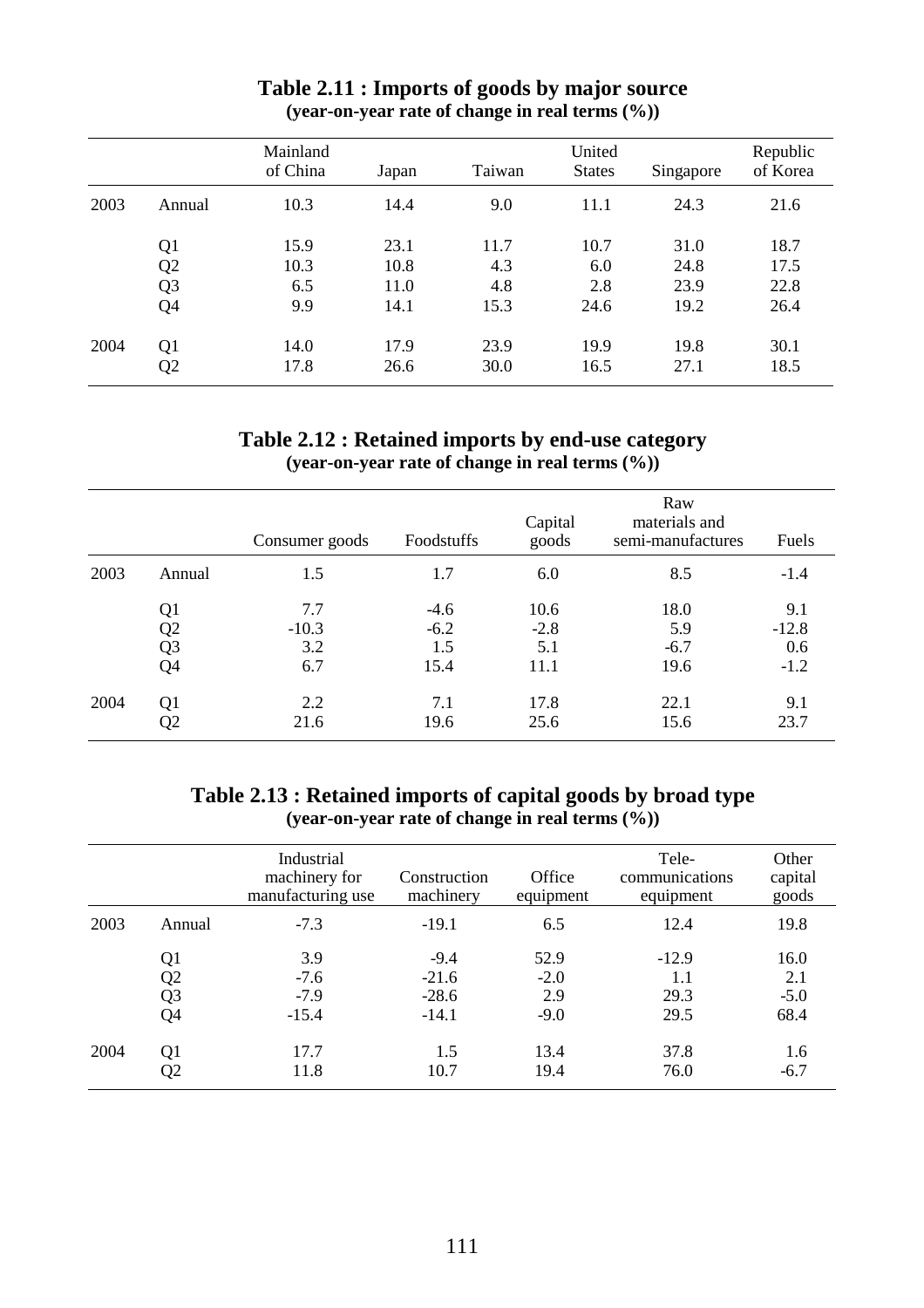|      |                                              |                                                                            | Of which:                                |                                 |                                 |                                               |
|------|----------------------------------------------|----------------------------------------------------------------------------|------------------------------------------|---------------------------------|---------------------------------|-----------------------------------------------|
|      |                                              | <b>Exports</b><br>of services                                              | Trade-related<br>services <sup>(a)</sup> | Transportation<br>services      | Travel<br>services              | Finance,<br>business<br>and other<br>services |
| 2003 | Annual                                       | 7.1                                                                        | 16.7                                     | $\ast$                          | 3.5                             | 3.6                                           |
|      | Q1<br>Q <sub>2</sub><br>Q <sub>3</sub><br>Q4 | 14.3<br>(2.3)<br>$(-18.4)$<br>$-9.5$<br>(33.8)<br>10.4<br>11.8<br>$(-1.0)$ | 20.1<br>16.0<br>14.1<br>17.5             | 8.0<br>$-12.6$<br>$-0.9$<br>5.7 | 31.7<br>$-53.6$<br>28.6<br>12.6 | 1.5<br>$-0.5$<br>5.7<br>7.6                   |
| 2004 | Q <sub>1</sub><br>Q <sub>2</sub>             | (1.8)<br>12.6<br>$(-1.3)$<br>31.3                                          | 18.6<br>19.6                             | 13.4<br>31.5                    | 4.0<br>125.5                    | 8.9<br>8.5                                    |

### **Table 2.14 : Exports of services by major service group (year-on-year rate of change in real terms (%))**

Notes : Figures in brackets are the seasonally adjusted quarter-to-quarter rates of change.

(a) Comprising mainly offshore trade.

(\*) Change of less than 0.05%.

|      |                |                               | Of which:          |                            |                               |                                               |
|------|----------------|-------------------------------|--------------------|----------------------------|-------------------------------|-----------------------------------------------|
|      |                | <b>Imports</b><br>of services | Travel<br>services | Transportation<br>services | Trade-<br>related<br>services | Finance,<br>business<br>and other<br>services |
| 2003 | Annual         | $-4.6$                        | $-10.6$            | $-3.0$                     | 15.1                          | 0.3                                           |
|      | Q <sub>1</sub> | $(-5.8)$<br>$-5.4$            | $-12.5$            | 0.9                        | 18.4                          | $-1.1$                                        |
|      | Q <sub>2</sub> | $-16.8$<br>$(-14.3)$          | $-26.6$            | $-17.6$                    | 14.4                          | $-3.0$                                        |
|      | Q <sub>3</sub> | (23.2)<br>$-0.3$              | $-1.5$             | $-3.0$                     | 12.5                          | 0.8                                           |
|      | Q4             | 3.1<br>(3.4)                  | $-2.6$             | 7.8                        | 15.9                          | 4.1                                           |
| 2004 | Q <sub>1</sub> | $(-4.8)$<br>4.1               | $-0.7$             | 11.4                       | 16.9                          | 2.6                                           |
|      | Q2             | 30.1<br>(7.0)                 | 43.0               | 37.3                       | 17.9                          | 4.1                                           |

### **Table 2.15 : Imports of services by major service group (year-on-year rate of change in real terms (%))**

Note : Figures in brackets are the seasonally adjusted quarter-to-quarter rates of change.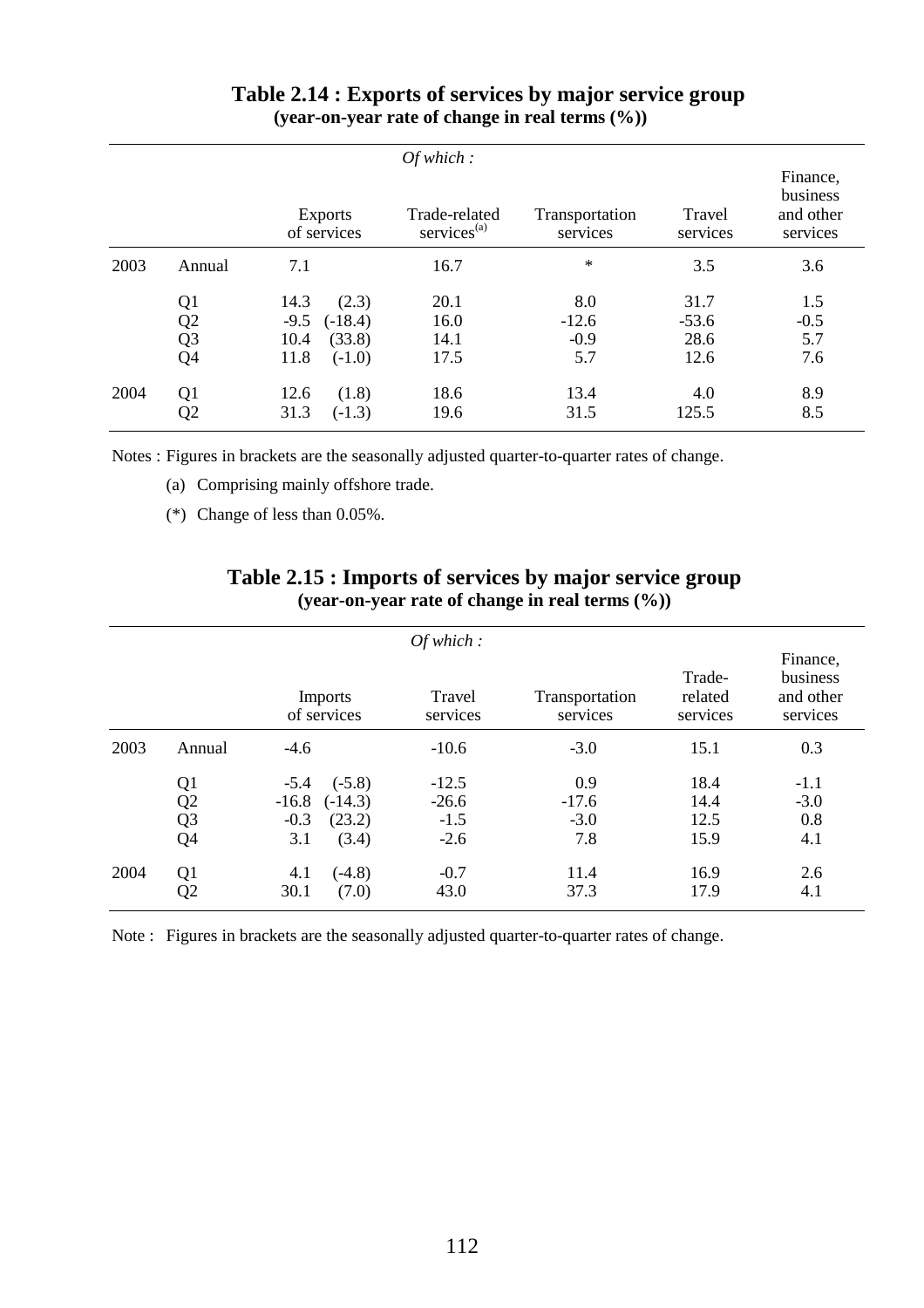|                                                | $2002^*$ | $2003^{\text{*}}$ |           | 2003      |           |           |          |  |
|------------------------------------------------|----------|-------------------|-----------|-----------|-----------|-----------|----------|--|
|                                                |          |                   | $Q1^{\#}$ | $Q2^{\#}$ | $Q3^{\#}$ | $Q4^{\#}$ | $Q1^*$   |  |
| Current account <sup>(a)</sup>                 | 98.2     | 130.3             | 31.0      | 16.3      | 42.9      | 40.0      | 15.6     |  |
| Trade in goods                                 | $-39.4$  | $-45.0$           | $-16.0$   | $-9.8$    | $-1.4$    | $-17.8$   | $-32.8$  |  |
| Trade in services                              | 135.7    | 155.8             | 35.2      | 28.0      | 42.4      | 50.2      | 42.1     |  |
| External factor income<br>flows                | 16.7     | 34.1              | 15.9      | 1.5       | 5.6       | 11.1      | 10.1     |  |
| <b>Current transfers</b>                       | $-14.8$  | $-14.7$           | $-4.1$    | $-3.5$    | $-3.7$    | $-3.5$    | $-3.8$   |  |
| <b>Capital and financial account</b>           | $-151.2$ | $-151.5$          | $-38.4$   | $-6.3$    | $-49.8$   | $-57.1$   | $-33.4$  |  |
| Net change in capital<br>transfers             | $-15.7$  | $-7.9$            | $-1.9$    | $-2.8$    | $-1.2$    | $-2.0$    | 0.2      |  |
| Net change in financial<br>non-reserve assets  | $-154.0$ | $-135.9$          | $-26.0$   | $-25.2$   | $-61.1$   | $-23.6$   | 1.9      |  |
| of which:                                      |          |                   |           |           |           |           |          |  |
| Direct investment                              | $-60.7$  | 76.2              | 3.0       | 34.8      | 20.3      | 18.1      | $-103.9$ |  |
| Portfolio investment                           | $-302.5$ | $-237.1$          | $-54.8$   | $-25.9$   | $-81.0$   | $-75.5$   | $-156.4$ |  |
| Financial derivatives                          | 51.6     | 79.6              | 12.1      | 22.0      | 37.8      | 7.6       | 12.1     |  |
| Other investment                               | 157.6    | $-54.6$           | 13.6      | $-56.2$   | $-38.2$   | 26.2      | 250.0    |  |
| Net change in reserve<br>assets <sup>(b)</sup> | 18.5     | $-7.6$            | $-10.4$   | 21.7      | 12.5      | $-31.4$   | $-35.5$  |  |
| Net errors and omissions                       | 52.9     | 21.2              | 7.3       | $-10.0$   | 6.8       | 17.0      | 17.8     |  |
| <b>Overall balance of payments</b>             | $-18.5$  | 7.6               | 10.4      | $-21.7$   | $-12.5$   | 31.4      | 35.5     |  |

## **Table 2.16 : Hong Kong's balance of payments account (\$ billion at current market prices)**

Notes : (a) According to the international statistical standard for compiling balance of payments (BoP) account, imports of goods are valued on free-on-board (f.o.b.) basis, which is different from the practice for merchandise trade statistics where imports are valued on cost, insurance and freight (c.i.f.) basis. In the BoP account, the insurance and freight costs related to merchandise imports are entered as imports of services.

(b) A negative value for net change in reserve assets represents a net increase, and a positive value represents a net decrease.

(#) Revised figures.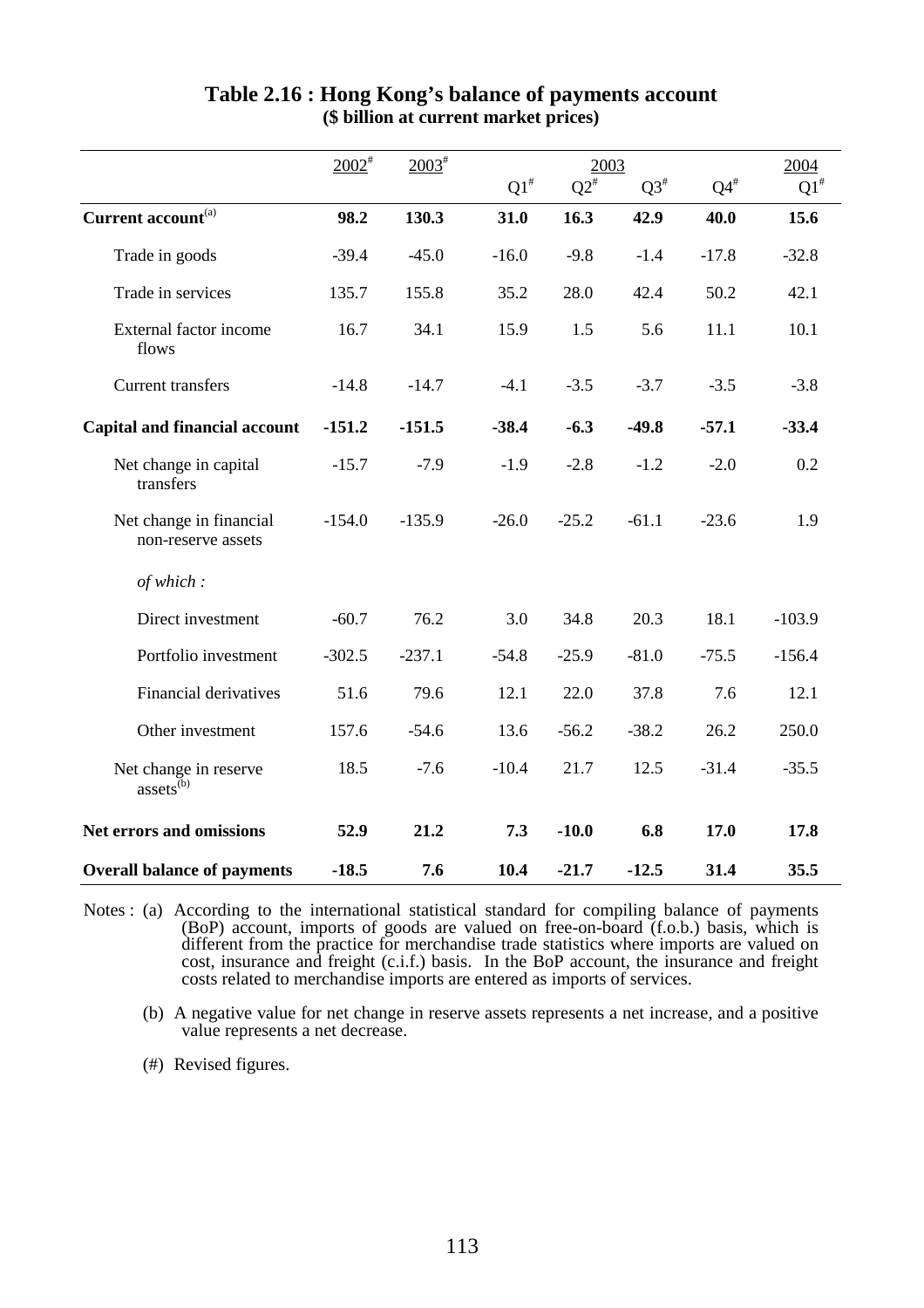|                                                                          |        |                | $2003^{\text{*}}$ |                |        | $2004$ <sup>#</sup> |
|--------------------------------------------------------------------------|--------|----------------|-------------------|----------------|--------|---------------------|
|                                                                          | Annual | Q <sub>1</sub> | Q <sub>2</sub>    | Q <sub>3</sub> | Q4     | Q <sub>1</sub>      |
| Manufacturing                                                            | $-9.1$ | $-8.8$         | $-12.5$           | $-9.1$         | $-6.1$ | 1.8                 |
| Construction                                                             | $-5.0$ | $-2.9$         | $-7.0$            | $-3.0$         | $-6.9$ | $-8.3$              |
| Services <sup>(b)</sup>                                                  | 4.5    | 5.8            | 0.7               | 4.9            | 6.4    | 8.4                 |
| Of which:                                                                |        |                |                   |                |        |                     |
| Wholesale, retail and<br>import/export trades,<br>restaurants and hotels | 10.0   | 14.8           | 5.9               | 8.3            | 11.2   | 12.7                |
| Transport, storage and<br>communications                                 | 1.2    | 3.8            | $-6.2$            | 1.5            | 5.3    | 13.3                |
| Finance, insurance,<br>real estate and<br>business services              | 4.9    | 2.7            | 1.6               | 6.6            | 8.6    | 12.0                |
| Community, social and<br>personal services                               | $\ast$ | 0.3            | $-3.1$            | 1.9            | 1.0    | 2.7                 |

### Table 3.1 : GDP by major economic sector<sup>(a)</sup> **(year-on-year rate of change in real terms (%))**

Notes : (a) The GDP figures shown in this table are compiled from the production approach, in parallel with those shown in Table 1.1 which are compiled from the expenditure approach. For details, see Note (1) to Chapter 3.

(b) In the context of value added contribution to GDP, the service sectors include ownership of premises as well, which is analytically a service activity. Also, fees for financial intermediation services are deducted.

(#) Revised figures.

(\*) Change of less than 0.05%.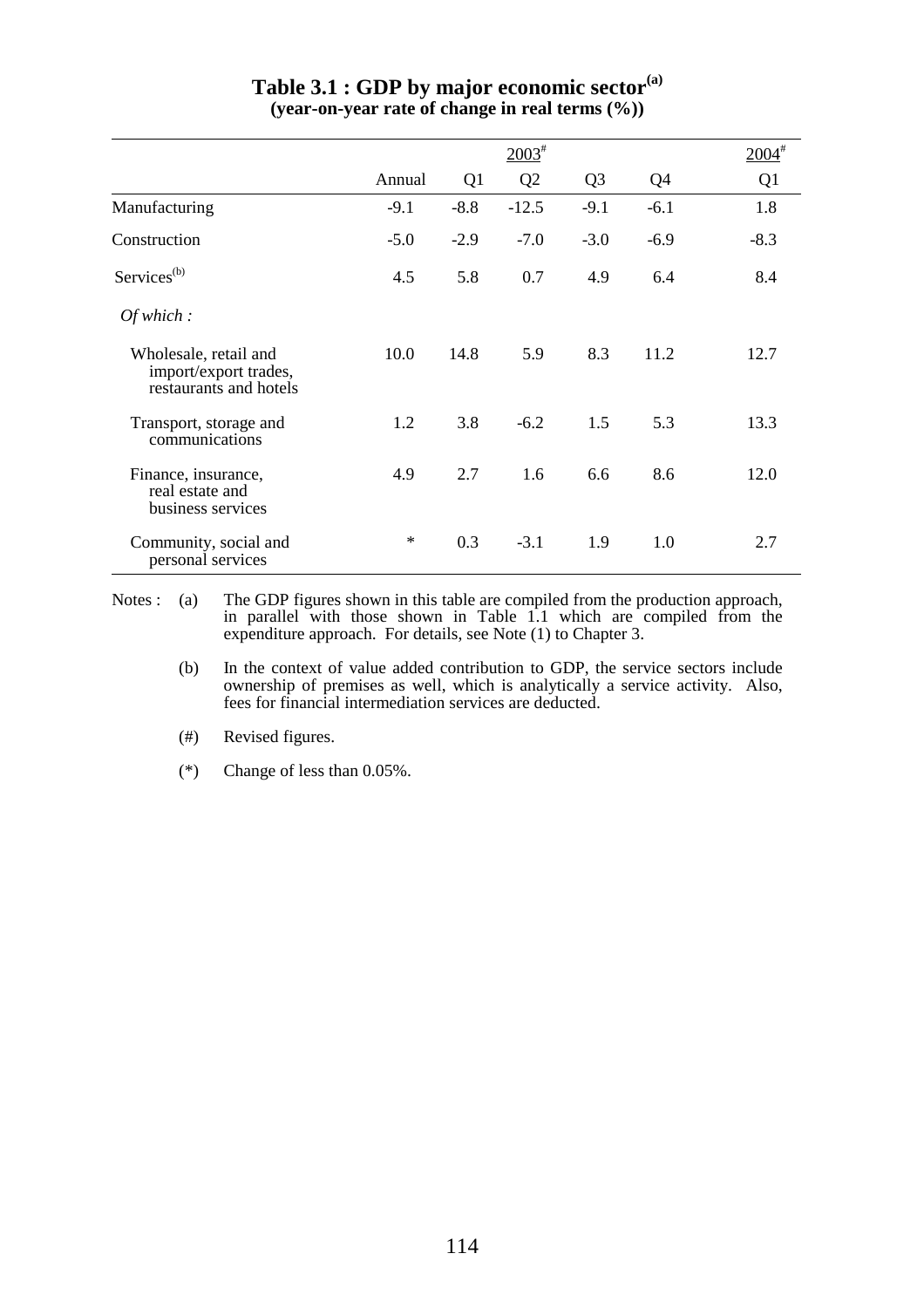|                          |         |                | 2003    |                |        | 2004           |
|--------------------------|---------|----------------|---------|----------------|--------|----------------|
|                          | Annual  | Q <sub>1</sub> | Q2      | Q <sub>3</sub> | Q4     | Q <sub>1</sub> |
| Service sector           |         |                |         |                |        |                |
| Import/export trade      | 6.5     | 2.4            | 4.3     | 6.5            | 12.1   | 14.3           |
| Wholesale trade          | $-5.0$  | $-3.5$         | $-13.7$ | $-4.5$         | 1.7    | 5.7            |
| Retail trade             | $-2.3$  | $-2.6$         | $-11.0$ | $-0.4$         | 5.4    | 8.4            |
| <b>Restaurants</b>       | $-9.7$  | $-8.6$         | $-19.2$ | $-7.1$         | $-4.2$ | 3.7            |
| <b>Hotels</b>            | $-19.7$ | $-2.7$         | $-64.3$ | $-9.5$         | $-3.3$ | 13.0           |
| <b>Banking</b>           | ∗       | $-1.3$         | 2.3     | 5.8            | $-5.9$ | 13.8           |
| Finance (except banking) | 17.3    | $-5.7$         | $-5.5$  | 30.9           | 53.4   | 76.0           |
| Insurance                | 19.1    | 22.4           | 14.4    | 25.4           | 15.5   | 29.1           |
| Real estate              | 6.2     | $-4.3$         | $-12.1$ | 18.3           | 25.5   | 25.0           |
| Business services        | 0.5     | 0.2            | $-3.7$  | 0.8            | 4.8    | 7.6            |
| <b>Transport</b>         | 0.5     | 5.6            | $-10.9$ | 0.3            | 6.6    | 13.4           |
| Storage                  | $-4.5$  | $-7.8$         | $-8.3$  | $-3.7$         | 1.7    | 17.6           |
| Communications           | $-2.4$  | 1.6            | $-4.9$  | $-3.1$         | $-3.0$ | $-3.7$         |
| Film entertainment       | 2.3     | $-1.0$         | $-5.6$  | 12.1           | 3.9    | 4.2            |

#### **Table 3.2 : Index of Business Receipts for individual service sectors (year-on-year rate of change in value terms (%))**

Note :  $(*)$  Change of less than 0.05%.

# **Table 3.3 : Indices of Property Prices and Rentals**

|                        |                |                                   | Residential property |              |                    |      | Office space                |              |                    |                             | Shopping space |              |                    | Conventional<br>flatted factory space |                             |                                       |        |
|------------------------|----------------|-----------------------------------|----------------------|--------------|--------------------|------|-----------------------------|--------------|--------------------|-----------------------------|----------------|--------------|--------------------|---------------------------------------|-----------------------------|---------------------------------------|--------|
|                        |                | Price index $(a)$<br>$(1999=100)$ |                      | $(1999=100)$ | Rental index $(b)$ |      | Price index<br>$(1999=100)$ | $(1999=100)$ | Rental index $(b)$ | Price index<br>$(1999=100)$ |                | $(1999=100)$ | Rental index $(b)$ |                                       | Price index<br>$(1999=100)$ | Rental index $^{(b)}$<br>$(1999=100)$ |        |
| 2003 Q1                |                | 62.7                              | $(-4)$               | 76.6         | $(-3)$             | 62.1 | $(-4)$                      | 79.4         | $(-4)$             | 81.0                        | $(-2)$         | 89.1         | $(-3)$             | 72.5                                  | $(*)$                       | 79.4                                  | $(-2)$ |
|                        | Q <sub>2</sub> | 59.8                              | $(-5)$               | 73.7         | $(-4)$             | 59.0 | $(-5)$                      | 74.3         | $(-6)$             | 81.5                        | (1)            | 84.1         | $(-6)$             | 70.0                                  | $(-3)$                      | 73.8                                  | $(-7)$ |
|                        | Q <sub>3</sub> | 59.3                              | $(-1)$               | 71.9         | $(-2)$             | 61.6 | (4)                         | 71.7         | $(-3)$             | 84.1                        | (3)            | 84.9         | (1)                | 70.7                                  | (1)                         | 72.2                                  | $(-2)$ |
|                        | Q4             | 64.4                              | (9)                  | 72.2         | $(*)$              | 67.5 | (10)                        | 73.1         | (2)                | 95.3                        | (13)           | 87.4         | (3)                | 73.7                                  | (4)                         | 74.3                                  | (3)    |
| $2004 \text{ }Q1^{\#}$ |                | 73.6                              | (14)                 | 74.8         | (4)                | 86.6 | (28)                        | 74.6         | (2)                | 108.1                       | (13)           | 89.2         | (2)                | 79.7                                  | (8)                         | 76.9                                  | (3)    |
|                        | $Q2^{\wedge}$  | 76.0                              | (3)                  | 77.6         | (4)                | 95.8 | (11)                        | 76.7         | (3)                | 110.0                       | (2)            | 91.9         | (3)                | 82.5                                  | (4)                         | 77.9                                  | (1)    |

Notes : All rental indices shown in this table have been adjusted for changes in concessionary leasing terms such as provision of refurbishment, granting of rent-free periods, and waiver of miscellaneous charges, if known.

- (a) Prices for residential property in this table cover existing flats traded in the secondary market, but not new flats sold in the primary market.
- (b) Rentals for residential property in this table cover only new tenancies for which rentals are freshly determined, while rentals for non-residential property in this table cover also lease renewals upon which rentals may be revised.
- ( ) % change over the preceding quarter.
- (#) Figures for non-residential property are provisional.
- (^) Provisional figures.
- (\*) Change of less than 0.5%.
- Source : Rating and Valuation Department.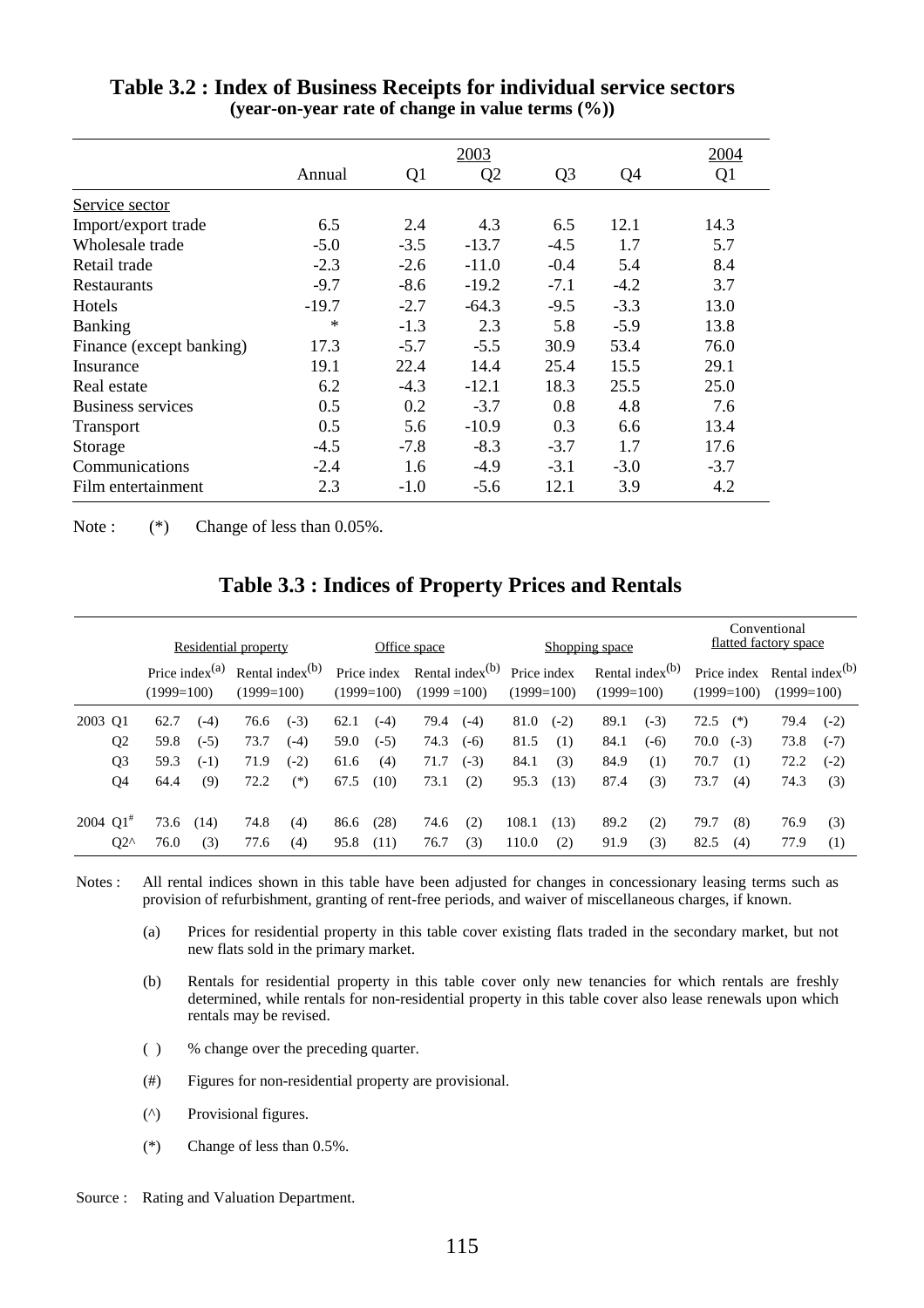|      |                                                          | Residential<br>property <sup>(a)</sup>  |                                    | Number<br>Non-residential<br>Property  |                                  | Total                                |                                    |                              | Residential<br>property <sup>(a)</sup> |                           | Total value (\$Bn)<br>Non-residential<br>Property |                              | Total                             |  |
|------|----------------------------------------------------------|-----------------------------------------|------------------------------------|----------------------------------------|----------------------------------|--------------------------------------|------------------------------------|------------------------------|----------------------------------------|---------------------------|---------------------------------------------------|------------------------------|-----------------------------------|--|
| 2003 | Annual                                                   | 71 576                                  | $(-2)$                             | 15 733                                 | (22)                             | 87 309                               | (2)                                | 153.6                        | $(*)$                                  | 35.8                      | (15)                                              | 189.4                        | (2)                               |  |
|      | H1<br>H <sub>2</sub>                                     | 28 7 22<br>42 854                       | $(-30)$<br>(34)                    | 6478<br>9 2 5 5                        | $(-6)$<br>(52)                   | 35 200<br>52 109                     | $(-26)$<br>(37)                    | 56.9<br>96.7                 | $(-37)$<br>(50)                        | 13.7<br>22.1              | $(-5)$<br>(32)                                    | 70.6<br>118.8                | $(-32)$<br>(46)                   |  |
|      | Q <sub>1</sub><br>Q <sub>2</sub><br>Q <sub>3</sub><br>Q4 | 14 3 8 6<br>14 3 3 6<br>18716<br>24 138 | $(-24)$<br>$(-35)$<br>(16)<br>(51) | 3 3 2 9<br>3 1 4 9<br>3 7 5 5<br>5 500 | $(-7)$<br>$(-5)$<br>(15)<br>(97) | 17 7 15<br>17485<br>22 471<br>29 638 | $(-21)$<br>$(-31)$<br>(16)<br>(58) | 29.9<br>27.0<br>35.9<br>60.7 | $(-28)$<br>$(-44)$<br>(11)<br>(89)     | 7.0<br>6.8<br>9.9<br>12.2 | (14)<br>$(-19)$<br>$(-17)$<br>(155)               | 36.9<br>33.8<br>45.9<br>72.9 | $(-23)$<br>$(-40)$<br>(4)<br>(98) |  |
| 2004 | H1                                                       | 52 360                                  | (82)                               | 11 453                                 | (77)                             | 63 813                               | (81)                               | 141.6                        | (149)                                  | 35.7                      | (159)                                             | 177.3                        | (151)                             |  |
|      | Q1<br>Q2                                                 | 28 624<br>23 7 36                       | (99)<br>(66)<br><17>               | 5 7 3 5<br>5 7 1 8                     | (72)<br>(82)<br>$<^*>$           | 34 359<br>29 454                     | (94)<br>(68)<br>$<$ -14>           | 77.3<br>64.3                 | (158)<br>(138)<br><17>                 | 16.7<br>19.0              | (140)<br>(180)<br><14>                            | 94.0<br>83.3                 | (155)<br>(147)<br><11>            |  |

**Table 3.4 : Agreements for sale and purchase of property**

Notes : Figures may not add up exactly to the total due to rounding.

- (a) It should be noted that primary sales of units under the Home Ownership Scheme (HOS) and the Tenants Purchase Scheme (TPS) are not covered in this table, as sale and purchase agreements are commonly not required for these transactions. Also, sale and purchase agreements for primary sales of units under the Private Sector Participation Scheme (PSPS) are not included in the column on residential property, yet they are included in the column on non-residential property, and thus also in the total column.
- ( ) % change over a year earlier.
- $\langle \rangle$  % change over the preceding quarter.
- (\*) Change of less than 0.5%.

Source : Land Registry.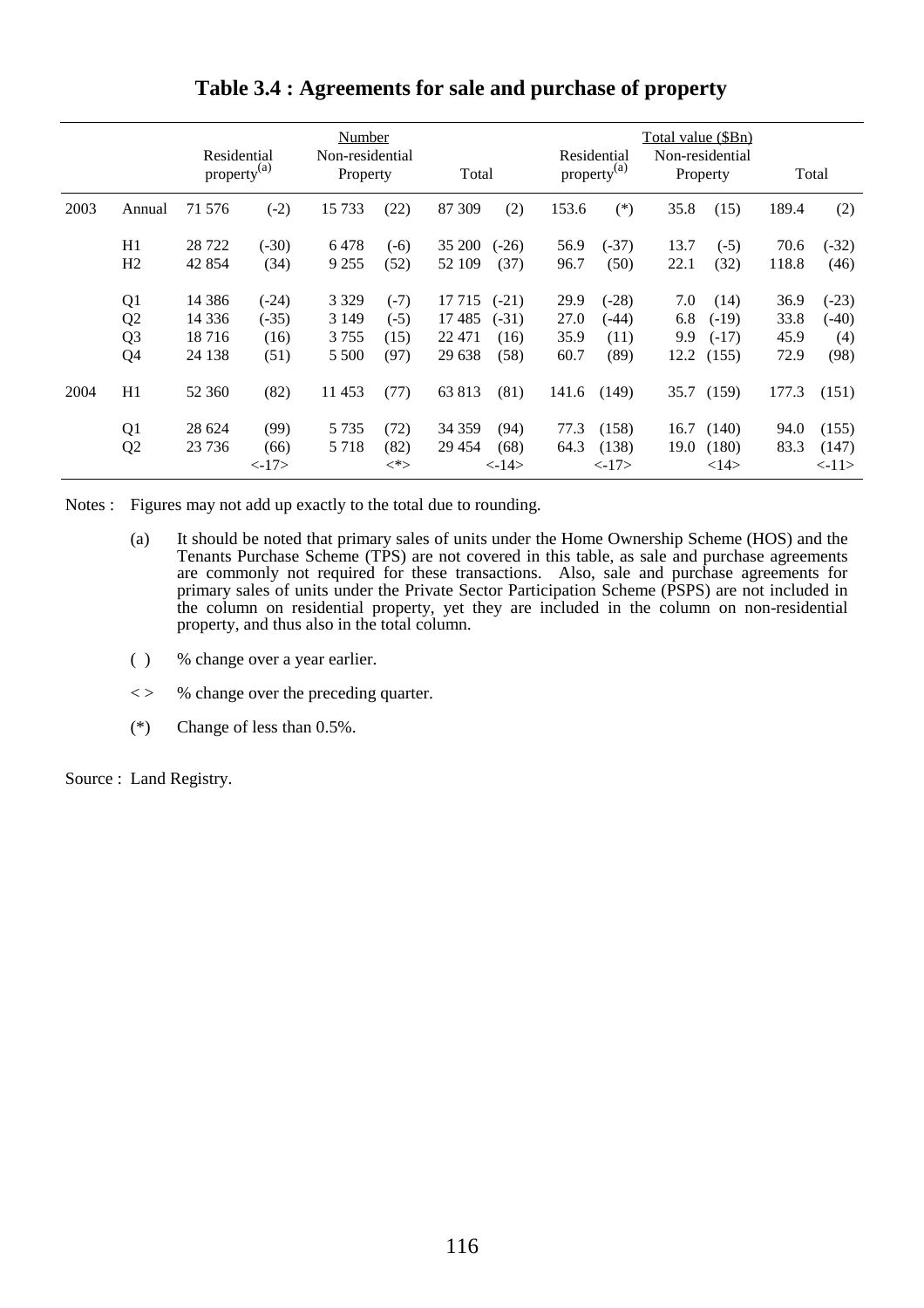|      |                |          | Property transfer<br>assignments <sup>(a)</sup> | Mortgages other than<br>building mortgages <sup>(b)</sup> |                    |         |         |
|------|----------------|----------|-------------------------------------------------|-----------------------------------------------------------|--------------------|---------|---------|
|      |                | Number   |                                                 |                                                           | Total value (\$Bn) | Number  |         |
| 2003 | Annual         | 110 052  | $(-8)$                                          | 207.3                                                     | (5)                | 102 210 | $(-16)$ |
|      | H1             | 52 175   | $(-15)$                                         | 87.3                                                      | $(-13)$            | 49 698  | $(-23)$ |
|      | H2             | 57 877   | $(-1)$                                          | 120.0                                                     | (23)               | 52 512  | $(-9)$  |
|      | Q <sub>1</sub> | 28 5 5 7 | $(-9)$                                          | 45.0                                                      | $(-7)$             | 26 941  | $(-20)$ |
|      | Q <sub>2</sub> | 23 618   | $(-21)$                                         | 42.3                                                      | $(-19)$            | 22 757  | $(-26)$ |
|      | Q <sub>3</sub> | 24 638   | $(-21)$                                         | 49.9                                                      | (2)                | 22 080  | $(-28)$ |
|      | Q <sub>4</sub> | 33 239   | (21)                                            | 70.1                                                      | (44)               | 30 4 32 | (14)    |
| 2004 | H1             | 69 861   | (34)                                            | 151.5                                                     | (74)               | 60 358  | (21)    |
|      | Q <sub>1</sub> | 31 060   | (9)                                             | 61.9                                                      | (38)               | 25 7 12 | $(-5)$  |
|      | Q <sub>2</sub> | 38 801   | (64)                                            | 89.6                                                      | (112)              | 34 646  | (52)    |
|      |                |          | $<$ 25>                                         |                                                           | $<\!\!45\!\!>$     |         | <35>    |

### **Table 3.5 : Property transfer assignments and mortgage arrangements**

- Notes : (a) Figures on property transfer assignments do not necessarily tally with those on agreements for sale and purchase of property, for various reasons. These include possibly long time lag between the two documents, cancellation of transaction before its completion, and waiver of the agreement for sale and purchase of property subject to consent by the parties concerned.
	- (b) Most of these mortgages are related to the purchase of residential flats or of other premises. Building mortgages, on the other hand, are related to the financing of building projects under construction.

Figures on the total value of mortgage arrangements are not shown, as they are likely to be incomplete. This is because in many of the mortgage arrangements lodged for registration, the value of the mortgage loan is not stated in the mortgage deed but instead is separately notified by the bank to the mortgagor.

- ( ) % change over a year earlier.
- $\langle \rangle$  % change over the preceding quarter.

Source : Land Registry.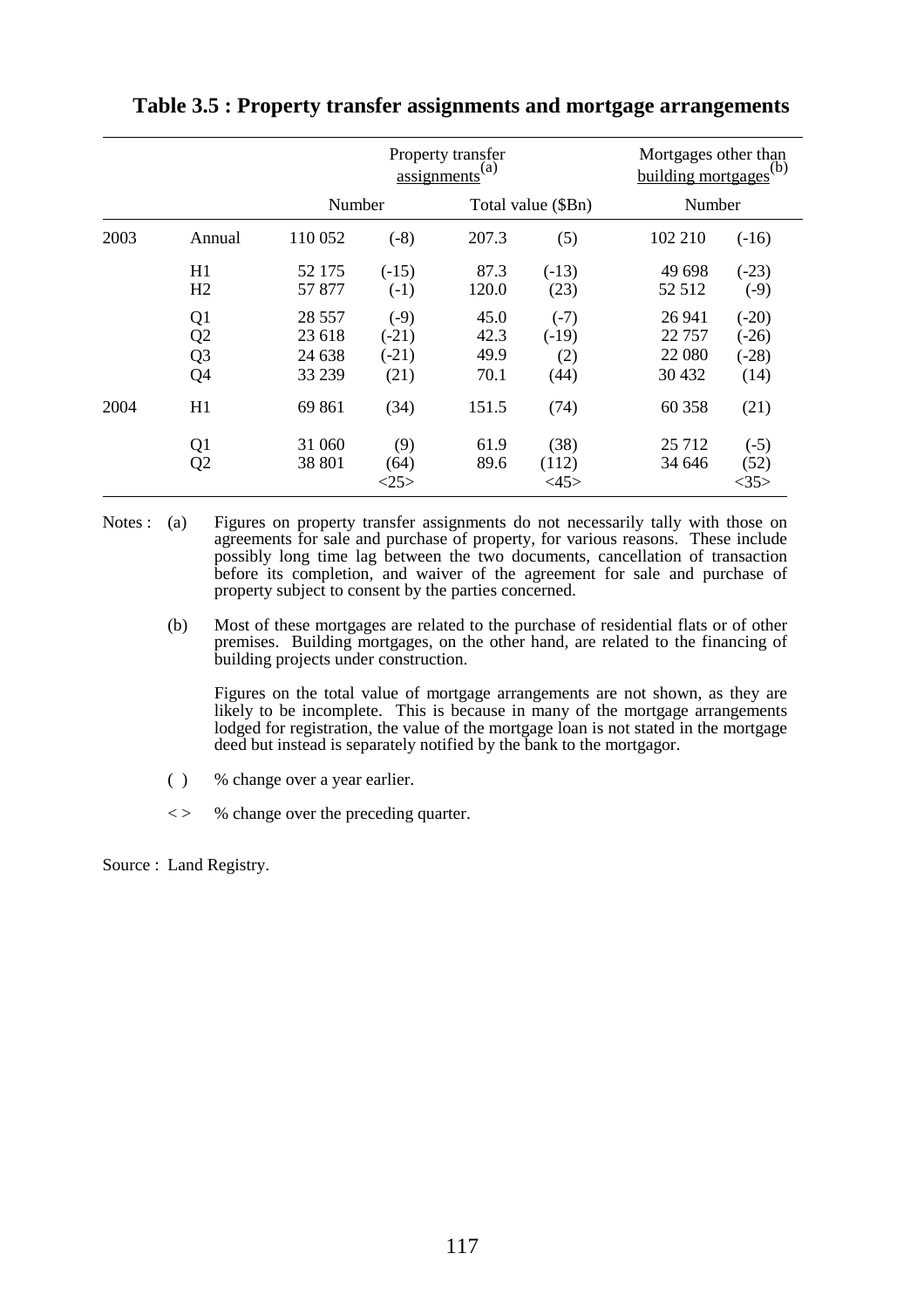| Usage                                                                  | First<br>half<br>of 2003 | First<br>half<br>of 2004^ | Year-<br>on-year<br>rate of<br>change<br>$(\%)$ | Twelve<br>months<br>ending<br>June<br>2003 | Twelve<br>months<br>ending<br>June<br>2004^ | Year-<br>on-year<br>rate of<br>change<br>(%) |
|------------------------------------------------------------------------|--------------------------|---------------------------|-------------------------------------------------|--------------------------------------------|---------------------------------------------|----------------------------------------------|
| Residential <sup>(a)</sup>                                             | 10 236                   | 9931                      | $-3$                                            | 32 865                                     | 26 092                                      | $-21$                                        |
| Commercial                                                             | 266                      | 55                        | $-79$                                           | 424                                        | 206                                         | $-52$                                        |
| Of which:                                                              |                          |                           |                                                 |                                            |                                             |                                              |
| Office space                                                           | 191                      | 50                        | $-74$                                           | 251                                        | 158                                         | $-37$                                        |
| Other commercial<br>premises (mainly<br>shopping space) <sup>(b)</sup> | 75                       | 5                         | $-93$                                           | 173                                        | 48                                          | $-72$                                        |
| Industrial <sup>(c)</sup>                                              | 15                       | $\boldsymbol{0}$          | $-100$                                          | 41                                         | $\overline{0}$                              | $-100$                                       |
| Of which:                                                              |                          |                           |                                                 |                                            |                                             |                                              |
| Industrial-cum-office<br>premises                                      | 15                       | $\boldsymbol{0}$          | $-100$                                          | 15                                         | $\mathbf{0}$                                | $-100$                                       |
| Flatted factory<br>space                                               | $\boldsymbol{0}$         | $\boldsymbol{0}$          |                                                 | $\mathbf{0}$                               | $\mathbf{0}$                                |                                              |
| Storage premises <sup>(d)</sup>                                        | $\overline{0}$           | $\boldsymbol{0}$          |                                                 | 27                                         | $\overline{0}$                              | $-100$                                       |

## **Table 3.6 : Completions of new property by the private sector ('000m2 of internal floor area)**

Notes : Figures may not add up to the corresponding total due to rounding.

(a) The figures shown are the number of private residential units, excluding units completed by the Hong Kong Housing Authority and Hong Kong Housing Society. Also excluded are village-type housing units.

These include all newly completed residential premises to which full Occupation Permits have been granted. Property developments subject to a Consent Scheme will need a Certificate of Compliance or Consent to Assign in addition to an Occupation Permit before the premises can be individually assigned.

- (b) These include shopping arcades in residential and commercial developments, as well as premises designed or adapted for commercial use other than offices, in the nature of non-domestic space on the podium floors of tenement apartment/commercial buildings. Car-parking space is excluded.
- (c) Including industrial-cum-office premises but excluding specialised factory buildings, which are developed mainly for own use.
- (d) Including storage premises at the container terminals and the airport.
- (^) Provisional figures.
- (--) Not applicable.

Source : Rating and Valuation Department.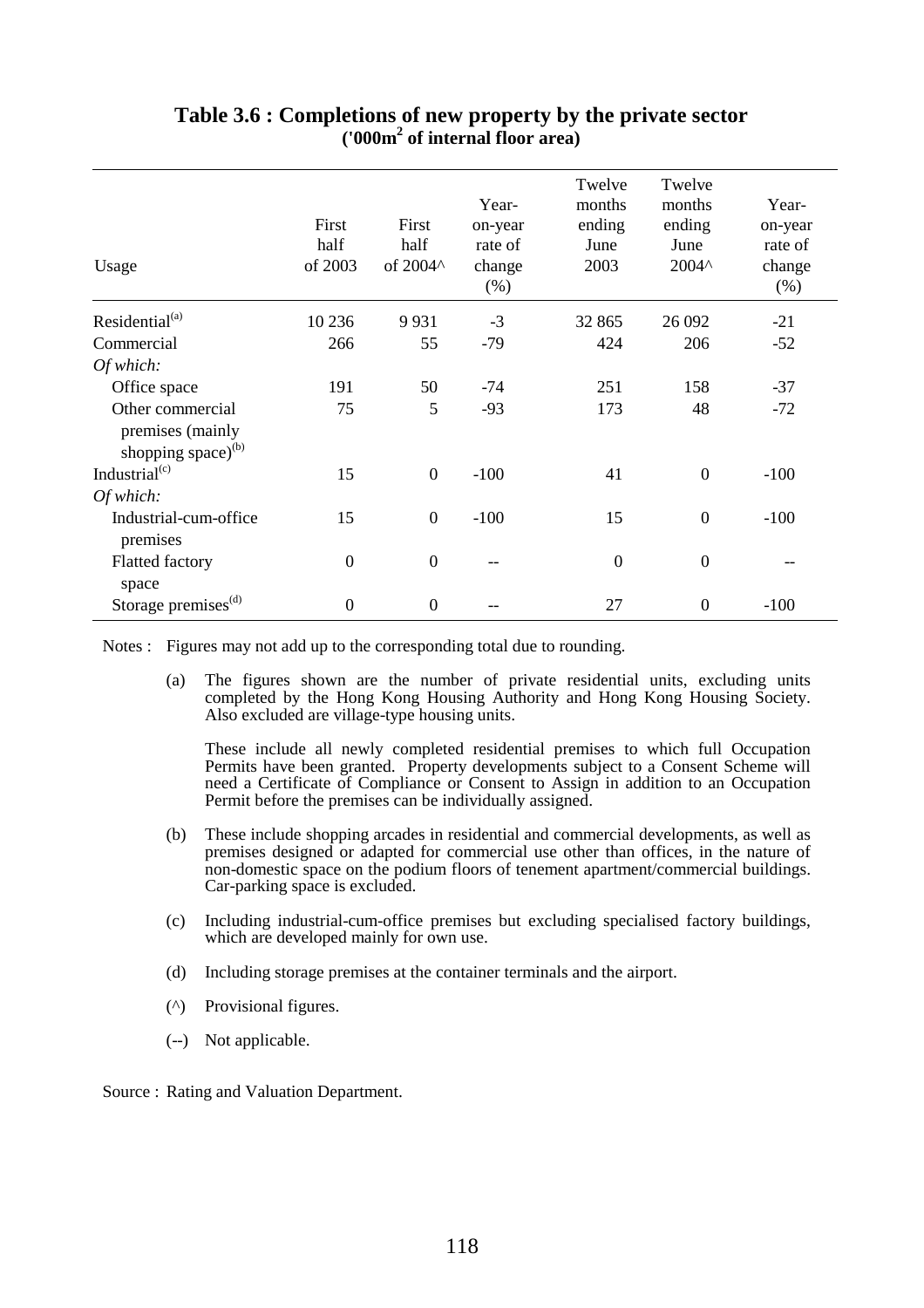#### **Table 3.7 : Building plans with consent to commence work in the private sector ('000m2 of usable floor area)**

|                            | First<br>half<br>of 2003 | First<br>Half<br>of 2004 | Year-on-year<br>rate of change<br>$(\% )$ | Twelve<br>months<br>ending<br>June<br>2003 | Twelve<br>months<br>ending<br>June<br>2004 | Year-on-year<br>rate of change<br>(% ) |
|----------------------------|--------------------------|--------------------------|-------------------------------------------|--------------------------------------------|--------------------------------------------|----------------------------------------|
| Residential <sup>(a)</sup> | 595<br><17971>           | 441<br><12030>           | $-26$<br>$< -33>$                         | 932<br>$<$ 25 813>                         | 884<br>$<$ 23 211>                         | $-5$<br><10>                           |
| Commercial                 | 48                       | 49                       | 3                                         | 282                                        | 201                                        | $-29$                                  |
| Industrial <sup>(b)</sup>  | $\boldsymbol{0}$         | $\boldsymbol{0}$         |                                           | 75                                         | 1                                          | $-99$                                  |
| Others                     | 185                      | 279                      | 50                                        | 263                                        | 537                                        | 105                                    |
| Total                      | 828                      | 768                      | $-7$                                      | 1553                                       | 1 624                                      | 5                                      |

Notes : Figures may not add up exactly to the total due to rounding.

Developers are required to re-apply for issue of consent to commence work on every major revision of their development projects. The figures reported here may include re-application cases and hence may contain a degree of double-counting. In the second quarter of 2004, for building plans with consent to commence work in respect of private residential property, 36% in terms of units or 30% in terms of total usable floor area were re-application cases. For the first half of 2004, the corresponding proportions were 29% and 27%.

- (a) Here the classification of residential property includes developments under the Urban Improvement Scheme of the Hong Kong Housing Society, but excludes developments under the Home Ownership Scheme and the Private Sector Participation Scheme of the Hong Kong Housing Authority.
- (b) Including multi-purpose industrial premises designed also for office use.
- $\langle \rangle$  Number of units.
- (--) Not applicable.

Source : Buildings Department.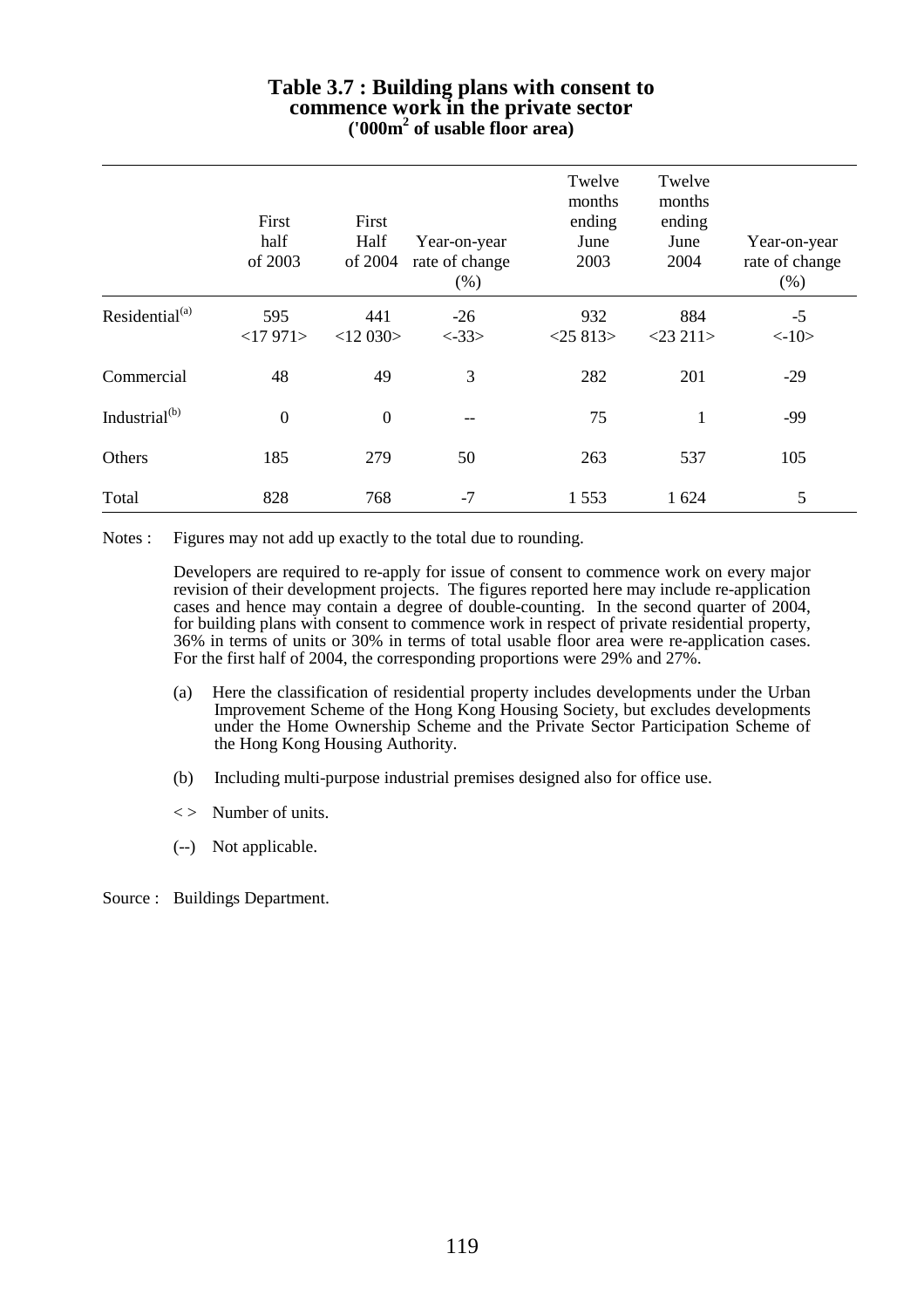|                          |        |        | 2003           |                | 2004  |    |       |                |
|--------------------------|--------|--------|----------------|----------------|-------|----|-------|----------------|
|                          | Annual | Ql     | Q <sub>2</sub> | Q <sub>3</sub> | O4    | H1 | Q1    | Q <sub>2</sub> |
| All sources              | -6     | 20     | $-58$          | $\overline{4}$ | 7     | 68 | 15    | 208            |
| Mainland of China        | 24     | 53     | $-26$          | 32             | 33    | 75 | 37    | 149            |
| Taiwan                   | $-24$  | $-3$   | $-74$          | -8             | $-12$ | 38 | $-13$ | 221            |
| South and Southeast Asia | $-29$  | $\ast$ | $-81$          | $-16$          | $-12$ | 96 | 2     | 450            |
| Japan                    | $-38$  | $-2$   | $-86$          | $-36$          | $-29$ | 28 | $-32$ | 440            |
| <b>United States</b>     | $-32$  | $-7$   | $-84$          | $-19$          | $-14$ | 89 | 3     | 522            |
| United Kingdom           | $-26$  | 2      | $-78$          | $-22$          | $-13$ | 66 | 5     | 391            |
| Others                   | $-23$  |        | $-72$          | $-14$          | $-7$  | 64 |       | 280            |

**Table 3.8 : Number of incoming visitors by place of residence (year-on-year rate of change (%))**

Notes : Figures in this table include also non-Macau residents coming to Hong Kong via Macau.

(\*) Change of less than 0.5%.

Source : Hong Kong Tourism Board.

|  | Table 3.9 : Stock of hotel rooms and occupancy rate |  |  |  |  |  |  |  |  |
|--|-----------------------------------------------------|--|--|--|--|--|--|--|--|
|--|-----------------------------------------------------|--|--|--|--|--|--|--|--|

|                     |                | Number of hotel rooms<br>as at end of period |        | Average hotel room<br>occupancy rate<br>during the period<br>(% ) |
|---------------------|----------------|----------------------------------------------|--------|-------------------------------------------------------------------|
| 2003                | Annual         | 42 9 36                                      | $(-2)$ | 70                                                                |
|                     | Q <sub>1</sub> | 42 792                                       | (2)    | 81                                                                |
|                     | Q2             | 42818                                        | $(*)$  | 25                                                                |
|                     | Q <sub>3</sub> | 42 848                                       | $(*)$  | 80                                                                |
|                     | Q4             | 42 936                                       | $(-2)$ | 88                                                                |
| $2004$ <sup>#</sup> | Q1             | 42 489                                       | $(-)$  | 84                                                                |
|                     | Q <sub>2</sub> | 42 931                                       | $(-)$  | 85                                                                |
|                     | Apr            | 42714                                        | $(-)$  | 86                                                                |
|                     | May            | 42 873                                       | (--)   | 83                                                                |
|                     | Jun            | 42 931                                       | (--)   | 86                                                                |

Notes : ( ) % change over a year earlier.

- (\*) Change of less than 0.5%.
- (#) A number of hotel rooms were reclassified as service apartments from January 2004 onwards. As such, the figures for the first and second quarters of 2004 are not strictly comparable to those for 2003.
- (--) Not applicable.

Source : Hong Kong Tourism Board.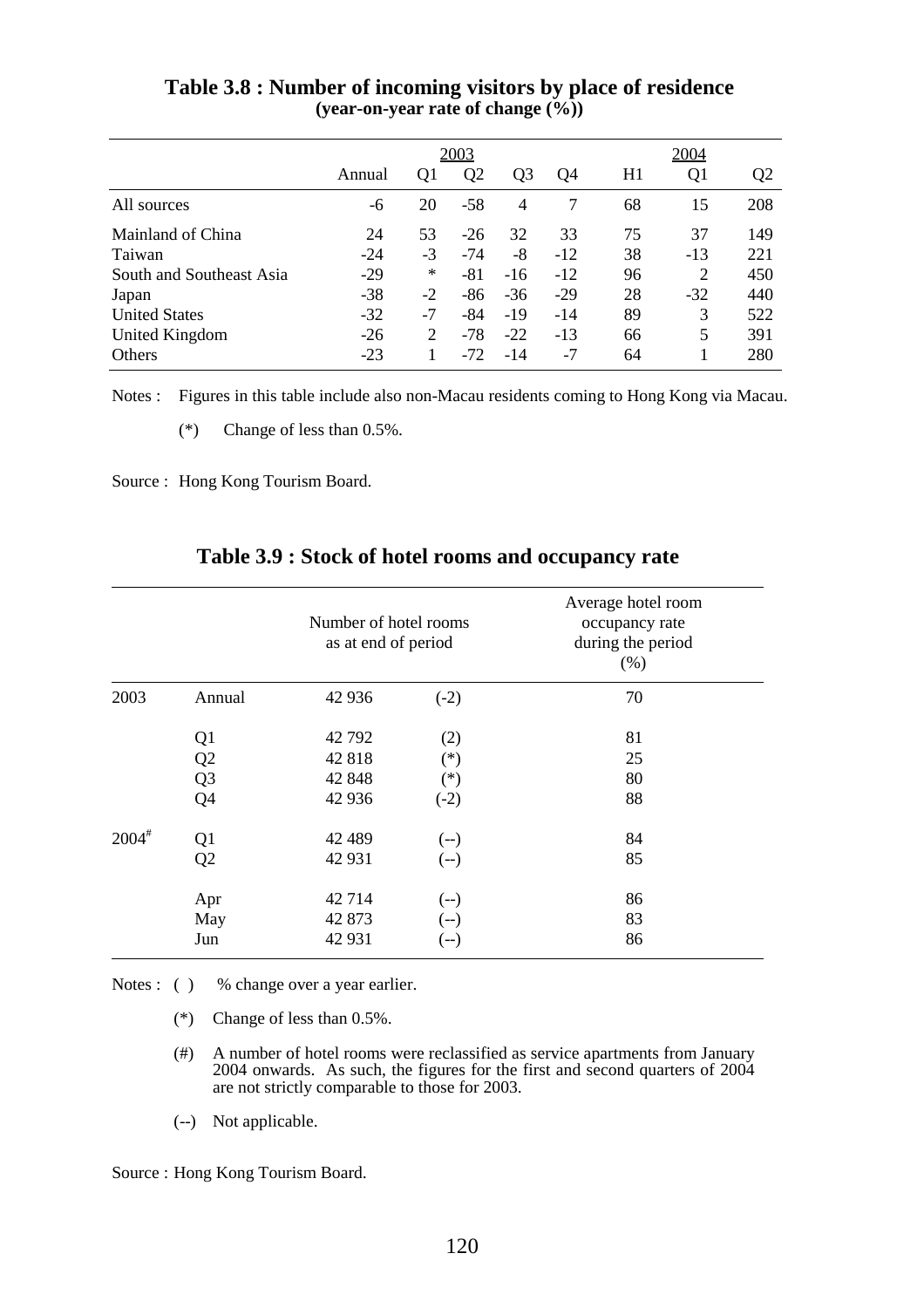|                              |        |       | 2003           |                |                | 2004 |                |                |  |
|------------------------------|--------|-------|----------------|----------------|----------------|------|----------------|----------------|--|
|                              | Annual | Q1    | Q <sub>2</sub> | Q <sub>3</sub> | Q4             | H1   | Q <sub>1</sub> | Q <sub>2</sub> |  |
| All destinations             | -6     | $-4$  | $-21$          | ∗              | $\overline{2}$ | 20   | 3              | 41             |  |
| Mainland of China            | -6     | $-3$  | $-21$          | $\ast$         | $\overline{2}$ | 21   | 4              | 42             |  |
| Macau                        | $-5$   | $-7$  | $-15$          | 3              | $-3$           | 8    | $-1$           | 19             |  |
| South and Southeast<br>Asia  | 1      | $-10$ | $-14$          | 15             | 12             | 23   | 8              | 41             |  |
| North Asia                   | $-10$  | $-18$ | $-21$          | $\overline{2}$ | $-4$           | 29   | 6              | 59             |  |
| Americas <sup>(a)</sup>      | $-19$  | $-7$  | $-54$          | $-14$          | $\ast$         | 34   | $-2$           | 112            |  |
| Taiwan                       | $-23$  | $-4$  | $-76$          | $-7$           | $-11$          | 59   | -11            | 388            |  |
| Europe                       | $-7$   | $-11$ | $-30$          | $\overline{4}$ | 9              | 33   | 14             | 58             |  |
| Australia and<br>New Zealand | $-7$   | $-7$  | $-8$           | -14            | 1              | 8    | $\overline{2}$ | 18             |  |
| Others                       | -4     | $-21$ | $-20$          | 5              | 21             | 32   | 28             | 37             |  |

### **Table 3.10 : Number of Hong Kong resident departures by destination (year-on-year rate of change (%))**

Notes : (a) This includes the United States, Canada, Central America and South America.

(\*) Change of less than 0.5%.

Source : Hong Kong Tourism Board.

### **Table 4.1 : Trade-weighted Effective Exchange Rate Index (EERI) of the Hong Kong dollar**

| Average for the month |                          |                                 | Trade-weighted<br><b>Nominal EERI</b><br>$\text{(Jan } 2000 = 100)$ | Trade-weighted<br><b>Real EERI</b><br>$\text{(Jan } 2000 = 100)$ |                                              |  |
|-----------------------|--------------------------|---------------------------------|---------------------------------------------------------------------|------------------------------------------------------------------|----------------------------------------------|--|
| 2003                  | Mar<br>Jun<br>Sep<br>Dec | 101.8<br>100.6<br>100.6<br>99.0 | $(-0.9)$<br>$(-1.2)$<br>(0.1)<br>$(-1.6)$                           | 91.8<br>89.2<br>87.9<br>86.4                                     | $(-1.6)$<br>$(-2.8)$<br>$(-1.4)$<br>$(-1.7)$ |  |
| 2004                  | Mar<br>Jun               | 98.5<br>98.8                    | $(-0.5)$<br>(0.2)                                                   | 85.2<br>84.7                                                     | $(-1.4)$<br>$(-0.6)$                         |  |

Note : ( ) % change over three months earlier. Positive change denotes appreciation; while negative change denotes depreciation of the Hong Kong dollar.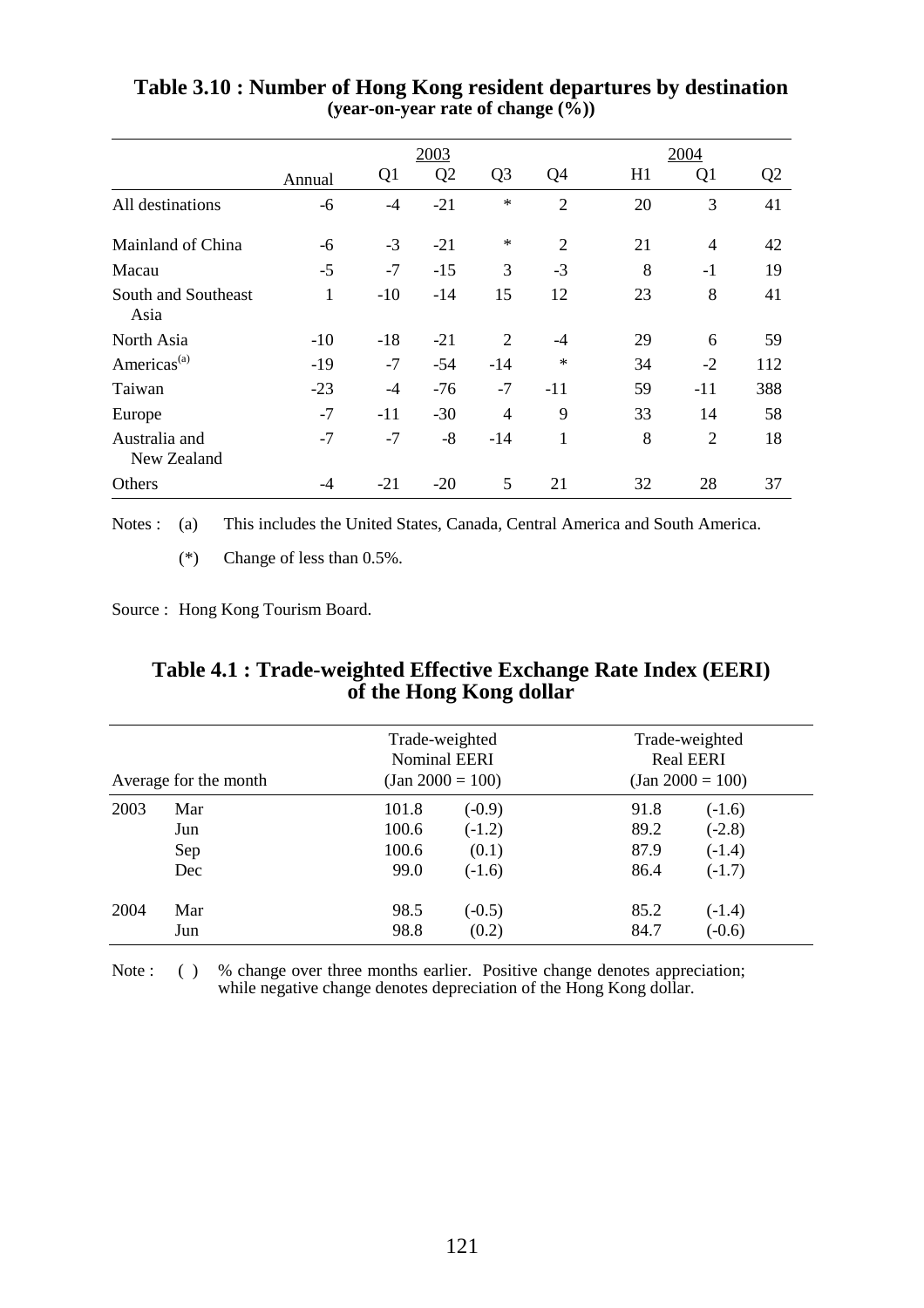| % change during<br>the quarter                |                | Demand<br>deposits | Savings<br>deposits | Time<br>$deposits^{(a)(b)}$ | Total<br>Hong Kong<br>dollar<br>deposits <sup>(a)</sup> |
|-----------------------------------------------|----------------|--------------------|---------------------|-----------------------------|---------------------------------------------------------|
| 2003                                          | Q <sub>1</sub> | $-2.9$             | 2.2                 | $-3.2$                      | $-1.2$                                                  |
|                                               | Q2             | 10.7               | 6.6                 | $-2.3$                      | 2.1                                                     |
|                                               | Q <sub>3</sub> | 12.0               | 5.4                 | $-1.6$                      | 2.4                                                     |
|                                               | Q4             | 28.9               | 20.9                | $-17.9$                     | 2.4                                                     |
| 2004                                          | Q1             | 7.1                | 3.4                 | $-11.9$                     | $-2.3$                                                  |
|                                               | Q2             | 2.8                | $-1.7$              | 0.9                         | $-0.2$                                                  |
| at the end of<br><b>June 2004</b><br>(HK\$Bn) | Total amount   | 250                | 952                 | 682                         | 1,884                                                   |
| % change over<br>a year earlier               |                | 58.9               | 29.5                | $-28.2$                     | 2.3                                                     |

**Table 4.2 : Hong Kong dollar deposits with authorized institutions**

Notes : (a) Adjusted to include foreign currency swap deposits.

(b) Time deposits with licensed banks plus deposits with restricted licence banks and deposit-taking companies.

| the quarter                              | % change during | US\$<br>deposits <sup>(a)</sup> | Non-US\$<br>deposits <sup>(a)</sup> | Total foreign<br>currency<br>deposits <sup>(a)</sup> |
|------------------------------------------|-----------------|---------------------------------|-------------------------------------|------------------------------------------------------|
| 2003                                     | Q <sub>1</sub>  | $-2.1$                          | 1.7                                 | $-0.9$                                               |
|                                          | Q2              | 4.0                             | $-2.1$                              | 1.9                                                  |
|                                          | Q <sub>3</sub>  | 1.3                             | 5.3                                 | 2.6                                                  |
|                                          | Q4              | 6.2                             | 4.8                                 | 5.7                                                  |
| 2004<br>Total amount                     | Q <sub>1</sub>  | $-2.3$                          | 11.1                                | 2.0                                                  |
|                                          | Q2              | 3.2                             | $-3.0$                              | 1.0                                                  |
| at the end of<br>June 2004<br>$(HK\$Bn)$ |                 | 1,118                           | 567                                 | 1,686                                                |
| a year earlier                           | % change over   | 8.5                             | 18.9                                | 11.8                                                 |

**Table 4.3 : Foreign currency deposits with authorized institutions**

Note : (a) Adjusted to exclude foreign currency swap deposits.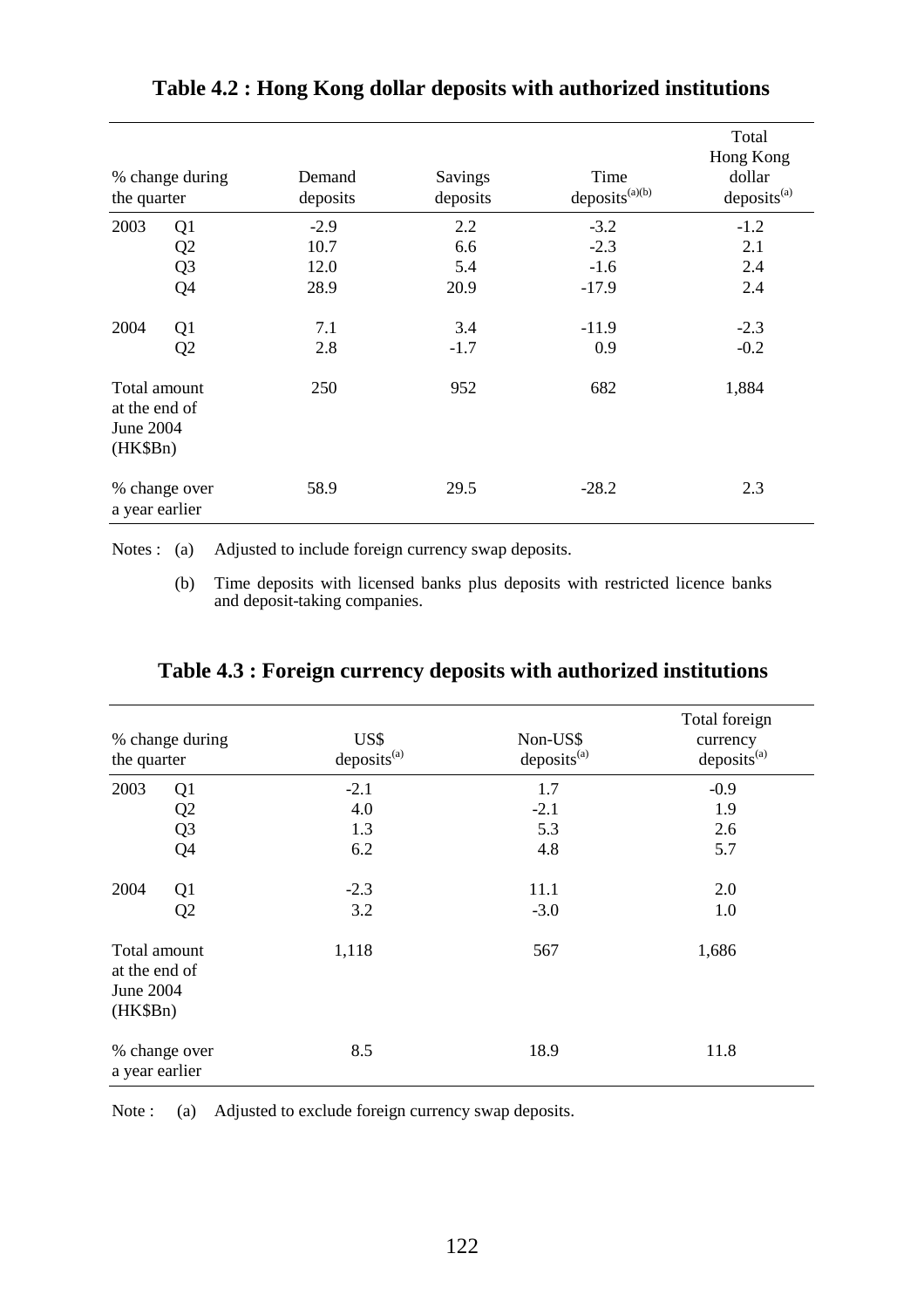|                                                               |                                              |                                | With<br>licensed banks     |                                      |                             | With<br>restricted<br>licence<br>banks | With<br>deposit-<br>taking<br>companies |                             |
|---------------------------------------------------------------|----------------------------------------------|--------------------------------|----------------------------|--------------------------------------|-----------------------------|----------------------------------------|-----------------------------------------|-----------------------------|
| the quarter                                                   | % change during                              | Demand<br>deposits             | <b>Savings</b><br>deposits | Time<br>deposits                     | Sub-<br>total               | Time<br>deposits                       | Time<br>deposits                        | Total                       |
| 2003                                                          | Q <sub>1</sub><br>Q2<br>Q <sub>3</sub><br>Q4 | $-0.6$<br>11.0<br>12.4<br>26.2 | 3.3<br>5.5<br>6.4<br>16.3  | $-2.9$<br>$-0.4$<br>$-0.4$<br>$-5.2$ | $-1.0$<br>2.0<br>2.5<br>3.8 | $-5.5$<br>4.6<br>$-2.8$<br>10.7        | $-7.0$<br>0.9<br>$-5.4$<br>$-6.2$       | $-1.0$<br>2.0<br>2.5<br>3.9 |
| 2004                                                          | Q <sub>1</sub><br>Q2                         | 6.1<br>3.1                     | 3.6<br>$-0.1$              | $-3.8$<br>0.2                        | $-0.3$<br>0.3               | 3.7<br>4.4                             | $-3.0$<br>$-1.9$                        | $-0.3$<br>0.4               |
| Total amount<br>at the end of<br><b>June 2004</b><br>(HK\$Bn) |                                              | 312                            | 1,322                      | 1,889                                | 3,523                       | 41                                     | 5                                       | 3,570                       |
| % change<br>over a year<br>earlier                            |                                              | 55.2                           | 28.1                       | $-9.0$                               | 6.5                         | 16.6                                   | $-15.6$                                 | 6.5                         |

**Table 4.4 : Total deposits by major type of authorized institution**

### **Table 4.5 : Hong Kong dollar money supply and total money supply**

|                                                                 | % change during |      | M1     |       | M2          |        | M <sub>3</sub> |        |
|-----------------------------------------------------------------|-----------------|------|--------|-------|-------------|--------|----------------|--------|
| the quarter                                                     |                 |      | HK\$   | Total | $HK$^{(a)}$ | Total  | $HK$^{(a)}$    | Total  |
| 2003                                                            | Q1              | 0.4  | (3.9)  | 1.4   | $-0.8$      | $-0.3$ | $-0.8$         | $-0.4$ |
|                                                                 | Q2              | 6.4  | (8.2)  | 7.1   | 2.2         | 2.2    | 2.1            | 2.2    |
|                                                                 | Q <sub>3</sub>  | 7.9  | (7.1)  | 8.7   | 2.2         | 2.4    | 2.0            | 2.4    |
|                                                                 | Q4              | 18.6 | (12.8) | 18.4  | 2.5         | 3.9    | 2.4            | 3.9    |
| 2004                                                            | Q <sub>1</sub>  | 6.1  | (11.0) | 5.5   | $-1.8$      | $\ast$ | $-1.8$         | $\ast$ |
|                                                                 | Q2              | 2.3  | (3.8)  | 2.6   | $\ast$      | 0.4    | $\ast$         | 0.5    |
| Total amount<br>at the end of<br><b>June 2004</b><br>$(HK\$Bn)$ |                 | 385  | (394)  | 448   | 2,069       | 3,828  | 2,084          | 3,876  |
| a year earlier                                                  | % change over   | 39.0 | (39.3) | 39.3  | 2.8         | 6.8    | 2.6            | 6.9    |

Notes : (a) Adjusted to include foreign currency swap deposits.

( ) Figures in brackets represent percentage changes on the basis of the seasonally adjusted series of HK\$M1. Seasonality is not apparent for the other monetary aggregates.

(\*) Change of less than 0.05%.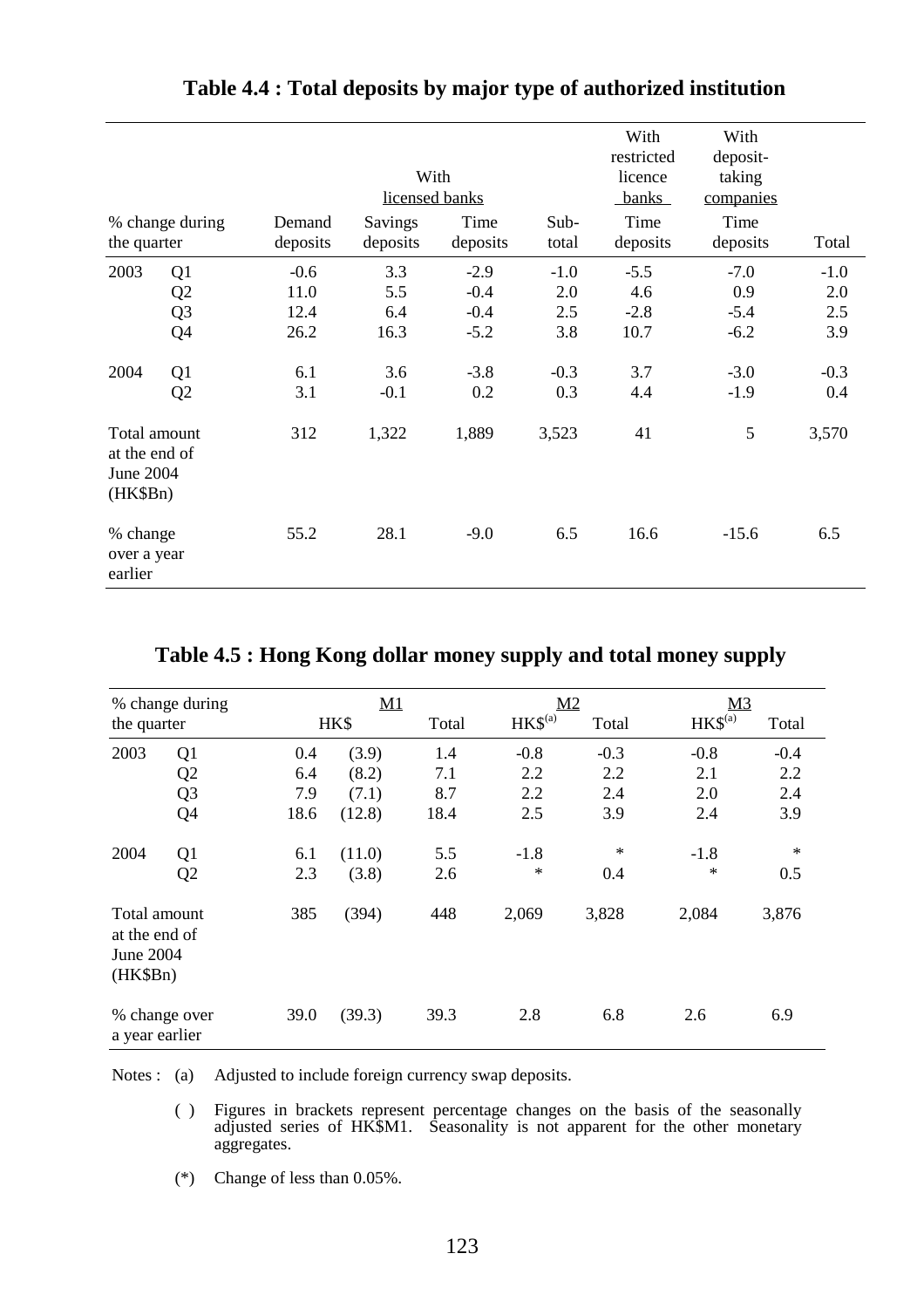| As at<br>the end of |                | Claims on banks<br>outside Hong Kong<br>(HK\$Bn) |          |                                       |          | Liabilities to banks<br>outside Hong Kong<br>(HK\$Bn) |                  |      | Net liabilities to banks<br>outside Hong Kong<br>(HK\$Bn) |          |                                       |
|---------------------|----------------|--------------------------------------------------|----------|---------------------------------------|----------|-------------------------------------------------------|------------------|------|-----------------------------------------------------------|----------|---------------------------------------|
|                     |                | Overall                                          |          | Involving<br>banks in<br>the Mainland |          |                                                       | Overall          |      | Involving<br>banks in<br>the Mainland                     | Overall  | Involving<br>banks in<br>the Mainland |
| 2003                | Q <sub>1</sub> | 202.4                                            | (9.0)    | 21.9                                  | (6.4)    |                                                       | $149.8$ $(-7.1)$ |      | $62.2$ $(-15.4)$                                          | $-52.5$  | 40.3                                  |
|                     | Q <sub>2</sub> | 228.4                                            | (12.9)   | 23.0                                  | (4.6)    | 140.3                                                 | $(-6.3)$         |      | $54.9$ $(-11.7)$                                          | $-88.1$  | 32.0                                  |
|                     | Q <sub>3</sub> | 259.4                                            | (13.6)   | 23.8                                  | (3.8)    |                                                       | $138.4$ $(-1.4)$ |      | $52.2 \quad (-4.9)$                                       | $-121.0$ | 28.4                                  |
|                     | Q <sub>4</sub> | 267.0                                            | (2.9)    | 22.4                                  | $(-6.1)$ |                                                       | 157.7 (13.9)     | 66.3 | (26.9)                                                    | $-109.3$ | 43.9                                  |
| 2004                | Q <sub>1</sub> | 298.3                                            | (11.8)   | 22.2                                  | $(-0.7)$ | 163.6                                                 | (3.7)            | 70.4 | (6.2)                                                     | $-134.8$ | 48.2                                  |
|                     | Apr            | 289.0                                            | $(-3.1)$ | 22.2                                  | (0.1)    | 173.0                                                 | (5.8)            | 80.3 | (14.0)                                                    | $-116.0$ | 58.0                                  |
|                     | May            | 277.8                                            | $(-3.9)$ | 22.9                                  | (2.9)    | 176.0                                                 | (1.8)            | 78.9 | $(-1.7)$                                                  | $-101.8$ | 56.0                                  |
|                     |                |                                                  | <24.9>   |                                       | <1.7>    |                                                       | <29.1>           |      | <42.2>                                                    |          |                                       |

# **Table 4.6 : Hong Kong dollar external claims and liabilities held by Hong Kong's authorized institutions**

Notes : ( ) % change during the period.

< > % change over a year earlier.

| the quarter                                            | % change during                                                      | Hong Kong<br>dollar loans         | Foreign<br>currency loans      | Total loans<br>and advances       |
|--------------------------------------------------------|----------------------------------------------------------------------|-----------------------------------|--------------------------------|-----------------------------------|
| 2003                                                   | Q <sub>1</sub><br>Q <sub>2</sub><br>Q <sub>3</sub><br>Q <sub>4</sub> | $-0.4$<br>$-0.8$<br>$-1.8$<br>0.3 | $-2.3$<br>1.4<br>$-1.4$<br>2.7 | $-0.8$<br>$-0.3$<br>$-1.7$<br>0.9 |
| 2004                                                   | Q <sub>1</sub><br>Q2                                                 | $-0.1$<br>2.2                     | 1.8<br>$-0.3$                  | 0.3<br>1.7                        |
| Total amount<br>at the end of<br>June 2004<br>(HK\$Bn) |                                                                      | 1,606                             | 469                            | 2,075                             |
| a year earlier                                         | % change over                                                        | 0.6                               | 2.8                            | 1.1                               |

# **Table 4.7 : Loans and advances by currency denomination**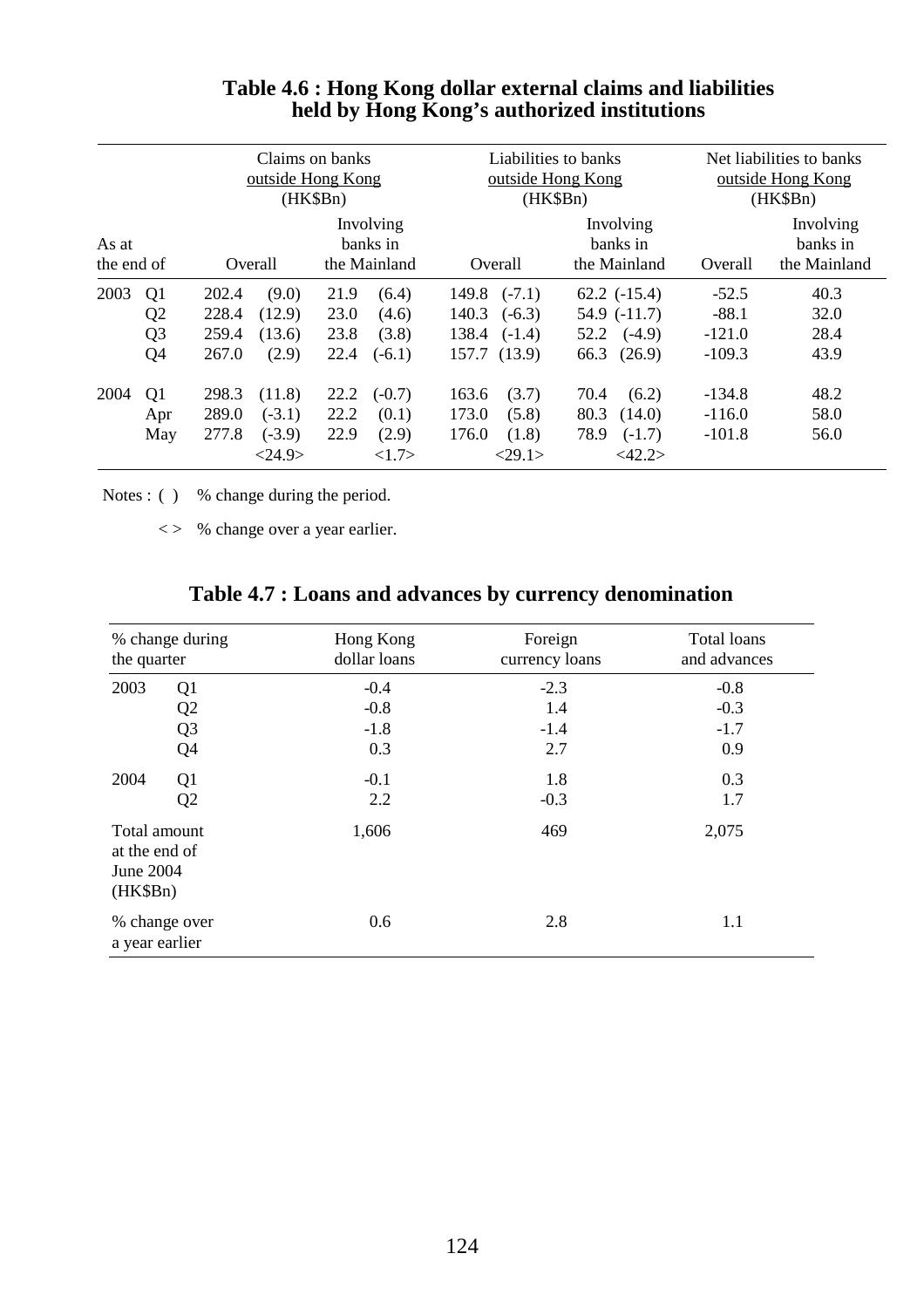|      | As at the end of | %    |
|------|------------------|------|
| 2003 | Q1               | 89.2 |
|      | Q <sub>2</sub>   | 86.7 |
|      | Q <sub>3</sub>   | 83.2 |
|      | Q4               | 81.5 |
| 2004 | Q <sub>1</sub>   | 83.3 |
|      | Q <sub>2</sub>   | 85.3 |

**Table 4.8 : Hong Kong dollar loan-to-deposit ratio(a)**

Note : (a) Hong Kong dollar deposits have been adjusted to include foreign currency swap deposits.

|                            | % change during the quarter     | Loans for use in Hong Kong <sup>(a)</sup> | Loans for use<br>outside Hong Kong <sup>(b)</sup> |
|----------------------------|---------------------------------|-------------------------------------------|---------------------------------------------------|
| 2003                       | Q <sub>1</sub>                  | $-0.5$                                    | $-3.4$                                            |
|                            | Q <sub>2</sub>                  | $-0.3$                                    | $-0.2$                                            |
|                            | Q <sub>3</sub>                  | $-1.5$                                    | $-3.5$                                            |
|                            | Q4                              | 0.9                                       | 0.4                                               |
| 2004                       | Q1                              | 0.3                                       | 0.2                                               |
| Total amount               | Q2                              | 1.9                                       | $-0.6$                                            |
| at the end of<br>June 2004 |                                 | 1,850                                     | 225                                               |
|                            | % change over<br>a year earlier | 1.7                                       | $-3.6$                                            |

# **Table 4.9 : Loans and advances by place of usage**

Notes : (a) Including trade financing loans.

(b) Including loans where the place of usage is unknown.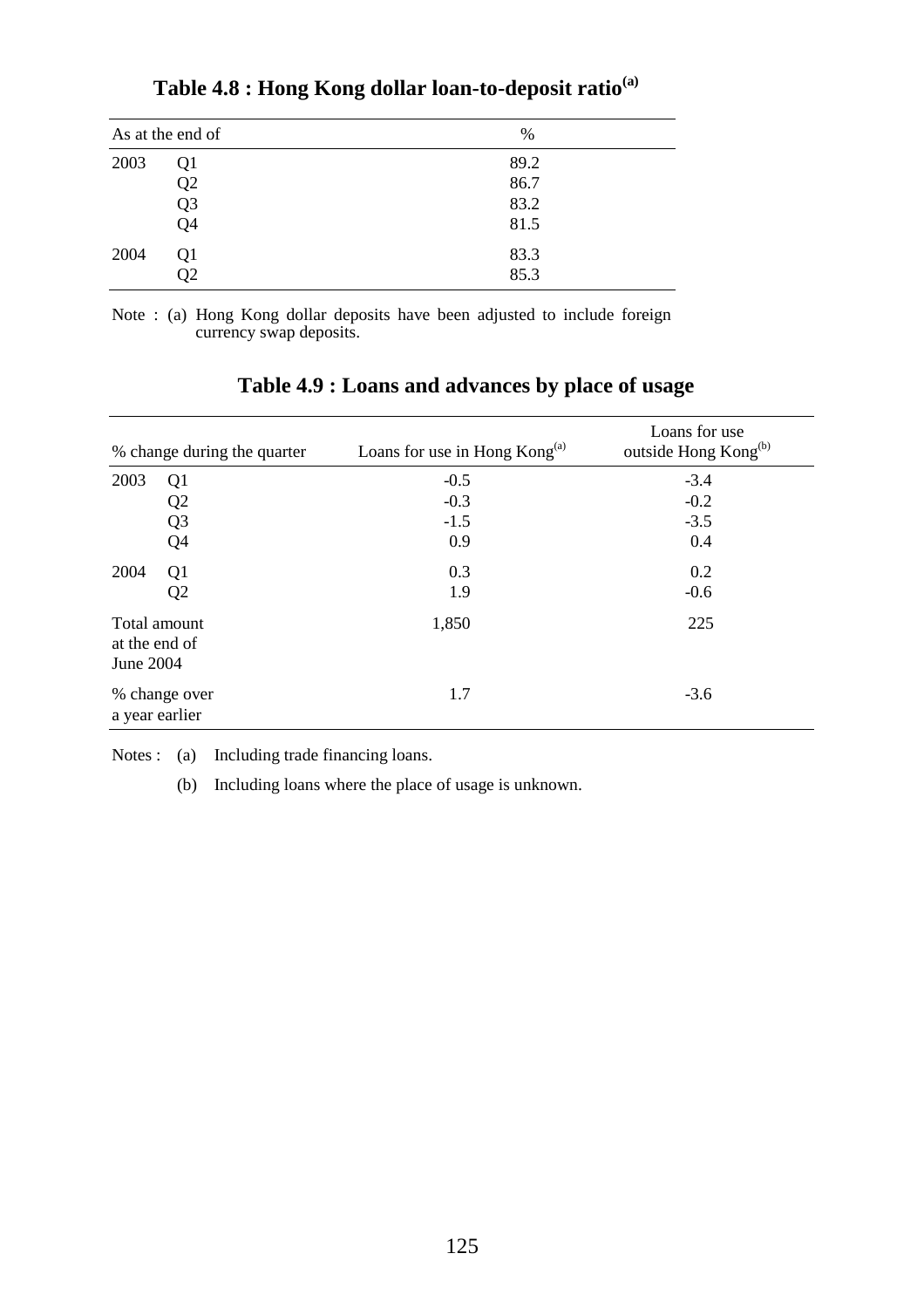|                                                        |                                              | Loans to:                   |                          | Whole-                            | Building,<br>construction,<br>property |                                      |                          |                               |                                   |
|--------------------------------------------------------|----------------------------------------------|-----------------------------|--------------------------|-----------------------------------|----------------------------------------|--------------------------------------|--------------------------|-------------------------------|-----------------------------------|
|                                                        |                                              |                             |                          | sale                              | develop-                               | Purchase                             |                          |                               |                                   |
| % change<br>during                                     |                                              | Finance<br>visible          | Manu-<br>facturing       | and<br>retail                     | ment and<br>property                   | resi-<br>dential                     | Financial                | Stock-                        |                                   |
| the quarter                                            |                                              | trade                       | sector                   | trades                            | investment                             | property <sup>(b)</sup>              | concerns                 | brokers                       | Others                            |
| 2003                                                   | Q1<br>Q <sub>2</sub><br>Q <sub>3</sub><br>Q4 | 2.2<br>6.2<br>$-1.5$<br>3.0 | 1.7<br>4.9<br>3.1<br>3.1 | 2.3<br>$-0.5$<br>$-5.4$<br>$-3.1$ | $-0.3$<br>$-1.3$<br>$-2.2$<br>$-1.1$   | $-1.3$<br>$-1.4$<br>$-1.0$<br>$-0.3$ | 0.1<br>2.8<br>7.3<br>5.8 | 4.2<br>$-5.5$<br>10.0<br>12.3 | $-1.2$<br>$-1.0$<br>$-4.4$<br>2.7 |
| 2004                                                   | Q1<br>Q2                                     | 6.4<br>14.7                 | 5.4<br>8.8               | 2.5<br>0.5                        | $-1.5$<br>1.5                          | 0.1<br>$-0.7$                        | 4.3<br>1.9               | 6.0<br>$-5.9$                 | $-2.3$<br>2.1                     |
| Total amount<br>at the end of<br>June 2004<br>(HK\$Bn) |                                              | 122                         | 92                       | 98                                | 361                                    | 612                                  | 156                      | 10                            | 397                               |
| % change<br>over a year<br>earlier                     |                                              | 23.9                        | 22.0                     | $-5.6$                            | $-3.3$                                 | $-1.9$                               | 20.5                     | 23.2                          | $-2.0$                            |

# **Table 4.10 : Loans and advances for use in Hong Kong by major usage(a)**

Notes : (a) Figures in this table are revised on a regular basis to incorporate subsequent amendments and loan re-classifications made by the authorized institutions concerned. The rates of change for the earlier quarters have been adjusted for the revisions known up to the latest reference quarter.

(b) Including loans for the purchase of flats under the Home Ownership Scheme, Private Sector Participation Scheme, and Tenants Purchase Scheme.

|      |                | Amount outstanding<br>as at the end of the quarter<br>(HK\$Bn) | Average daily turnover<br>in the quarter<br>(HK\$Bn) |
|------|----------------|----------------------------------------------------------------|------------------------------------------------------|
| 2003 | Q1             | 118.2                                                          | 27.8                                                 |
|      | Q2             | 119.0                                                          | 23.8                                                 |
|      | Q <sub>3</sub> | 119.7                                                          | 16.7                                                 |
|      | Q4             | 120.2                                                          | 14.8                                                 |
| 2004 | Q1             | 120.6                                                          | 14.4                                                 |
|      | Q2             | 121.2                                                          | 17.5                                                 |

# **Table 4.11 : Exchange Fund Bills and Notes issued by HKMA**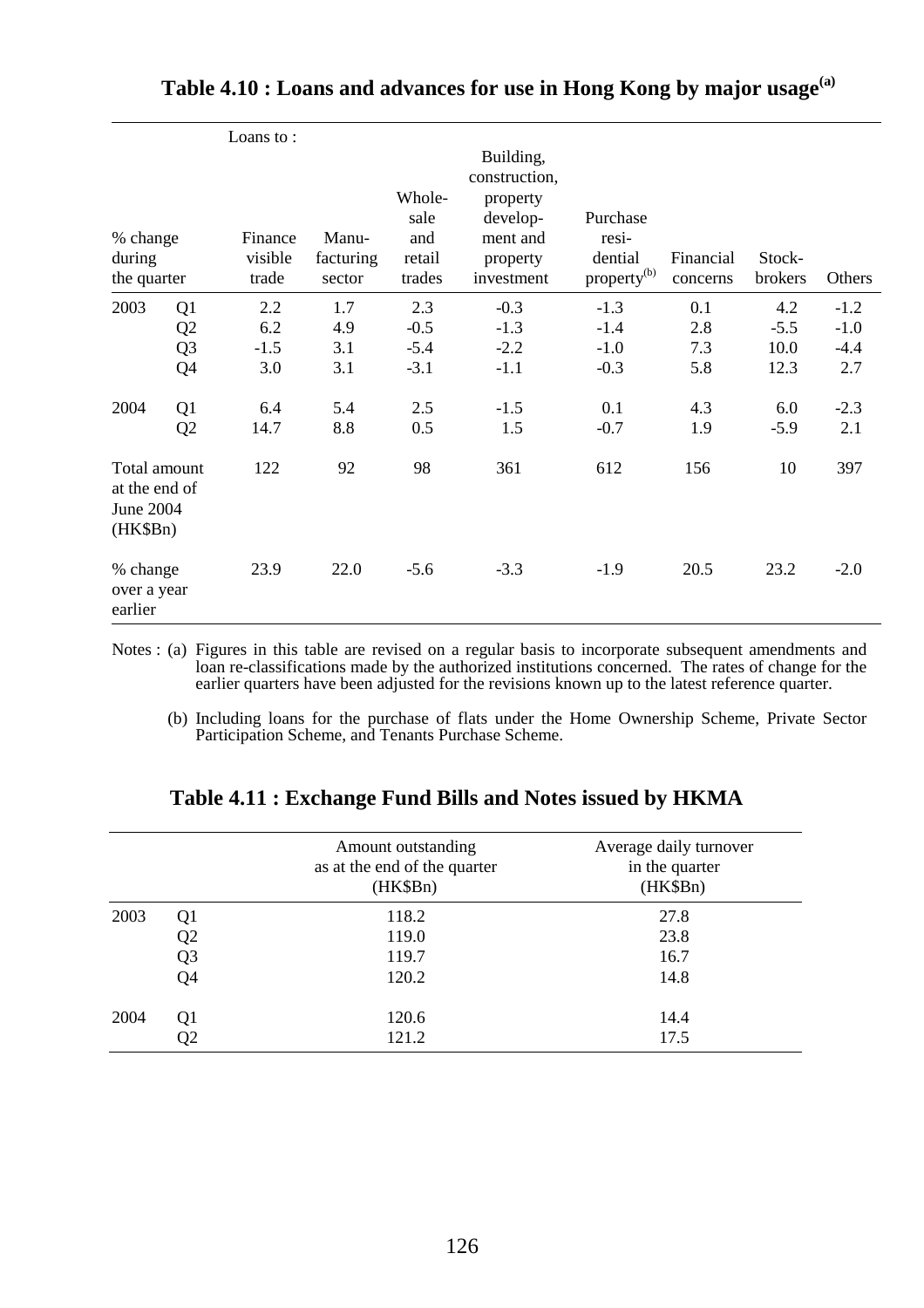| As at<br>the end of |                |         | Issued and<br>outstanding<br>$(HK\$Bn)$ | Held by<br>authorized<br>institutions<br>$(HK\$Bn)$ |       | Held outside<br>the local<br>banking sector<br>$(HK\$Bn)$ |       |
|---------------------|----------------|---------|-----------------------------------------|-----------------------------------------------------|-------|-----------------------------------------------------------|-------|
|                     |                | In HK\$ | Total                                   | In HK\$                                             | Total | In HK\$                                                   | Total |
| 2003                | Q1             | 140.6   | 229.5                                   | 74.0                                                | 83.1  | 66.6                                                      | 146.4 |
|                     | Q <sub>2</sub> | 139.5   | 234.7                                   | 70.6                                                | 79.2  | 69.0                                                      | 155.5 |
|                     | Q <sub>3</sub> | 130.1   | 232.8                                   | 66.7                                                | 76.7  | 63.4                                                      | 156.1 |
|                     | Q4             | 132.3   | 242.3                                   | 68.1                                                | 79.1  | 64.2                                                      | 163.2 |
| 2004                | Q1             | 128.7   | 236.5                                   | 64.2                                                | 67.4  | 64.4                                                      | 169.0 |
|                     | Q <sub>2</sub> | 128.1   | 240.4                                   | 63.2                                                | 68.8  | 64.9                                                      | 171.6 |

# **Table 4.12 : NCDs issued by authorized institutions in Hong Kong**

#### **Table 4.13 : Movements in the Hang Seng Index and in the share price indices in selected stock markets overseas (index as at the last trading day of the quarter)**

|                                                        |                                              | Hang<br>Seng<br>Index               | New York<br>Dow<br>Jones<br>Industrial<br>Average | Tokyo<br>Nikkei<br>Average       | London<br><b>FTSE 100</b><br>Index     | Frankfurt<br><b>DAX 30</b><br>Index      | Paris<br>CAC <sub>40</sub><br>Index | Sydney<br>All<br>Ordinaries<br>Index  | Singapore<br><b>Straits</b><br><b>Times</b><br>Index |
|--------------------------------------------------------|----------------------------------------------|-------------------------------------|---------------------------------------------------|----------------------------------|----------------------------------------|------------------------------------------|-------------------------------------|---------------------------------------|------------------------------------------------------|
| 2003                                                   | Q <sub>1</sub><br>Q2<br>Q <sub>3</sub><br>Q4 | 8 6 3 4<br>9577<br>11 230<br>12 576 | 7992<br>8985<br>9 2 7 5<br>10 4 54                | 7973<br>9083<br>10 219<br>10 677 | 3 613<br>4 0 3 1<br>4 0 9 1<br>4 4 7 7 | 2 4 2 4<br>3 2 2 1<br>3 2 5 7<br>3 9 6 5 | 2618<br>3 0 8 4<br>3 1 3 5<br>3558  | 2849<br>3 0 0 0<br>3 1 7 6<br>3 3 0 6 | 1 2 6 8<br>1448<br>1631<br>1765                      |
| 2004                                                   | Q <sub>1</sub><br>Q <sub>2</sub>             | 12 682<br>12 2 8 6                  | 10 358<br>10 4 36                                 | 11715<br>11859                   | 4 3 8 6<br>4 4 6 4                     | 3857<br>4 0 5 3                          | 3 6 25<br>3733                      | 3416<br>3 5 3 0                       | 1859<br>1838                                         |
| % change<br>during the<br>second quarter<br>of 2004    |                                              | $-3.1$                              | 0.8                                               | 1.2                              | 1.8                                    | 5.1                                      | 3.0                                 | 3.3                                   | $-1.1$                                               |
| % change<br>during the first<br>half of 2004           |                                              | $-2.3$                              | $-0.2$                                            | 11.1                             | $-0.3$                                 | 2.2                                      | 4.9                                 | 6.8                                   | 4.2                                                  |
| % change at<br>end-June 2004<br>over a year<br>earlier |                                              | 28.3                                | 16.1                                              | 30.6                             | 10.7                                   | 25.8                                     | 21.0                                | 17.7                                  | 26.9                                                 |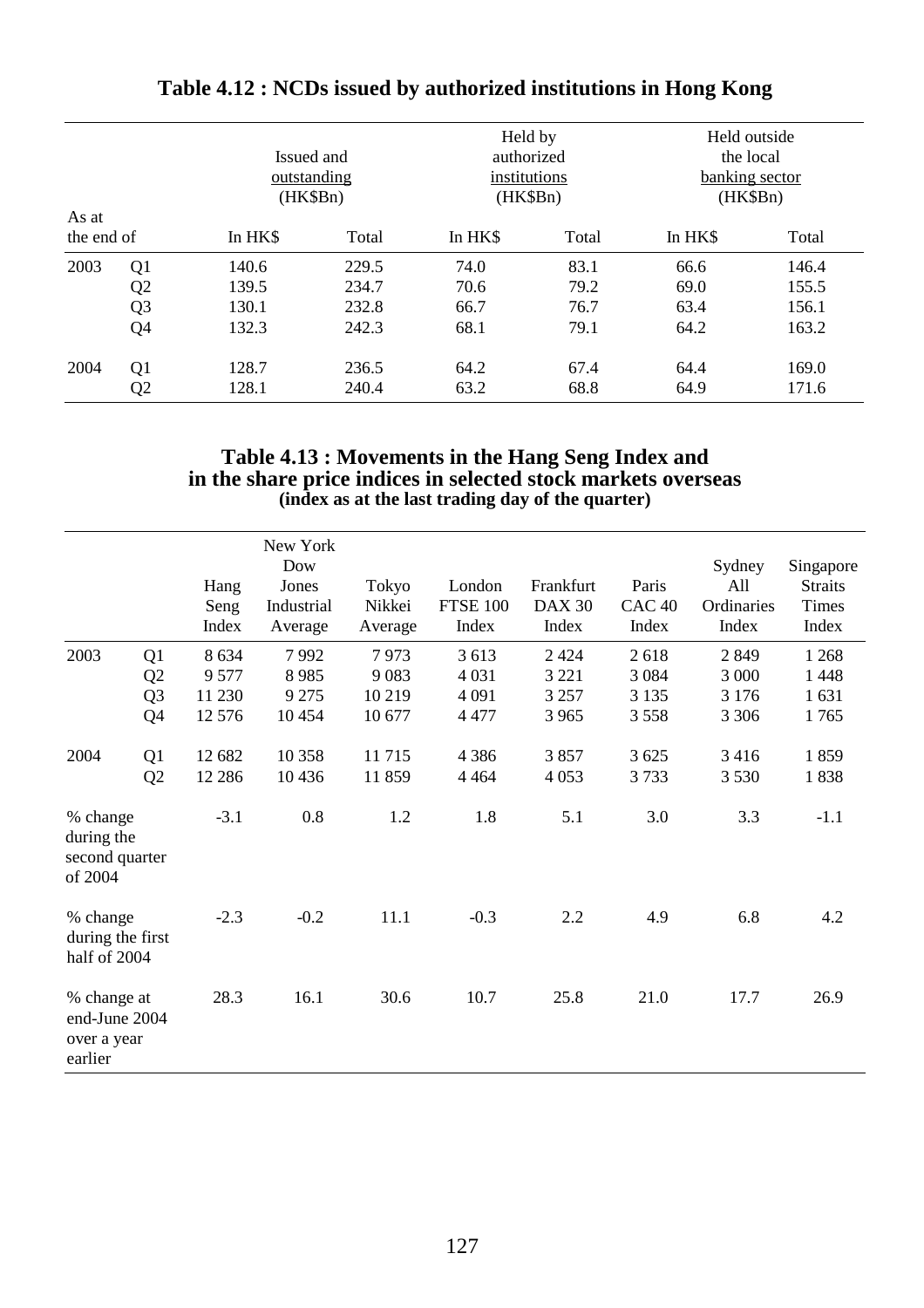|      |                | Average daily turnover<br>in the quarter<br>(HK\$Bn) |                                |       | Total market capitalisation<br>as at the end of the quarter<br>(HK\$Bn) |                                |       |  |
|------|----------------|------------------------------------------------------|--------------------------------|-------|-------------------------------------------------------------------------|--------------------------------|-------|--|
|      |                | Main<br>Board                                        | Growth<br>Enterprise<br>Market | Total | Main<br>Board                                                           | Growth<br>Enterprise<br>Market | Total |  |
| 2003 | Q1             | 6.0                                                  | 0.1                            | 6.1   | 3,378                                                                   | 51                             | 3,429 |  |
|      | Q <sub>2</sub> | 7.9                                                  | 0.1                            | 8.1   | 3,907                                                                   | 61                             | 3,968 |  |
|      | Q <sub>3</sub> | 11.8                                                 | 0.2                            | 12.0  | 4,708                                                                   | 68                             | 4,776 |  |
|      | Q4             | 15.1                                                 | 0.2                            | 15.3  | 5,478                                                                   | 70                             | 5,548 |  |
| 2004 | Q <sub>1</sub> | 19.5                                                 | 0.2                            | 19.7  | 5,691                                                                   | 79                             | 5,769 |  |
|      | Q2             | 13.8                                                 | 0.1                            | 13.8  | 5,483                                                                   | 73                             | 5,555 |  |

# **Table 4.14 : Average daily turnover and total market capitalisation of the Hong Kong stock market**

### **Table 4.15 : Average daily turnover of the Hang Seng Index futures and options contracts in the Hong Kong derivatives market**

| During<br>the quarter |                | Hang Seng Index<br>futures contracts<br>(no. of contracts) | Hang Seng Index<br>options contracts<br>(no. of contracts) |
|-----------------------|----------------|------------------------------------------------------------|------------------------------------------------------------|
| 2003                  | Q1             | 22 4 0 8                                                   | 8 6 3 3                                                    |
|                       | Q <sub>2</sub> | 27 152                                                     | 9 7 4 6                                                    |
|                       | Q <sub>3</sub> | 30 281                                                     | 9 5 2 4                                                    |
|                       | Q <sub>4</sub> | 30 34 6                                                    | 6494                                                       |
| 2004                  | Q1             | 33 4 68                                                    | 8 0 3 0                                                    |
|                       | Q2             | 36 649                                                     | 10 0 53                                                    |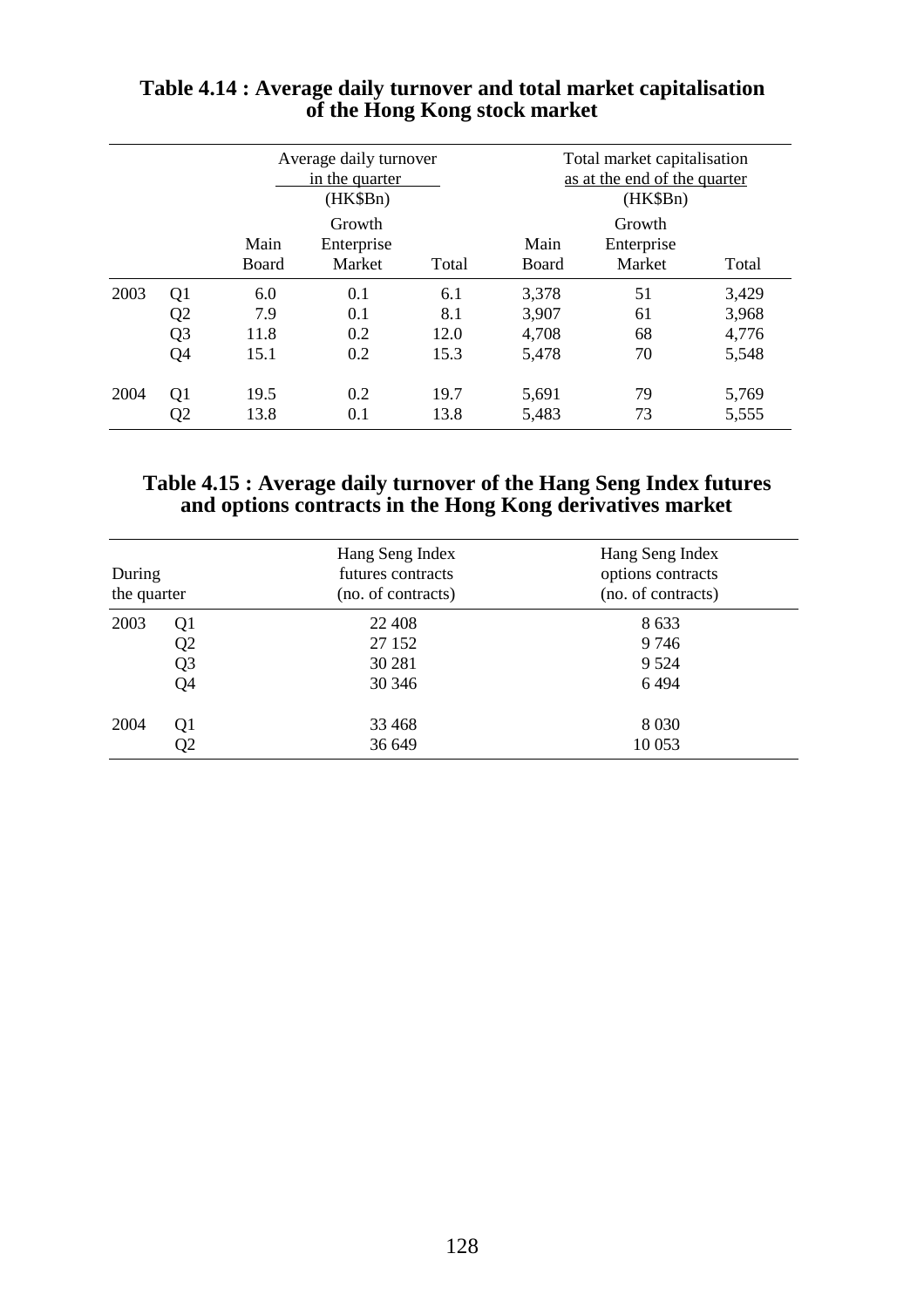|      |                | Seasonally adjusted<br>unemployment rate<br>(% ) | Underemployment rate<br>(% ) |
|------|----------------|--------------------------------------------------|------------------------------|
| 2003 | Annual         | 7.9                                              | 3.5                          |
|      | Q <sub>1</sub> | 7.5                                              | 2.9                          |
|      | Q2             | 8.6                                              | 4.3                          |
|      | Q <sub>3</sub> | 8.3                                              | 3.6                          |
|      | Q4             | 7.4                                              | 3.3                          |
| 2004 | Q <sub>1</sub> | 7.2                                              | 3.4                          |
|      | Q2             | 6.9                                              | 3.5                          |
|      | Feb - Apr      | 7.1                                              | 3.4                          |
|      | Mar - May      | 7.0                                              | 3.5                          |
|      | Apr - Jun      | 6.9                                              | 3.5                          |

**Table 5.1 : Unemployment and underemployment rates**

Source : General Household Survey, Census and Statistics Department.

# **Table 5.2 : Median duration of unemployment and proportion of the unemployed population by duration of unemployment**

|      |                |                                                 | Proportion unemployed for:    |                                           |                             |  |  |  |
|------|----------------|-------------------------------------------------|-------------------------------|-------------------------------------------|-----------------------------|--|--|--|
|      |                | Median<br>duration of<br>unemployment<br>(Days) | Less than<br>3 months<br>(% ) | 3 months to less<br>than 6 months<br>(% ) | 6 months<br>or more<br>(% ) |  |  |  |
| 2003 | Annual         | 88                                              | 51                            | 18                                        | 31                          |  |  |  |
|      |                |                                                 |                               |                                           |                             |  |  |  |
|      | Q1             | 83                                              | 54                            | 17                                        | 29                          |  |  |  |
|      | Q <sub>2</sub> | 82                                              | 54                            | 18                                        | 28                          |  |  |  |
|      | Q <sub>3</sub> | 90                                              | 50                            | 19                                        | 31                          |  |  |  |
|      | Q4             | 109                                             | 46                            | 18                                        | 36                          |  |  |  |
| 2004 | Q <sub>1</sub> | 106                                             | 47                            | 17                                        | 36                          |  |  |  |
|      | Q2             | 97                                              | 49                            | 17                                        | 34                          |  |  |  |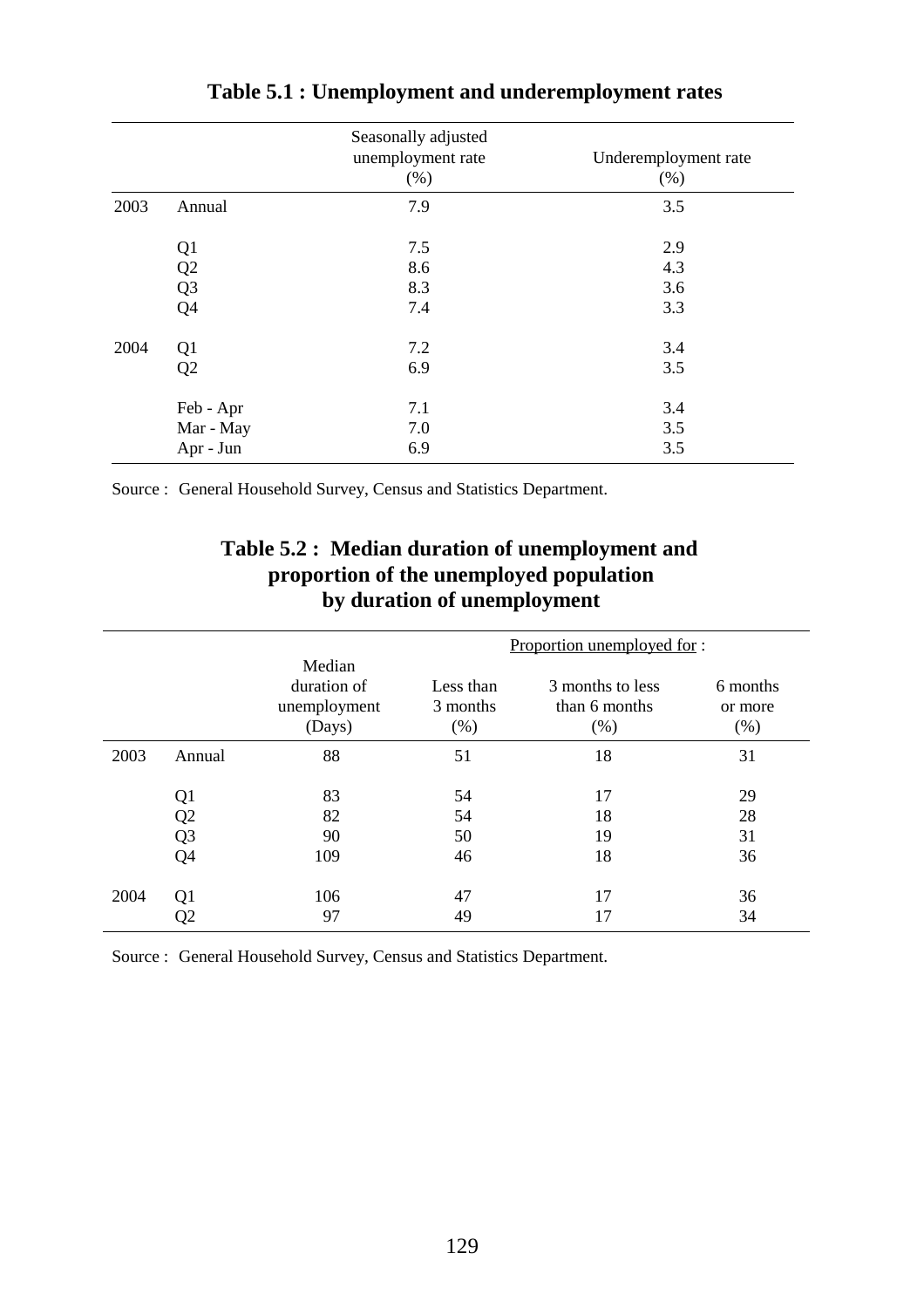|      |                | Labour force |          | Persons employed |          | Persons<br>unemployed <sup>(a)</sup> | Persons<br>underemployed |
|------|----------------|--------------|----------|------------------|----------|--------------------------------------|--------------------------|
|      | 2003 Annual    | 3 496 200    | (0.3)    | 3 219 100        | $(-0.4)$ | 277 200                              | 123 300                  |
|      | Q <sub>1</sub> | 3 488 600    | (0.9)    | 3 229 900        | (0.3)    | 258 700                              | 100 300                  |
|      | Q <sub>2</sub> | 3 496 200    | (0.9)    | 3 198 200        | $(-0.2)$ | 298 100                              | 150 200                  |
|      | Q <sub>3</sub> | 3 495 700    | $(-0.6)$ | 3 197 900        | $(-1.6)$ | 297 800                              | 126 600                  |
|      | Q4             | 3 504 500    | $(-0.1)$ | 3 250 400        | $(-0.2)$ | 254 200                              | 116 100                  |
| 2004 | Q <sub>1</sub> | 3 506 400    | (0.5)    | 3 256 900        | (0.8)    | 249 500                              | 118 700                  |
|      | Q <sub>2</sub> | 3 522 700    | (0.8)    | 3 282 400        | (2.6)    | 240 200                              | 122 400                  |
|      |                |              | <0.5>    |                  | <0.8>    |                                      |                          |

# **Table 5.3 : The labour force, and persons employed, unemployed and underemployed**

Notes : (a) These include first-time job-seekers and re-entrants into the labour force.

( ) % change over a year earlier.

< > % change over the preceding quarter.

Source : General Household Survey, Census and Statistics Department.

|      |                | Male | Female | Both sexes combined |
|------|----------------|------|--------|---------------------|
| 2003 | Annual         | 72.0 | 51.7   | 61.4                |
|      | Q1             | 72.0 | 52.0   | 61.6                |
|      | Q <sub>2</sub> | 72.2 | 51.8   | 61.6                |
|      | Q <sub>3</sub> | 72.2 | 51.4   | 61.3                |
|      | Q4             | 71.8 | 51.4   | 61.1                |
| 2004 | Q1             | 71.8 | 51.8   | 61.3                |
|      | Q2             | 71.9 | 51.7   | 61.3                |

# **Table 5.4 : Labour force participation rates by sex (%)**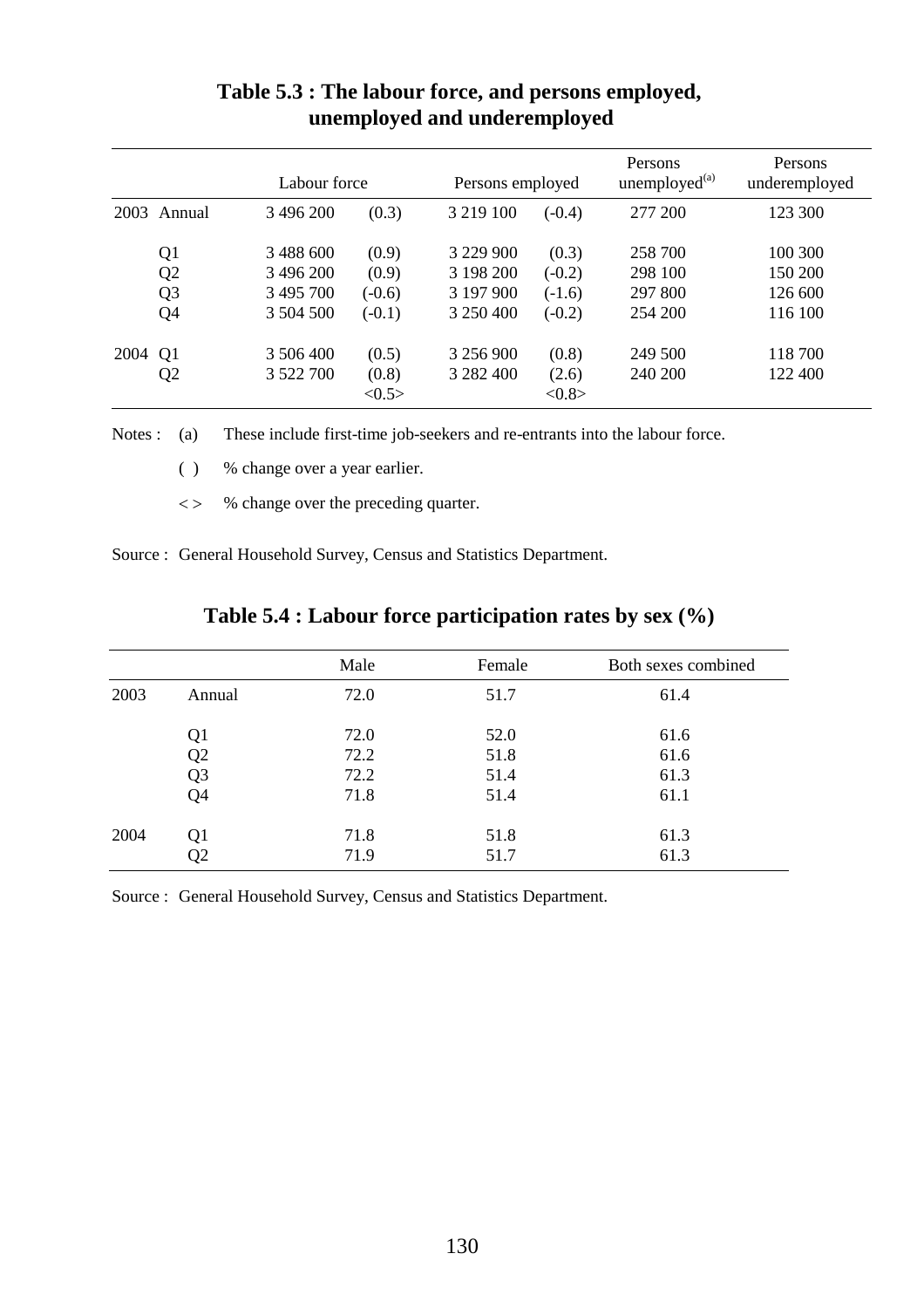|                                                                          |        |                |                | 2004           |      |                |                |  |
|--------------------------------------------------------------------------|--------|----------------|----------------|----------------|------|----------------|----------------|--|
|                                                                          | Annual | Q <sub>1</sub> | Q <sub>2</sub> | Q <sub>3</sub> | Q4   | Q <sub>1</sub> | Q <sub>2</sub> |  |
| Wholesale, retail and<br>import/export trades,<br>restaurants and hotels | 8.2    | 7.9            | 9.1            | 8.8            | 7.0  | 7.0            | 6.8            |  |
| Transport, storage and<br>communications                                 | 6.5    | 6.1            | 7.6            | 6.2            | 6.1  | 6.1            | 5.2            |  |
| Finance, insurance,<br>real estate and<br>business services              | 5.2    | 4.5            | 5.6            | 5.4            | 5.2  | 4.9            | 4.8            |  |
| Community, social and<br>personal services                               | 3.5    | 2.9            | 3.7            | 3.7            | 3.5  | 3.5            | 3.4            |  |
| Manufacturing                                                            | 7.6    | 7.3            | 8.4            | 7.3            | 7.4  | 7.1            | 6.2            |  |
| Construction <sup>(b)</sup>                                              | 19.0   | 18.9           | 19.7           | 19.6           | 17.7 | 17.9           | 15.8           |  |

# **Table 5.5 : Unemployment rates by major economic sector (%)(a)**

Notes : (a) Not seasonally adjusted, and not including first-time job-seekers and re-entrants into the labour force.

(b) Including both site and non-site workers.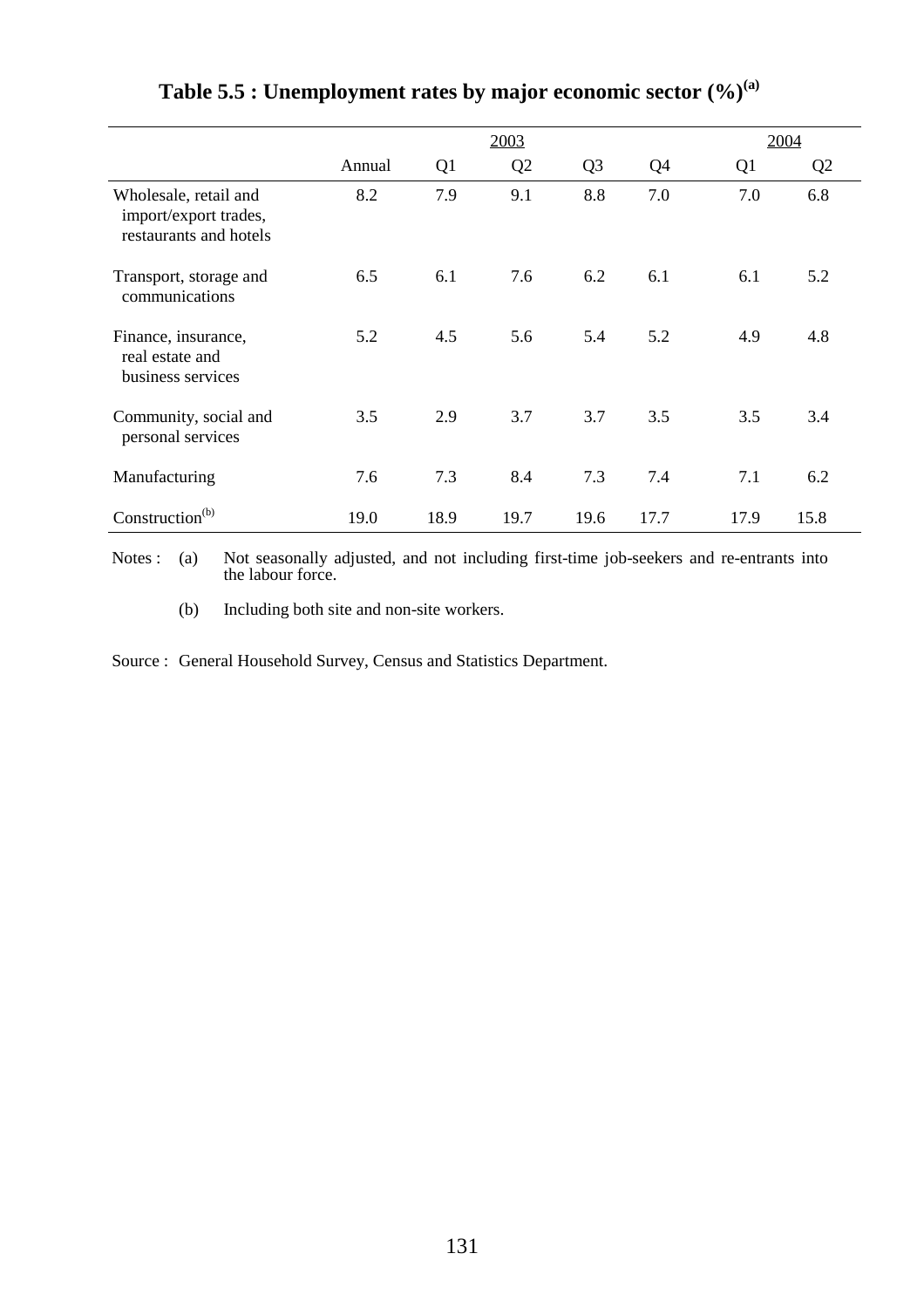|                                               |        |                | 2003 |                |                |      | 2004 |
|-----------------------------------------------|--------|----------------|------|----------------|----------------|------|------|
|                                               | Annual | Q <sub>1</sub> | Q2   | Q <sub>3</sub> | Q <sub>4</sub> | Q1   | Q2   |
| Managers and administrators                   | 2.4    | 2.1            | 2.2  | 2.2            | 3.0            | 2.0  | 1.6  |
| Professionals                                 | 2.4    | 2.2            | 2.8  | 2.8            | 1.8            | 2.1  | 2.5  |
| Associate professionals <sup>(b)</sup>        | 4.4    | 4.3            | 4.9  | 4.6            | 3.6            | 3.6  | 3.4  |
| Clerks                                        | 5.4    | 5.0            | 5.5  | 5.8            | 5.2            | 4.6  | 4.6  |
| Service workers and<br>shop sales workers     | 10.3   | 9.4            | 12.3 | 10.8           | 8.7            | 9.0  | 8.8  |
| Craft and related workers                     | 16.0   | 16.2           | 16.4 | 16.1           | 15.3           | 15.2 | 13.2 |
| Plant and machine operators<br>and assemblers | 7.0    | 6.8            | 7.3  | 7.1            | 6.7            | 6.7  | 5.9  |
| Elementary occupations                        | 8.7    | 8.0            | 9.6  | 8.9            | 8.1            | 8.7  | 8.1  |

# **Table 5.6 : Unemployment rates by major occupation category (%)(a)**

Notes : (a) Not seasonally adjusted, and not including first-time job-seekers and re-entrants into the labour force.

(b) Including technicians and supervisors.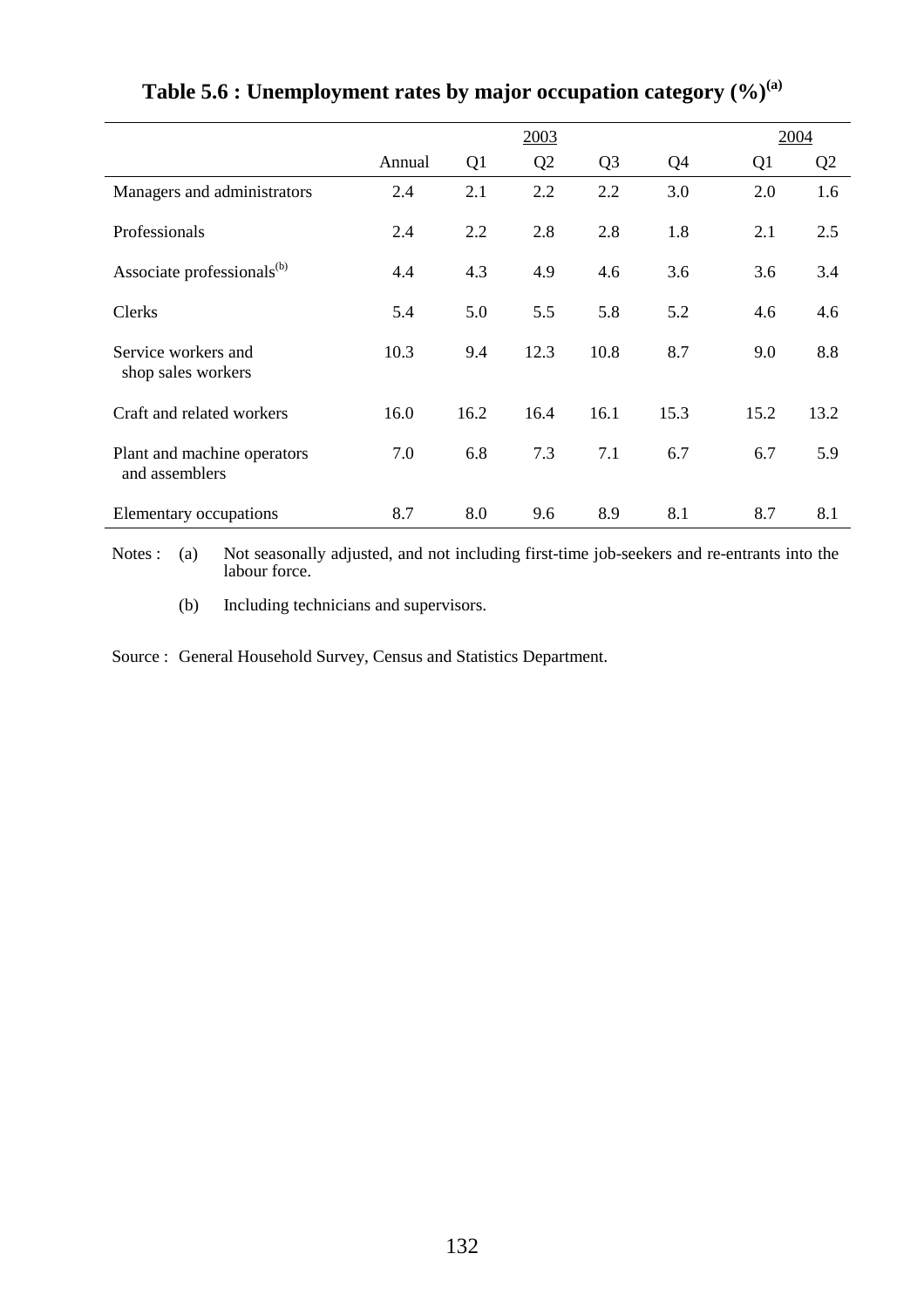|                                | 2003   |      |      |                |                | 2004           |                |  |
|--------------------------------|--------|------|------|----------------|----------------|----------------|----------------|--|
|                                | Annual | Q1   | Q2   | Q <sub>3</sub> | Q <sub>4</sub> | Q <sub>1</sub> | Q <sub>2</sub> |  |
| No schooling/kindergarten      | 10.9   | 10.3 | 10.7 | 10.2           | 12.3           | 11.4           | 8.5            |  |
| Primary                        | 11.3   | 10.6 | 12.5 | 11.8           | 10.5           | 11.7           | 10.5           |  |
| Lower secondary                | 12.0   | 11.5 | 13.2 | 12.2           | 11.2           | 11.0           | 10.2           |  |
| Upper secondary <sup>(b)</sup> | 7.3    | 7.0  | 7.9  | 7.9            | 6.6            | 6.6            | 6.5            |  |
| Matriculation                  | 5.5    | 5.1  | 5.9  | 5.9            | 4.9            | 4.7            | 5.1            |  |
| Tertiary                       | 4.4    | 3.8  | 4.4  | 5.5            | 3.9            | 3.0            | 3.4            |  |
| of which:                      |        |      |      |                |                |                |                |  |
| Non-degree                     | 5.6    | 4.9  | 5.5  | 6.9            | 5.2            | 3.2            | 4.4            |  |
| Degree                         | 3.7    | 3.1  | 3.8  | 4.7            | 3.2            | 2.9            | 2.9            |  |

**Table 5.7 : Unemployment rates by educational attainment (%)(a)**

Notes : (a) Not seasonally adjusted, but including first-time job-seekers and re-entrants into the labour force.

(b) Including craft courses.

Source : General Household Survey, Census and Statistics Department.

|              |        |                | 2003           |                |                |                | 2004           |
|--------------|--------|----------------|----------------|----------------|----------------|----------------|----------------|
|              | Annual | Q <sub>1</sub> | Q <sub>2</sub> | Q <sub>3</sub> | Q <sub>4</sub> | Q <sub>1</sub> | Q <sub>2</sub> |
| $15-19$      | 30.2   | 26.9           | 32.8           | 36.1           | 24.9           | 25.2           | 29.0           |
| $20 - 24$    | 11.6   | 10.1           | 12.4           | 14.5           | 9.4            | 8.5            | 9.4            |
| 25-29        | 6.7    | 6.2            | 7.6            | 7.6            | 5.6            | 5.9            | 5.2            |
| 30-39        | 6.0    | 5.7            | 6.6            | 6.1            | 5.7            | 5.2            | 4.6            |
| 40-49        | 7.3    | 7.2            | 8.0            | 7.4            | 6.6            | 6.8            | 6.5            |
| 50-59        | 9.4    | 8.7            | 9.4            | 9.7            | 9.6            | 9.4            | 8.7            |
| 60 and above | 4.5    | 3.6            | 5.3            | 3.7            | 5.6            | 6.8            | 5.5            |

**Table 5.8 : Unemployment rates by age group (%)**(a)

Note : (a) Not seasonally adjusted, but including first-time job-seekers and re-entrants into the labour force.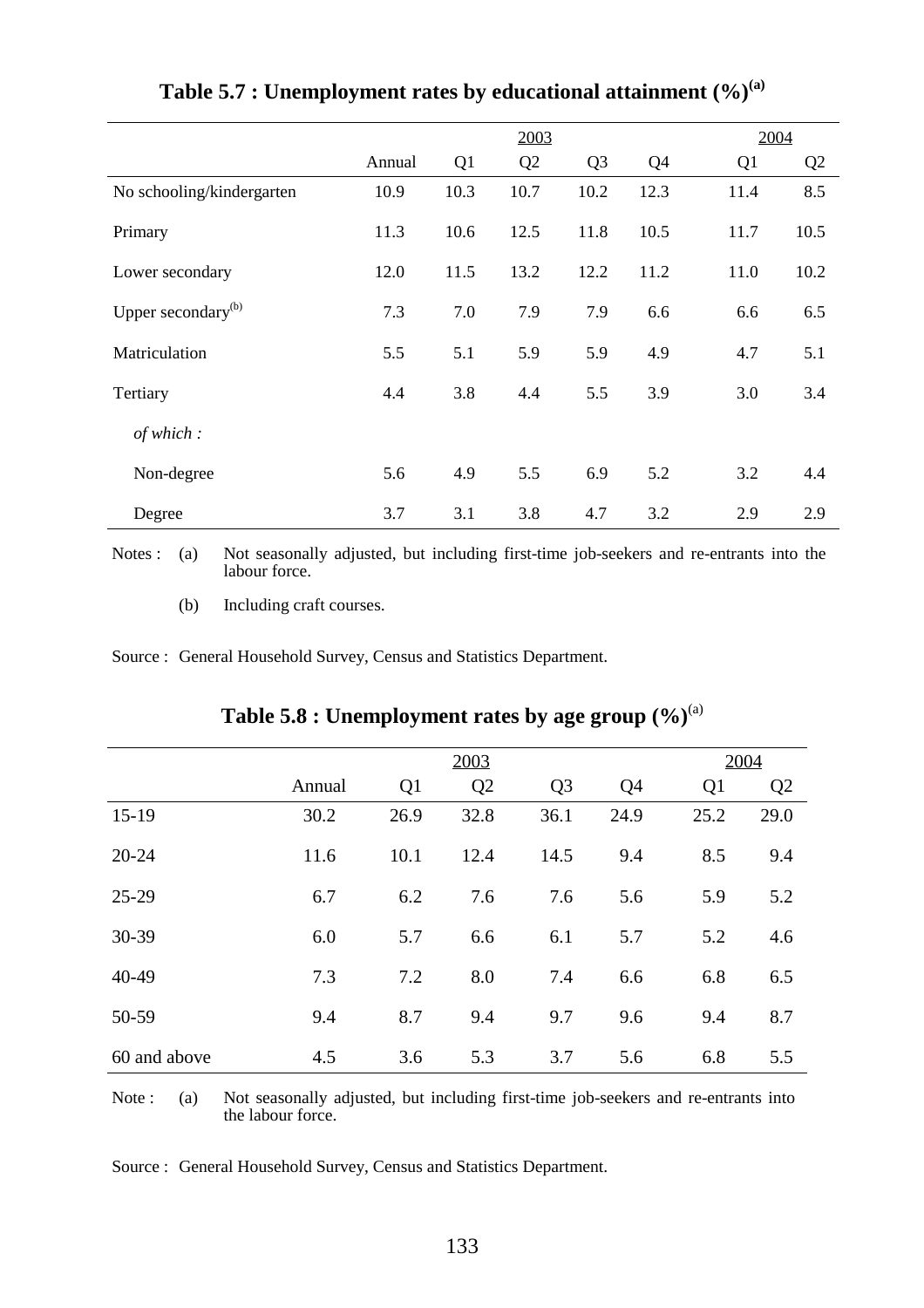|                     | 2004                                                                                                   |                                                                                                       |                                                                                                             |                                                                                                       |                                                                                                    |
|---------------------|--------------------------------------------------------------------------------------------------------|-------------------------------------------------------------------------------------------------------|-------------------------------------------------------------------------------------------------------------|-------------------------------------------------------------------------------------------------------|----------------------------------------------------------------------------------------------------|
| Annual<br>Average   | Mar                                                                                                    | Jun                                                                                                   | Sep                                                                                                         | Dec                                                                                                   | Mar                                                                                                |
| 558 300             | 563 900                                                                                                | 558 200                                                                                               | 555 700                                                                                                     | 555 400                                                                                               | 556 600<br>$(-1.3)$                                                                                |
| 210 700             | 209 700                                                                                                | 209 000                                                                                               | 207 100                                                                                                     | 217 100                                                                                               | 214 600                                                                                            |
|                     |                                                                                                        |                                                                                                       |                                                                                                             |                                                                                                       | (2.3)                                                                                              |
| $(-7.3)$            | $(-7.2)$                                                                                               | $(-10.6)$                                                                                             | $(-8.7)$                                                                                                    | $(-2.5)$                                                                                              | 204 600<br>(3.2)                                                                                   |
| 98 000              | 100 200                                                                                                | 96 100                                                                                                | 96 600                                                                                                      | 99 000                                                                                                | 101 600<br>(1.4)                                                                                   |
|                     |                                                                                                        |                                                                                                       |                                                                                                             |                                                                                                       |                                                                                                    |
| 35 100<br>$(-12.5)$ | 33 300<br>$(-19.5)$                                                                                    | 35 300<br>$(-15.1)$                                                                                   | 35 200<br>$(-13.0)$                                                                                         | 36 500<br>$(-1.1)$                                                                                    | 35 900<br>(8.0)                                                                                    |
| 421 900             | 422 500                                                                                                | 419 000                                                                                               | 422 300                                                                                                     | 423 800                                                                                               | 428 600<br>(1.4)                                                                                   |
|                     |                                                                                                        |                                                                                                       |                                                                                                             |                                                                                                       |                                                                                                    |
| 407 300<br>(2.9)    | 398 100<br>(1.5)                                                                                       | 400 600<br>(2.5)                                                                                      | 414 100<br>(3.9)                                                                                            | 416 500<br>(3.5)                                                                                      | 412 000<br>(3.5)                                                                                   |
| 173 100             | 178 900                                                                                                | 172 500                                                                                               | 172 800                                                                                                     | 168 300                                                                                               | 168 900<br>$(-5.6)$                                                                                |
|                     |                                                                                                        |                                                                                                       |                                                                                                             |                                                                                                       | 66 100                                                                                             |
| $(-7.7)$            | $(-9.1)$                                                                                               | $(-15.1)$                                                                                             | $(-3.4)$                                                                                                    | $(-2.0)$                                                                                              | $(-5.5)$                                                                                           |
| 2 215 800           | 2 222 200                                                                                              | 2 197 000                                                                                             | 2 213 500                                                                                                   | 2 230 400                                                                                             | 2 236 000                                                                                          |
|                     | $\langle -1.6 \rangle$                                                                                 | $\langle -1.3 \rangle$                                                                                | <0.3>                                                                                                       | <1.2>                                                                                                 | (0.6)<br><0.5>                                                                                     |
| 167 100             | 169 100                                                                                                | 168 200                                                                                               | 166 500                                                                                                     | 164 700                                                                                               | 163 000<br>$(-3.6)$                                                                                |
|                     | $(-1.5)$<br>$(-2.8)$<br>196 100<br>$(-3.1)$<br>$(-1.9)$<br>$(-10.3)$<br>67 600<br>$(-2.6)$<br>$(-2.4)$ | $(-0.4)$<br>$(-3.1)$<br>198 200<br>$(-0.6)$<br>$(-0.2)$<br>$(-9.4)$<br>69 900<br>$(-2.3)$<br>$(-2.3)$ | 2003<br>(0.4)<br>$(-4.3)$<br>191 100<br>$(-6.1)$<br>$(-2.6)$<br>$(-13.8)$<br>67 300<br>$(-3.6)$<br>$(-2.0)$ | $(-4.3)$<br>$(-6.4)$<br>193 900<br>$(-4.4)$<br>$(-0.5)$<br>$(-9.1)$<br>68 000<br>$(-3.2)$<br>$(-2.3)$ | $(-1.8)$<br>(2.9)<br>201 400<br>$(-1.0)$<br>$(-4.0)$<br>$(-8.8)$<br>65 100<br>$(-1.4)$<br>$(-2.9)$ |

#### **Table 5.9 : Employment by major economic sector**

Notes : Employment figures enumerated from business establishments, as obtained from the Quarterly Survey of Employment and Vacancies, are somewhat different from those enumerated from households, as obtained from the General Household Survey. This is mainly due to difference in sectoral coverage: while the former survey covers selected major sectors, the latter survey covers all sectors in the economy.

(a) Due to an expansion in survey coverage as from March 2003, the employment figures for manual workers at building and construction sites in 2003 have been revised accordingly to facilitate comparison.

(b) The total figures on private sector employment cover also employment in mining and quarrying and in electricity and gas supply, besides employment in the major sectors indicated above.

- (c) These figures cover only those employed on civil service terms of appointment. Judicial officers, ICAC officers, locally engaged staff working in overseas Hong Kong Economic and Trade Offices, and other Government employees such as non-civil service contract staff are not included.
- ( ) % change over a year earlier.
- $\langle$  > Seasonally adjusted quarter-to-quarter % change.

Source : Quarterly Survey of Employment and Vacancies, Census and Statistics Department.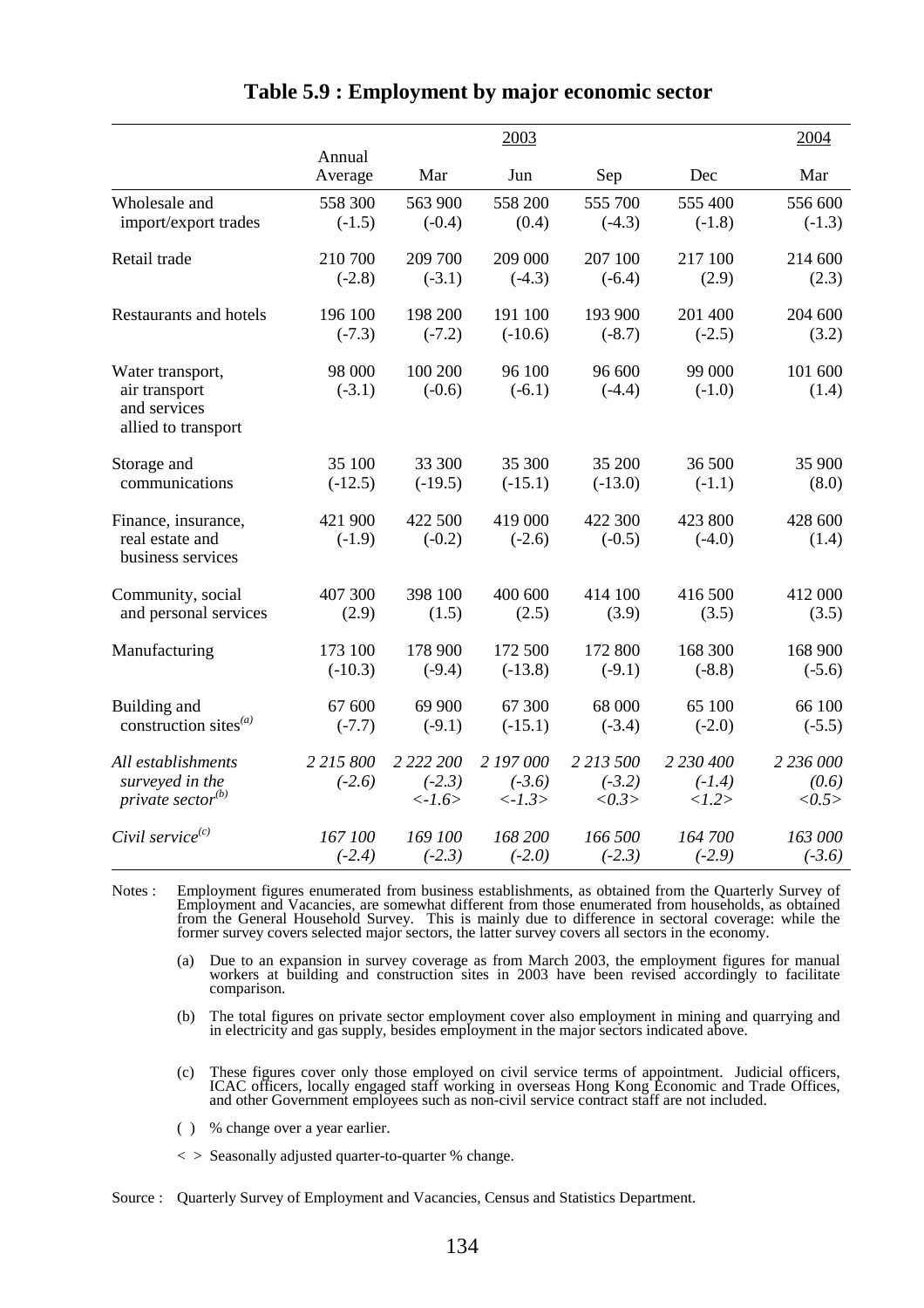|                                                                          |                    | No. of vacancies<br>2003          |                              |                           |                            | 2004                      |                                     |
|--------------------------------------------------------------------------|--------------------|-----------------------------------|------------------------------|---------------------------|----------------------------|---------------------------|-------------------------------------|
|                                                                          | Annual<br>average  | Mar                               | Jun                          | Sep                       | Dec                        | Mar                       | Vacancy rate<br>in Mar 2004<br>(% ) |
| Wholesale and<br>import/export trades                                    | 4 800<br>(10.0)    | 4 4 0 0<br>$(-12.2)$              | 4 9 0 0<br>$(-1.9)$          | 5 300<br>(26.1)           | 4 800<br>(39.8)            | 7 200<br>(64.7)           | 1.3                                 |
| Retail trade                                                             | 1700<br>$(-8.1)$   | 1 100<br>$(-35.1)$                | 1 500<br>$(-37.8)$           | 1700<br>(2.9)             | 2 4 0 0<br>(60.5)          | 2 300<br>(108.2)          | 1.0                                 |
| Restaurants and<br>hotels                                                | 1 300<br>$(-2.4)$  | 800<br>$(-47.0)$                  | 1 100<br>$(-22.3)$           | 1700<br>(23.3)            | 1700<br>(56.0)             | 1 800<br>(113.1)          | 0.8                                 |
| Water transport,<br>air transport<br>and services<br>allied to transport | 500<br>$(-5.7)$    | 400<br>$(-9.7)$                   | 500<br>$(-17.7)$             | 500<br>$(-1.1)$           | 500<br>(9.4)               | 900<br>(102.3)            | 0.8                                 |
| Storage and<br>communications                                            | 400<br>$(-6.9)$    | 300<br>$(-25.6)$                  | 400<br>(14.3)                | 500<br>(1.3)              | 300<br>$(-18.8)$           | 600<br>(83.8)             | 1.6                                 |
| Finance, insurance,<br>real estate and<br>business services              | 5 600<br>(8.0)     | 4 200<br>$(-22.1)$                | 6 200<br>(3.2)               | 5 700<br>(18.8)           | 6 300<br>(38.7)            | 8 600<br>(106.0)          | 2.0                                 |
| Community, social<br>and personal services                               | 4 200<br>(1.3)     | 3 300<br>$(-23.8)$                | 4 600<br>(11.0)              | 4 800<br>(14.6)           | 3 9 0 0<br>(4.9)           | 5 200<br>(56.5)           | 1.3                                 |
| Manufacturing                                                            | 1 000<br>$(-21.5)$ | 1 100<br>$(-23.5)$                | 1 200<br>$(-16.4)$           | 900<br>$(-34.7)$          | 800<br>$(-6.4)$            | 1500<br>(37.5)            | 0.9                                 |
| Building and<br>construction sites                                       | $\#$<br>$(-60.1)$  | $\#$<br>$(-81.7)$                 | $\#$<br>$(-52.6)$            | $\#$<br>$(-57.4)$         | $\#$<br>(28.6)             | $\#$<br>(57.7)            | 0.1                                 |
| All establishments<br>surveyed in the<br>private sector $^{(a)}$         | 19700<br>(1.4)     | 15 900<br>$(-23.4)$<br>$< -19.6>$ | 20 800<br>$(-4.9)$<br><30.5> | 21 100<br>(12.5)<br><7.8> | 20 900<br>(28.9)<br><14.0> | 28 400<br>(78.7)<br>11.6> | 1.3                                 |
| Civil service $^{(b)}$                                                   | 1500<br>$(-14.8)$  | 1600<br>$(-3.8)$                  | 1700<br>$(-13.5)$            | 1600<br>$(-9.9)$          | 1 200<br>$(-32.1)$         | 1300<br>$(-21.7)$         | 0.8                                 |

# **Table 5.10 : Vacancies by major economic sector**

Notes : Vacancy rate refers to the ratio of vacancies to total employment opportunities (actual employment plus vacancies).

(a) The total figures on private sector vacancies cover also vacancies in mining and quarrying and in electricity and gas supply, besides vacancies in the major sectors indicated above.

(b) These figures cover only vacancies for those staff to be employed on civil service terms of appointment. They have been adjusted by deducting the vacant posts emerging from the Voluntary Retirement Schemes.

- ( ) % change over a year earlier.
- < > Seasonally adjusted quarter-to-quarter % change.
- $(\#)$  Less than 50.

Source : Quarterly Survey of Employment and Vacancies, Census and Statistics Department.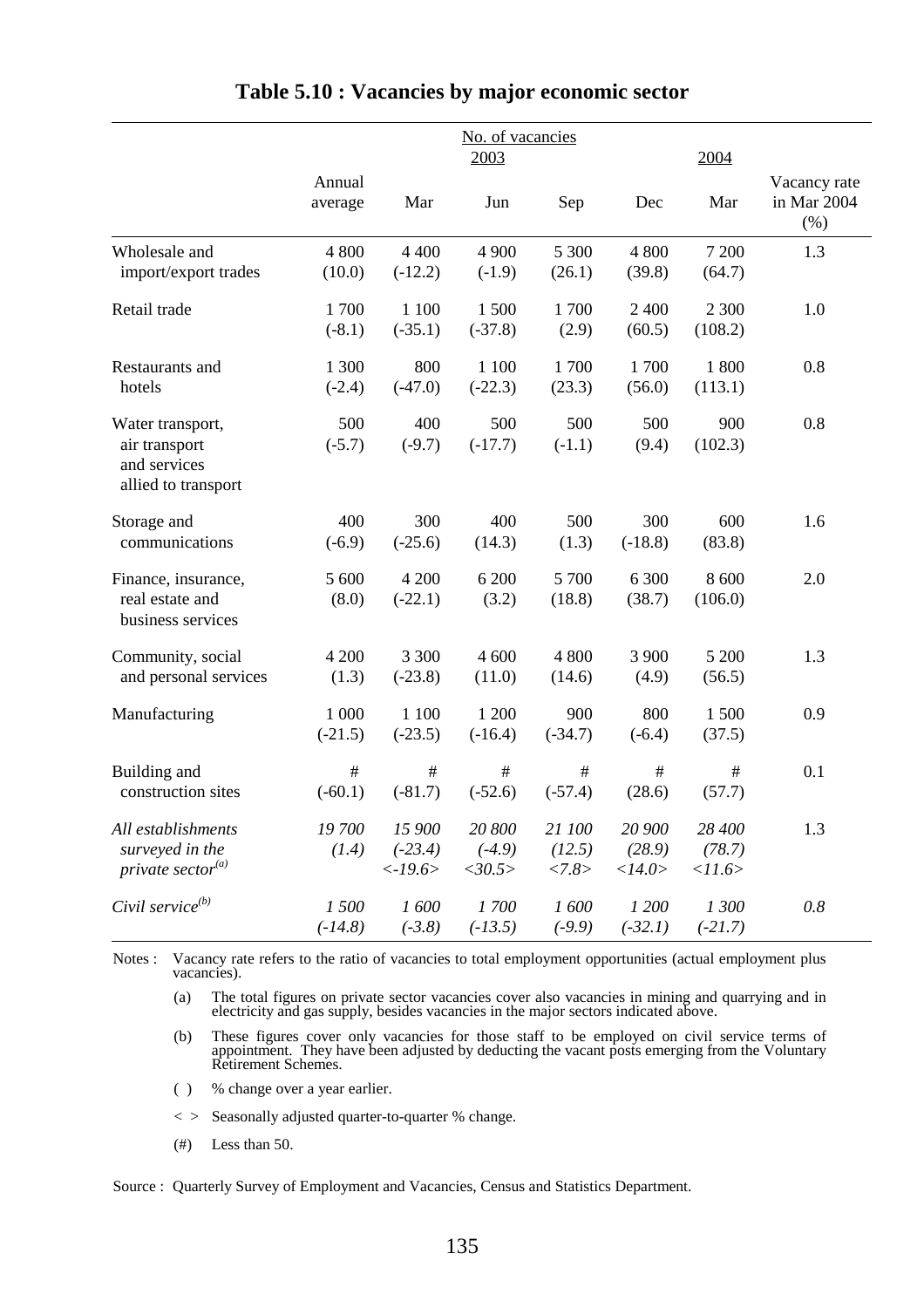|                             | No. of vacancies<br>2003 |           |           |           |           | 2004    |
|-----------------------------|--------------------------|-----------|-----------|-----------|-----------|---------|
|                             | Annual<br>average        | Mar       | Jun       | Sep       | Dec       | Mar     |
| Managers and administrators | 400                      | 500       | 400       | 500       | 400       | 700     |
|                             | $(-2.7)$                 | (25.5)    | $(-11.6)$ | $(-9.3)$  | $(-12.8)$ | (46.1)  |
| Professionals               | 1 300                    | 1 100     | 1 300     | 1 300     | 1500      | 2 2 0 0 |
|                             | (18.2)                   | $(-12.9)$ | (21.5)    | (43.1)    | (29.7)    | (102.5) |
| Associate professionals     | 7 300                    | 5 600     | 8 2 0 0   | 7500      | 7800      | 10 400  |
|                             | (5.6)                    | $(-24.5)$ | $(-0.5)$  | (17.5)    | (42.1)    | (83.7)  |
| Clerks                      | 3 900                    | 3 600     | 4 3 0 0   | 4 200     | 3 600     | 5 300   |
|                             | (3.9)                    | $(-11.9)$ | (2.5)     | (22.2)    | (6.1)     | (48.2)  |
| Service workers and         | 3 600                    | 2 300     | 3 100     | 4 3 0 0   | 4 9 0 0   | 5 500   |
| shop sales workers          | $(-0.6)$                 | $(-41.9)$ | $(-20.4)$ | (12.2)    | (62.2)    | (144.5) |
| Craft and related workers   | 500                      | 600       | 600       | 600       | 300       | 800     |
|                             | (0.4)                    | $(-4.9)$  | $(-0.3)$  | (46.4)    | $(-35.9)$ | (34.9)  |
| Plant and machine operators | 500                      | 400       | 600       | 400       | 500       | 600     |
| and assemblers              | $(-38.2)$                | $(-54.4)$ | $(-11.4)$ | $(-59.2)$ | $(-13.8)$ | (43.7)  |
| Elementary occupations      | 2 100                    | 1 900     | 2 2 0 0   | 2 400     | 2 100     | 2 9 0 0 |
|                             | $(-6.0)$                 | $(-16.0)$ | $(-16.1)$ | $(-1.2)$  | (14.3)    | (57.7)  |

# **Table 5.11 : Vacancies by major occupation category**

Note : ( ) % change over a year earlier.

Source : Quarterly Survey of Employment and Vacancies, Census and Statistics Department.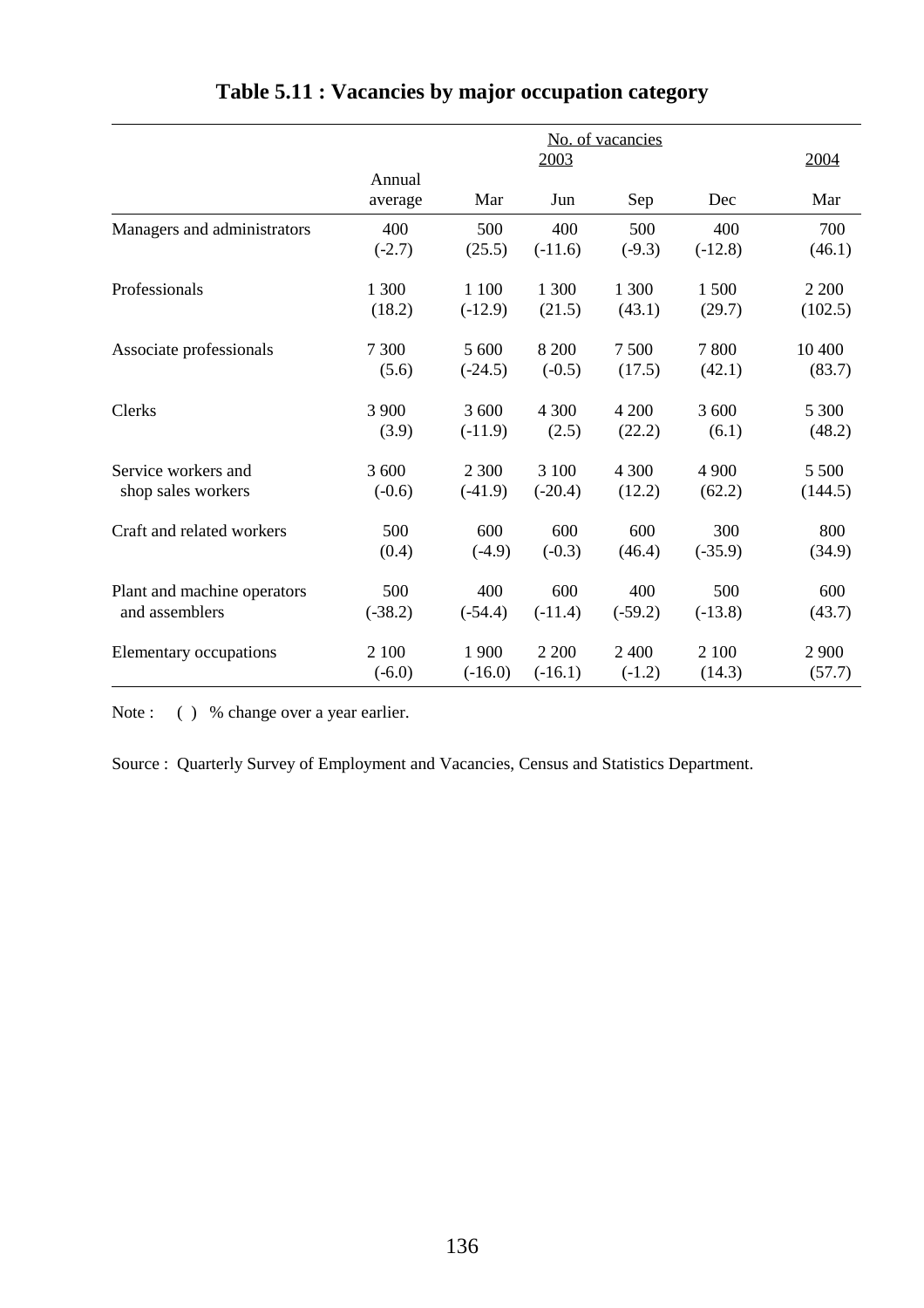|                                                             | Payroll per person engaged |                                         |                                             |                                      |                                        |                                        |                             |
|-------------------------------------------------------------|----------------------------|-----------------------------------------|---------------------------------------------|--------------------------------------|----------------------------------------|----------------------------------------|-----------------------------|
|                                                             |                            |                                         | 2003                                        |                                      |                                        | 2004                                   | Average                     |
|                                                             | Annual                     | Q <sub>1</sub>                          | Q2                                          | $Q3^{(a)}$                           | Q <sub>4</sub>                         | Q1                                     | amount in<br>Q1 2004<br>\$) |
| Wholesale, retail and<br>import/export trades               | $-1.5$<br>(1.1)            | $-1.3$<br>(0.7)                         | $-2.5$<br>$(*)$                             | $-1.3$<br>(2.4)                      | $-0.9$<br>(1.5)                        | 0.9<br>(2.7)                           | 14,300                      |
| Restaurants and hotels                                      | $-6.2$<br>$(-3.7)$         | $-6.6$<br>$(-4.7)$                      | $-9.8$<br>$(-7.6)$                          | $-5.2$<br>$(-1.7)$                   | $-3.2$<br>$(-0.9)$                     | $-3.5$<br>$(-1.7)$                     | 8,500                       |
| Transport, storage<br>and communications                    | $-1.7$<br>(0.9)            | $-0.3$<br>(1.7)                         | $-3.8$<br>$(-1.4)$                          | $-1.8$<br>(1.8)                      | $-1.2$<br>(1.2)                        | $-2.4$<br>$(-0.6)$                     | 19,400                      |
| Finance, insurance,<br>real estate and<br>business services | $-1.4$<br>(1.2)            | $-2.7$<br>$(-0.7)$                      | $-1.5$<br>(0.9)                             | $-0.6$<br>(3.1)                      | $-0.6$<br>(1.8)                        | 0.5<br>(2.3)                           | 20,400                      |
| Community, social<br>and personal services                  | $-4.7$<br>$(-2.2)$         | $-4.2$<br>$(-2.2)$                      | $-4.6$<br>$(-2.2)$                          | $-5.7$<br>$(-2.2)$                   | $-4.5$<br>$(-2.2)$                     | $-6.2$<br>$(-4.5)$                     | 18,300                      |
| Manufacturing                                               | $-3.0$<br>$(-0.4)$         | $-5.1$<br>$(-3.2)$                      | $-2.2$<br>(0.3)                             | $-3.6$<br>$(-0.1)$                   | $-0.8$<br>(1.6)                        | $-0.4$<br>(1.4)                        | 12,400                      |
| All sectors surveyed<br>in the private sector               | $-1.8$<br>(0.8)            | $-2.0$<br>$(*)$<br>< 0.7><br>$\{-0.5\}$ | $-2.5$<br>$(-0.1)$<br>$< -0.6 >$<br>${0.5}$ | $-1.8$<br>(1.9)<br>$<^*>$<br>${1.7}$ | $-1.0$<br>(1.4)<br><0.1><br>$\{-0.3\}$ | $-1.7$<br>(0.1)<br><1.3><br>$\{-1.7\}$ | 16,100                      |

### **Table 5.12 : Labour earnings by major economic sector (year-on-year rate of change (%))**

Notes : Figures not in brackets represent percentage changes in money terms, while those in round brackets represent percentage changes in real terms.

(a) The lift in labour earnings in real terms as against the corresponding year-on-year decline in nominal terms was largely caused by an abrupt fall in the Composite CPI in the third quarter of 2003, consequential to the special relief measures implemented by the Government in that quarter.

- < > Seasonally adjusted quarter-to-quarter % change in money terms.
- { } Seasonally adjusted quarter-to-quarter % change in real terms.
- (\*) Change of less than 0.05%.

Source : Labour Earnings Survey, Census and Statistics Department.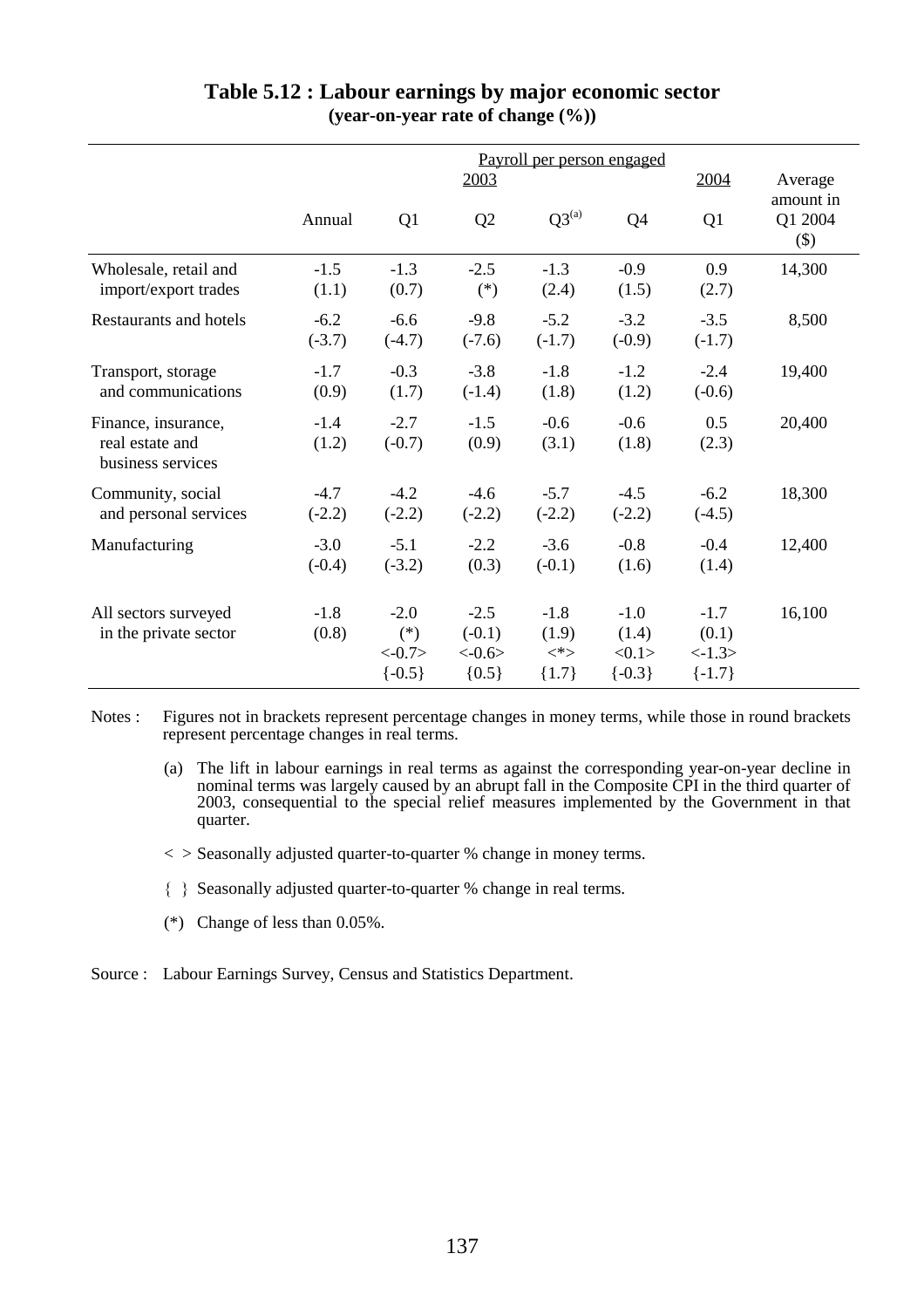|                                      |          |          |          | By reference to the wage index |          |          |
|--------------------------------------|----------|----------|----------|--------------------------------|----------|----------|
|                                      |          |          | 2003     |                                |          | 2004     |
|                                      | Annual   | Mar      | Jun      | Sep <sup>(a)</sup>             | Dec      | Mar      |
| Wholesale, retail and                | $-1.7$   | $-1.2$   | $-2.9$   | $-1.5$                         | $-1.3$   | $-2.2$   |
| import/export trades                 | (0.4)    | (0.7)    | $(-0.5)$ | (1.3)                          | $(*)$    | $(-0.4)$ |
| Restaurants and hotels               | $-4.1$   | $-3.2$   | $-4.5$   | $-5.0$                         | $-3.9$   | $-3.6$   |
|                                      | $(-2.1)$ | $(-1.4)$ | $(-2.1)$ | $(-2.3)$                       | $(-2.6)$ | $(-1.8)$ |
| Transport services                   | $-1.9$   | $-1.4$   | $-2.0$   | $-1.6$                         | $-2.6$   | $-1.9$   |
|                                      | (0.1)    | (0.4)    | (0.4)    | (1.1)                          | $(-1.4)$ | $(-0.1)$ |
| Finance, insurance,                  | $-0.1$   | 0.3      | $-0.9$   | $-0.3$                         | 0.7      | 0.6      |
| real estate and<br>business services | (2.0)    | (2.2)    | (1.5)    | (2.5)                          | (2.0)    | (2.5)    |
| Personal services                    | $-3.1$   | $-3.4$   | $-2.8$   | $-4.1$                         | $-2.3$   | $-2.4$   |
|                                      | $(-1.1)$ | $(-1.6)$ | $(-0.3)$ | $(-1.3)$                       | $(-1.0)$ | $(-0.6)$ |
| Manufacturing                        | $-2.7$   | $-2.6$   | $-2.4$   | $-3.7$                         | $-2.2$   | $-1.4$   |
|                                      | $(-0.7)$ | $(-0.7)$ | $(*)$    | $(-1.0)$                       | $(-0.9)$ | (0.4)    |
| All selected sectors surveyed        | $-1.9$   | $-1.5$   | $-2.5$   | $-2.1$                         | $-1.5$   | $-1.6$   |
| in the private sector                | (0.2)    | (0.3)    | $(-0.1)$ | (0.7)                          | $(-0.3)$ | (0.2)    |

### **Table 5.13 : Wages by selected major economic sector (year-on-year rate of change (%))**

Notes : Figures not in brackets represent percentage changes in money terms, while those in brackets represent percentage changes in real terms.

> (a) The lift in labour wages in real terms as against the corresponding year-on-year decline in nominal terms was largely caused by an abrupt fall in the CPI(A) in the third quarter of 2003, consequential to the special relief measures implemented by the Government in that quarter.

(\*) Change of less than 0.05%.

Source : Labour Earnings Survey, Census and Statistics Department.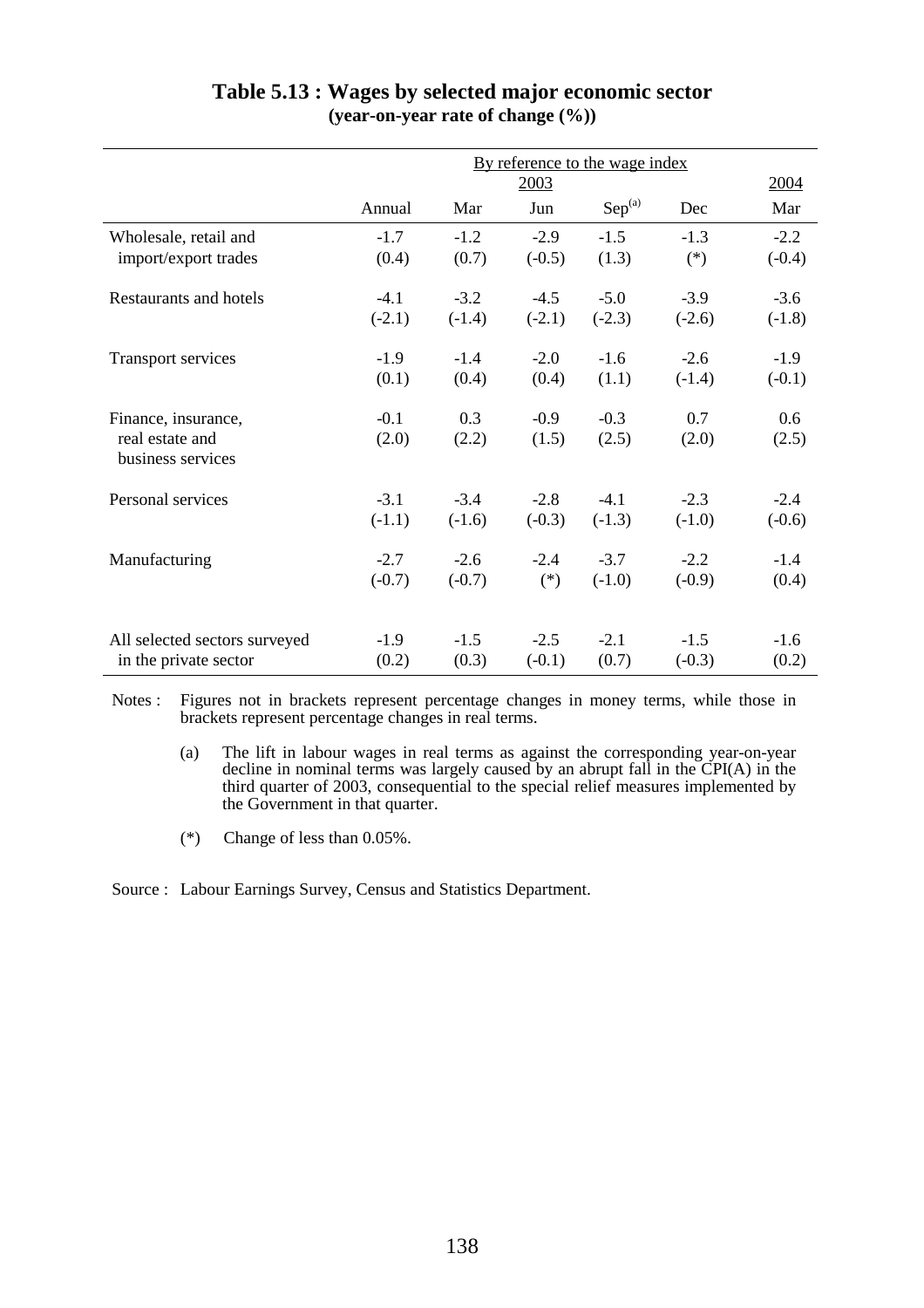|                        | By reference to the wage index |          |          |                    |          |          |
|------------------------|--------------------------------|----------|----------|--------------------|----------|----------|
|                        |                                |          | 2003     |                    |          | 2004     |
|                        | Annual                         | Mar      | Jun      | Sep <sup>(a)</sup> | Dec      | Mar      |
| Supervisory and        | $-0.6$                         | $-0.2$   | $-1.8$   | $-0.4$             | $\ast$   | $-0.7$   |
| technical workers      | (1.5)                          | (1.7)    | (0.6)    | (2.5)              | (1.3)    | (1.2)    |
| Clerical and           | $-2.3$                         | $-2.2$   | $-3.0$   | $-2.7$             | $-1.4$   | $-2.1$   |
| secretarial workers    | $(-0.2)$                       | $(-0.4)$ | $(-0.6)$ | (0.1)              | $(-0.1)$ | $(-0.3)$ |
| Craftsmen              | $-1.6$                         | $-1.5$   | $-0.8$   | $-1.9$             | $-2.3$   | $-1.1$   |
|                        | (0.5)                          | (0.3)    | (1.7)    | (0.9)              | $(-1.0)$ | (0.8)    |
| Operatives             | $-2.3$                         | $-2.7$   | $-2.7$   | $-2.4$             | $-1.5$   | $-1.7$   |
|                        | $(-0.3)$                       | $(-0.9)$ | $(-0.3)$ | (0.3)              | $(-0.2)$ | (0.1)    |
| Service workers        | $-3.0$                         | $-2.3$   | $-3.2$   | $-4.0$             | $-2.7$   | $-2.0$   |
|                        | $(-1.0)$                       | $(-0.4)$ | $(-0.8)$ | $(-1.3)$           | $(-1.4)$ | $(-0.2)$ |
| Miscellaneous          | $-3.8$                         | $-2.8$   | $-4.0$   | $-4.0$             | $-4.3$   | $-3.6$   |
| non-production workers | $(-1.8)$                       | $(-1.0)$ | $(-1.6)$ | $(-1.3)$           | $(-3.1)$ | $(-1.8)$ |

# **Table 5.14 : Wages by selected major occupation category (year-on-year rate of change (%))**

Notes : Figures not in brackets represent percentage changes in money terms, while those in brackets represent percentage changes in real terms.

- (a) Also see Note (a) to Table 5.13.
- (\*) Change of less than 0.05%.

Source : Labour Earnings Survey, Census and Statistics Department.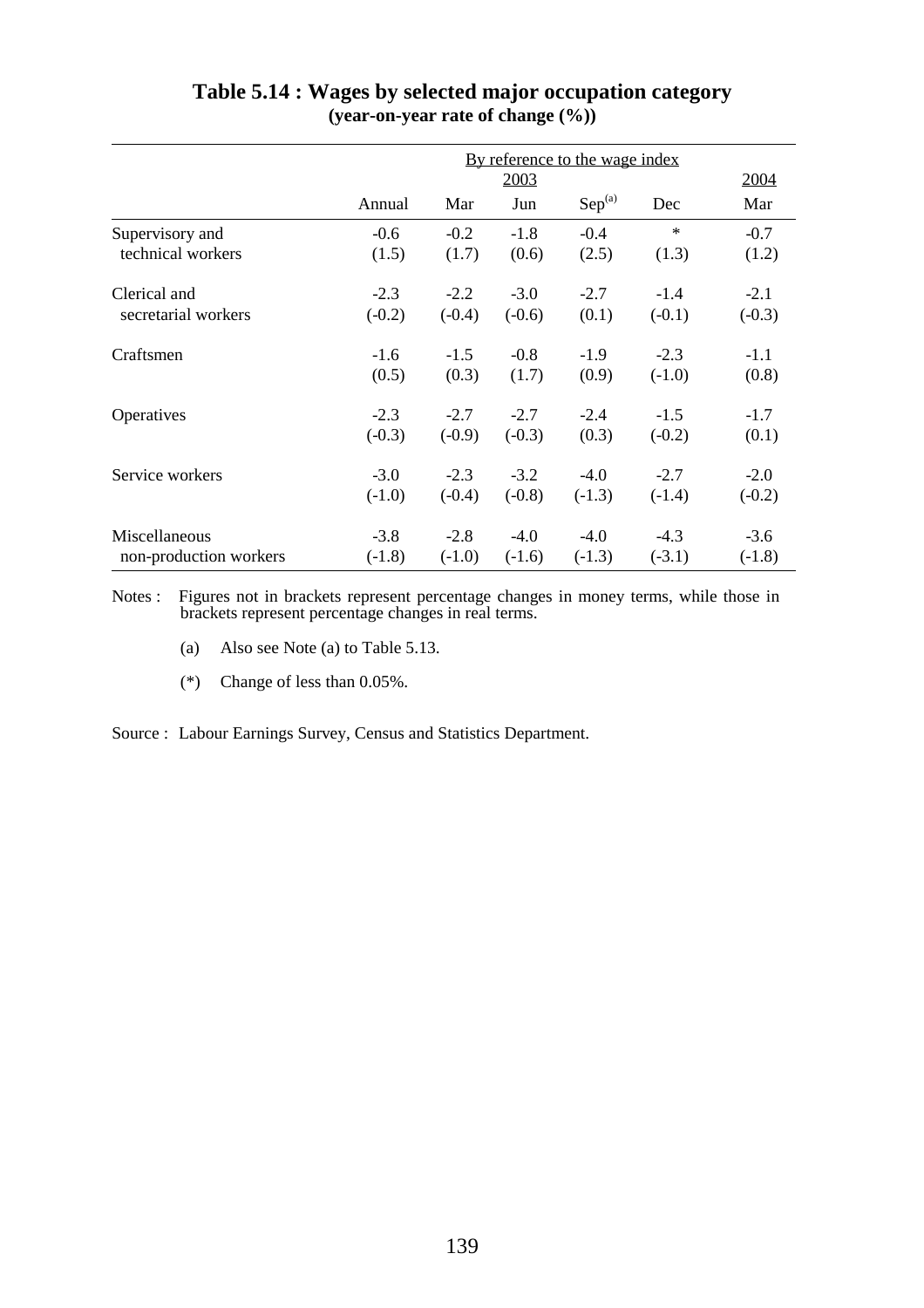|      |                | Composite CPI | CPI(A) | CPI(B) | CPI(C) |
|------|----------------|---------------|--------|--------|--------|
| 2003 | Annual         | $-2.6$        | $-2.1$ | $-2.7$ | $-2.9$ |
|      | H1             | $-2.2$        | $-1.8$ | $-2.3$ | $-2.3$ |
|      | H2             | $-3.0$        | $-2.5$ | $-3.1$ | $-3.5$ |
|      | Q <sub>1</sub> | $-2.0$        | $-1.8$ | $-2.1$ | $-1.7$ |
|      | Q2             | $-2.5$        | $-1.8$ | $-2.6$ | $-2.9$ |
|      | Q <sub>3</sub> | $-3.6$        | $-3.3$ | $-3.7$ | $-4.1$ |
|      | Q <sub>4</sub> | $-2.3$        | $-1.7$ | $-2.4$ | $-2.9$ |
| 2004 | H1             | $-1.3$        | $-1.0$ | $-1.4$ | $-1.8$ |
|      | Q <sub>1</sub> | $-1.8$        | $-1.2$ | $-2.0$ | $-2.4$ |
|      | Q2             | $-0.9$        | $-0.7$ | $-0.9$ | $-1.1$ |
|      | Apr            | $-1.5$        | $-1.5$ | $-1.5$ | $-1.6$ |
|      | May            | $-0.9$        | $-0.7$ | $-0.9$ | $-1.1$ |
|      | Jun            | $-0.1$        | 0.1    | $-0.2$ | $-0.3$ |

### **Table 6.1 : Consumer Price Indices (year-on-year rate of change (%))**

**Table 6.2 : Seasonally adjusted Consumer Price Indices (quarter-to-quarter rate of change (%))**

|      |                | Composite CPI | CPI(A) | CPI(B) | CPI(C) |
|------|----------------|---------------|--------|--------|--------|
| 2003 | Q1             | $-0.1$        | ∗      | $-0.2$ | $\ast$ |
|      | Q <sub>2</sub> | $-1.1$        | $-0.5$ | $-1.1$ | $-1.8$ |
|      | Q3             | $-1.9$        | $-2.3$ | $-1.8$ | $-1.6$ |
|      | Q4             | 0.8           | 1.1    | 0.7    | 0.6    |
| 2004 | Q1             | 0.3           | 0.4    | 0.2    | 0.3    |
|      | Q2             | $\ast$        | 0.1    | $\ast$ | $-0.3$ |

Note :  $(*)$  Change of less than 0.05%.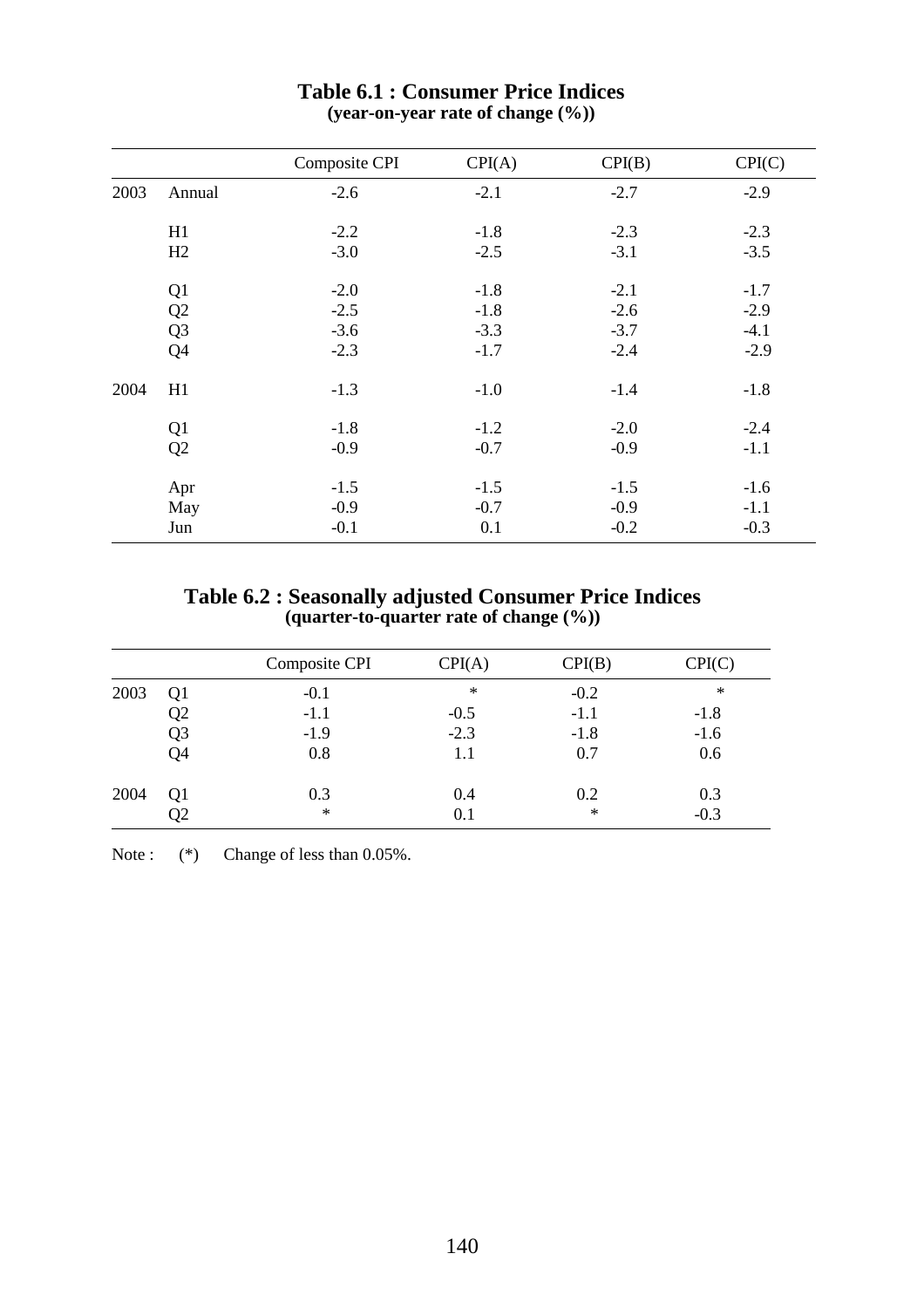|                                 |           |         | Year-on-year<br>rate of change |         | % contribution<br>to the overall decline in<br>the Composite CPI <sup>(a)</sup> |
|---------------------------------|-----------|---------|--------------------------------|---------|---------------------------------------------------------------------------------|
| Expenditure component           | Weighting | 2004 Q1 | 2004 Q2                        | 2004 Q1 | 2004 Q2                                                                         |
| Food                            | 26.67     | 0.1     | 1.0                            | $-2.1$  | $-31.8$                                                                         |
| Meals bought<br>away from home  | 16.39     | $-0.5$  | 0.3                            | 4.8     | $-5.2$                                                                          |
| Other foodstuffs                | 10.28     | 1.1     | 2.3                            | $-6.9$  | $-26.6$                                                                         |
| Housing <sup>(b)</sup>          | 29.91     | $-7.7$  | $-6.7$                         | 118.9   | 215.2                                                                           |
| Private dwellings               | 24.59     | $-9.3$  | $-8.2$                         | 116.3   | 211.3                                                                           |
| Public dwellings                | 2.07      | 0.1     | 0.1                            | $-0.1$  | $-0.3$                                                                          |
| Electricity, gas and water      | 2.98      | 21.8    | 3.0                            | $-31.5$ | $-10.9$                                                                         |
| Alcoholic drinks and<br>tobacco | 0.94      | $-0.1$  | 0.4                            | 0.1     | $-0.5$                                                                          |
| Clothing and footwear           | 4.13      | 6.1     | 9.2                            | $-12.7$ | $-43.6$                                                                         |
| Durable goods                   | 6.24      | $-3.6$  | $-1.4$                         | 10.6    | 8.7                                                                             |
| Miscellaneous goods             | 5.70      | 3.8     | 4.4                            | $-13.2$ | $-32.1$                                                                         |
| Transport                       | 9.01      | $-0.4$  | 0.4                            | 2.3     | $-4.4$                                                                          |
| Miscellaneous services          | 14.42     | $-3.4$  | $\ast$                         | 27.6    | $-0.6$                                                                          |
| All items                       | 100.00    | $-1.8$  | $-0.9$                         | 100.0   | 100.0                                                                           |

## **Table 6.3 : Composite Consumer Price Index by component**

Notes : (a) Positive figures denote contribution to the overall decline in the Composite CPI in the respective quarters, while negative figures represent a relief to the overall decline.

(b) The housing component covers rents, rates, Government rent, maintenance costs and other housing charges. Its sub-components on private and public dwellings as presented here, however, cover rents, rates and Government rent only. Hence, the combined weighting of private and public dwellings is slightly less than the weighting of the entire housing component.

(\*) Change of less than 0.05%.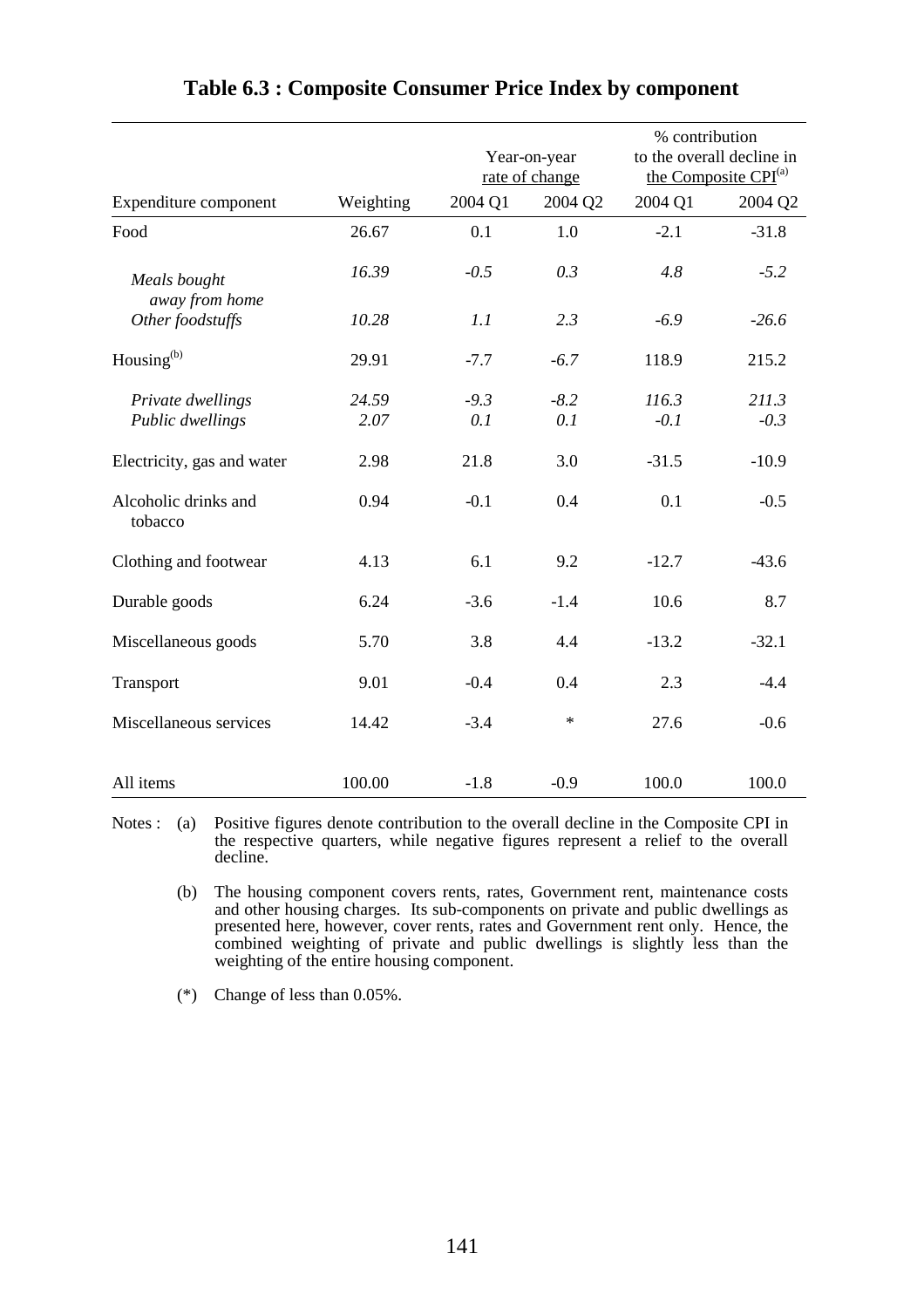|                                                |        | 2004           |                |                |                |        |
|------------------------------------------------|--------|----------------|----------------|----------------|----------------|--------|
| Industry group                                 | Annual | Q <sub>1</sub> | Q <sub>2</sub> | Q <sub>3</sub> | Q <sub>4</sub> | Q1     |
| Wearing apparel                                | $-0.2$ | $-0.8$         | 0.1            | 0.2            | $-0.2$         | $-0.4$ |
| <b>Textiles</b>                                | $-0.1$ | $-0.6$         | $-0.5$         | $-0.2$         | 1.0            | 1.4    |
| Plastic products                               | 2.6    | 0.1            | 2.5            | 2.6            | 5.1            | 4.7    |
| Consumer electrical and<br>electronic products | $-1.7$ | $-1.7$         | $-0.8$         | $-2.3$         | $-2.1$         | $-4.5$ |
| Machinery and equipment                        | $-1.3$ | $-3.1$         | 0.1            | 0.5            | $-2.7$         | 3.1    |
| Fabricated metal products                      | $-2.9$ | $-3.0$         | $-3.9$         | $-3.3$         | $-1.3$         | 0.2    |
| Paper products and<br>printing                 | $-1.7$ | $-2.0$         | $-2.3$         | $-1.7$         | $-0.7$         | $-0.4$ |
| Overall manufacturing                          | $-0.3$ | $-1.2$         | $-0.9$         | $\ast$         | 0.9            | 2.8    |

#### **Table 6.4 : Producer Price Index for the local manufacturing sector (year-on-year rate of change (%))**

Note :  $(*)$  Change of less than 0.05%.

## **Table 6.5 : Producer Price Indices for selected service sectors(a) (year-on-year rate of change (%))**

|                                          |         | 2004           |                |                |         |                |
|------------------------------------------|---------|----------------|----------------|----------------|---------|----------------|
| Selected service sector                  | Annual  | Q <sub>1</sub> | Q <sub>2</sub> | Q <sub>3</sub> | Q4      | Q <sub>1</sub> |
| Hotels and boarding houses               | $-4.9$  | 1.6            | $-10.5$        | $-4.2$         | $-6.3$  | 2.8            |
| Land transport                           | $-1.6$  | $-0.7$         | $-1.9$         | $-2.7$         | $-1.1$  | $-1.9$         |
| Maritime transport                       | 7.2     | 5.5            | 7.6            | 6.2            | 9.5     | 2.7            |
| Air transport                            | 0.4     | 1.8            | $-0.6$         | $-0.4$         | 0.9     | 1.2            |
| Telecommunications                       | $-10.7$ | $-7.7$         | $-12.0$        | $-10.1$        | $-13.2$ | $-13.2$        |
| Miscellaneous communications<br>services | 3.9     | 7.1            | 6.9            | 3.1            | $-1.1$  | 3.0            |

Note : (a) Producer Price Indices for the other service sectors are not available, due to the difficulties involved in defining and delineating the various types of services and hence in measuring their respective price changes. This is particularly so for such sectors as banking and insurance, where the producers often do not charge their customers explicitly.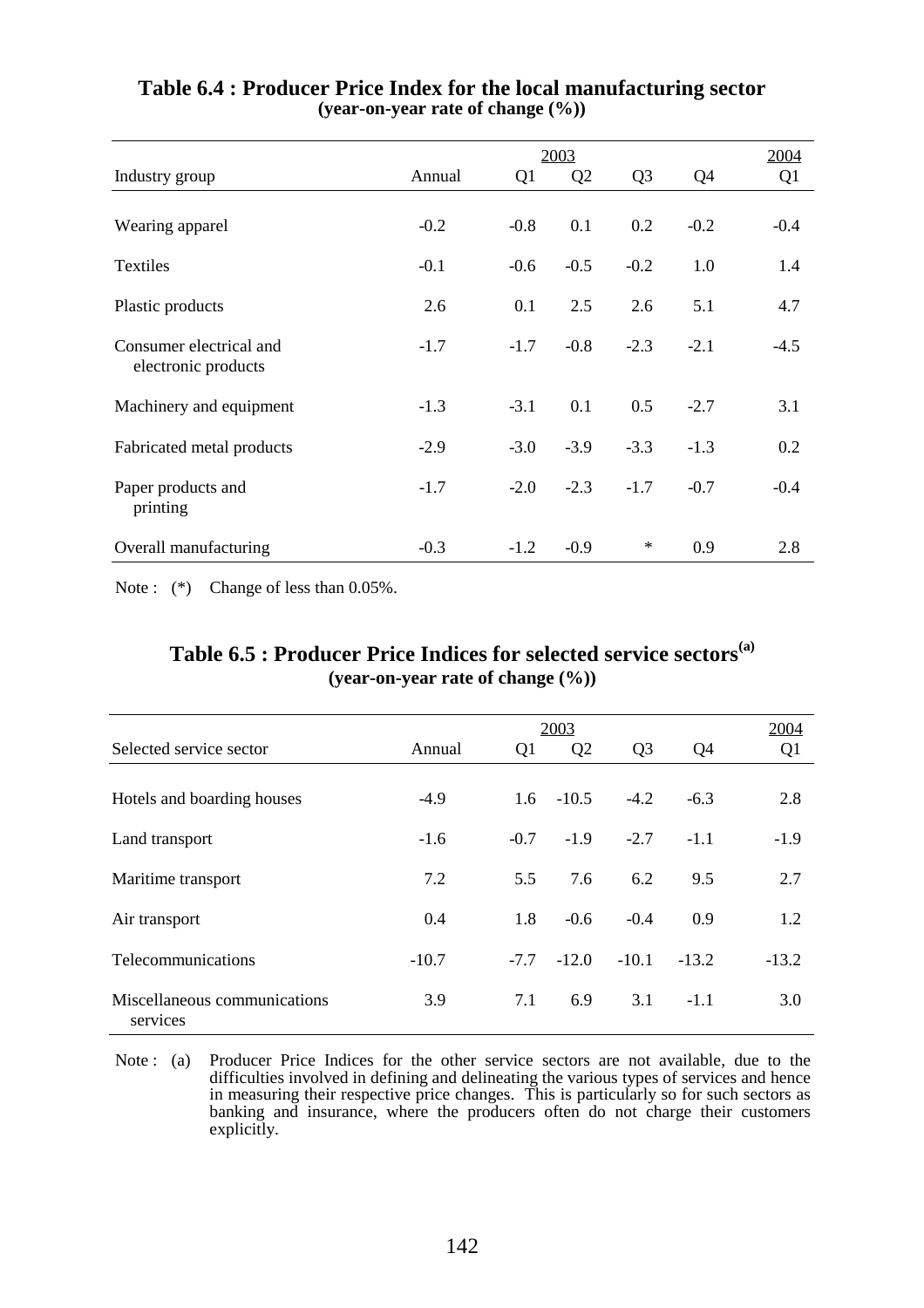|      |                | Fuels | All non-fuel<br>commodities | Of which:<br>Food and<br>beverages | Agricultural<br>raw materials | Metals |
|------|----------------|-------|-----------------------------|------------------------------------|-------------------------------|--------|
| 2003 | Annual         | 16.8  | 7.2                         | 5.8                                | 3.8                           | 12.0   |
|      | H1             | 25.5  | 8.0                         | 9.9                                | 8.7                           | 5.0    |
|      | H2             | 9.1   | 6.2                         | 2.0                                | $-0.6$                        | 19.0   |
|      | Q <sub>1</sub> | 47.2  | 10.2                        | 12.2                               | 13.5                          | 5.3    |
|      | Q2             | 7.2   | 5.9                         | 7.7                                | 4.1                           | 4.7    |
|      | Q <sub>3</sub> | 7.2   | 2.8                         | $-1.3$                             | $-1.3$                        | 13.7   |
|      | Q4             | 11.0  | 9.5                         | 5.3                                | 0.1                           | 24.2   |
| 2004 | H1             | 18.0  | 21.1                        | 15.9                               | 5.5                           | 40.1   |
|      | Q <sub>1</sub> | 4.0   | 19.6                        | 13.1                               | 5.0                           | 40.2   |
|      | Q <sub>2</sub> | 34.3  | 22.6                        | 18.8                               | 6.0                           | 40.0   |

#### **Table 6.6 : World commodity prices (year-on-year rate of change (%))**

Source : IMF International Financial Statistics.

|      |                | Mainland<br>of China | Japan | Taiwan | <b>United States</b> | All sources |
|------|----------------|----------------------|-------|--------|----------------------|-------------|
| 2003 | Annual         | $-0.2$               | 2.4   | $-0.6$ | $-0.9$               | $-0.4$      |
|      | H1             | $-0.4$               | 3.1   | 0.3    | $-2.0$               | $-0.2$      |
|      | H2             | $\ast$               | 1.8   | $-1.3$ | 0.1                  | $-0.5$      |
|      | Q <sub>1</sub> | $-1.0$               | 3.3   | 1.1    | $-2.6$               | $-0.1$      |
|      | Q2             | 0.1                  | 2.9   | $-0.3$ | $-1.4$               | $-0.3$      |
|      | Q <sub>3</sub> | $-0.1$               | 0.9   | $-1.3$ | $-1.1$               | $-0.9$      |
|      | Q4             | $\ast$               | 2.7   | $-1.3$ | 1.1                  | $-0.2$      |
| 2004 | H1             | 0.7                  | 2.4   | 1.5    | 1.3                  | 1.5         |
|      | Q <sub>1</sub> | 0.5                  | 2.3   | 0.4    | 1.1                  | 0.7         |
|      | Q2             | 0.9                  | 2.4   | 2.4    | 1.5                  | 2.3         |

**Table 6.7 : Unit value indices of imports of goods by major source (year-on-year rate of change (%))**

Note :  $(*)$  Change of less than 0.05%.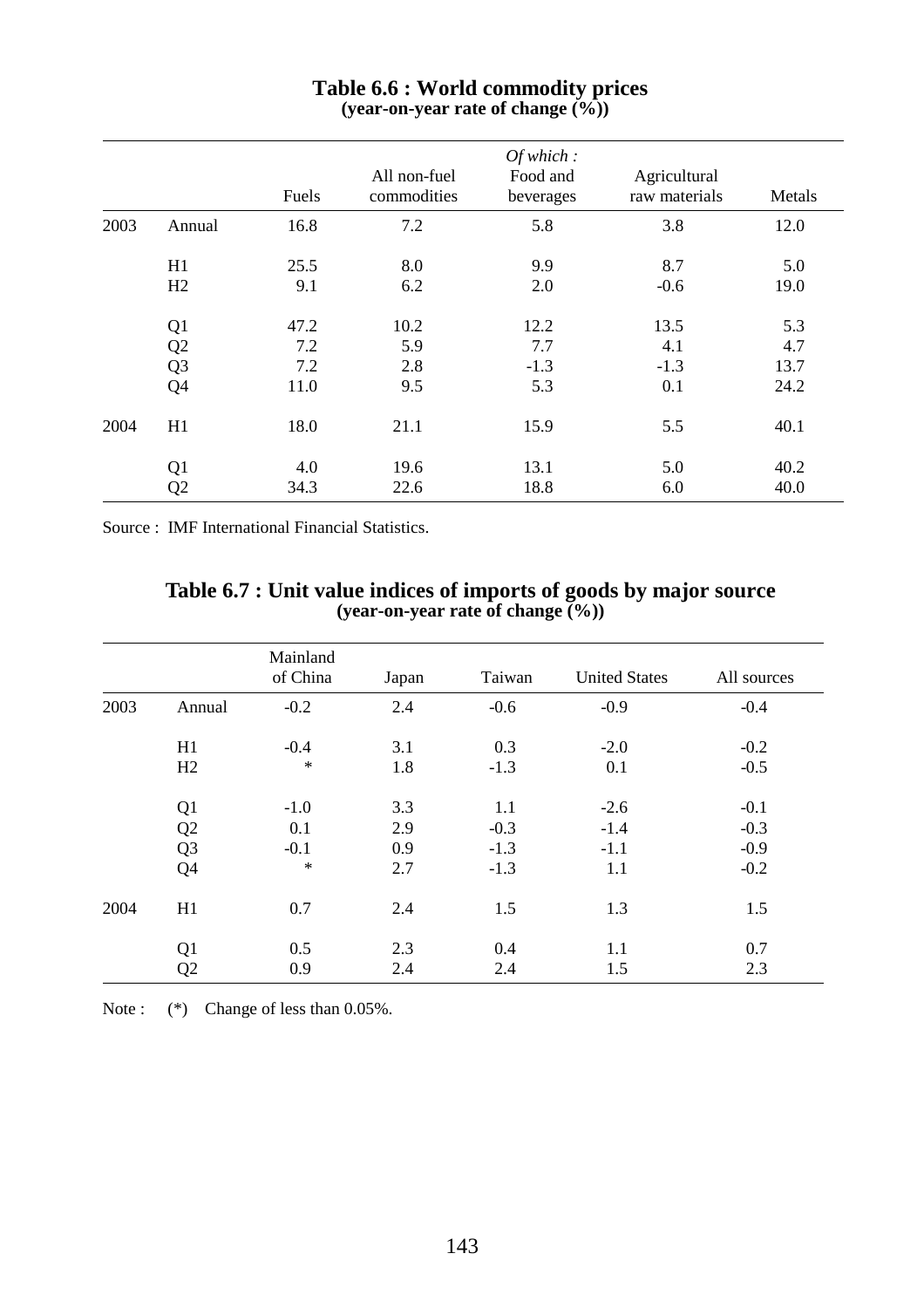|      |                | Food-<br>stuffs | Consumer<br>goods | Fuels | Raw materials<br>and semi-<br>manufactures | Capital<br>goods | All<br>categories |
|------|----------------|-----------------|-------------------|-------|--------------------------------------------|------------------|-------------------|
| 2003 | Annual         | 1.2             | $-0.2$            | 13.1  | 3.6                                        | $-10.2$          | $-1.1$            |
|      | H1             | 0.8             | $-1.5$            | 21.7  | 1.2                                        | $-9.1$           | $-1.6$            |
|      | H2             | 1.6             | 1.0               | 6.5   | 5.9                                        | $-11.1$          | $-0.7$            |
|      | Q1             | 0.1             | $-3.8$            | 37.4  | 0.2                                        | $-9.4$           | $-1.9$            |
|      | Q2             | 1.5             | 0.4               | 9.0   | 1.9                                        | $-8.8$           | $-1.4$            |
|      | Q <sub>3</sub> | 1.3             | $-0.6$            | 7.0   | 5.3                                        | $-11.9$          | $-1.6$            |
|      | Q4             | 1.8             | 2.8               | 6.0   | 6.0                                        | $-10.4$          | 0.1               |
| 2004 | H1             | 2.2             | 3.0               | 15.1  | 11.9                                       | $-0.9$           | 6.1               |
|      | Q <sub>1</sub> | 2.1             | 3.0               | 5.7   | 10.6                                       | $-1.9$           | 4.6               |
|      | Q2             | 2.3             | 3.0               | 25.5  | 13.1                                       | 0.1              | 7.4               |

#### **Table 6.8 : Unit value indices of retained imports by major end-use category (year-on-year rate of change (%))**

### **Table 6.9 : Unit value indices of total exports of goods by major market (year-on-year rate of change (%))**

|      |                | United<br><b>States</b> | Mainland<br>of China | Germany | United<br>Kingdom | Japan  | Singapore | All<br>markets |
|------|----------------|-------------------------|----------------------|---------|-------------------|--------|-----------|----------------|
| 2003 | Annual         | $-0.8$                  | $-0.9$               | $-2.5$  | $-1.7$            | $-1.4$ | $-3.4$    | $-1.4$         |
|      | H1             | $-0.9$                  | $-0.5$               | $-2.6$  | $-1.4$            | $-1.1$ | $-2.4$    | $-1.1$         |
|      | H2             | $-0.7$                  | $-1.2$               | $-2.5$  | $-1.9$            | $-1.7$ | $-4.0$    | $-1.6$         |
|      | Q <sub>1</sub> | $-1.3$                  | 0.1                  | $-2.3$  | $-1.0$            | $-1.1$ | $-1.6$    | $-0.9$         |
|      | Q <sub>2</sub> | $-0.6$                  | $-1.0$               | $-2.9$  | $-1.7$            | $-1.2$ | $-3.1$    | $-1.4$         |
|      | Q <sub>3</sub> | $-0.3$                  | $-1.7$               | $-2.9$  | $-2.1$            | $-2.1$ | $-4.5$    | $-1.8$         |
|      | Q <sub>4</sub> | $-1.1$                  | $-0.6$               | $-2.1$  | $-1.6$            | $-1.3$ | $-3.6$    | $-1.5$         |
| 2004 | H1             | $-0.5$                  | 1.1                  | $-0.4$  | $-0.3$            | $-0.3$ | $-3.2$    | $-0.1$         |
|      | Q <sub>1</sub> | $-0.6$                  | 0.2                  | $-0.9$  | $-0.7$            | $-0.6$ | $-4.2$    | $-0.7$         |
|      | Q <sub>2</sub> | $-0.4$                  | 1.9                  | $\ast$  | 0.1               | 0.1    | $-2.3$    | 0.5            |

Note :  $(*)$  Change of less than 0.05%.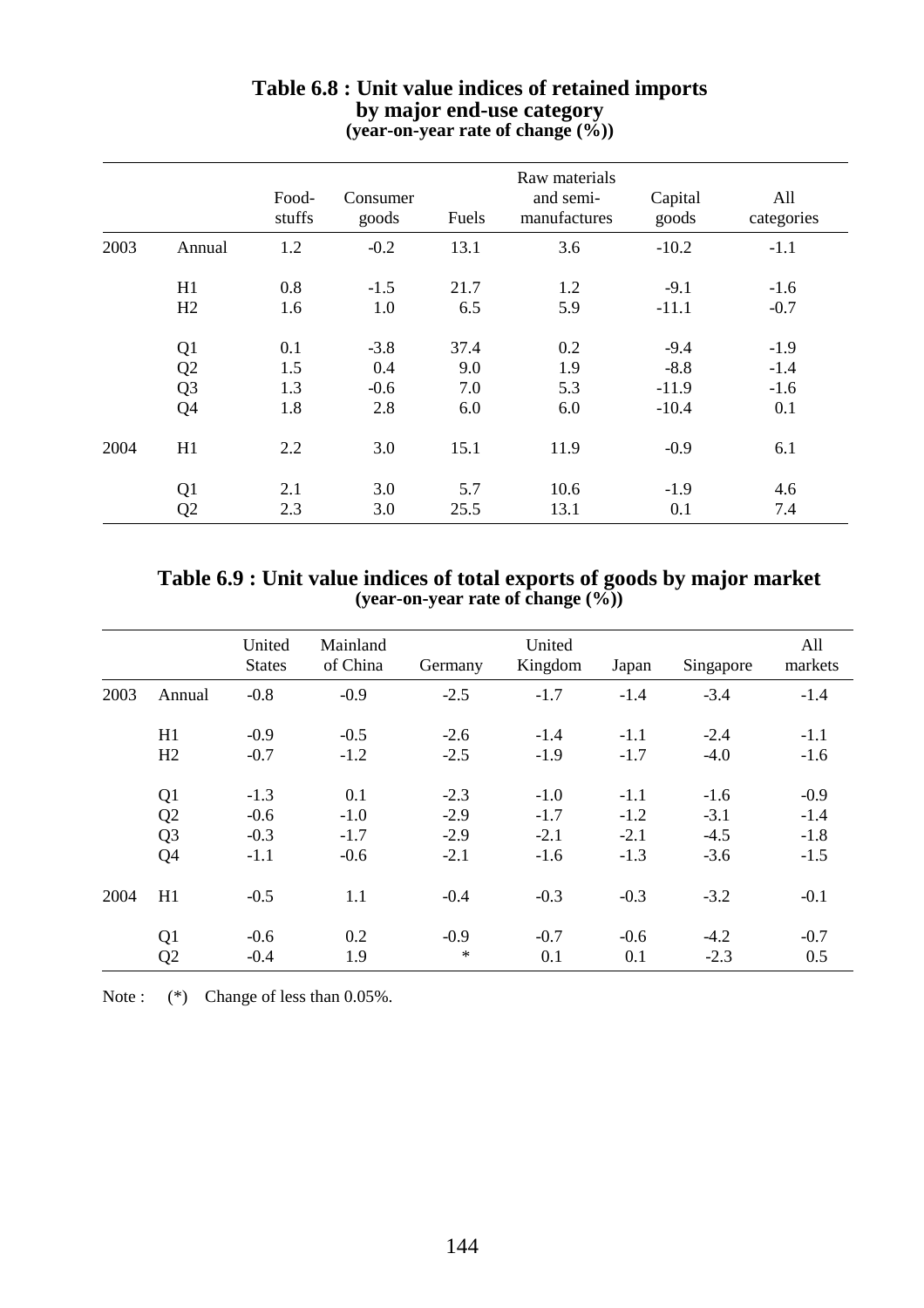|      |                | Index on the terms<br>of trade in goods<br>$(2000 = 100)$ | Year-on-year<br>rate of change<br>(% ) |
|------|----------------|-----------------------------------------------------------|----------------------------------------|
| 2003 | Annual         | 101.0                                                     | $-1.0$                                 |
|      | H1             | 101.4                                                     | $-1.0$                                 |
|      | H2             | 100.7                                                     | $-1.1$                                 |
|      | Q1             | 101.4                                                     | $-0.8$                                 |
|      | Q2             | 101.3                                                     | $-1.1$                                 |
|      | Q <sub>3</sub> | 101.1                                                     | $-0.9$                                 |
|      | Q <sub>4</sub> | 100.4                                                     | $-1.3$                                 |
| 2004 | H1             | 99.7                                                      | $-1.6$                                 |
|      | Q1             | 99.9                                                      | $-1.5$                                 |
|      | Q <sub>2</sub> | 99.5                                                      | $-1.8$                                 |

# **Table 6.10 : Terms of trade in goods**

#### **Table 6.11 : GDP deflator and the main expenditure component deflators (year-on-year rate of change (%))**

|                                           | 2003                |                    |                    |                     | 2004               |                    |                     |
|-------------------------------------------|---------------------|--------------------|--------------------|---------------------|--------------------|--------------------|---------------------|
|                                           | Annual <sup>#</sup> | $Q1^*$             | $Q2^{\#}$          | $Q3^{\#}$           | $Q4^{\#}$          | $Q1^*$             | ${\bf Q2}^+$        |
| Private consumption expenditure           | $-2.9$              | $-2.1$             | $-3.3$             | $-4.0$              | $-2.3$             | $-2.0$             | $-0.4$              |
| Government consumption<br>expenditure     | $-2.7$              | $-2.6$             | $-3.7$             | $-3.5$              | $-1.4$             | $-3.4$             | $-3.4$              |
| Gross domestic fixed<br>capital formation | $-6.0$              | $-7.0$             | $-6.0$             | $-7.7$              | $-3.5$             | 2.0                | 2.4                 |
| Total exports of goods                    | $-2.0$              | $-1.3$             | $-1.8$             | $-2.3$              | $-2.2$             | $-1.5$             | 0.1                 |
| Imports of goods                          | $-0.9$              | $-0.8$             | $-0.8$             | $-1.6$              | $-0.8$             | 0.5                | 2.2                 |
| Exports of services                       | $-2.0$              | $-0.9$             | $-3.7$             | $-2.7$              | $-1.1$             | 0.1                | 3.3                 |
| Imports of services                       | 2.8                 | 3.8                | 2.7                | 1.2                 | 3.8                | 3.3                | 3.3                 |
| <b>Gross Domestic Product</b>             | $-5.3$              | $-4.4$<br>$<-1.0>$ | $-5.8$<br>$<-2.2>$ | $-6.1$<br>$< -1.4>$ | $-4.8$<br>$<-0.3>$ | $-4.0$<br>$<-0.1>$ | $-2.9$<br>$< -1.0>$ |
| Total final demand                        | $-2.6$              | $-2.0$             | $-2.7$             | $-3.1$              | $-2.0$             | $-1.1$             | 0.4                 |
| Domestic demand                           | $-3.6$              | $-3.5$             | $-4.0$             | $-4.8$              | $-2.3$             | $-0.9$             | 0.2                 |

Notes : (#) Revised figures.

(+) Preliminary figures.

< > Seasonally adjusted quarter-to-quarter % change.